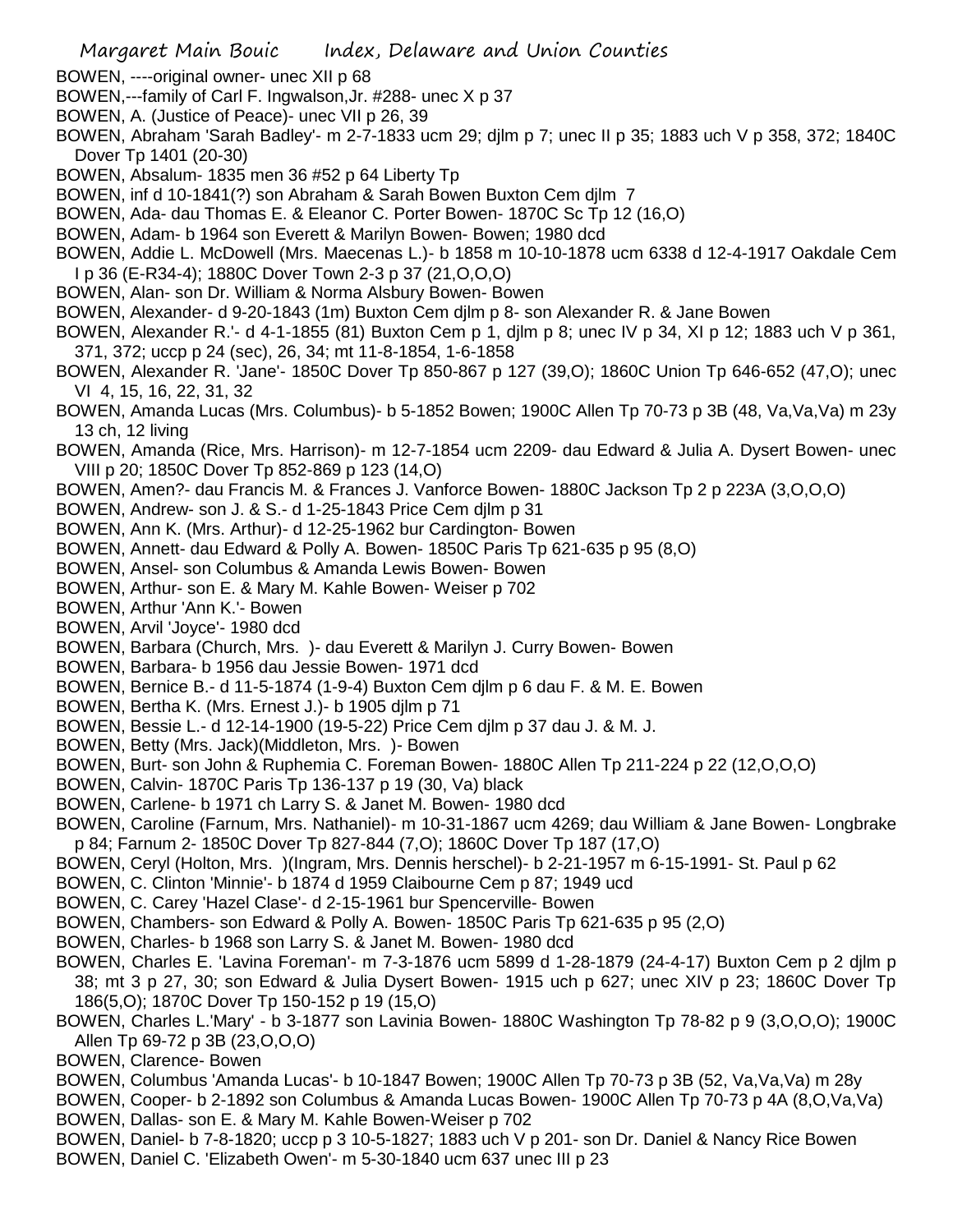Margaret Main Bouic Index, Delaware and Union Counties

- BOWEN, Daniel Arthur- b 3-28-1964 son Lloyd Arthur & Mary Jane Alter Bowen- dcc Daniel Bowen 1; 1980 dcd
- BOWEN, Daniel Larone 'Freda Mae Doland'- b 4-13-1905 d 5-7-1961 (56) Oak Grove Cem Bowen; dcc Daniel Bowen 4
- BOWEN, Dr. Daniel 'Nancy Rice'- d 12-25-1825 (40); dcga p 33 Del at & Fr Chron; 1820C Union Tp 22 (26-45); 1883 uch V p 176, 194, 198,201; uccp-wb 1-p 210; uccp p 3 1877 uca p 14, 17; 1915 uch p 163
- BOWEN, David- 1915 uch p 183; 1883 uch III p 368, V p 98
- BOWEN, David- rtc p 8
- BOWEN, David- 1835 men 54 #30 p 100 Scioto Tp
- BOWEN, David- son Peter & Minerva Bowen- 1860C Sc Tp 937
- BOWEN, David- son E. & Mary M. Kahle- Weiser p 702
- BOWEN, David- b 1964 son Larry S. & Janet M. Bowen- 1980 dcd
- BOWEN, David D.- son Jim & Nancy Bowen- Bowen
- BOWEN, Debora- b 1968 dau Lawrence W. & Mary J. Bowen- 1973, 1975 ucd
- BOWEN, E. 'Mary M. Kahle'- Weiser p 702
- BOWEN, Earl- son E. & Mary M. Kahle Bowen- Weiser p 702
- BOWEN, Earnest- b 5-1899 son McHenry & Mellie Grandstaff Bowen- 1900C Jackson Tp 124-126 p 6A (1,O,O,O)
- BOWEN, Eden- b 5-1896 dau Columbus & Amanda Lucas Bowen- 1900C Allen Tp 70-73 p 4A (4,O,Va,Va)
- BOWEN, Edward H.- son Hiram & Hannah L. Norris Bowen- 1880C Dover Village 3-4- p 37 (5,O,O,O)
- BOWEN, Edward 'Julia Ann Dysert'- m 11-13-1834 ucm 333 unec III p 7 d 2-2-1868 (57-2-23) Buxton Cem p 1 djlm p 8; son Jonathan Bowen- 1883 uch V p 358, 371; unec XI p 67; 1840C Dover Tp 1389 (20-30); 1850C Dover Tp 852-869 p 127 (39, Va); 1860C Dover Tp 186 (50, Va); uccp p 45 (ap-1850)
- BOWEN, Edward- son John C. & Ruphemia Bowen- 1870C Jerome Tp 100 p 14 (40,O)
- BOWEN, Edward- son McHenry & Mellie Grandstaff Bowen- 1900C Jackson Tp 124-126 p 6A (8,O,O,O)
- BOWEN, Edward 'Polly A.'- 1850C Paris Tp 621-635 p 95 (29,O)
- BOWEN, inf dau of Edward & Emma C. Bowen- Oakdale Cem I p 39 (E-R37-1) 1550 (224E) buried 7-19-1902
- BOWEN, Eliza J.- d 5-6-1837 (4-6-28) Price Cem djlm p 31
- BOWEN, Elizabeth Owen (Mrs. Daniel C.)- m 5-30-1840 ucm 637 unec III p 23
- BOWEN, Elizabeth Ann (Scott, Mrs. Alexander)- m 1-8-1852 ucm 1754; unec XIV p 66
- BOWEN, Elizabeth A.- dau Alexander R. & Jane Bowen- 1850C Dover Tp 850-867 p 127 (16,O)
- BOWEN, Elizabeth Jane (Reed, Mrs. James W.)- m 6-10-1849; unec VII p 46, XIII p 19
- BOWEN, Elizabeth Jane- d 7-12-1841 (4-1-17) Buxton p 2 djlm p 7- dau Abraham & Sarah Bowen
- BOWEN, Ellen(Eleanor) C. Porter (Mrs. Thomas F.)- b 11-25-1831 m 10-31-1850 ucm 1591 d 10-19-1921 Oakdale Cem I p 36 (E-R34-4); opc 184; Powell p 245; mt 11-13-1850; dumch p 71; 1850C Dover Tp 794-810 (20); 1860C Liberty Tp Un Co 1037-1047 p 142 (28,O); 1870C Scioto Tp 12 (38,O); 1880C Dover Vil 2 p 37 (48, O,Penn,Penn); 1900C Dover Tp 164-166 p 8A (68,O,Pa,Pa) 5 ch, 3 living; lptw p 25, unec VII p 54, VIII p 3, XIV p 18
- BOWEN, Elmer- b 4-12-1888 d 10-4-1893 (95) bur Urbana- son Columbus & Amanda Lucas Bowen- Bowen; 1900C Allen Tp 70-73 p 4A (12,O,Va,Va0
- BOWEN, Elmer- b 8-1897 son McHenry & Mellie Grandstaff Bowen- 1900C Claibourne Tp 124-126 p 6A  $(2,0,0,0)$
- BOWEN, Elcy (Elsie)(Mrs. Jonathan)- d 7-6-1840 (65-8-28) Buxton Cem p 1 djlm p 8; 1883 uch V p 358
- BOWEN, Elnora (Smart, Mrs. Joseh Elmer)- b 5-25-1875 Jackson Tp m 10-4-1893 d 1-5-1905 dau James & Martha J. Jerrerd? - Bowen; Cowgill p 41
- BOWEN, Elsie- b 1953 dau Jessie Bowen- 1971 dcd
- BOWEN, Ema- d 9-10-1871 (3m 15d) Price Cem djlm p 31 dau J. & M. J.
- BOWEN, Emily- dau Edward & Julia Dysert Bowen- 1860C Dover Tp 186 (7,O); 1870C Dover Tp 150-152 p 19 (17,O)
- BOWEN, Emma (Taylor, Mrs. John R)- b 1852 m 12-19-1872 ucm 5189- 1915 uch p 669; 1883 uch V p 365, 448; Genther p 129
- BOWEN, Emma (Thompson, Mrs. Lewis N.)- m 8-28-1880 ucm 6775- Bowen
- BOWEN, Emma- dau Thomas E. & Eleanor C. Porter Bowen- 1860C Liberty Tp Un Co 103701047 p 142 (2,O); 1870C Sc Tp 12 (13,O); 1880C Dover Vil 2 (22,O,O,O)
- BOWEN, Ernest- b 1922 d 1953 Marengo Cem- Bowen; Powell p 377
- BOWEN, Ernest J. 'Bertha K.'- b 1899 d 1977 Price Cem djlm p 71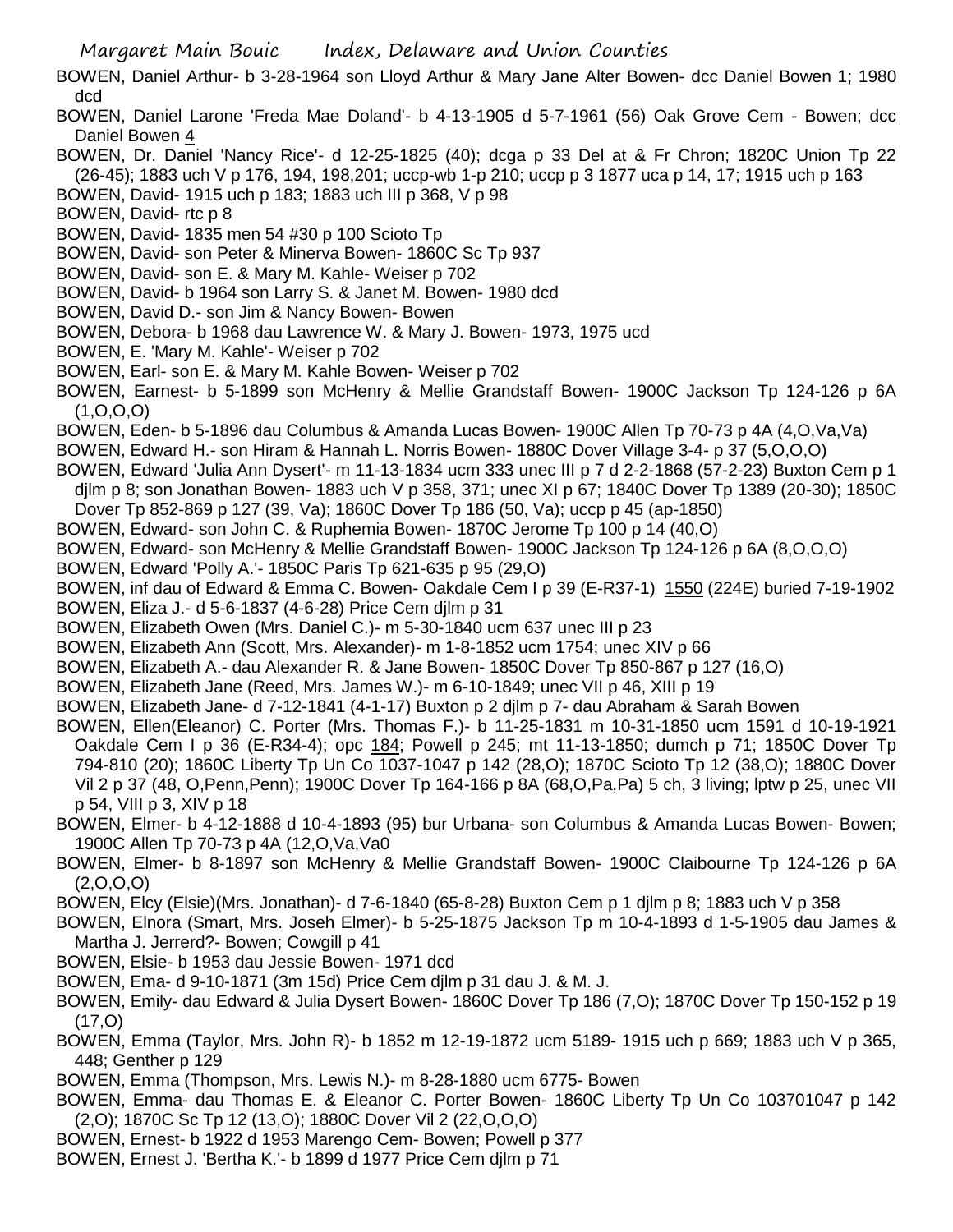BOWEN, Erwin E. 'Lainie Caldwell'- b 4-12-1898- Freshwater p 156

BOWEN, Euphemia/Ruphemia C. Foreman (Mrs. John G.)- m 3-13-1854 ucm 2091 mt 3-22-1854; 1870C Jerome Tp 100 p 14 (40,O);1880C Allen Tp p 211-224 p 22 (50,O,O,O) p 060A

BOWEN, Euphemia (Conley, Mrs. William F.)- m 11-4-1869 ucm 4630; 1850C Dover Tp 852-869 p 128 )6,O); 1860C Dover Tp 186 (16,O); 1915 uch p 627; 1883 uch V p 365

BOWEN, Everett 'Marilyn J.;- 1980 dcd

- BOWEN, Everett- son E. & Mary M. Kahle Bowen- Weiser p 702
- BOWEN, F.- 1883 uch V p 371

BOWEN, Fannie E. (McKnight, Mrs. John William Richards)- b 11-9-1867 m 3-5-1885- Weiser p 221

BOWEN, Flora- d 4-2-1872 (64y2m) Buxton p 7; Farivew Powell p 245; dau Thomas E. & Ellen C. Porter Bowen- 1870C Sc Tp 12 (6,O)

- BOWEN, F. M.- 1880C Jackson Tp p 0223
- BOWEN, Forrest- son John C. & Ruphema Bowen- 1870C Jerome Tp 100 p 14 (1,O)
- BOWEN, Foust B.- d 1-10-1888 (19-11-10) Buxton Cem p 2 djlm p 9
- BOWEN, Frances J. Vanforce (Mrs. Francis)- m 4-10-1865 ucm 3716; 1880C Jackson Tp 2 p 223A (33,O,Va,Va)

BOWEN, Francis 'Frances J. Vanforce'- m 4-10-1865 ucm 3716 son Jesse & Susannah Spurgeon Bowen-1860C Jackson Tp 1061-1076 p 141 (17,O); 1880C Jackson Tp 2 p 223A (35,O,Md,O)

- BOWEN, Francis (Lewis, Mrs. John)- Lewis p 1
- BOWEN, Frank- b 7-1893 son McHenry & Mellie Grandstaff Bowen- 1900C Claibourne Tp 124-126 p 6A (6,O,O,O)
- BOWEN, Franklin 'Mary E. Hawn'- m 12-28-1871 ucm 5093- d 6-4-1875 (25-9-15) Buxton Cem p 1 djlm p 6 son Edward & Julia Ann Dysert Bowen- 1915 uch p 627; 1850C Dover Tp 852-869 p 128 (1,O); 1860C Dover Tp 186 (10,O); 1870C Dover Tp 150-152 p 19 (20,O)
- BOWEN, Freda Mae Doland (Mrs. Daniel Larone)-b 7-19-1906 dau George & Nina Maud Trigg Doland- dcc Daniel Bowen5; Bowen
- BOWEN, George- unec VIII p 29
- BOWEN, George F. 'Margaret Fidelia Crump'- m 12-10-1919- McKitrick p 165
- gaGertrude- b 2-11-1883 Marion Co dau Frank M. & Sarah Rinney Bowen- dcb
- BOWEN, Gladys Sorensen (Hutchins, Mrs. Earl James Sr.)- m 10-14-1967 d 1975- McKitrick p 150

BOWEN, Grace- djlm p 38

- BOWEN, Grace (Curtis, Mrs. William)- m 3-28-1933 sister Dan Bowen- Bowen
- BOWEN, Gracie M.- b 8-1895 dau McHenry & Mellie Grandstaff Bowen- 1900C Jackson Tp 124-126 p 6A  $(4, 0, 0, 0)$
- BOWEN, Hannah E.- d 7-28-1878 (13-2-9)- Buxton Cem p 2 djlm 9 -dau John C. & Ruphema Bowen- 1870C Jerome Tp 100 p 14 (6,O)
- BOWEN, Hannah L. Norris (Mrs. Hiram)- m 10-6-1870 ucm 4792 d 4-2-1881 (33-1-18) Buxton Cem p 1 djlm p 6,8; 1880C Dover Vil 3-4 p 37 (30,O,Can,Penn)
- BOWEN, Harman 'Rebecca M. Vriley'- m 2-16-1847 Madison Co unec X p 28
- BOWEN, Harold- son Pearl T. & Nora Weatherhead Bowen- Bowen
- BOWEN, Harry- b 9-1883 son Columbus & Amanda Lucas Bowen- 1900C Allen Tp 70-73 p 3B (16,O,Va,Va)
- BOWEN, Harry- son E. & Mary M. Kahle Bowen- Weiser p 702
- BOWEN, Hazel (Clase, Mrs. Harold W.)(Mrs. C. Carey)- d 7-8-1979 (92) bur Mlb- Bowen
- BOWEN, Helen (Heidenreich, Mrs. Edwin H.)- b 7-3-1921 dau Erwin E. & Lainie Caldwell Bowen- Freshwater p 156
- BOWEN, Henry- d 3-1-1849 (8-7-5) Price Cem djlm p 31; son J. & S.
- BOWEN, Hiram 'Hannah L. Norris'- m 10-6-1870 ucm 4792 d 10-28-1880 (33-1-18) Buxton Cem p 1; son Edward & Julia Ann Dysert Bowen- 1883 uch V p 365; 1850C Dover Tp 852-869 p 128 (3,O); 1860C Dover Tp 186 (12,O); 1870C Dover Tp 150-152 p 19 (22,O); 1880C Dover Vil 3-4- p 37 (32,O,Va,O) p 0173; 1877 uca p 101
- BOWEN, Ina J. (Mrs. Larry)- 1969, 1980 dcd
- BOWEN, J.- 1883 uca p 53, 103
- BOWEN, Jack 'Betty'- Bowen
- BOWEN, Jacob- 1880C Delaware Town p 498A
- BOWEN, James- m consent- unec IV p 27
- BOWEN, James- b 1-28-1817 son Daniel & Nancy Rice Bowen- 1820C Union Tp 22 (-10); uccp p 3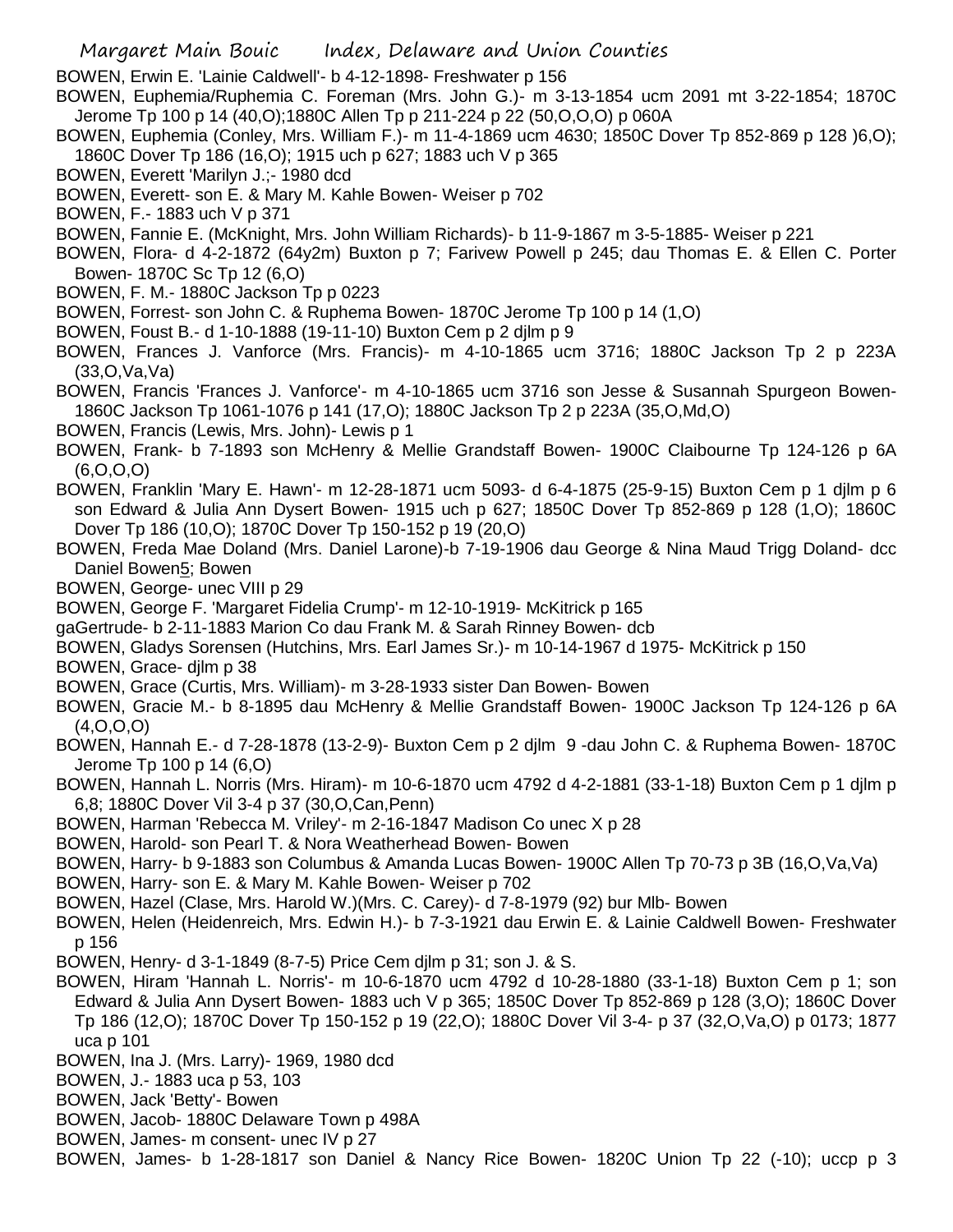(10-5-1826)

- BOWEN, James- son Jesse & Susannah Surgeon Bowen- 1860C Jackson Tp 1061-1076 p 141 (22,O)
- BOWEN, James 'Martha J.'-b 10-1837- djlm 37; Cowgill p 42; 1870C Jackson Tp 109-106 p 15 (41,O); 1880C Jackson Tp 109-106 p 15 (43,O,Md,O); 1900C Jackson Tp 126-128 p 6B (62,O,Va,O)
- BOWEN, James Mc- son James & Martha J. Bowen- 1870C Jackson Tp 109-106 p 15 (7/12,O); 1880C Jackson Tp 1 p 223A (10,O,O,O)
- BOWEN, Jane (Mrs. Alexander R.)- 1850C Dover Tp 850-867 p 127 (40,O); 1860C Dover Tp 323 (55, Pa); 1883 uca p 25, 44, 53; 1880C Dover 107-114 p 29 (64, Va,Va,Va)
- BOWEN, Jane- dau Dr. Daniel & Nancy Rice Bowen- 1883 uch V p 201; 1830C Milford 228 (10-15); 1850C Milford 1189-1207 p 177 (30,O); 1860C Union Tp 686-692 p 94 (39,O); 1870C Milford 82-81 p 9 (52,O); 1880C Union Tp 55 p 34 (62,O,Vt,Mass) p 0081
- BOWEN, Jane Blue (Mrs. William)- m 5-20-1841 ucm 720 d 5-11-1884 (69-5-25) Buxton Cem djlm p 7; unec V p 38; 1883 uch V p 358; 1850C Dover Tp p 125 827-844 (35, Va); 1860C Dover Tp 187 (45); 1870C Dover Tp 143-145 p 18 (54, Va)
- BOWEN, Janet M. (Mrs. Larry S.)- 1980 dcd
- BOWEN, Jasper N.- d 2-9-1870 (20-8-20) Buxton Cem djlm p 8; son Jonathan Jr. & Mahala Clark Bowen-1850C Dover Tp 822-839 p 124 (1,O); 1860C Dover Tp 214 (11,O)
- BOWEN, J. D.- Buxton Cem p 2; djlm p 9
- BOWEN, Jeffrey- b 1969 son Lawrence W. & Mary J. Bowen- 1973, 1975,1979, l981, 1983 ucd
- BOWEN, Jeremiah- Pabst 3 p 6, 17
- BOWEN, Jerome- son John & Euphenia Foreman Bowen- 1860C Dover Tp 216 (1,O); 1880C Allen Tp 211-224 p 22 p 060A
- BOWEN, Jesse 'Susannah Spergin'- b 12-18-1805 m 6-4-1829 ucm 181 d 2-26-1888 (82-2-8) Price Cem djlm p 31- son Jonathan Bowen-1915 uch p 471; 1830C Millcreek Tp 361 p 289 (20-30); uccp p 15, (exec. 1837), 39 (1849); 1883 uch III p 288 V p 358, 492, 493; unec II p 26, XII p 52; 1860C Jackson Tp 1061-1076 p 140 (54, Va); 1880C Jackson Tp 1 p 223A (74, Md,O,O); 1880C Jackson Tp 1 p 223A (74,Md,O,O)
- BOWEN, Jesse- 1870C Jackson Tp 109-106 p 15 (76, Va)
- BOWEN, Mrs. Jessie E. (Mrs. Wm)- 1971, 1973,1975, 1979, 1981, 1983, 1991 ucd
- BOWEN, Jill- b 1964 dau Larry M. & Peggy K. Bowen- 1969, 1971, 1980 dcd
- BOWEN, J. 'M. J.'- djlm p 31
- BOWEN, John- rtc p 1
- BOWEN, John- original owner, York Tp, unec XI p 10, 11, XIV p 7
- BOWEN, John C. 'Euphemia C. Foreman'- m 3-14-1854 ucm 2091 mt 3-22-1854- d 5-7-1875 (40-4-5) Buxton Cem p 2 djlm p 9 son Jonathan & Mahala Clark Bowen- 1883 uch V p 514, 516, 517; 1850C Dover Tp 822-839 p ); 1860C Dover Tp 216 (25,O); 1870C Jerome Tp 100 p 14 (35,O); 1877 uca p 99
- BOWEN, John- b 6-1885 son Columbus & Amanda Lucas Bowen- 1900C Allen Tp 70-73 p 3B (14,O,Va,Va)
- BOWEN, John F.- b 4-29-1902 Delaware Town son Michael & Rose Clarke Bowen- dcb
- BOWEN, John R.- mt 2-4-1857
- BOWEN, John W.- b 7-1873 son James & Martha J. Bowen- 1880C Jackson Tp 1 p 223A (7,O,O,O); 1900C Jackson Tp 126-128 p 6B (26,O,O,O)
- BOWEN, Johnathan 'Elcy'- d 2-18-1852(91) Buxton Cem p 1 djlm p 8; 1915 uch p 437; uccp p 7; 1883 uch V p 358,364, 367, 371, 372, 493; 1850C Dover Tp 827-844 p 125 (80, Md)
- BOWEN, Johnathan Jr. 'Mahala Clark;- m 1-17-1828 ucm 142 d 6-5-1876 (67-10-25) Buxton Cem p 2 djlm p 8; son Jonathan Bowen- 1883 uch III p 287, V p 358; 1850C Dover Tp 822-839 (45, Va); 1860C Dover Tp 215 (52, Va); 1870C Dover Tp 142-144 p 18 (61, Va); unec II p 26
- BOWEN, Joyce (Mrs. Arvil)- 1980 dcd
- BOWEN, Julia Ann Dysert (Mrs. Edward)- b 6-27-1815 m 11-13-1834 ucm 333 unec III p 7 d 5-21-1899 Buxton Cem djlm p 8; 1883 uch V p 365; 1915 uch p 626, 627; 1850C Dover Tp 852-869 p 127 (35,O); 1860C Dover Tp p 186 (46,O); 1870C Dover Tp 150-152 p 19 (55,O)
- BOWEN, Julia A. (Painter, Mrs. Henry)- m 5-24-1856 ucm 2421
- BOWEN, Julia A. (Mrs. )(Wilkinson, Mrs. Joseph)- m 2-4-1875 ucm 5624; mt 3 p 7,9
- BOWEN, Julia N/Leora- b 12-10-1878 d 2-22-1879 (2m12) Buxton Cem p 2- dau Charles E. & Lavina J. Foreman Bowen - unec XIV p 23
- BOWEN, Julie Lynn (Roberts, Mrs. Christopher Weston)(Wise, Mrs. )- b 1957 m 12-28-1978 dau Larry M. & Peggy K. Bowen- Bowen; 1969, 1971 dcd; Roberts
- BOWEN, Karol (Jock, Mrs. Robert)- b 1- 1952 dau Ramon L. & Yovonne Fish Bowen- Freshwater p 156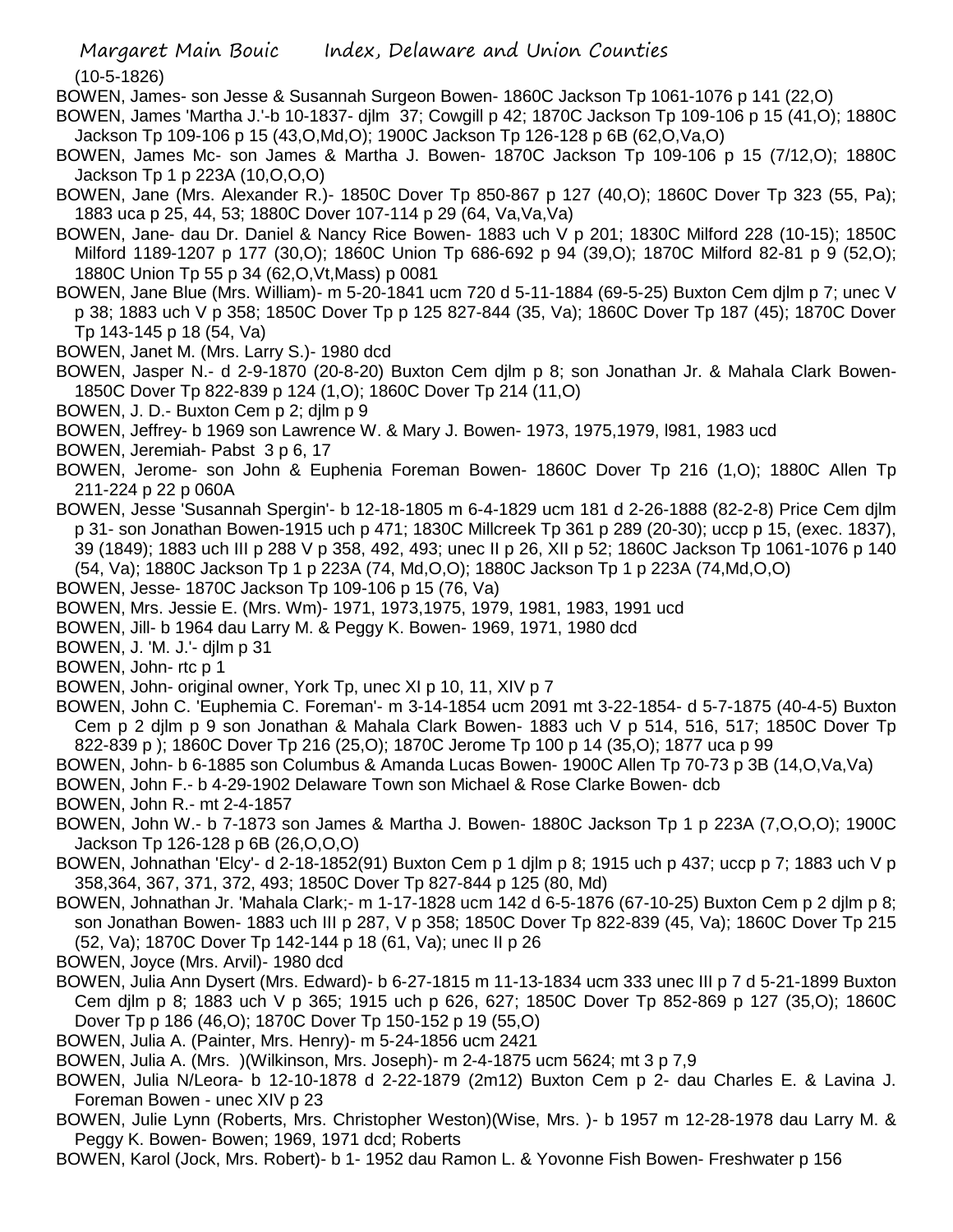- BOWEN, Kenneth- son Pearl T. & Nora Weatherhead Bowen- Bowen
- BOWEN, Kevin 'Sue'- b 1955 son Jessie Bowen- 1971 dcd; 1991 ucd
- BOWEN, Lainie Caldwell (Mrs. Erwin E.)- b 5-17-1897 dau James & Elizabeth Amanda Freshwater Caldwell-Freshwater p 156
- BOWEN, Larry- son Don & Freda Bowen- Bowen
- BOWEN, Larry 'Ina'- 1969 dcd
- BOWEN, Larry M. 'Peggy K.'- b 10-4-1934 d 4-22-1991 (56)- son Daniel & Freda Bowen- Bowen; 1969, 1971, 1980 dcd
- BOWEN, Larry S. 'Janet M.'- 1980 dcd
- BOWEN, Laurenna- d 2-13-1888 (16y 6m) Buxton Cem p 1 djlm p 6- dau Hiram & Hannah L. Norris Bowen; 1880C Dover Vil 3-4-(8,O,O,O)
- BOWEN, Lavina Foreman (Mrs. Charles E.)(Stahl, Mrs. C. A.)- m 7-3-1876 ucm 5899; mt 3 p 27, 30;m 12-5-1881 ucm 7079- unec XIV p 23; 1880C Washington Tp 78-82 p 9 (23,O,Pa,O)
- BOWEN, Lawrence W. 'Mary J.'- 1973, 1975, 1979, 1981, 1983, 199 ucd
- BOWEN, Lawrence- d 1-20-1853 (1m10d) Buxton Cem djlm p 7 son William & Jane Buxton
- BOWEN, Inf son d 5-24-1855 (21d)- Buxton Cem djlm p 7
- BOWEN, inf son d 10-13-1956 Buxton Cem djlm p 7
- BOWEN, Levi- d 5-23-1860 (9y) Buxton Cem p 2 djlm 7- son W. & J. Bowen
- BOWEN, Lewis A.- d 7-16-1864/1 (19-4-18) Buxton Cem p 2 djlm p 7 son William & Jane Bowen- 1883 uch IV p 512, 541 1850C Dover Tp 827-844 p 125 (5,O); 1860C Dover Tp 187 (15,O)
- BOWEN, Lida- b 5-1891 dau Columubs & Amanda Lucas Bowen- 1900C Allen Tp 70-73 p 4A (9, O,Va,Va)
- BOWEN, Lillie F.- d 5-8-1878 (4m) Buxton Cem p 1 djlm 6 dau Frank & M. E. Bowen
- BOWEN, Linda Sue (Mitchell, Mrs. Tod Robert)- b 1963 m 12-18-1982 dau Everett & Marilyn Bowen- Bowen; 1980 dcd
- BOWEN, Linley M.- d 7-29-1877 (22-5-20) Buxton Cem p 2 djlm p 9
- BOWEN, Lloyd Arthur 'Mary Jane Alter'- b 7-18-1938 m 7-28-1957 dau Daniel Larone & Freda Mae Doland-Bowen; dcc Daniel Bowen 2; 1980 dcd
- BOWEN, Lora E.- dau Mary M. Bowen- Byhalia Cem lptw p 113
- BOWEN, Lori J. (Bay, Mrs. )- dau Larry M. & Peggy Bowen- Bowen
- BOWEN, Louisa J.- d 10-4-1868 (8-4-9) Buxton Cem p 2 djlm p 9
- BOWEN, Luanda- b 9-21-1886 Radnor- dau Frank & Sarah Kinney Bowen- dcb
- BOWEN, Lucinda- d 3-17-1837 (7-3-29) Price Cem djlm p 31
- BOWEN, Lucy (Gamble, Mrs. John)- dau William & Jane Blue Bowen- m 11-29-1870 ucm 4829; 1850C Dover Tp 827-844 p 125 (4,O); 1870C Dover Tp 143-145 p 18 (22,O)
- BOWEN, Lulu- son John C. & Ruphema Bowen- 1870C Jerome Tp 100 p 14 (15,O)
- BOWEN, Luther C.- son Jonathan Jr. & Mahala Clark Bowen- 1850C Dover Tp 822-839 p 24 (17,O)
- BOWEN, Luther- d 9-3-1849 (4m3d) Buxton Cem djlm p 7- son William & Jane Bowen
- BOWEN, Mable- b 6-1894 dau Columbus & Amanda Lucas Bowen- 1900C Allen Tp 70-73 p 4A (5,O,Va,Va)
- BOWEN, Mack/McHenry 'Mellie Grandstaff'-b 9-1868- son James Bowen- djlm 38; unec IV p 27; 1900C Jackson Tp 124-126 p 6A (31,O,O,O) m 11y
- BOWEN, Maecenas -'L. Addie L. McDowell'- b 1861 m 10-10-1878 ucm 6338 d 1938- Oakdale Cem I p 36 (E-R34-4)- son Thomas E. & Eleanor C. Porter Bowen- 1860C Liberty Tp 1037-1047 p 142 (8,O);1870C Scioto Tp 12 (18,O); 1880C Dover Vil 2-3 p 37 (28,O,O,O) p 0173
- BOWEN, Mahala Clark (Mrs. Jonathan)- b 9-25-1810 m 1-17-1828 ucm 142 d 11-23-1883 Buxton Cem p 2 djlm p 8; 1883 uch III p 287; unec II p 26; 1860C Dover Tp 215 (49, Va); 1870C Dover Tp 142-144 p 18 (60, Va); 1880C Dover Tp 104-111 p 29 (68, Va,Va,Va) p 0169
- BOWEN, Marcellus- hmp p 167, 327
- BOWEN, Margaret Fidelia Crump (Mrs. George F.)- b 12-18-1898 m 12-10-1919 dau William Charles & Lavina Kidd Crump- McKitrick p 165
- BOWEN, Maris (21-1990)- Bowen
- BOWEN, Maria P. (Stiner, Mrs. Calvin)- m 1-7-1858 ucm 2667 dau Jonathan & Mahala Clark Bowen- m permission unec IV p 17, XII p 30; mt 1-13-1858; 1850C Dover Tp 822-839 p 124 (10,O)
- BOWEN, Maria P (Harrington, Mrs. John H.)- m consent 1858 of Jonathan & Mahala Bowen
- BOWEN, Marilyn J. Curry (Mrs. Everett)- b 7-19-1935 dau Walter & Mildred Curry- Bowen; 1980 dcd
- BOWEN, Mark- b 1970 son Everett & Marilyn J. Bowen- 1980 dcd
- BOWEN, Mark- son Dr. William & Noram Alsbury Bowen- Bowen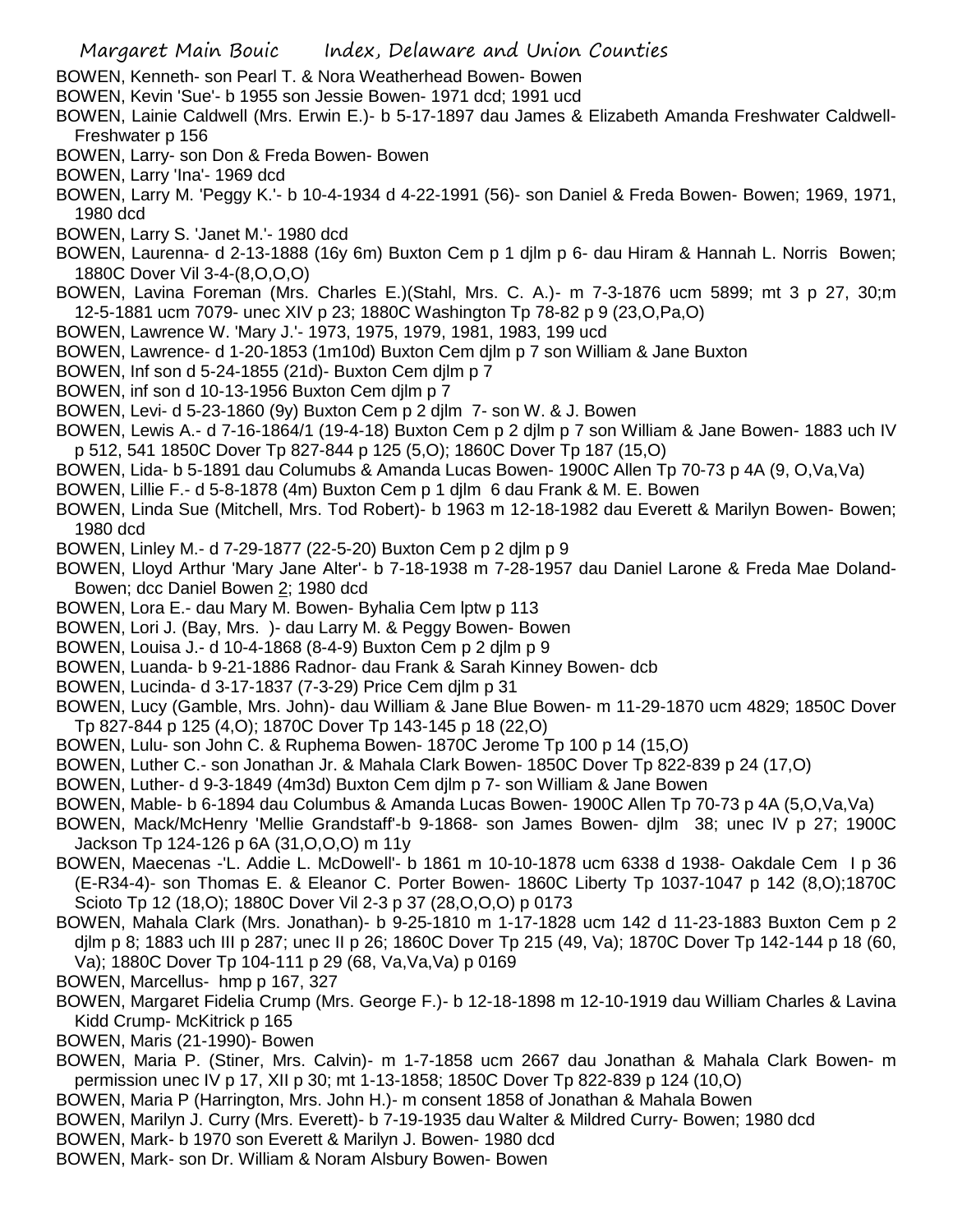- BOWEN, Martha- 1850C Milford Center 1189-1207 p 177 (8,O)
- BOWEN, Martha (Bruce, Mrs. Sylvester)- m 9-10-1864 ucm 3621
- BOWEN, Martha C.- dau Edward & Julia A. Dysert Bowen- 1850C Dover Tp 852-869 p 127 (12,O)
- BOWEN, Martha (Columber, Mrs. William)- m 6-28-1856 ucm 2434; unec VIII p 65, IX p 53
- BOWEN, Martha E. (Spain, Mrs. Christopher)- m 6- 1867 ucm 4199
- BOWEN, Martha- dau Jesse & Susannah Spurgeon Bowen- 1860C Jackson Tp 1061-1076 p 141 (15,O)
- BOWEN, Martha- dau Jonathan Jr. & Mahala Clark Bowen- 1850C Dover Tp 822-839 p 124 (7,O); 1860C Dover Tp 215 (17,O)
- BOWEN, Martha J. (Mrs. James)- djlm 37; Cowgill p 42; 1870C Jackson Tp 109-106 p 15 (23,O); 1880C Jackson Tp 1 p 223A (32,O,O,Irel); 1900C Jackson Tp 126-128 p 6B (51,O,O,Irel)
- BOWEN, Mary- rtc p 8
- BOWEN, Mary, Miss, unclaimed letter- delge VII p 10
- BOWEN, Mary- 1860C Union Tp 646-652 (32,O)
- BOWEN, Mary A.- d 8-24-1842 (1m9d) djlm p 8 dau Alexander R. & Jane Bowen
- BOWEN, Mary A.- dau Thomas E. & Ellen Porter Bowen- 1880C Liberty Tp Un Co 1037-1047 p 142 (5,O)
- BOWEN, Mary (Mrs. Charles)- b 3-1867 1900C Allen Tp 69-72 p 3B (23,O,O,O)
- BOWEN, Mary D.- d 7-14-1918 (87) Paris Tp uninf p 16
- BOWEN, Mary E. Hawn (Mrs. Franklin)- m 12-28-1871 ucm 5093 djlm p 6
- BOWEN, Mary Jane Alter (Mrs. Lloyd Arthur)- b 1-9-1937 m 7-28-1957 d 3-20-1995 (58) dau Dr. Charles Francis & Mary Naomi Widdowson Alter- dcc Daniel Bowen 3; 1980 dcd
- BOWEN, Mary J. (Mrs. Lawrence W.)- 1973, 1975, 1979, 1981, 1983, 1991 ucd
- BOWEN, Mary J.- dau James & Martha J. Bowen- 1870C Jackson Tp 109-106 p 15 (1,O); 1880C Jackson Tp 1 p 223A (11,O,O,O)
- BOWEN, Mary Kahle (Mrs. E.)- dau Franklin Edgar & Elizabeth Stover Kahle- Weiser p 702
- BOWEN, Mary M.- b 1867 d 1950 Byhalia Cem lptw p 113
- BOWEN, Mary- dau Peter & Minerva Bowen- 1860C Scioto Tp 937 (4)
- BOWEN, Nathan- see Bowin
- BOWEN, Matilda- d 3-5-1853 (12-4-21) Buxton Cem p 1 djlm p 8- dau Edward & Julia Dysert Bowen; 1850C Dover Tp 852-869 p 127 (9,O)
- BOWEN, Maxine Billings (McKittrick, Mrs. Carl Francis)- b 10-27-1913 m 2-15-1941- McKitrick p 361
- BOWEN, Mehitable (Higley, Mrs. Micah)- dcc Leta Curtiss 11
- BOWEN, Melinda (Vining, Mrs. Jonas)- m 10-20-1866 ucm 4063 d about 1890- 1915 uch p 635
- BOWEN, Mellie Grandstaff (Mrs. Mack/McHenry)- v 10-1866 unec IV p 27; Nellie djlm p 38; 1900C Jackson Tp 124-126 p A6 (33,O,O,O); m 11y 5ch
- BOWEN, Mila- b 1860C Un Co d 6-9-1934 Oakdale Cem II p 66 (H-R2-10)
- BOWEN, Minerva (Mrs. Peter)- 1860C Sc Tp 937 (24,0)
- BOWEN, Minnie M. (Mrs. C. Clinton)- b 1877 d 1953 Claibourne Cem p 87; 1949 ucd
- BOWEN, M. J. (Mrs. J.)- djlm p 31
- BOWEN, M. L.- 1915 uch p 439
- BOWEN, Myrtle- b 1888 d 11-1953 Mlb p 169; Bowen
- BOWEN, Myrtle (Wynn, Mrs. Virgle E.)- b 1901 d 1988 Claibourne Cem p 92
- BOWEN, Nancy Rice (Mrs. Daniel)- 1915 uch p 220; 1883 uch V p 183, 187; uccp p 3 (2-17-1826); 1820C Union Tp 22 (26-45); 1850C Milford 1189-1207 p 177 (60, Vt); 1860C Union Tp 686-692 p 94 (71, Vt)
- BOWEN, Nancy (Worley, Mrs. David W.)- d 3-25-1855- 1883 uch V p 358
- BOWEN, N. E.- 1983, 1991 ucd
- BOWEN, Nellie (Vernon, Mrs. Dwight)- Hower p 25
- BOWEN, Nora Weatherhead (Mrs. Pearl T.)- Bowen
- BOWEN, Norma Alsbury (Mrs. Dr. William)- b 1912 m 1932- Claibourne Cem p 98; Bowen; 1975 ucd
- BOWEN, Oles- d 9-7-1888 (8m8d) djlm p 37 son J. & M. J.
- BOWEN, Ozias- judge- uccp p 18 (1839); 1883 uch III p 374
- BOWEN, Pat- b 1966 dau Arvil & Joyce Bowen- 1980 dcd
- BOWEN, Pearl T. 'Nora Weatherhead- Bowen
- BOWEN, Peggy K. (Mrs. Larry M.)- Bowen; 1969, 1971, 1980 dcd
- BOWEN, Peleg- b 4-15-1824 son Dr. Daniel & Nancy Bowen- 1830C Milford p 288 (5-10); uccp p 3(1-5-1827); 1850C Milford 1189-1207 (26,O)
- BOWEN, Peter 'Minerva'- 1860C Scioto Tp 937 (27)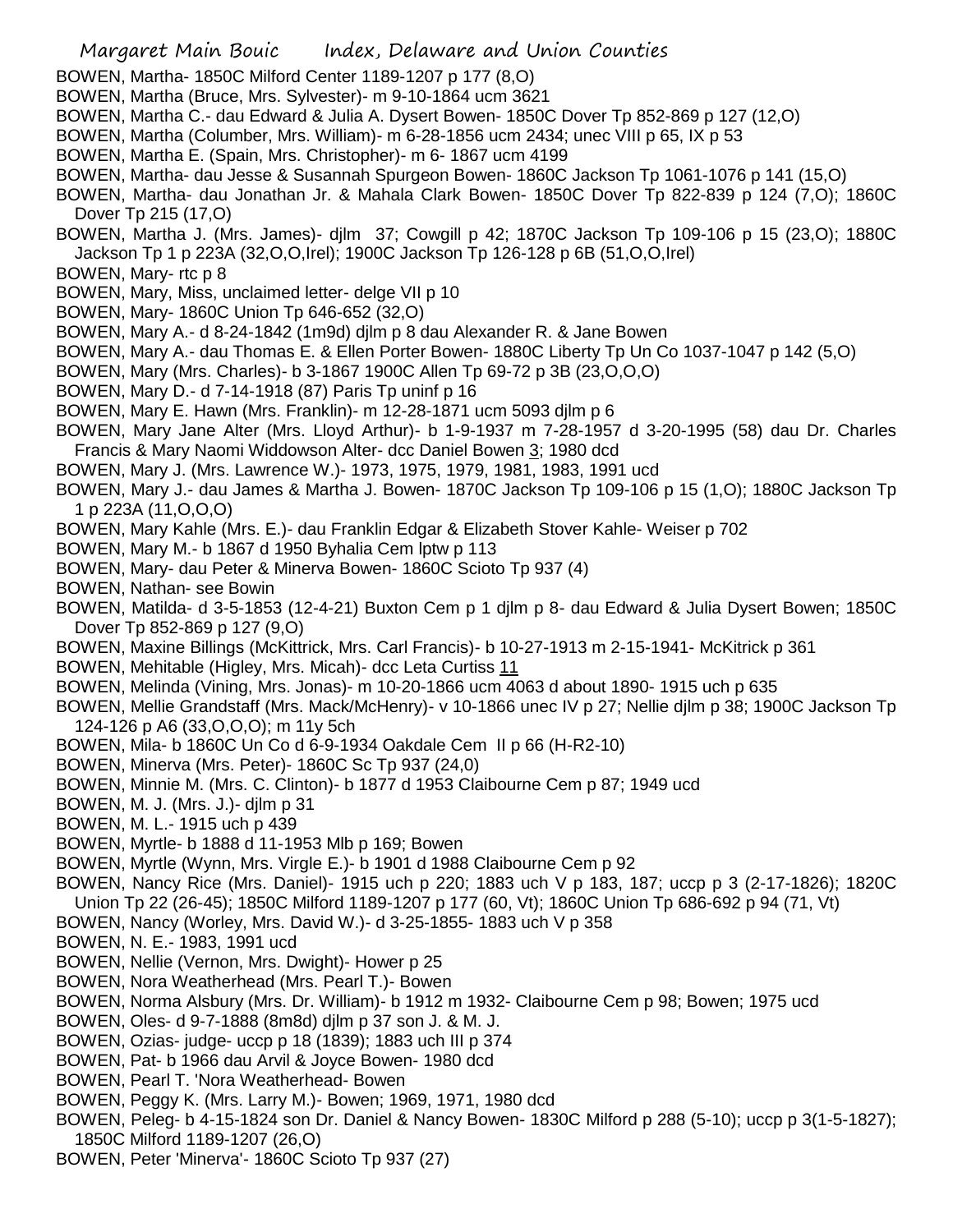- BOWEN, Polly A. (Mrs. Edward)- 1850C Paris Tp 621-635 p 95 (28,O)
- BOWEN, Price E.- delge V p 55
- BOWEN, Priscilla (Lease, Mrs. Henry)- dau Jonathan Bowen- 1883 uch V p 358
- BOWEN, Providence- dau Edward & Polly A. Bowen- 1850C Paris Tp 621-635 p 95 (6,O)
- BOWEN, Rae Ann- dau Clarence Bowen- Bowen
- BOWEN, Ramon L. Yovonne Fish'- b 12-8-1928 son Erwin E. & Lainie Caldwell Bowen- Freshwater p 156
- BOWEN, Ramon M.- b 2-16-1955 son Ramon L. & Yovonne Fish Bowen- Freshwater p 156
- BOWEN, Randy L. 'Tammy Lynn Hardin'- m 7-17-1984 son Jack & Betty Bowen- Bowen; 1985 uch p 116
- BOWEN, Rebecca J.- dau Alexander R. & Jane Bowen- 1850C Dover Tp 850-867 p 127 (14,O); 1860C Dover Tp 323 (22,O)
- BOWEN, Rebecca M. Briley (Mrs. Harman)- m 2-16-1847 Madison Co unec X p 28
- BOWEN, Richardson- unclaimed letter- unec X p 52
- BOWEN, Robert- b 1965 son Larry S. & Janet M. Bowen- 1980 dcd
- BOWEN, Robert B.- son Alexander R. & Jane Bowen- 1850C Dover Tp 850-867 p 127 (5,O); 1860C Dover Tp 323 (17,O)
- BOWEN, Robert- b 2-1878 son Columbus & Amanda Lucas Bowen- 1900C Allen Tp 70-73 p 3B (22,Va,Va,Va)
- BOWEN, Rosa- dau T. E. & R. C. d 7-26-1865 (1-8-18) Raymond Cem lptw p 25
- BOWEN, Ruphemia G. (Mrs. J. G.)- Buxton Cem djlm p 9 see Euphemia G.
- BOWEN, Sally Frazier- dau Joel Frazier- Frazier 2; Pounds p 8
- BOWEN, Samuel- 1883 uch V p 372
- BOWEN, Sarah (Mrs. H.)- d 1834? Buxton Cem p 1
- BOWEN, Sarah Badley (Mrs. Abraham)- m 2-7-1833 ucm 273 djlm p 7; 1883 uch V p 358; unec II p 26; 1840C Dover Tp 140 (20-30)
- BOWEN, Sarah (Clark, Mrs. Addison S.)- m 8-2-1856 ucm 2447
- BOWEN, Sarah H.- dau Alexander R. & Jane Bowen- 1850C Dover Tp 850-867 p 127 (13,O)
- BOWEN, Senlda(?)/Sarilda- d 2-21-1855 (14-4-9) Buxton Cem djom p 8 ch Edward & Julia A. Dysert Bowen-1850C Dover Tp 852-869
- BOWEN, Seocle- b 3-22-1896 Tory Tp dau Clinton & Minnie kelle Bowen- dcb
- BOWEN, Shari Lynn (Wilds, Mrs. )(Toops, Mrs. Terry Lynn)- b 9-15-1962 dau Lawrence W. & Mary J. Bowen-St. Paul p 155; 1973, 1975, 1979 ucd
- BOWEN, Susanna Spergin (Mrs. Jesse)- m 6-4-1829 ucm 181 d 9-13-1864 (54-10-8) Buxton Cem djom p 31; 1883 uch III p 288, V p 493; 1830C Millcreek Tp 364 p 290 (20-30); 1860C Jackson Tp 1061-1076 p 141 (52,O)
- BOWEN, Tammy Lynn Hardin (Mrs. Randy L.)- b 1-9-1966 Va m 7-17-1984 dau Gary L. & Terry L. Hadin, granddau Robert L. & Ruth Paver Rider- Bowen; 1985 uch p 46
- BOWEN, Terri Lynn Parkison (Mrs. Wade Allen)- m 2-14-1993 dau Harold & Betty Shockey Bowen- Bowen BOWEN, Thomas- son Peter & Minerva Bowen- 1860C Scioto Tp 937
- BOWEN, Thomas Edward 'Ellen C. Porter'- b 9-28-1833(9-29-1830 Un Co) m 10-31-1850 ucm 1591 d 4-29-1900 Oakdale Cem I p 36 (E-R34-4) ;1883 uch V p 368, 403, 404, 683 ; dumch p 71; 1850C Marysville 542-553 p 83 (19,O); mt 3 p 27; 1860C Liberty Tp Un Co 1037-1047 p 142 (29,O); 1870C Sc Tp 12 (40,O); 1880c Dover Vil 2 p 37 (49,O,Va,Va) p 0173; Powell p 245; mt 11-13-1850; lptw p 25; unec VII p 54. VIII p 3, XIV p 18
- BOWEN, Tobias- 1840C Brown Tp p 212 (40-50)
- BOWEN, Ulyssus V.- d 10-4-1887 (16-6-21) Buxton Cem djlm p 9
- BOWEN, Victor- son John & Ruphemia C. Foreman Bowen- 1880C Allen Tp 211-224 22 (9,O,O,O)
- BOWEN, Viola- dau Francis M. & Frances Vanforce Bowen- 1880C Jackson Tp 2 p 223A (8,O,O,O)
- BOWEN, Wade- d 10-18-1970 (47) Bowen; 1971, 1991 ucd
- BOWEN, Wade Allen 'Terri Lynn Parkison' m 2-14-1992 son William & Jessie Bowen- Bowen; 1991 ucd
- BOWEN, Walter R.- b 5-26-1893 Columbus son Frank & Sarah Kinney Bowen- dcb
- BOWEN, Washington- d 3-8-1837 (2y16d) Price Cem djlm p 31
- BOWEN, W. C.'Norma'- 1975, 1979 ucd
- BOWEN, Dr. William 'Norma Alsbury'- b 6-30-1907 m 1932 d 2-22-1976 Claibourne Cem p 98 son Pearl T. & Nora Weatherhead Bowen- Bowen; 1985 uch p 55
- BOWEN, William- son Jonathan & Mahala Clark Bowen- 1850C Dover Tp 822-839 p 124 (12,O)
- BOWEN, William- 1860C Paris Tp 1401-1390 p 185 (21, Ind)
- BOWEN, William- d 4-4-1868 (51yl0m) Buxton Cem p 2 djlm p 7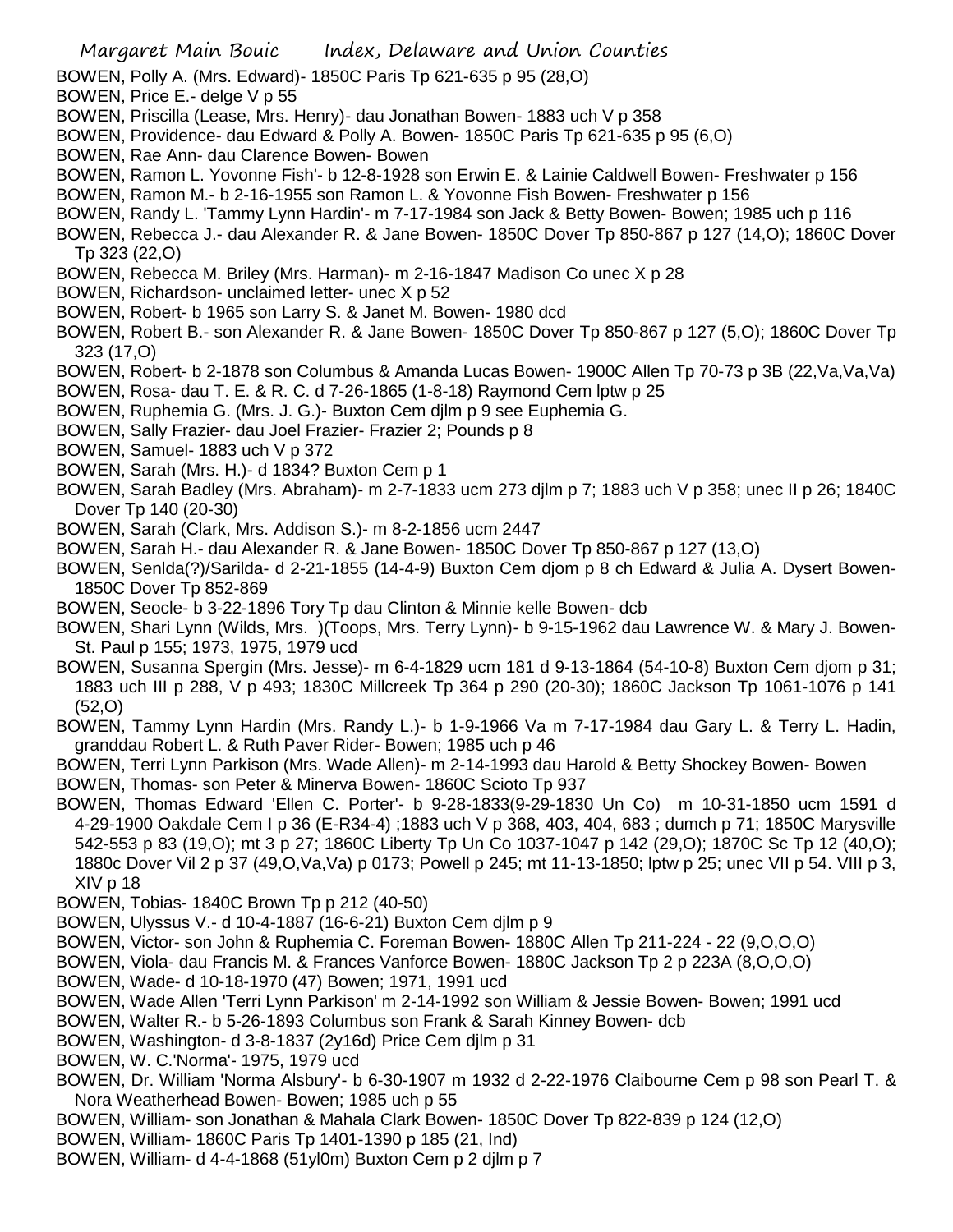BOWEN, William- witness to will 1848- uccp p 36

- BOWEN, William- son E. & Mary M. Kahle Bowen- Weiser p 702
- BOWEN, William F.- d 5-1-1932- Pabst Pion I p 141
- BOWEN, William 'Jane Blue'- m 5-20-1841 ucm 720 unec V p 38- 1850C Dover Tp 827-844 b 125 (34,O); 1860C Dover Tp 187 (44,O); 1883 uch V p 358, 371, 372; unec XI p 67
- BOWEN, William H.- d 1-28-1879 (22-10-21) Buxton Cem p 2- son John C. & Euhemia Foreman Bowen-1860C Dover Tp 216 (3,O); 1870C Jerome Tp 100 p 14 (13,O); djlm p 9
- BOWEN, W. W.- 1908 dch p 431
- BOWEN, Yovonne Fish (Mrs. Ramon L.)- b 6-7-1929- Freshwater p 156

BOWENS, April (Mrs. David)- Bowens

BOWENS,, Arvil 'Joyce'- 1971 dcd

BOWENS, Betty Jean- b 1961 dau Orville Bowens- Bowens; 1971 dcd

- BOWENS, Charlene jo Thompson (Bierce, Mrs. Frank W. Jr.)(Mrs. Matt)- m(1) 2-27-1982 (2) 5-4-1991- Bierce
- BOWENS, David 'April'- Bowens
- BOWENS, David Lee'Mary Sue Blackledge'- m 8-15-1987 son Don & Mary Bowens -Blackledge

BOWENS,---b 4-6-1989 son David Lee & Mary Sue Blackledge Bowens- Bowens

BOWENS, David Michael- b 5-11-1982 son David & April Bowens- Bowens

BOWENS, Don 'Mary'- Bowens

BOWENS, Joyce (Mrs. Arvil)- 1971 dcd

BOWENS, Mary (Mrs. Don)- Bowens

BOWENS, Mary Sue Blackledge (Mrs. David Lee)- m 8-15-1987 dau Fred & Mary Ann Blackledge- Bowens

- BOWENS, Matt 'Charlene Jo Thompson'- m 5-4-1991- Bierce
- BOWENS, Orville- b 1960 son Arvil & Joyce Bowens- 1971 dcd; Bowens
- BOWENS, Patricia- b 1966 dau Arvil & Joyce Bowens- 1971 dcd

BOWENS/BOWERS,? John 'Rahamah Guy'- m 9-2-1841 unec IX p 55

BOWENS/BOWERS,? Rhamah Guy (Mrs. john)- m 9-2-1841 unec IX p 55

BOWER & DURFEE- delge V p 34

BOWER, Adam 'Catharine Vetter'- m 8-17-1854 ucm 2157; unec XIII p 19

- BOWER, Addison- b 9-5-1853 d 4-18-1919 not m son William & Rebecca Mengel Bower- Weiser p 154
- BOWER, Agnes (Brown, Mrs. )- dau James T. & Stella Neill Bower- Bower
- BOWER, Albin H.- son Joseph & Rebecca Bower- 1870C Allen Tp 743-750 (27,O)
- BOWER, Alice Lillian- dau Leelon Earl & Caroline Bulsey Rufuer Bower- Weiser p 545
- BOWER, Alphaline Elnora (Malloy, Mrs. James Franklin)- dau Michael Harvey & Harriet L. Rosrnkranz Bower-Weiser p 546
- BOWER, Amanda Jane- dau Michael & Catherine Kehl Bower- Weiser p 546
- BOWER, Anne (Mrs. )- Bower
- BOWER, Aviva- ch of Anna Bower- Bower
- BOWER, Barbara- dau James & Ida Bower- Bower
- BOWER, Barbary (Mrs. John P.)- 1860C Marysville 1597-1591 p 290 (25, Germany)
- BOWER, Benjamin Franklin 'Elizabeth Switzer'- son Michael & Katherine Kehl Bower- Weiser p 542
- BOWER, Bernard Leon- son Lester Shuan & Gertrude Mayme Holverson- Weiser p 545
- BOWER, Billie L. (Mrs. Robert D.)- 1971, 1980 dcd
- BOWER, Birtha- b 11-4-1878 Troy Tp dau Franklin & Helen Grace Bower- dcb
- BOWER, Bruomeld- son Edward Duane & Rose Donahue Bower- Weiser p 546
- BOWER, Dr. Carl C.- b 1873 d 1915 Claibourne Cem p 78
- BOWER, Caroline Bulsey Rufuer (Mrs. Leelon Earl)- Weiser p 545
- BOWER, Carrie May Longbrake (Mrs. William)- b 1874 dau Louis & Charlotte E. Houck Bower- Longbrake p 34
- BOWER, Catharine Vetter (Mrs. Adam)- m 8-17-1854 ucm 2157; unec VIII p 19
- BOWER, Catherine Kehl (Mrs. Michael)- dau Michael & Mary Ann Bierly Kehl- Weiser p 542
- BOWER, Cecil 'Clara Asman'- m 5-12-1941- Asman
- BOWER, Charles- son John B. & Barbary Bower- 1860C Marysville 1597-1591 p 290 (5,O)
- BOWER, Charles A.- son John & Martha Bower- 1870C Jerome Tp 85 p 11 (1,O)
- BOWER, Charles 'Hattie Louisa Michael'- b 8-20-1898 d 3-30-1918- Weiser p 332
- BOWER, Clara- dau Benjamin Franklin & Elizabeth Switzer Bower- Weiser p 543
- BOWER, Clara- dau William & Rebecca Mengel Bower- Weiser p 154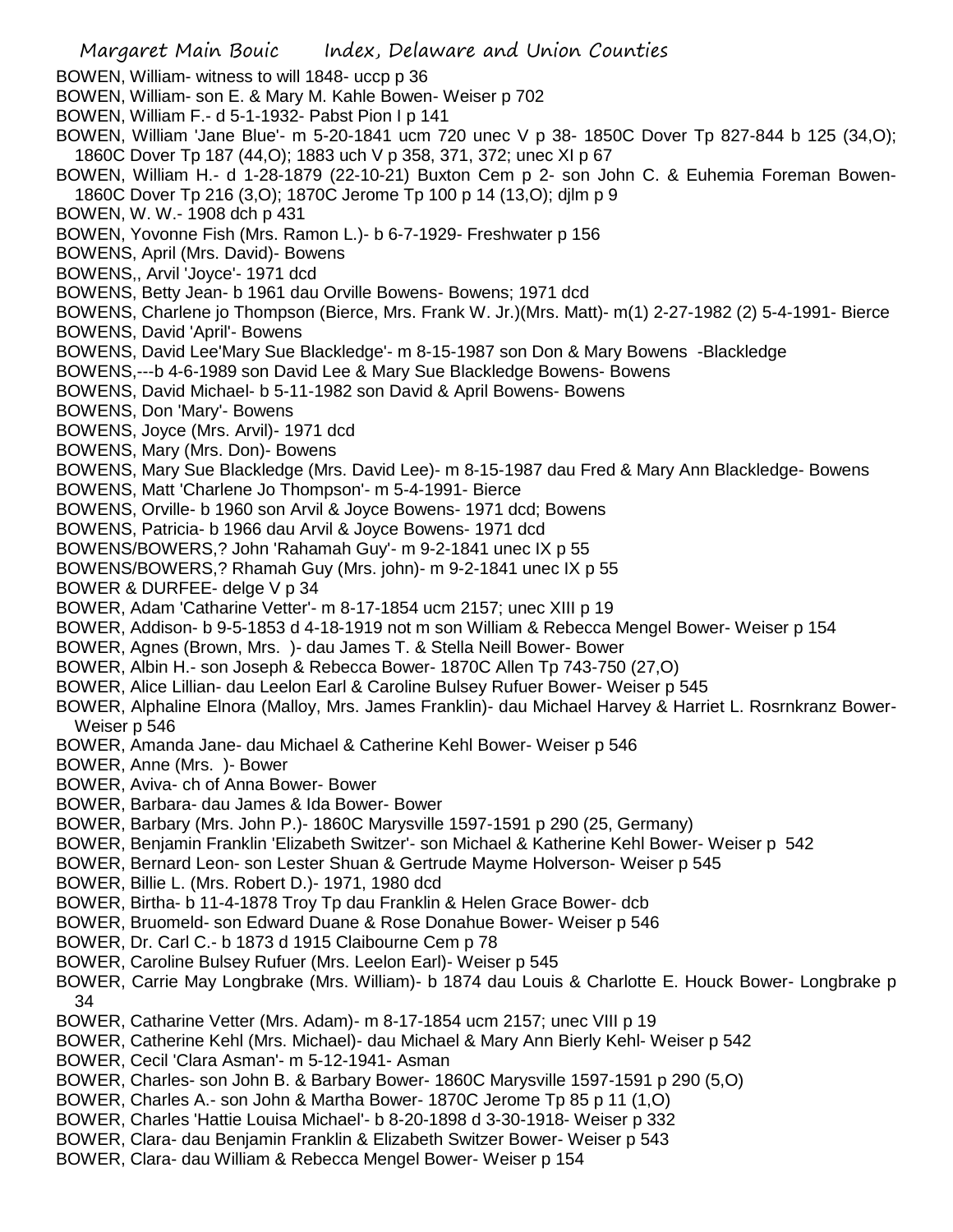BOWER, Clara Asman (Mrs. Cecil)- m 5-12-1940 dau Henry & Anna Schalip Asman- Asman; Bower BOWER, Clara Catharine- dau Ira Sylvester & Thirzah Lenthena Kirman Bower- Weiser p 546 BOWER, Clarence Arnold- son Leelon Earl & Caroline Bulsey Rufuer Bower- Weiser p 545 BOWER, Count Leon- son John & Martha Bower- 1870C Jerome Tp 85 p 11 (4,O) BOWER, Daniel- 1908 dch p 388 BOWER, Darline- dau Harvey Swellyn & Harriet Elizabeth Smith Bower- Weiser p 546 BOWER, Rev. David- 1883 uch V p 665 BOWER, David 'Dora'- 1880C Jerome Tp 30-31 p 4 (46, Baden, Baden,Baden) BOWER, David- son William McMiken & Helen I. Frazell Bower- Weiser p 546 BOWER, Donald- son Kelson & Ida Bower- Bower BOWER, Donald George- son Leelon Earl & Caroline Bulsey Rufuer Bower- Weiser p 545 BOWER, Dorothy- dau Harvey Swellyn & Harriet Elizabeth Smith Bower- Weiser p 546 BOWER, Dora (Mrs. David)- 1880C Jerome Tp 30-31 p 4 (37,O,-,-) BOWER, Edith (Eby, Mrs. Leonard)- dau Kelson & Ida Bower- Bower BOWER, Edith (Freshwater, Mrs. George Elmer)- Freshwater p 229 BOWER, Edward Duane 'Rose Donahue'- son Ira Sylvester & Thirzah Lenthena Kirman Bower- Weiser p 546 BOWER, Eilene- b 4-27-1943 dau Cecil & Clara Asman Bower- Bower BOWER, Eliza- 1850C Delaware Tp 1346 p 96 (10,) BOWER, Elizabeth Switzer (Mrs. Benjamin Franklin)- Weiser p 542 BOWER, Elsie Nichols (Mrs. Michael Hamilton)- Weiser p 543 BOWER, Emily- b 9-8-1850 d 11-4-1868 dau William & Rebecca Mengel Bower- Weiser p 154 BOWER, Emma (Mrs. Louis)- b 4-1844 1900C Richwood 336-355 p 13B (56,O,O,O) m 42 BOWER, Esta Smith (Mrs. Riley)- dau James Clay & Sarah Lydia Hauck Smith- Weiser p 775 BOWER, Esther E. Schultz (Mrs. William George)- d 6-1-1919- Weiser p 154 BOWER, Ethel Kutts (Mrs. Washington Franklin)- Weiser p 543 BOWER, Evans- 1908 dch p 388 BOWER, Florence Agnes (Salsberg, Mrs. Reppa Leon)- dau Leelon Earl & caroline Bulsey Bower- Weiser p 545 BOWER, Frank- son James T. & Stella Neill Bower- Bower BOWER, Franklin- 1880C Delaware Tp p 323C BOWER, Franklin H.- b 7-18-1899 Liberty Tp son Frank & Minnie Mulzer Bower- dcb BOWER, Freddie W.- d 7-31-1877 (1y5m) son Philip H. & L. J. Claibourne Cem p 78 BOWER, George- son John B. & Barbary Bower- 1860C Marysville 1597-1591 p 290 (3,O) BOWER, George 'Verna Hepner'- Weiser p 366 BOWER, Gertrude Mayme Holverson (Mrs. Lester Shuman)- Weiser p 545 BOWEN, W. Gibson 'Mary Hall'- b 2-14-1846 d 7-21-1908 son William & Rebecca Mengel Bower- Weiser p 154 BOWER, Glenn- son Washington Franklin & Ethel Kutts Bower- Weiser p 543 BOWER, Gottleib- to US 7-1867 from Germany natur. 1-4-1873, delge VIII p 58 BOWER, Rev. H.- Pabst 8 p 62, 64, 75 BOWER, Harold Richard- son Leelon Earl & Caroline Bulsey Rufuer Bower- Weiser p 545 BOWER, Harriet Elizabeth Smith (Mrs. Harvey Swellyn)- Weiser p 546

- BOWER, Harriet Lenora (Kats, Mrs. Philip)- dau Benjamin Franklin & Elizabeth Switzer Bower- Weiser p 543
- BOWER, Harriet L. Rosrnkranz (Mrs. Michael Harvey)- Weiser p 546
- BOWER, Harvey Swellyn 'Harriet Elizabeth Smith'- son Michael Harvey & Harriet L. Rosrnkranz Bower-Weiser p 546
- BOWER, Hattie Louisa Michael (Mrs. Charles)(Lebo, Mrs. Carson Edward)- b 2-23-1901 dau Benjamin Franklin & Anna Verdilla Koppenheffer Michael- Weiser p 332
- BOWER, Helen I. Frazell (Mrs. William McMiken)- Weiser p 546
- BOWER, Hellen (Mrs. Franklin)- d 8-16-1884 (26-9-29) Marlborough Cem Powell p 285
- BOWER, Helen (Spain, Mrs. Wilson H.)- b 8-2-1915 m 4-28-1934 d 6-26-1983- 1985 uch p 132; Spaion; Bower; unec XIV p 40
- BOWER, Henry Jacob, Dr.- b 9-8-1841 not m d 12-29-1903 son William & Rebecca Mengel Bower- Weiser p 153
- BOWER, Hubert- b 11-7-1870 Genoa Tp son J. M. & Mary Ebright Bower- dcb
- BOWER, Ida (Mrs. James)- Bower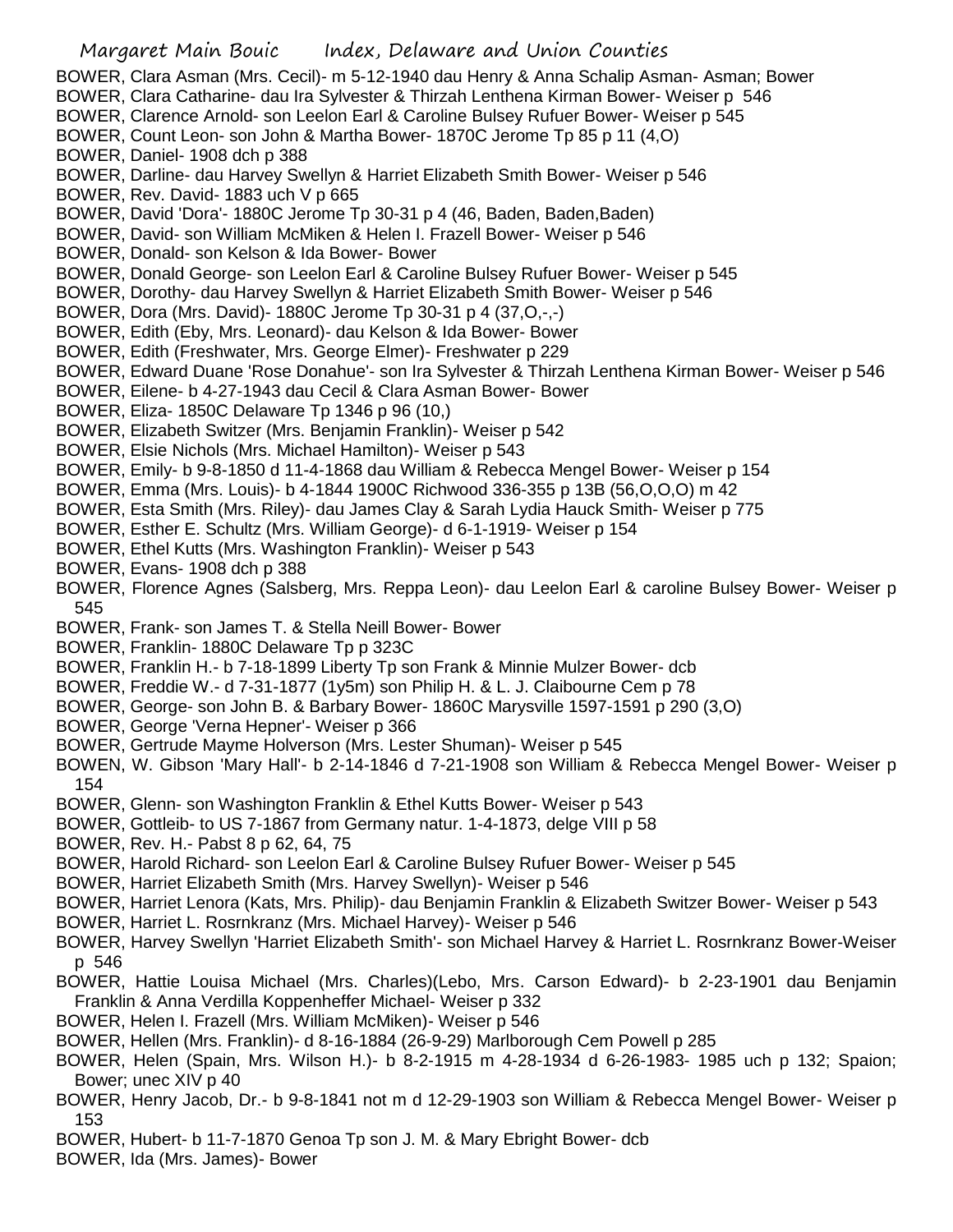Margaret Main Bouic Index, Delaware and Union Counties BOWER, Ida (Mrs. Kelson)- d 1975- Bower BOWER, ---(Dackin, Mrs. Gerald)- dau Kelson & Ida Bower- Bower BOWER, Ira Sylvester 'Thirzah Lenthena Kirman'- son Michael & Catherine Kehl Bower- Weiser p 546 BOWER, Isaac- son Anne Bower- Bower BOWER, Jacob-1908 dch p 388; delge X p 52 BOWER, Jacob- 1908 dch p 388 BOWER, James- son James T. & Stella Neill Bower- Bower BOWER, James- son Riley & Esta Smith Bower- Weiser p 775 BOWER, James 'Ida'- d 2-28-1969 (56) son Jennie Bower- Bower BOWER, James 'Stella Neill'- Bower BOWER, James W.- d 8-28-1863 (10m24(21)d) Bokescreek Cem p 57; son P. & M. Bower; Powell p 234 BOWER, Jean L. (Yost, Mrs. John Calvin)- m 3-30-1946- Weiser p 553 BOWER, Jean V. (Mrs. Russell S.)- 1985 uch p 103; 1949, 1959, 1967 ucd BOWER, Jennie (Mrs. )- d 10-27-1963- Bower BOWER, Jessie Donahue- ch Woodward Dwight Bower- Weiser p 546 BOWER, Jessie Murl- ch William Riley & Mary L. Boldan Bower- Weiser p 546 BOWER, John- son James & Ida Bower- Bower BOWER, Rev. John- 1883 uch V p 396 BOWER, John C.- engaged to Lee Ann Salisbury- Bowen BOWER, John- b 1951 son Russell S. & Jean V. Bower- 1959, 1967 ucd BOWER, John Hall- b 6-3-1878- son W. Gibson & Mary Hall Bower- Weiser p 154 BOWER, John 'Martha'- 1870C Jerome Tp 85 p 11 (31,O) BOWER, John P. 'Barbary'- 1860C Marysville 1597-1591 p 290 (32, Bavaria) BOWER, Joseph- 1880C Radnor Tp p 477C BOWER, Joseph 'Rebecca'- 1870C Allen Tp 743-750 (72, Pa) BOWER, Juanita- dau Edward Duane & Rose Donahue Bower-Weiser p 546 BOWER, Kelson 'Ida'- d 5-16-1981 (90) bur Circleville- Bower BOWER, Lanrell- ch Harvey Swellyn & Harriet Elizabeth Smith Bower-Weiser p 546 BOWER, Leelon Earl 'Caroline Bulsey Rufuer'- son William Riley & Mary L. Boldan Bower- Weiser p 545 BOWER, Lester Shuman 'Gertrude Mayme Holverson'- son William Riley & Mary L. Boldan- Weiser p 545 BOWER, Lizzie (Gramley, Mrs. Joseph S.)- Weiser p 588 BOWER, L. J. (Mrs. Philip H.)- Claibourne Cem p 78 BOWER, Lloyd- son Willie & Susie Peterson Bower-Weiser p 524 BOWER, Lola (Black, Mrs. )- dau Jennie Bower- Bower BOWER, ---(Suittor, Mrs. Nova, Jr.)- dau Jennie Bower- Bower BOWER, Louis 'Emma'- b Feb 1900C Richwood 336-355 p 13B (-,-,-) BOWER, Louise (Ellis, Mrs. Ray)- (27-1909) BOWER, Lydia (Shoup, Mrs. John)- m 6-6-1833 Holmes Co Ohio BOWER, Marcus- 1908 dch p 388 BOWER, Margaret- dau Woodward Dwight & Jessie Donahue Bower- Weiser p 546 BOWER, Margaret Elizabeth Hellings (Mrs. Thomas H.)- m 1856 unec IV p 27 m consent BOWER, Margaret Kates (Mrs. Melvin)- Weiser p 543 BOWER, Margaret Olawa- dau Lester Shuman & Gertrude Mayme Holverson- Weiser p 545 BOWER, Margaret (Rhodes, Mrs. William)- b 10-26-1905 m 7-16-1929 d 4-28-1993 (87) bur Fairview Cem dau James T. & Stella Neill Bower- Bower BOWER, Martha (Mrs. John)- 1870C Jerome Tp 85 p 11 (25,O) BOWER, Martha C. (Collumber, Mrs. William Jr.)- m consent 1856- unec IV p 10 BOWER, Martin- 1880C Orange Tp p 347A BOWER, Martin- son Riley & Esta Smith Bower- Weiser p 775 BOWER, Mary- b 1951 dau Russell S. & Jean V. Bower- 1959, 1967 ucd BOWER, Mary Elizabeth (Trippe, Mrs. Charles Peter)- dau Michael & Catherine Kehl Bower- Weiser p 524 BOWER, Mary Hall (Mrs. W. Gibson)- b 5-22-1848 d 4-15-1913- Weiser p 154 BOWER, Mary L. Boldan (Mrs. William Riley)- Weiser p 545 BOWER, Mary (Sechler, Mrs. Rev. John Harmony)- b 5-5-1857 d 11-17-1888 dau William & Rebecca Mengel Bower- Weiser p 154

BOWER, Mary Rosetta (Brown, Mrs. John Franklin)- dau Benjamin Franklin & Elizabeth Switzer Bower-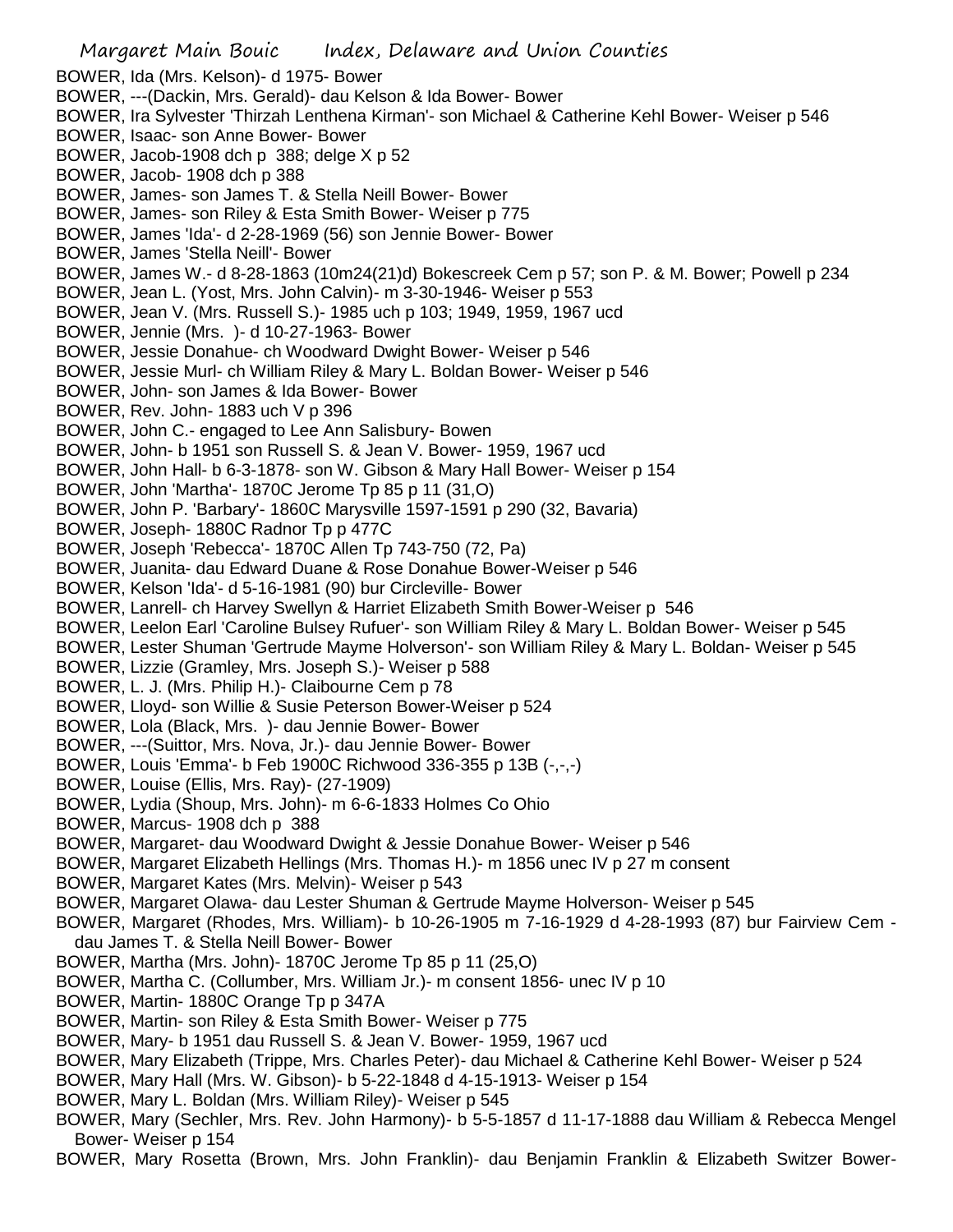Weiser p 543

- BOWER, Mary (Temple, Mrs. )- dau James & Stella Neill Bower- Bower
- BOWER, Mary Wood- b 5-20-1872 d 10-24-1876 dau W. Gibson & Mary Hall Bower- Weiser p 154
- BOWER, Melvin 'Margaret Kates'- son Benjamin Franklin & Elizabeth Switzer Bower- Weiser p 543
- BOWER, Michael 'Catherine Kehl'- Weiser p 542
- BOWER, Michael Hamilton 'Elsie Nichols'- son Benjamin Franklin & Elizabeth Switzer Bower- Weiser p 543
- BOWER, Michael Harvey 'Harriet L. Rosrnkranz'- son Michael & Catherine Kehl Bower- Weiser p 546
- BOWER, Mike- son David & Dora Bower- 1880C Jerome Tp 30-31 p 4 (8,O,Baden,-)
- BOWER, Mildred (Parker, Mrs. Walter Jr.)- dau Kelson & Ida Bower- Bower
- BOWER, Millicent Mirabel- dau william Riley & Mary L. Boldan Bower- Weiser p 545
- BOWER, Millie (Nelson, Mrs. Andrew)- dau Benjamin Franklin & Elizabeth Switzer Bower- Weiser p 543
- BOWER, Miriam M. (Paulus, Mrs. Chester L.)- b 8-3-1917 m 1-1-1938 dau Charles & Hattie Louisa Michael Bower- Weiser p 332
- BOWER, Mirian Andra (Reec, Mrs. Melvin B.)- dau William Riley & Mary L. Boldan Bower- Weiser p 546
- BOWER, Naomi- dau Cecil & Clara Asman Bower- Bower
- BOWER, Nilah Owenlen- dau william Riley & Mary L. Boldan Bower- Weiser p 546
- BOWER, Olive Isabell (Brown, Mrs. James D. Jr.)- b 12-27-1907 d 6-13-1979 dau James & Stella Neill Bower-Bower
- BOWER, Otho Lee- b 7-3-1874 Trenton Tp son A. E. & ELiza Bower- dcb
- BOWER, Perry M.- son John & Martha Bower- 1870C Jerome 85 p 11 (6,O)
- BOWER, Peter Melvin- probably should be Peter Melvin Reed
- BOWER, Philena Selewella (Ball, Mrs. Ray)- dau Michael Harvey & Harriet L. Rosnkranz Bower- Weiser p 546
- BOWER, Dr. Philip. H. 'L. J.'- d 6-5-1883 (37-6-18) Claibourne Cem p 78; 1883 uch V p 594
- BOWER, Philip H.- d 9-8-1883 (6m) son Philip H. & L. J.- Claibourne Cem p 78
- BOWER, Rachel- dau Anne Bower- Bower
- BOWER, Rebecca Ann- dau William McMiken & Helen I. Frazell Bower- Weiser p 546
- BOWER, Rebecca (Mrs. Joseph)- 1870C Allen Tp 743-750 (60, Pa)
- BOWER, Rebecca Mengel (Mrs. William)- b 4-2-1818 m 9-30-1839 d 4-25-1885 dau Benjamin & Sarah Weiser Mengel- Weiser p 153
- BOWER, Richard Paul Lanier- son William McMiken & Helen I. Frazell Bower- Weiser p 546
- BOWER, Riley 'Esta Smith'- Weiser p 776
- BOWER, Rita (Heidman, Mrs. Howard Henry)- Weiser p 244
- BOWEN, Robert- b 4-10-1848 d 10-2-1870 son William & Rebecca Mengel Bower- Weiser p 154
- BOWER, Robert- son Kelson & Ida Bower- Bower
- BOWER, Robert D. 'Billie L.- 1971, 1980 dcd
- BOWER, Robert J.- b 1965 son Maj. Robert D. & Billie L. Bower- 1971, 1980 dcd
- BOWER, Rose Donahue (Mrs. Edward Duane)- Weiser p 546
- BOWER, Rosetta- d 2-17-1854 (2m) Bokescreek Cem p 57 dau P. & M. Bower; Powell p 234
- BOWER, Royal- ch Woodward Dwight & Jessie Donahue Bower-Weiser p 546
- BOWER, Russell S.'Jean V.'- d 7-27-1983- Bower; 1985 uch 1031949, 1959, 1967 ucd
- BOWER, Ruth Boldan- dau William McMiken & Helen I. Frazell Bower- Weiser p 546
- BOWER, Sarah- b 1869 d 1981 Claibourne Cem p 94
- BOWER, Sarah (Black, Mrs. Donald)- dau Riley & Sarah Smith Bower- Weiser p 776
- BOWER, Sarah Catherine (Hammond, Mrs. Peter)- dau Benjamin Franklin & Elizabwth Switzer Bower- Weiser p 542
- BOWER, Sarah (Ruefendall, Mrs. Dan)- dau Michael & Catherine Kehl Bower- Weiser p 544
- BOWER, Sarah R.- 1870C Allen Tp 743-750 (19,O)
- BOWER, Sophia- dau John B. & Barbary Bower- 1860C Marysville 1597-1591 p 290 (8,O)
- BOWER, Stella Neill (Mrs. James)- Bower
- BOWER, Susan d y dau William & Rebecca Mengel Bower- Weiser p 153
- BOWER(S)- Susannah (Hoover, Mrs. Henry)- b 1825 p 1907 ped Arlene Hoover Mansfield #146 17- unec IX p 9
- BOWER, Susie Peterson (Mrs. Willie)- Weiser p 524
- BOWER, Thirza- dau Woodward Dwight & Jessie Donahue Bower- Weiser p 546
- BOWER, Thirzah Lenthena Kirman (Mrs. Ira Sylvester)- Weiser p 546
- BOWER, Thomas- 1877 uca p 98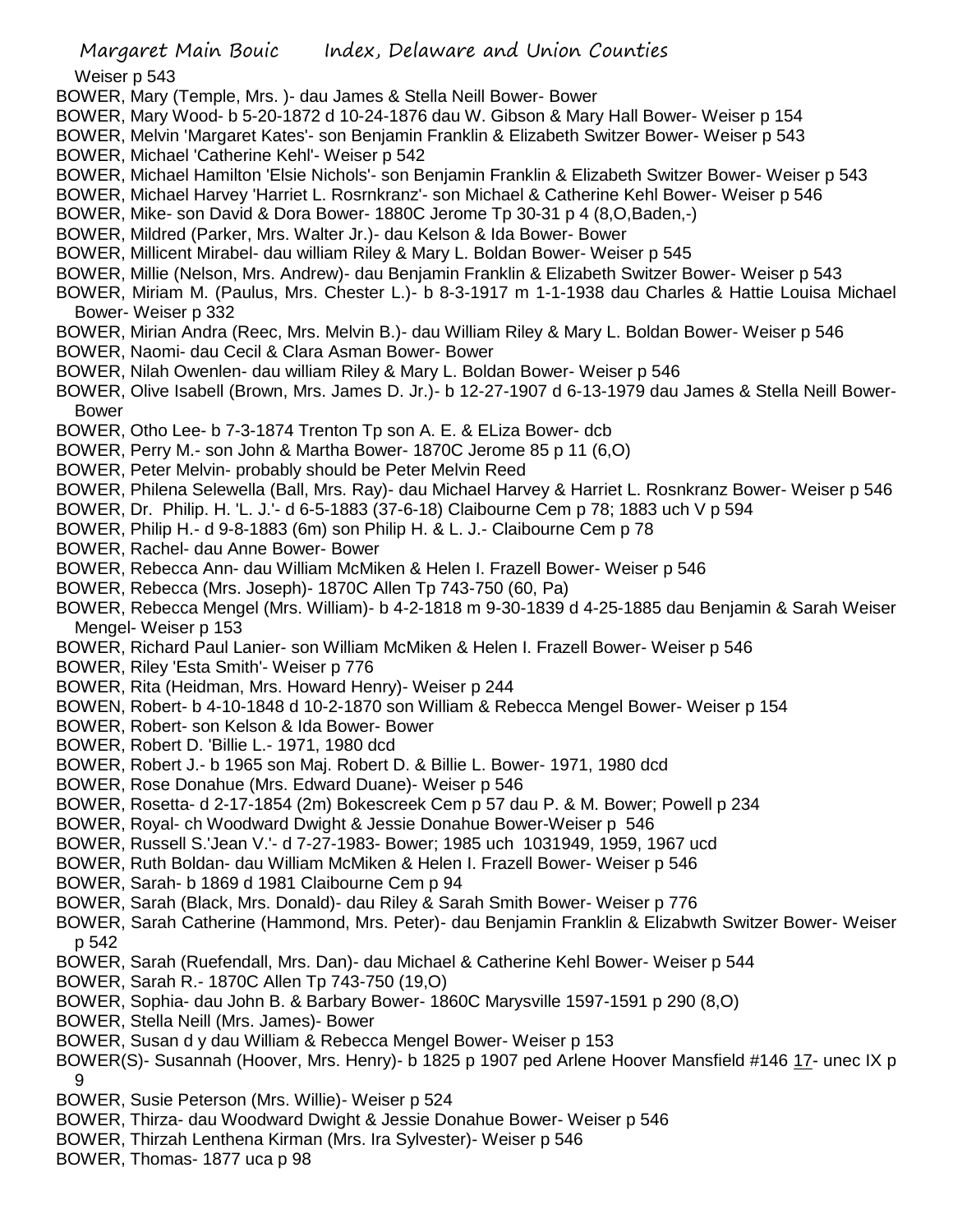## Margaret Main Bouic Index, Delaware and Union Counties

BOWER, Thomas H. 'Margaret Elizabeth Hellings'- m 1856 unec IV p 27 m consent

- BOWER, Valerie-b 1958 dau Maj. Robert D. & Billie Bower- 1971 dcd
- BOWER, Vera (Sours, Mrs. Clinton)- dau Washington Franklin & Ethel Kutts Bower- Weiser p 543
- BOWER, Verna Hepner (Mrs. George)- dau William H. & Anna House Hepner- Weiser p 366

BOWEER, Vickie- b 1961 dau Maj. Robert D. & Billie Bower- 1971, 1980 dcd

BOWER, Wanda Pauline (Layman, Mrs. Gene)- m 8-14-1938 or 8-4-1935- Bower; Layman

BOWER, Waneta- dau Edward Duane & Rose Donahue Bower-Weiser p 546

- BOWER, Washington Franklin 'Ethel Kutts'- son Benjamin Franklin & Elizabeth Switzer Bower- Weiser p 543
- BOWER, Wayne- son Kelson & Ida Bower- Bower
- BOWER, W. C.- 1981 ucd
- BOWER, Wilbert- son Jennie Bower- Bower
- BOWER, Wilbert- son James Bower- Bower
- BOWER, William- 1961, 1969, 1971 dcd
- BOWER, Mrs. William- delge III p 14 (Children's Home Board)
- BOWER, William 'Carrie May Longbrake'- Longbrake p 34
- BOWER, William/Bill- b 1972 son Robert D. & Billie L. Bower- Bower; 1980 dcd

BOWER, William 'Rebecca Mengel'-b 11-6-1817 m 9-30-1839 d 11-27-1860- son Henry & Susan Zimmerman Bower- Weiser p 153

- BOWER, Dr. William George 'Esther E. Schultz'- b 5-4-1860 d 5-17-1942 son William & Rebecca Mengel Bower- Weiser p 154
- BOWER, William J.-b 11-7-1909 d 5-26-1983 son James T. & Stella Neill Bower- Bower; 1975, 1981, 1983 ucd
- BOWER, William McMiken 'Helen I. Frazell'- son William Riley & Mary L. Boldne Bower- Weiser p 546
- BOWER, William Riley 'Mary L. Boldan'- son Michael & Catherine Kehl Bower- Weiser p 545
- BOWER, Willie 'Susie Peterson'- son Benjamin Frenklin & Elizabwth Switzer Bower- Weiser p 542
- BOWER, Woodward Dwight 'Jennie Donahue'- son Ira Sylvester & Thirzah Lenthena Kirman Bower- Bower BOWER, Dr. Zoa- Bower
- BOWERMAN, Adam- son David & Mary Estup Bowerman- 1860C Dover Tp 330 (12,O)
- BOWERMAN Cornelia Jane (McIntire, Mrs. William)- m 9-21-1865 dcm; 1860C Dover Tp 330 (16,O)
- BOWERMAN, David 'Mary Eastup'- m 3-22-1841; 1860C Dover Tp 330 (45, Pa); 1870C Dover Tp 3 p 1 (55, NY)
- BOWERMAN, Dudley- son David & Mary Estep Bowerman- 1860C Dover Tp 330 (7,O); 1870C Dover Tp 3 p 1 (18,O)
- BOWERMAN, Eleanor (Mrs. Paul L.)- 1973, 1975, 1979, 1981, 1983 ucd
- BOWERMAN, Katie- b 1962 dau Paul L. & Eleanor Bowerman- 1975, 1979 ucd
- BOWERMAN, Mary Eastup (Mrs. David)- m 3-22-1841; 1860C Dover Tp 330 (45, Va); 1870C Dover Tp 3 p 1 (55, Va)
- BOWERMAN, Nancy (Krafft, Mrs. James)- dau Paul L. & Eleanor Vance Bowerman- Bowerman

BOWERMAN, Paul L. 'Eleanor Vance'- b 10-21-1910 d 2-13-1985 son Edgar G. & Dora Bell Lacey Bowerman-Bowerman 1973, 1975, 1979, 1981, 1983 ucd

- BOWERMAN, Sally (Hempy, Mrs. Harry)- dau Paul L. & Eleanor Vance Bowerman- Bowerman
- BOWERMAN, Thomas- son David & Mary Estep Bowerman- 1860C Dover Tp 330 (18,O); 1870C Millcreek Tp 39 p 5 (27,O) also 1870C Dover Tp 3 p 1 (26,O)
- BOWERMASTER, Clarence- Bowermaster
- BOWERMASTER, Laura Lee- dau Clarence Bowermaster- Bowermaster (engaged to David Oberlin)
- BOWERS, ---Pabst 2 p 53; family of Carol Staudenheimer #82- unec X p 3
- BOWERS, Ada- b 7-19-1880 d 6-6-1937 dau Wellington C. & Kate W. Carl Bowers-Bowers
- BOWERS, Ada- dau W. S. & Amelia Bowers- 1880C Richwood 331-345 p 30 (4,O,O,O)
- BOWERS, Addie M. (Turner, Mrs. Leroy)- m 11-12-1879 ucm 6583 dau Donald E. & Ruth Long Bower-Bowers
- BOWERS, Adelaide C. Lewars (Mrs. Charles Jackson)- b 11-28-1833 d 10-3-1929 dau Henry & Eva Maria Elizabeth Weiser Fesig Lewars- Weiser p 145
- BOWERS, Agnes W. (Mrs. James D.)- 1973 ucd
- BOWERS, Alexander- d 1-23-1864 (19-1-8) Sunbury Cem Powell p 29; son Joseph & Dorotha Bowers- 1850c Berkshire Tp 241 p 25 (4,O)
- BOWERS, Alexander C.- son Elias & Mary Wilson Bowers- 1883 uch V p 819
- BOWERS, Alice (Mrs. Charles)- b 9-1866 1900C Richwood 429-460 p 16B (33,O,O,O,) 1 ch m 15y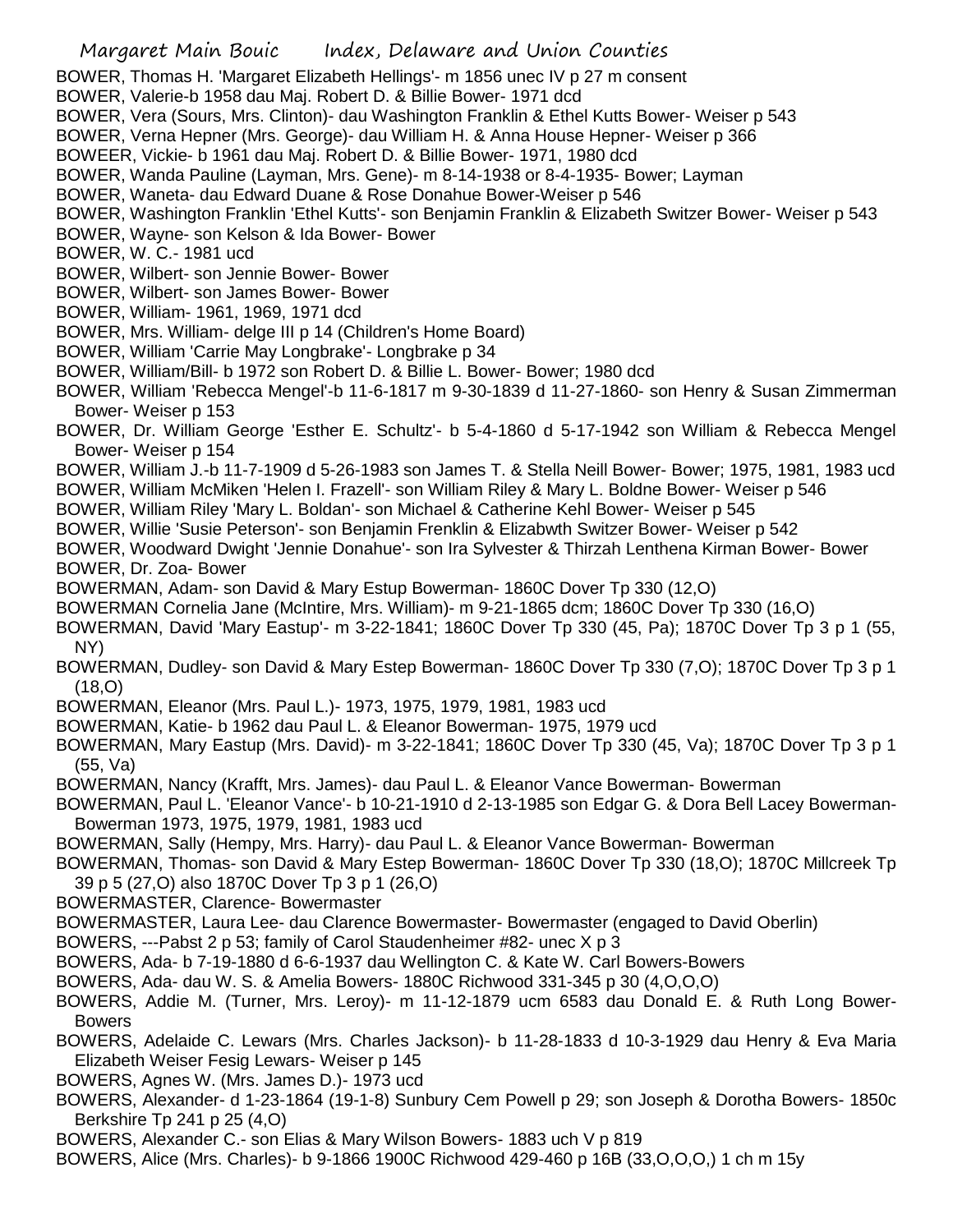- BOWERS, Aline Thomas (Mrs. Charles E.)- b 2-12-1909- Weiser p 145
- BOWERS, Althea Miller (Mrs. Robert W.)- Weiser p 146
- BOWERS, Alvira Newton (Mrs. J. P.)- b 1839 d 1914 Plain City Cem unec VII p 64
- BOWERS, Alwilda A.- d 1-21-1870 (18-10-24)-Plain City Cem dau John P. & Ruhama Bowers- unec VII p 64 BOWERS, Amanda (Grandstaff, Mrs. Moses)- 1883 uch V p 831
- BOWERS, Amelia (Mrs. W. S.)- Claibourne Cem p 23; 1880C Richwood 331-348 p 30 (31,O,Mass,Mass)
- BOWERS, Amy E. (Payne, Mrs. )- dau Elias & Mary Wilson Bowers- 1880 dch p 819
- BOWERS, Ann E. (Founds, Mrs. Alexander)- m 10-13-1872 ucm 5154
- BOWERS, Anna Kralick (Mrs. Warren C. Jr.)- Weiser p 146
- BOWERS, Anna Mae (Howard, Mrs. Warren Edward)- b 10-12-1918 m 4-17-1938- Weiser p 336
- BOWERS, Anna Ruth (Klaiss, Mrs. Frederick Wayne)- b 4-1898 d 9-25-1947- Weiser p 496
- BOWERS, Anne- 1850C Marlborough Tp 49 p 184 (51, Pa)
- BOWERS, Anne Pearce (Mrs. Thomas)- grandddau William & Isabelle Pearce- Nash 237
- BOWERS, Annie E.- b 5-9-1868 d 9-21-1870 dau Charles Jackson & Adelaide C. Lewars Bowers- Weiser p 145
- BOWERS, Annie E. Neischwender (Mrs. John Henry)- b 8-19-1862 d 7-14-1946- Weiser p 145
- BOWERS, Annie Krick (Mrs. Franklin L.)- b 8-17-1867 d 1-29-1936- Weiser p 147
- BOWERS, Arthur 'Marie Smith''Mary'- d 11-15-1967 (73)- Bowers
- BOWERS, Arthur L. 'Edna'- d 8-24-1975 (65) bur Westerville- Bowers
- BOWERS, --(Poling, Mrs. John)- dau Arthur Bower- Bowers
- BOWERS, --(Parsell, Mrs. Iris)- dau Charles & Mary Jane Bower- Bowers
- BOWERS, Avery- Sunbury p 80
- BOWERS, Barbara A.- b 7-1-1947 dau Edwin A. & Jean Blockert Bowers- Weiser p 147
- BOWERS, Barbara (Moore, Mrs. Harry)- dau Donald E. & Ruth Long Bowers- Bowers
- BOWERS, Barbara N.- dau John & Nancy Johnson Bowers- 1880 dch p 779; 1850C Troy Tp 2627 p 135  $(12,0)$
- BOWERS, Barbary Ann (Hummell, Mrs. Isaac)- m 3-29-1855 dcm
- BOWERS, Benton W. 'Estella Knox'- b 3-25-1896 son John Henry & Annie E. Neischwender Bowers- Weiser p 146
- BOWERS, Bernita Frisch (Mrs. Leland)- m 9-19-1943- Bowers
- BOWERS, Bessie M. (Ruhl, Mrs. Howard)- b 6-19-1892 dau John Henry & Annie E. Neischwender Bowers-Weiser p 146
- BOWERS, Bessie Vernal- b 7-18-1881 Brown Tp dau Elmer E. & Sallie Snyder Bowers- dcb
- BOWERS, Betty K. Luke (Mrs. Robert W.)- b 7-16-1931- Weiser p 146
- BOWERS, Betty L. (Mrs. Dwight G.)- 1973, 1975 ucd
- BOWERS, Birtha E.- b 1890 d 1900 Claibourne Cem p 17
- BOWERS, Bob(Robert) 'Linda'- 1979, 1981, 1983 ucd
- BOWERS, Brian- son Arthur L. Bowers- Bowers
- BOWERS, Burt- son W. S. & Amelia Bowers- 1880C Richwood 331-348 p 30 (1,O,O,O)
- BOWERS, Carl B.- d 8-1-1880 (1-6-17) son W. S. & Amelia Bowers- Claibourne Cem p 23
- BOWERS, Carl- son Walter & Ellen Woltz Bowers- Bowers
- BOWERS, Carol- dau Arthur L. Bowers- Bowers
- BOWERS, Carol A.- b 7-28-1953 dau Richard K. & Patricia Diehl Bowers- Weiser p 147
- BOWERS, Carrie-b 1960 dau Curtis R. & Dorothy M. Bowers- 1961, 1969, 1971 dcd
- BOWERS, Carrie Leach (Coe, Mrs. James Franklin)- m 2-1-1908 d 6- 1972- 1985 uch p 28
- BOWERS, Catherine (Carpenter, Mrs. William)- delge IX p 20
- BOWERS, Charles 'Alice'- son Lewis & Emma Butler Bowers- 1880C Claibourne Tp
- 339-356 p 31 (14,O,O,O);p 206A; 1900C Richwood 429-460 p 16B (33,O,O,O) m 15y
- BOWERS, Charles 'Mary Jane'- m 7-14-1901 d 1957- Bowers
- BOWERS, Charles- d 7-6-1863 (23y8m) Memphis, Tenn- son William & Sarah Bowers- York Cem p 38 (L30)
- BOWERS, Charles E. 'Aline Thomas'- b 8-13-1907 son Frederick M. & Naomi T. Evans Bowers- Weiser p 145
- BOWERS, Charles E. 'Mary E. Rogers'- son Charles E. & Aline Thomas Bowers- Weiser p 145
- BOWERS, Mrs. Charles- 1915 uch p 148
- BOWERS, Charles J. 'Eliza Kirkwood'- b 8-1-1861 d 8-19-1913 son Charles Jackson & Adelaide C. Lewars Bowers- Weiser p 146
- BOWERS, Charles Jackson 'Adelaide C. Lewars'- b 2-13-1829 d 3-19-1908- Weiser p 145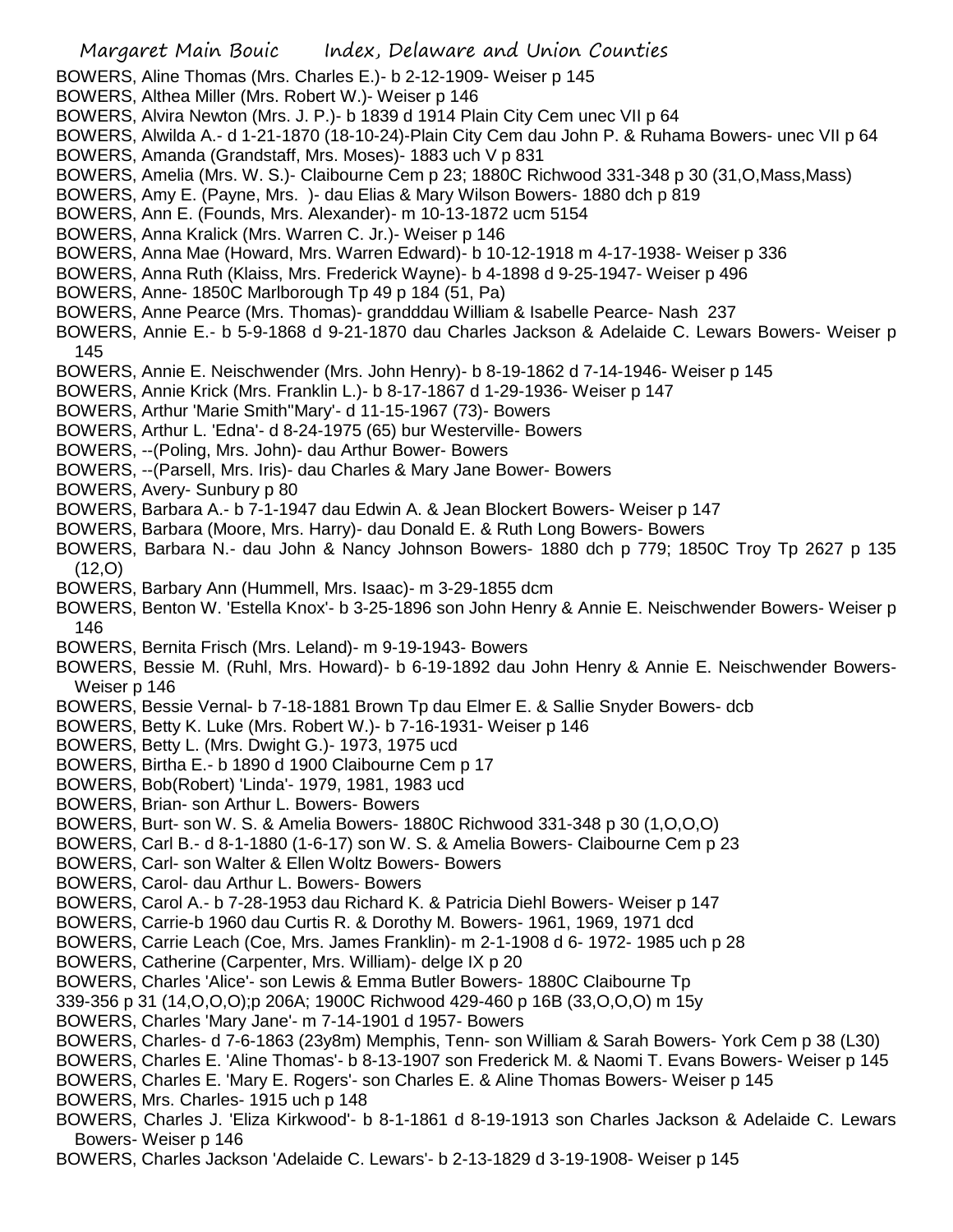- BOWERS, Charles- son John & Martha Bowers- 1880C Jerome Tp 140-143 p 16 (11,O,O,O)
- BOWERS, Charles W.- b 1867 d 1957 Claibourne Cem p 17
- BOWERS, Charles Wesley- son Elias & Mary Wilson Bowers- 1880 dch p 819; 1908 dch p 388
- BOWERS, Charlotte (Oviatt, Mrs. Monroe)- m 4-19-1857 dcm; 1850C Berkshire Tp 241 p 25 (11,O)
- BOWERS, Clara A. (Main, Mrs. Herman C.)- m 9-13-1883 Asp (1698)
- BOWERS, C. L. 'Mary Deets'- dumch p 299
- BOWERS, Clara (Embrey, Mrs. Joseph)- m 11-11-1883 dau Lewis & Emma Butler Bowers- 1915 uch p 894; 1883 uch V p 601; 1880C Richwood 339-356 p 31 (18,O,O,O)
- BOWERS, Constance (Stone, Mrs. Richard)- Bowers; Stone
- BOWERS, Count- son John & Martha Bowers- 1880C Jerome Tp 140-143 p 16 (13,O,O,O)
- BOWERS, Count R.- b 9-4-1900 Liberty Tp son Frank & Minnie Mulzer Bowers- dcb
- BOWERS, C. S.- Pabst Pion I p 133
- BOWERS, Curtis R. 'Dorothy M.' b 12-24-1908 d 12-26-1990 body donated to OSU- -son Mrs. Pearl R. Bowers- Bowers; 1961, 1969, 1971, 1980 dcd
- BOWERS, C. W.- 1880C Porter Tp p 449C
- BOWERS, D.- 1869 wsc p 3; Pabst 8 p 14
- BOWERS, Mrs. D.- 1869 wsc p 3
- BOWERS, Daise- b 6-14-1877 Brown Tp dau J. D. & Mary E. Culver Bowers- dcb
- BOWERS, Dale- son Wlater & Ellen Woltz Bowers- Bowers
- BOWERS, Daniel- d 11-6-1832 (41y9m) Plain City Cem unec VII p 64
- BOWERS, Rev. David- 1915 uch p 349; 1883 uch V p 577; 1985 uch p 159
- BOWERS, David D.- son John & Nancy Johnson Bowers- 1880 dch p 779; 1908 dch p 388; 1880C Delaware Town p 504A
- BOWERS, Dawn Renee- d 1975 dau Ima Imogene Ankrom Bowers- enther p 194
- BOWERS, Daymon C. 'Ruth E.'- b 1902 m 12-21-1926 d 1976 Byhalia Cem lptw p 122
- BOWERS, Dean E.- d 12-12-1986(54) bur Northlawn- step-son of Mary O. Bowers- Bowers
- BOWERS, Debbie L.- b 3-20-1958 dau Richard K. & Patricia Diehl Bowers- Weiser p 147
- BOWERS, Debbie (Petty, Mrs. Steve)- dau Donald E. & Ruth Long Bowers- Bowers
- BOWERS, Delilah A.- dau Elias & Mary Wilson Bowers- 1880 dch p 819
- BOWERS, Delila (Strain, Mrs. John C.)- m 12-20-1833 Madison Co unec VII p 23
- BOWERS, Dennis L.- b 4-22-1945 son Edwin A. & Jean Blockert Bowers- Weiser p 147
- BOWERS, Dennis- infant son of Leland & Bernita Frisch Bowers- Bowers
- BOWERS, Diadama (Converse, Mrs. Silas)- m 7-19-1838 Madison Co unec IX p 6
- BOWERS, Dolores A.- 1971 dcd
- BOWERS, Don- son Walter & Ellen Woltz Bowers- Bowers
- BOWERS, Donald E. 'Ruth Long'- d 9-27-1982 cremated- Bowers
- BOWERS, Donald L. 'Mary Hirth'-d age 45- Bowers
- BOWERS, Donna Lee- b 3-21-1963 dau Donald L. & Mary Hirth Bowers- Bowers
- BOWERS, Donna M. (Mrs. Kenneth E.)- 1973, 1975, 1979, 1981 ucd
- BOWERS, Dora Bell- b 9-20-1902 Delaware Town dau G. W. & Eunice Dolan Bowers- dcb
- BOWERS, Dorotha (Mrs. Joseph)-b 10-11-1805 d 12-16-1888 Sunbury Cem Powell p 29; 1850C Berkshire Tp 241 p 25 (46,O)
- BOWERS, Dorothy- 1880C Brown Tp p 384C
- BOWERS, Dorothy dau Joseph & Dorotha Bowers- 1850C Berkshire Tp 241 p 25 (8,O)
- BOWERS, Dorothy M. (Mrs. Curtis R.)- 1961, 1969, 1971, 1980 dcd
- BOWERS, Rev. Dwight E. 'Judith Kathryn Davis'- Bowers
- BOWERS, Dwight- b 1971 son Dwight G. & Betty L. Bowers- 1973, 1975 ucd
- BOWERS, Dwight G. 'Betty L.'- 1973, 1975 ucd
- BOWERS, E.- 1908 dch p 427
- BOWERS, Earl- b 1884 d 1952 Claibourne Cem p 17
- BOWERS, Earl- son John & Martha Bowers- 1880C Jerome Tp 140-143 p 16 (9,O,O,O)
- BOWERS, Earlene E. (Ressler, Mrs. Robert W.)- b 1-12-1921 dau William E. & Emma I. Nunsicker Bowers-Weiser p 147
- BOWERS, Edna (Mrs. Arthur L.)- Bowers
- BOWERS, Edna M. Funk (Mrs. Leroy W.)- b 12-3-1912- Weiser p 147
- BOWERS, Edwin A. 'Jean Blockert'- son Warren C. & Helen Kammerer Bowers- Weiser p 147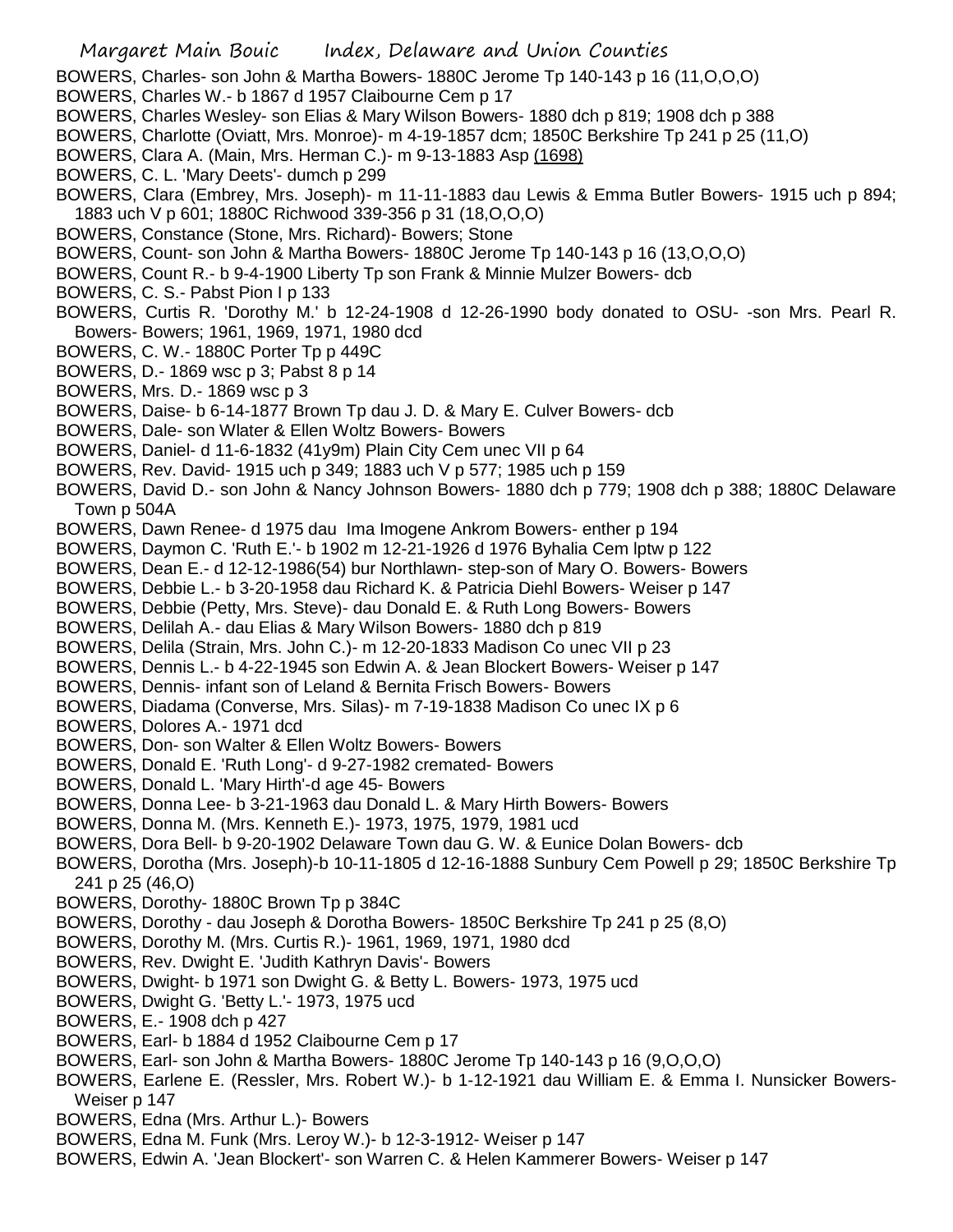- BOWERS, E. E.- Pabst 8 p 68, 72
- BOWERS, E. K.- Sunbury p 2
- BOWERS, Elias- 1880C Porter Tp p 448A
- BOWERS, Elias- d 4-21-1885 (66-10-11) Trenton Cem- Powell p 278
- BOWERS, Elias- son Jesse & Lydia Grandstaff Bowers- 1880 dch p 819
- BOWERS, Eliza Kirkwood (Mrs. Charles J.)- b 9-30-1863 d 7-26-1952- Weiser p 146
- BOWERS, Elizabeth (Crath, Mrs. James)- m Madison Co (no date)- unec IV p 52
- BOWERS, Elizabeth Ann- b 5-12-1968 dau Donald L. & Mary Hirth Bowers- Bowers
- BOWERS, Elizabeth S. C. (Garner, Mrs.Henry)- b 8-9-1850 d 1-26-1936 -dau Elias & Mary Wilson Bowers-1880 dch p 819; ped Cindy Diehl 31- unec VIII p 55; ped William Eugene Diehl 31
- BOWERS, Elmer E.- Pabst 8 p 75; 1880C Berkshire p 416C
- BOWERS, --b 101901884 Berlin Tp son Elmer & Sally Snyder Bowers- dcb
- BOWERS, ---b 3-7-1868 Troy Tp son Emanuel & Lidia Bowers- dcb
- BOWERS, Emma Butler (Mrs. Lewis)-b 1843 d 1909 Claibourne Cem p 17; 1915 uch p 894; 1880C Claibourne Tp 339-356 p 31 (35,O,O,O)
- BOWERS, Emma I. Nunsicker (Mrs. William E.)- b 9-26-1884- Weiser p 146
- BOWERS, Erma (Miller, Mrs. )- sister Donald E. Bowers- Bowers
- BOWERS, Estella Knox- b 6-13-1888- Weiser p 146
- BOWERS, Ethel- dau C.L. & Mary Deets Bowers- dumch p 299
- BOWERS, Eugene 'Sharon'- Bowers; 1980 dcd
- BOWERS, Eva Bell- b 9-11-1890 Genoa Tp dau Bert & Dell Slack Bowers- dcb
- BOWERS, Eva Ernestine (Mrs. Homer)- b 12-19-1888 Richwood d 1949 bur Union Cem- dau George & Dessie Belle Sesler Converse- Genther p 190
- BOWERS, Evelyn Gernert (Mrs. Herbert)- Bowers
- BOWERS, Faney E.- b 8-1-1876 Delaware Town dau James & Autina Kelly Bowsers- dcb
- BOWERS, Florence (Taylor, Mrs. John A.)- Bowers; Taylor
- BOWERS, Florilla Alice Pounds (Mrs. John Wesley)- dau John & Betsey Elma Dillon Pounds- Pounds 3
- BOWERS, Frances- d 10-6-1853 (8m9d) Sunbury Cem Powell p 29 dau William T. & S. A.
- BOWERS, Frank- 1880C Claibourne Tp 54-57 p 6 (45,O,O,O) p 212A
- BOWERS, Frank- son John & Martha Bowers- 1880C Jerome Tp 140-143 p 16 (3,O,O,O)
- BOWERS, Franklin L. 'Annie Krick'- b 8-18-1855 d 2-29-1925 son Charles Jackson & Adelaide C. Lewars Bowers- Weiser p 147
- BOWERS, Frederick M. 'Naomi T. Evans'- b 3-4-1882 son John Henry & Annie E. Neischwender Bowers-Weiser p 146
- BOWERS, Fred 'Connie'- son Ralph F. & Margaret Bukowski Bowers- Bowers
- BOWERS, Fred M. II 'Gladys Link'- son Frederick M. & Naomi T. Evans Bowers-Weiser p 146
- BOWERS, Fred M. III- b 5-23-1958 son Fred M. II & Gladys Link Bowers- Weiser p 146
- BOWERS, George A.- son Joseph & Dorotha Bowers- 1850C Berkhsire Tp 241 p 25 (26,O); Pabst 8 p 68, 72
- BOWERS, George 'Harriet Finch'- dumch p 288; Powell p 146
- BOWERS, ----b 10-19-1868 Brown Tp dau George & Harriet Bowers- dcb
- BOWERS, George H.- b 9-6-1877 Delaware Town-----dcb
- BOWERS, George W.-b 10-31-1886 Porter Tp dcb- son Charles L. & Mary Deets Bowers- dumch p 299
- BOWERS, George W. 'Maria S. Dutton'- m 2-10-1843 dcm
- BOWERS, George- son W. S. & Amelia Bowers- 1880C Richwood 331-348 p 30 (3,O,O,O)
- BOWERS, Gerald Edward- b 10-20-1927 d 8-28-1970 son Jacob Wesley & Inez Keller Bowers- Bowers
- BOWERS, G. H.- Genoa Tp- Powell p 119
- BOWERS, Gilbert- 1880C Kington Tp p 432A
- BOWERS, Gladys Link (Mrs. Fred M. II)- b 5-30-1937- Weiser p 146
- BOWERS, Gladys V. (McCracken, Mrs. John)- b 7-24-1919- dau Benton W. & Estella Knox Bowers- Weiser p 146
- BOWERS, Glenna Rae- dau Kenneth E. Sr. & Donna M. Bowers- 1973, 1975, 1979, 1981 ucd
- BOWERS, Grace (Herd, Mrs. Paul E.)- m 1-22-1939 dau Jacob Wesley & Inez Keeler Bowers- Bowers; Herd
- BOWERS, Gwen (Lindhout, Mrs. )- dau Walter & Ellen Woltz Bowers- Bowers
- BOWERS, H.- 1877 uca p 87, 93
- BOWERS, Hannah A.- dau John & Nancy Johnson Bowers- 1880 dch p 779; 1850C Troy Tp 2627 p 138  $(10, 0)$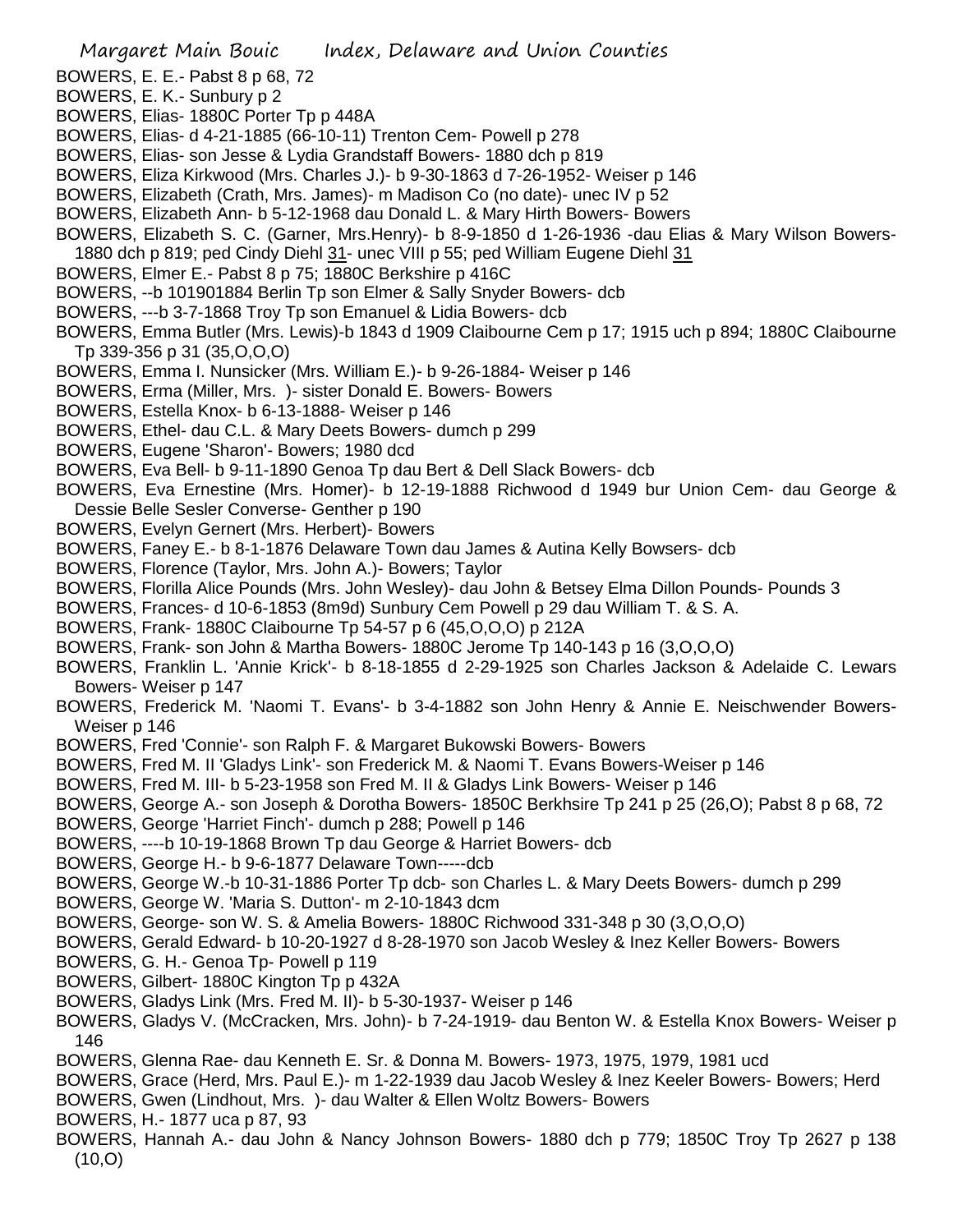Margaret Main Bouic Index, Delaware and Union Counties BOWERS, Hannah Bailey (Mrs. Nelson)- m 10-5-1851 dcm BOWERS, Hannah B.- d 9-27-1849 (2y4m) dau J. P. & R. Plain City Cem unec VIII p 7 BOWERS, Harland 'Evelyn Gernert'- Bowers BOWERS, Harriet Finch (Mrs. George)- dau Isaac & Elizabeth Kirkendall Finch- dumch p 288; Powell p 146 BOWERS, Harry- son John & Martha Bowers- 1880C Jerome Tp 140-143 p 16 (15,O,O,O) BOWERS, Harvey- brother Jacob Wesley Bowers- Bowers BOWERS, H. E.- Pabst 8 p 69. 72 BOWERS, Helen (Husted, Mrs. )- dau Ralph F. & Ellen Woltz Bowers- Bowers BOWERS, Helen Kammerer (Mrs. Warren C.)- b 4-10-1905- Weiser p 146 BOWERS, Helen N. (Poling, Mrs. John R.)- m 7-19-1941- Bowers; Poling BOWERS, Henry- 1880C Claibourne Tp p 211A BOWERS, Henry 'Mary Elizabeth Wright'- m 7-11-1864 dcm BOWERS, Homer 'Eva Ernestine Converse'- m 1939?- Genther p 190 BOWERS, Inez Keeler (Mrs. Jacob Wesley)- Bowers BOWERS, Isabella Grandstaff (Mrs. Jeremiah)- m 2-28-1861 dcm BOWERS, Iva May- dau John & Martha Bowers- 1880C Jerome Tp 140-143 p 16 (5,O,O,O) BOWERS, J.- CCC Brown Tp BOWERS, Jacob Wesley 'Inez Keller'- b 10-14-1881 d 10-29-1962 bur Raymond- son Enos & Mary Bowers-1915 uch p 1083; Bowers BOWERS, Jacqueline (Spencer, Mrs. Norman Francis)- Weiser p 89 BOWERS, James- Powell p 427 Oak Grove Ce BOWERS, Mr. and Mrs. James- delge IX p 5 (1900) party for Fidelia Jones BOWERS, Dr. James D.- son Donald E. & Ruth Long - Bowers BOWERS, James E.- d 3-8-1988 (48) Lancaster- Bowers BOWERS, James D. 'Agnes W.(Sis)'- 1973, 1975, 1979, 1981, 1983 ucd BOWERS, James 'Stella Neill'- Neill 2 BOWERS, James- son Elias & Mary Wilson Bowers- 1880 dch p 819 BOWERS, James S.- son John & Nancy Johnson -1880 dch p 779; 1850C Troy Tp 2627 p 138 (6/12,O) BOWERS, James T.- d 2-8-1878 (23-7-27) Trenton Cem Powell p 278 son E. & M. BOWERS, James 'Vicky'- son Leland & Bernita Frisch Bowers- Bowers BOWERS, James W. 'M. Jo Ann'- b 1926 d 1982 WW II Maskill Cem lptw p 93 BOWERS, Jane E.- b 8-15-1937 dau John W. & Louise MacIntyre Bower- Weiser p 146 BOWERS, Jenetta P.- b 6-10-1892 dau J. W. & Carrie Haycook Bowers- dcb BOWERS, Janette (Swoyer, Mrs. )- sister Donald E. Bowers- Bowers BOWERS, Janette L. (Warwick )- b 3-30-1923 dau Benton W. & Estella Knox Bowers- Weiser p 146 BOWERS, Jason- b 4-1-1986 son Walter E.,Jr. & Sharon Kae Brown Bowers- 1991 ucd; St. Paul p 111 BOWERS, Jean Blockert (Mrs. Edwin A.)- Weiser p 147 BOWERS, Jefferson- b 1881 d 1955 Price Cem djlm 44 BOWERS, Jeremiah 'Isabella Grandstaff'- m 2-28-1861 dcm BOWERS, Jesse- brother Jacob Wesley Bowers- Bowers BOWERS, Jesse 'Lydia Grandstaff'- 1880 dch p 819 BOWERS, J. H.- 1880C Genoa Tp p 404B BOWERS, Jimmy- b 1958 son James D. & Sis Bowers- 1973, 1975 ucd BOWERS, M. JoAnn (Mrs. James W.)- b 1929 Maskill Cem lptw p 93 BOWERS, John- brother Jacob Wesley Bowers- Bowers BOWERS, John 'Vivian White'- Hutchisson p 58 BOWERS, John D.- b 1863 d 1914 Sunbury Cem Powell p 29 BOWERS, John Henry 'Annie E. Neischwender'- b 8-19-1857 d 3-17-1915- Weiser p 145 BOWERS, John Keffer- b 1-22-1874 Brown Tp son George A. & Harriet Finch Bowers- dcb BOWERS, John 'Martha'- 1880C Jerome Tp 140-143 p 16 (41, O,pa,O) p 146A BOWERS, John 'Nancy Johnson'- 1880 dch p 879; 1850C Troy T 2627 p 138 (49, Va) BOWERS, John P.- delge IV p 55 BOWERS, John P. Sr. 'Ruhama'- b 8-12-1820 d 7-9-1893 Plain City Cem unec VII p 64 BOWERS, J. W.- welldriller- mt 3-5-1934 BOWERS, John W.- 1883 uch IV p 513 BOWERS, John W. 'Louise MacIntyre'- b 5-12-1914- son Frederick M. & Naomi T. Evans Bowers- Weiser p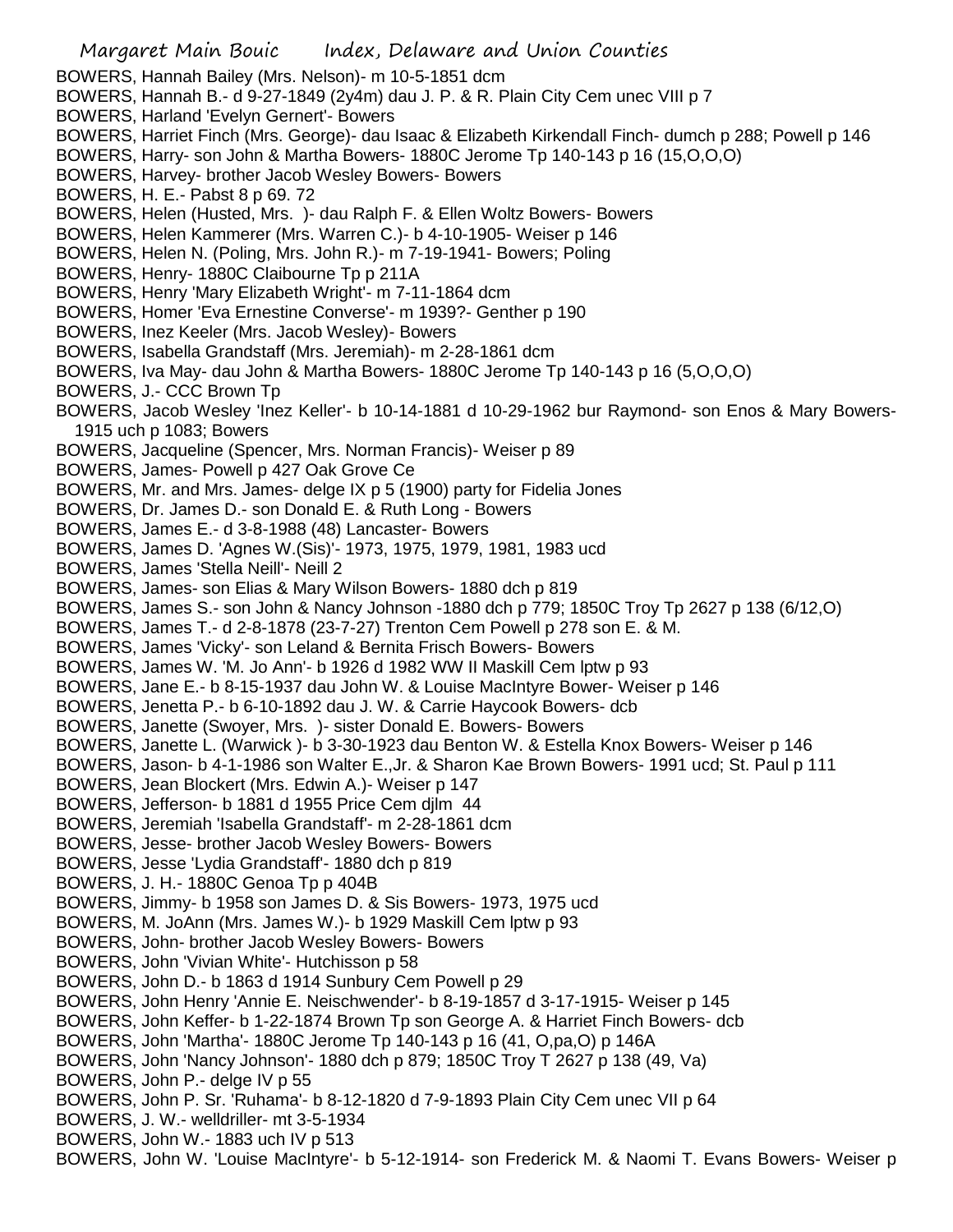146

- BOWERS, John W. Jr.- b 5-17-1941 son John W. & Louise MacIntyre Bowers- Weiser p 146
- BOWERS, John Wesley 'Florilla Alice Pounds'- Pounds 3
- BOWERS, John William- son John & Nancy Johnson Bowers- 1880 dch p 779
- BOWERS, Jonathan Walter- b 6-12-1983 son Walter Eugene,Jr. & Sharon Kae Brown Bowers- St. Paul p 111; 1991 ucd
- BOWERS, Joseph- 1840C Radnor Tp 107 (60-70)
- BOWERS, Joseph- 1880C Brown Tp p 384C
- BOWERS, Joseph- 1880C Brown Tp p 384C
- BOWERS, Joseph B. 'Julia Ford'- m 8-5-1882 ucm 7205
- BOWERS, Joseph-'Dorotha'-d 3-23-1870 (75-8-23) Sunbury Cem Powell p 29; 1850C Berkshire Tp 241 p 25(53, Va); hadc p 16; CCC p 52
- BOWERS, Joseph- son Joseph & Dorotha Bowers- 1850C Berkshire T 241 p 25 (6,O)
- BOWERS, Joseph F. 'Mary E. Culver'- m 1-1-1865 dcm; hadc p 95
- BOWERS, J. P. 'R'- unec VIII p 7
- BOWERS, Rev. Judith Davis (Mrs. Rev. Dwight E.)- b 8-8-1940 d 11-22-1992 (52)- bur Centerville- dau Dr. & Mrs. Howard Davis- Bowers
- BOWERS, Julia Ford (Mrs. Joseph B.)- m 8-5-1882 ucm 7205
- BOWERS, Julie Edge (Schwab, Mrs. Walter Phelps Bliss)- m 11-7-1959- Weiser p 192
- BOWERS, J. W.- d A (or Aug?) 20-1881 (1884) (25-11-21) Sunbury Cem Powell p 29
- BOWERS, Karen-b 1960 dau Paul L. & Patty J. Bowers 1961, 1969, 1971, 1980 dcd
- BOWERS, Karen L.- b 12-9-1956 dau Robert W. & Betty K. Luke Bowers- Weiser p 146
- BOWERS, Karl Peter- b 12-19-1945 son John W. & Louise MacIntyre Bowers- Weiser p 146
- BOWERS, Kate W. Carl (Mrs. Wellington C.)- b 7-24-1858 d 5-24-1894- Weiser p 145
- BOWERS, Katharine L. (Arnold, Mrs. william Augustus)- b 8-5-1876 m 5-23-1901 dau Charles Jackson & Adelaide C. Lewars Bowers- Weiser p 147
- BOWERS, Kathleen A.- b 6-13-1954 dau Warren C. Jr. & Anna Kralick Bowers- Weiser p 147
- BOWERS, Kay M.- b 6-18-1946 dau Robert W. & Althea Miller Bowers- Weiser p 146
- BOWERS, Kenneth E. Jr.- 1975 ucd
- BOWERS, Kenneth E. 'Donna M.'- 1973, 1975, 1979, 1981 ucd
- BOWERS, Kenneth Sr.- Bowers
- BOWERS, Kim- ch James D. & Sis Bowers- 1973, 1975, 1979, 1981 ucd
- BOWERS, Kimberly (Mrs. Scott)- Bowers
- BOWERS, L.- 1877 uca p 93
- BOWERS, Larry Paul- b 7-16-1928 d 3-6-1954 Korea Raymond Cem lptw p 35
- BOWERS, Laura Ingalls (Mrs. Otis L.)- dau Pearl Parker & Emma Crayton Ingalls- 1908 dch p 628
- BOWERS, Laurie- b 1959 dau James D. & Sis Bowers- 1973, 1975, 1979, 1981 ucd
- BOWERS, Leland "Buzz" 'Bernita Frisch'- b 1-30-1921 m 9-1943 d 8-16-1993 (72) cremated- son Herbert & Evelyn Gernert Bowers- Bowers
- BOWERS, Leroy R.- b 2-14-1945 son Warren C. & Helen Kammerer Bowers-Weiser p 147
- BOWERS, Leroy W. 'Edna M. Funk'- b 4-13-1913 son William E. & Emma I. Nunsicker Bowers- 47
- BOWERS, Levetta (Scott, Mrs. Harry Seymour)- 1908 dch p 759
- BOWERS, Lewis 'Emma Butler'- b 1836 d 1923 Claibourne Cem p 17; 1915 uch p 894; 1880C Claibourne Tp 339-356 p 31 (40,O,Penn,Penn) p 0206
- BOWERS, Lewis 'Rebecca Bailey'- m 12-22-1849 dcm
- BOWERS, Lillian H.- b 8-6-1871 Brown Tp dau George A. & Harriet Finch Bowers- dcb
- BOWERS, Lilly- b 10-3-1879 Brown Tp dau George & Harriet Finch Bowers- dcb
- BOWERS, Linda K. (Mrs. Robert)- 1979, 1981, 1983 ucd
- BOWERS, Linda Kelly (Tomkies, Mrs. Michael C.)- m 6-20-1987 dau Eugene R. & Sharon V. Bowers- Bowers
- BOWERS, Lora- b 1968 dau Robert & Linda K. Bowers- 1979, 1981, 1983 ucd
- BOWERS, Loraine (Sage, Mrs. Thomas)- b 3-5-1942 dau Warren C. & Helen Kammerer Bowers- 47
- BOWERS, Lotta- b 5-21-1876 Brown Tp dau G. A. & Harriet Finch Bowers- dcb
- BOWERS, Louemma (Crawford, Mrs. )- dau Charles & Mary Jane Bowers- Bowers
- BOWERS, Louise (Brooks, Mrs. Nathaniel)- b 1-2-1845 m 1880- 1915 uch p 1057
- BOWERS, Louise MacIntyre (Mrs. John W.)- b 5-2-1913- Weiser p 146
- BOWERS, Lydia (Baughman, Mrs. )- dau Jacob Wesley & Inez Keller Bowers- Bowers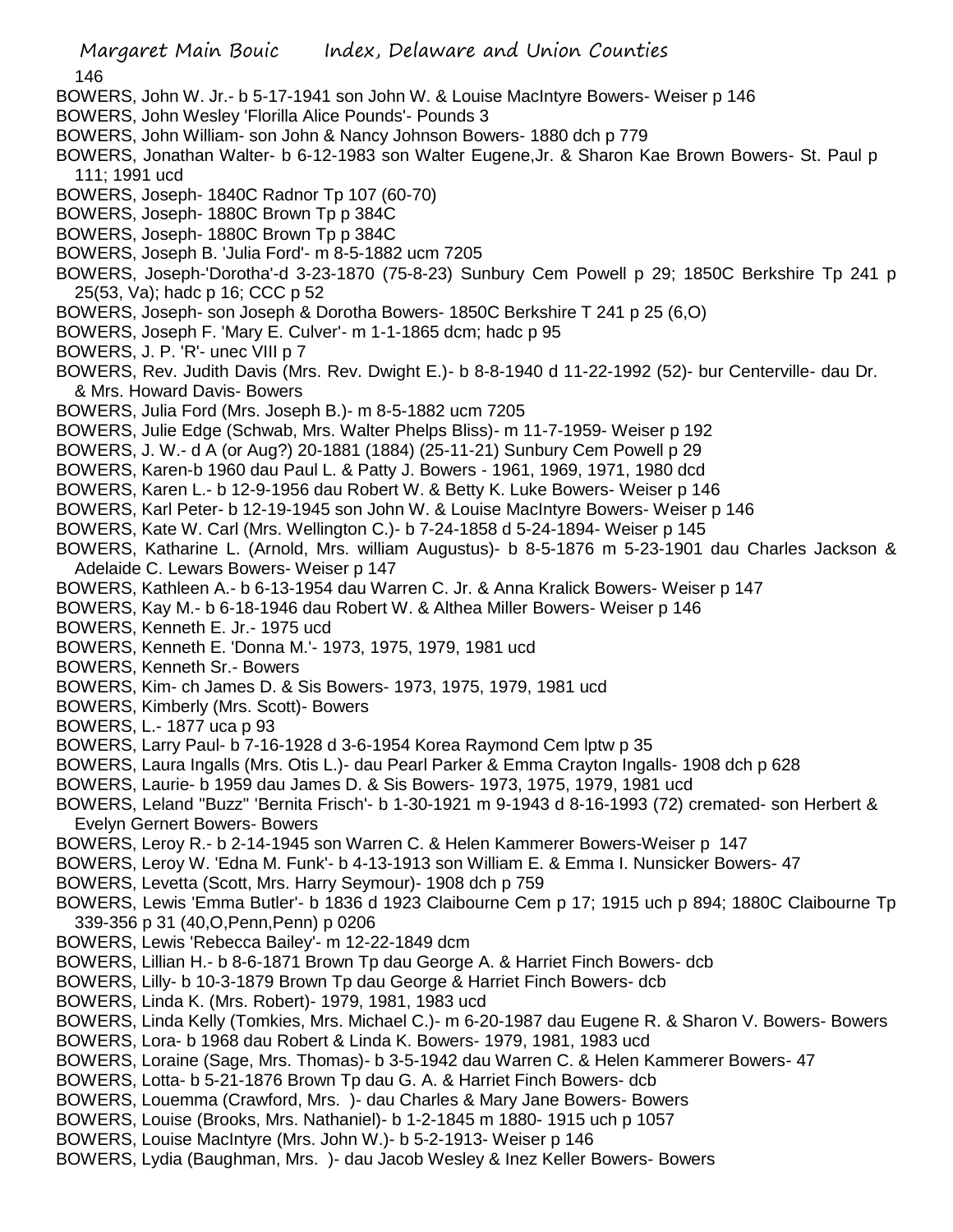- BOWERS, Lydia Grandstaff (Mrs. Jesse)- 1880 dch p 819
- BOWERS, Mabel b.- b 8-28-1889 Concord Tp dau L. W. & Shannon Bowers- dcb
- BOWERS, Maggire- b 8-20-1892 Delaware Town dau Jeston & Saddie Cannon Bowers- dcb
- BOWERS, Margaret Bukowski (Mrs. Ralph F.)- m 5-3-1940
- BOWERS, Margaret Hillings (Mrs. Thomas)- m 5-24-1866 ucm 2422
- BOWERS, Margaret J. (Fairlamb, Mrs. Edward)- m 6-23-1881 ucm 6983
- BOWERS, Margaret (Sheckter, Mrs. Samuel)- m 8-22-1853 dcm; 1850C Berkshire Tp 241 p 25 (13,O)
- BOWERS, Maria S. Dutton (Mrs. George W.)- m 2-10-1843 dcm
- BOWERS, Marie Smith (Mrs. Arthur)- Bowers
- BOWERS, Marion L. "Bud"'Virginia Ellen Bowsher'- m 2-4-1939- Cowgill p 7
- BOWERS, Martha (Mrs. John)- 1880c Jerome Tp 140-143 p 16 (36,O,O,Irel)
- BOWERS, Marvine (Kadzban, Mrs. )- dau Walter & Ellen Woltz Bowers- Bowers
- BOWERS, Mary (Mrs. Arthur)- Bowers
- BOWERS, Mary A.- b 6-28-1910 d 2-20-1911 dau Frederick M. & Naomi T. Evans Bowers- 46
- BOWERS, Mary Deets (Mrs. C. L.)- dau George & Martha J. DeWitt Deets- dumch p 299
- BOWERS, Mary E. Culver (Mrs. Joseph F.)- m 1-1-1865 dcm
- BOWERS, Mary E. (Shaffner, Mrs. John)- dau J. & Nancy(M. J.) Bowers- 1883 uch V p 779; 1908 dch p 572; 1850C Troy Tp 2627 p 138 (13,O)
- BOWERS, Mary Elizabeth Wright (Mrs. Henry)- m 7-11-1864 dcm
- BOWERS, Mary E. Rogers (Mrs. Charles E. Jr.)- m 1-7-1928- Weiser p 145
- BOWERS, Mary E. (Shaffner, Mrs. John)- m 3-4-1858 dcm
- BOWERS, Mary Guy- b 1838 d 1915 Plain City Cem- unec VI p 51
- BOWERS, Mary Hirth (Mrs. Donald L.)- dau Albert S. Hirth- Bowers
- BOWERS, Mary Jane- b 1873 d 1959 Claibourne Cem p 17
- BOWERS, Mary Jane (Mrs. Charles)- b 9-22-1875 m 7-14-1901 d age 94- bur Claibourne- Bowers
- BOWERS, Mary (Licklider, Mrs. Samuel)- Longbrake p 116, 117
- BOWERS, Mary O. (Mrs. )- Bowers
- BOWERS, Mary Wilson (Mrs. Elias)- dau William Wilson- 1880 dch p 81
- ]BOWERS, Matthew D.- son Rev. Dwight E. & Judith Kathryn Davis Bowers- Bowers
- BOWERS, Maysie- b 4-1887 dau Charles & Alice Bowers- 1900C Richwood 429-440 p 16B (13,O,O,O)
- BOWERS, Melissa C.- dau John & Nancy Johnson Bowers- 1880 dch p 779; 1850C Troy Tp 2627 p 138 (6,O)
- BOWERS, Melvina (Browning, Mrs. )- dau Elias & Mary Wilson Bowers- 1880 dch p 819
- BOWERS, Mildred (Stone, Mrs. Raymond)- dau Arthur Bowers- Bowers
- BOWERS, Nancy J.- dau John & Nancy Johnson Bowers- 1880 dch p 779; 1850C Troy Tp 2627 p 138 (3,O)
- BOWERS, Nancy Johnson (Mrs. John)- 1880 dch p 779; 1850C Troy Tp 2626 p 138 (36,O)
- BOWERS, Nancy McDowell (Mrs. William C.)- m 11-22-1836 Madison Co unec VIII p 67
- BOWERS, Naomie T. Evans (Mrs. Frederick M.)- b 9-13-1884- Weiser p 145
- BOWERS, Nellie Viola- b 5-30-1898 Trenton Tp dau J. W. & Carrie Haycook Bowers- dcb
- BOWERS, Nelly- b 11-1879 dau John & Martha Bowers- 1880c Jerome Tp 140-143 p 16 (8/12,O,O,O)
- BOWERS, Nelson 'Hannah Bailey'- m 10-5-1851 dcm
- BOWERS, Noreen (Fetter, Mrs. Russel W.)- Weiser p 421
- BOWERS, Norma P.- 1980 dcd
- BOWERS, Otis L. 'Laura Ingalls'- 1908 dch p 628
- BOWERS, Patricia Diehl (Mrs. Richard K.)- Weiser p 147
- BOWERS, Patty (Mrs. Paul L.)- 1969, 1971, 1980 dcd
- BOWERS, Paul L. 'Patty'- 1969, 1971, 1980 dcd
- BOWERS, Dr. Paul R.- brother Donald E. Bowers- Bowers
- BOWERS, Mrs. Pearl R.- d 2-12-1967 bur Greenlawn, Cols.- Bowers
- BOWERS, Phoebe B. (Grandstaff, Mrs. )- dau Elias & Mary Wilson Bowers- 1880 dch p 819
- BOWERS, R. (Mrs. J. P.)- unec VIII p 7
- BOWERS, Rachel Marie- dau Ima Imogene Ankrom Bowers- Genther p 194
- BOWERS, Ralph C.- b 1-21-1952 son Richard K. & Patricia Diehl Bowers- Weiser p 147
- BOWERS, Ralph F. 'Margaret Bukowshi'- b 9-1-1919 m 5-3-1940 d 6-2-1990 (70) son Wlter & ELlen Woltz Bowers- Bowers
- BOWERS, Rebecca Ann (Jackson, Mrs. Randy Lee)- m 6-17-1967 dau Carl A. Bowers- Bowers
- BOWERS, Rebecca Bailey (Mrs. Lewis)- m 12-22-1849 dcm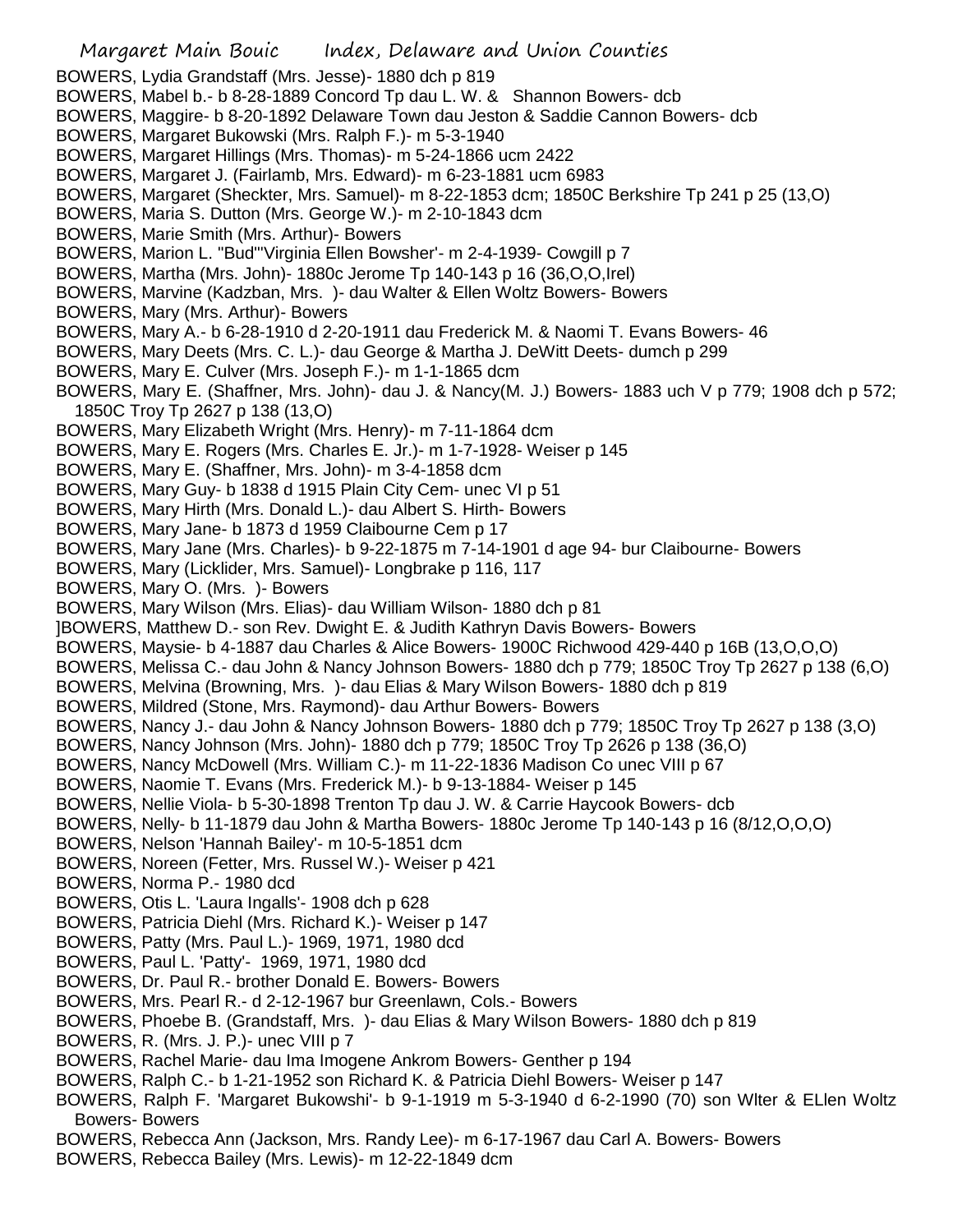Margaret Main Bouic Index, Delaware and Union Counties BOWERS, Rhoda- b 1897 d 1944- Price Cem djlm p 44 BOWERS, Richard K. 'Patricia Diehl'- son Warren C. & Helen Kammerer Bowers- Weiser p 146 BOWERS, Rita Lynn- dau Ima Imogene Ankrom Bowers- Genther p 194 BOWERS, Robert E.- b 6-17-1951 son John & Vivian Whitte Bowers- Hutchisson p 58 BOWERS, Robert W. 'Althea Miller'- b 6-28-1923 son Warren C. & Helen Kammerer Bowers- Weiser p 146 BOWERS, Robert W. 'Betty K. Luke'- b 11-10-1931 son Charles E. & Aline Thomas Bowers- Weiser p 146 BOWERS, Roberts Sue- dau Ima Imogene Ankrom Bowers- Genther p 194 BOWERS, Rose Ann (Gessner, Mrs. Earl)- dau Ralph F. & Margaret Bukowski Bowers- Bowers BOWERS, Ruby (Sanderson, Mrs. )- dau Jacob Wesley & Inez Keller Bowers- Bowers BOWERS, Ruhama (Mrs. John P. Sr.)- d 9-26-1871 (52y24d) Plain City Cem- unec VII p 64 BOWERS, Ruhama- d 9-2-1855 (1y21d) dau J. P. & Ruhama Bowers- Plain City Cem unec VII p 64 BOWERS, Ruth- compiler Gateway to West- delge V p 59 BOWERS, Ruth E. (Mrs. Daymon C.)- b 1907 m 12-21-1926 d 1983 Byhalia Cem lptw p 122 BOWERS, Ruth Jones (Mrs. )- dau John Jones- unec VIII p 15 BOWERS, Ruth Long (Mrs. Donald E.)- Bowers BOWERS, Samuel- b 1961 son Kenneth E. & Donna M. Bowers- 1973, 1975, 1979 ucd BOWERS, Sara E (Mrs. W. J.)- b 1851 d 1905 Claibourne Cem p 17. BOWERS, Sarah E.- b 4-16-1923 d 4-19-1923 dau Frederick M. & Naomie T. Evans Bowers- Weiser p 146 BOWERS, Sarah (Hager, Mrs. Levi)- m 9-6-1849 Madison Co, unec XI p 44; Genther p 99, 182 BOWERS, Sarah Jane (Harris, Mrs. Hugh)- m 5-30-1850 dcm BOWERS, Sarah (Mrs. William)- d 8-25-1884 (73-3-15) York Cem L30 p 38 BOWERS, Scott 'Kimberly'- son Leland & Bernita Frisch Bowers- Bowers BOWERS, Scott- b 1962 son Paul L. & Patty Bowers- 1969, 1971, 1980 dcd BOWERS, Scott- b 1964 son James D. & Sis Bowers- 1973, 1975, 1979, 1981 ucd BOWERS, Sezar- unclaimed letter- unec VII p 30 BOWERS, Shane- son James E. Bowers- Bowers BOWERS, Sharon Kae Brown (Mrs. Walter Eugene,Jr.)- b 12-18-1951 m 6-11-1982- St. Paul p 111; 1991 ucd BOWERS, Sharon R.(Mrs. Eugene)- 1980 dcd BOWERS, Silphina - d 9-4-1844 (1-5-22) dau J. P. & R. Plain City Cem unec VII p 64 BOWERS, Sis (Mrs. James D.)- 1975, 1979, 1981, 1983 ucd BOWERS, Stella Neill (Mrs. James)- dau Samuel Lane & Mary DeWitt Neill- Neill 2 BOWERS, Susan- b 1961 dau James D. & Sis Bowers- 1973, 1975, 1979, 1981 ucd BOWERS, Susan A.- b 1828 d 1908 Sunbury Cem Powell p 29; 1880C Berkshire Tp p 423A BOWERS, Susan Decker (Mrs. )- dau KMoses Decker- hmp p 73 BOWERS, Susan S.- b 2-27-1948 dau Charles E. Jr. & Mary E. Rogers Bowers- Weiser p 145 BOWERS, S. W.- 1877 uca p 21, 35, 92 BOWERS, Thomas 'Anne Pearce'- Nash p 237 BOWERS, Thomas 'Margaret Hillings'- m 5-24-1856 ucm 2422 BOWERS, Timmy- b 1965 son Paul L. & Patty Bowers- 1969, 1971, 1980 dcd BOWERS, Timothy J.- son Rev. Dwight E. & Judith Kathryn Davis Bowers- Bowers BOWERS, Vera E. (Ragsdale, Mrs. Earl A.)- Bowers; Ragsdale BOWERS, Vera (LaFeber, Mrs. James)- dau Arthur Bowers- Bowers BOWERS, Vicky (Mrs. James)- Bowers BOWERS, Virginia Ellen Bowsher (Mrs. Marion L.)- b 9-6-1919 m 2-4-1939 dau Gilbert Clery & Maude Blanch Leslie Bowsher- Cowgill p 7 BOWERS, Vivian Whitte (Mrs. John)(Hutchisson, Mrs. Jack Donald)- b 10-25-1931 m(2) 10-28-1955- Hutchisson p 58 BOWERS, W.- 1877 uca p 93 BOWERS, Walter Eugene,Jr. 'Sharon Kae Brown'- b 5-26-1953 m 6-11-1982 St. Paul p 111; 1991 ucd

BOWERS, Warren C. 'Helen Kammerer'- b 11-16-1903 son William E. & Emma I. Nunsicker Bowers- Weiser p 146

- BOWERS, Wellington D. 'Kate W. Carl'- b 7-30-1853 d 10-21-1924- son Charles Jackson & Adelaide C. Lewars Bowers- Weiser p 145
- BOWERS, W. H. 'Sara E.'- b 1848 d 1911 Claibourne Cem p 17
- BOWERS, Wilbur- son John & Martha Bowers- 1880C Jerome Tp 140-143 p 16 (7,O,O,O)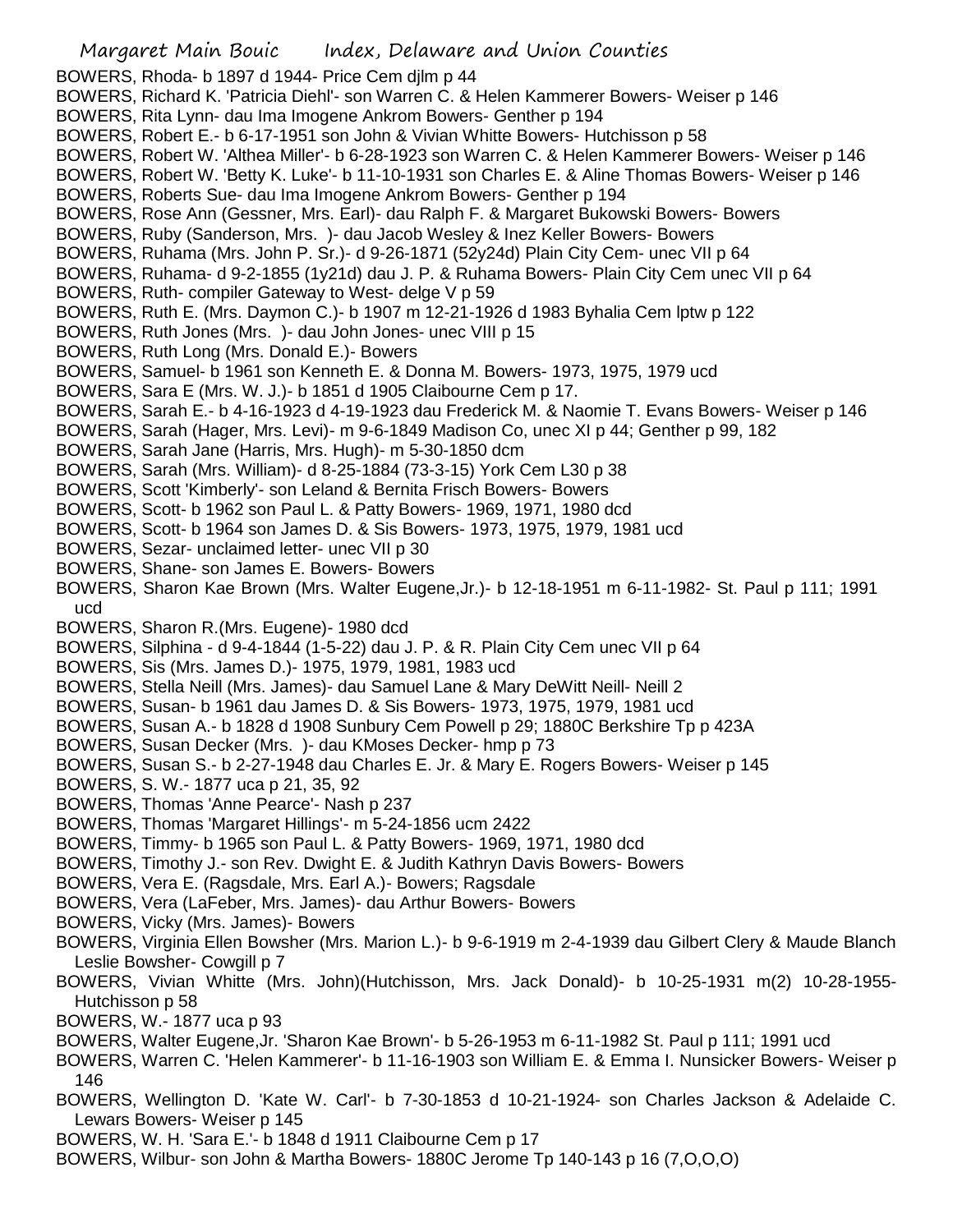Margaret Main Bouic Index, Delaware and Union Counties BOWERS, William C. 'Nancy McDowell'- m 11-22-1836 Madison Co unec VIII p 67 BOWERS, William E.- b 11-20-1898 Genoa Tp son Burton & Edna Slack Bowers- dcb BOWERS, William E. 'Emma I. Nunsicker'- b 9-21-1882 d 2-7-1953 son Charles J. & Eliza Kirkwood Bowers-Weiser p 146 BOWERS, William F.- son Joseph & Dortha Bowers- 1850C Berkshire Tp 241 p 25 (22,O) BOWERS, William H.- son Elias & Mary Wilson Bowers- 1880 dch p 819 BOWERS, William 'Sarah'- d 9-5-1889 (75-2-11) York Cem L30 p 38 BOWERS, William T.- d 7-28-1871 (45-6-17) Sunbury- Powell p 29 BOWERS, William U.- 1880C Radnor Tp p 474A BOWERS, Willis S.- son W. S. & Amelia Bowers- 1880C Claibourne Tp 331-348 p 30 (7,O,O,O) BOWERS, W. S.'Amelia'- Claibourne Cem p 23; 1915 uch p 265l 1883 uch V p 593, 595; 1880C Claibourne Tp 331-348 p 30 (32,O,Penn,NY) p 0206 BOWERS, Wilma (Rhodea, Mrs. )- dau Walter & Ellen Woltz Bowers- Bowers BOWERS, Zane A.- d 5-31-1962 bur Sunbury- Bowers BOWERSMITH, ---hjt p 10-46; 1915 uch p 414 BOWERSMITH & STOUT- delge V p 72, VII p 43 BOWERSMITH, Ami Kay- b 1-13-1977 dau Bruce & Ballard Bowersmith- Bowersmith BOWERSMITH, Andrew- son David Bowersmith- 1880C Concord T 206 (18,O) BOWERSMITH, Angeline (Cowles, Mrs. )- b 1862 d 1914 Jerome IOOF Cem D J p 106 BOWERSMITH, Anthony Wayne'Terri'- son Charles A. & Evelyn Justus Bowersmith- Bowersmith; 1959 ucd (5), 1975, 1979, 1981 ucd BOWERSMITH, Archable- d 2-11-1841 (1y 11d) Old Millcreek Cem Powell p 78 son G. & C. Bowersmith BOWERSMITH, Arleta F. McCarty (Mrs. Edgar H. Jr.)- m 5-20-1951- Bowersmith; 1967, 1971, 1975, 1979, 1981, 1983, 1991 ucd BOWERSMITH, Asbury- son Isaac & Harriet Thompson Bowersmith- Thompson 3 BOWERSMITH, Asbery A.- d 9-21-1864 (1m1d) son J. & M. Watkins Cem djlm p 106 BOWERSMITH, Assery. H.- d 9-26-1884(4y) Watkins Cem p 1; ch L. & M. Bowersmith BOWERSMITH, Aubrey- b 1978 ch Anthony W. & Terri Bowersmith- 1979, 1981 ucd BOWERSMITH, Bainam(Banium) b 1863 Un Co d 2-9-1927 (64) Oakdale Cem3894 (E266), I p 43 (E-R41-5); son Jacob & Mary Jane Case Bowersmith- 1880C Paris Tp 1 (17,O,Penn,Penn) BOWERSMITH, Bell (Arthur, Mrs. William)- dau David & Eve Rudolph Bowersmith- Bowersmith; 1880C Concord Tp p 272A BOWERSMITH, child- d 10-29-1883- Oakdale Cem 154 BOWERSMITH, Bert- son George & Catharine Freshwater Bowersmith- Freshwater p p 104 BOWERSMITH, Bertha Dell- dau David & Jemima Bowersmith- 1870C Liberty Tp 278 p 34 (4/12,O);1880C Liberty Tp Un Co 77-78 p 8 (10,O,Pa,Pa) BOWERSMITH, Bessie L.Vigor (Mrs. Jacob Charles)- b 1891 d 1979(87) Oakdale Cem II p 191 (H-R21-15); Cowgill p 15; 1971 dcd BOWERSMITH, Beth Ann (Shope, Mrs. Arnold Leslie)(Gabriel, Mrs. Kevin)- b 9-14-1947 m 7-29-1966 div dau Robert Lewis Sr. & Eleanor Jean South Bowersmith Bowersmith- Bowersmith; Gabriel (164(11)1); Graham 1744743 BOWERSMITH, Betty (Cody, Mrs. )- dau Edgar & Hattie Bowersmith- Bowersmith; 1949 ucd BOWERSMITH, Billy Jo (Gonzales, Mrs. )- dau William Raymond & Helen Bowersmith- Bowersmith BOWERSMITH, Brian Lynn 'Jeri Cremeans'- m 12-3-1988 son Rich & Patricia Bowersmith- Bowersmith BOWERSMITH, Bruce ' Ballard'- son Chet Bowersmith- Bowersmith BOWERSMITH, Catherine- dau Isaac Bowersmith- (7-1840) uccp p 20,24,40; unec III p 46, 49 BOWERSMITH, Catherine Freshwater (Mrs. George)- m 5-12-1839 dcm dau George & Mary Hunter Freshwater - 1850C Jerome Tp 1805-1826 p 264 (31,O); Freshwater p 78, 104. 189 BOWERSMITH, C. C. 'Eva'- 1949 ucd BOWERSMITH, C. H.- 1981, 1983 ucd BOWERSMITH, Charles A. 'Evelyn'- 1959, 1967 ucd BOWERSMITH, Charles A. 'Frances A.Justus'- b 6-17-1921 m 11-16-1967 d 9-23-1990 Oakdale Cem son Charles C. & Eva Shaw Bowersmith- Bowersmith; 1971, 1973, 1975, 1979, 1981, 1983 ucd BOWERSMITH, Charles- son Isaac & Harriet Thompson Bowersmith- Thompson 3; 1880C Paris Tp 64-65 p 7 (19,O,O,O) BOWERSMITH, Charles C.'Eva Shaw'- b 1872 d 1957 Oakdale Cem II p 77 (H-R11-17)- son David & Jemima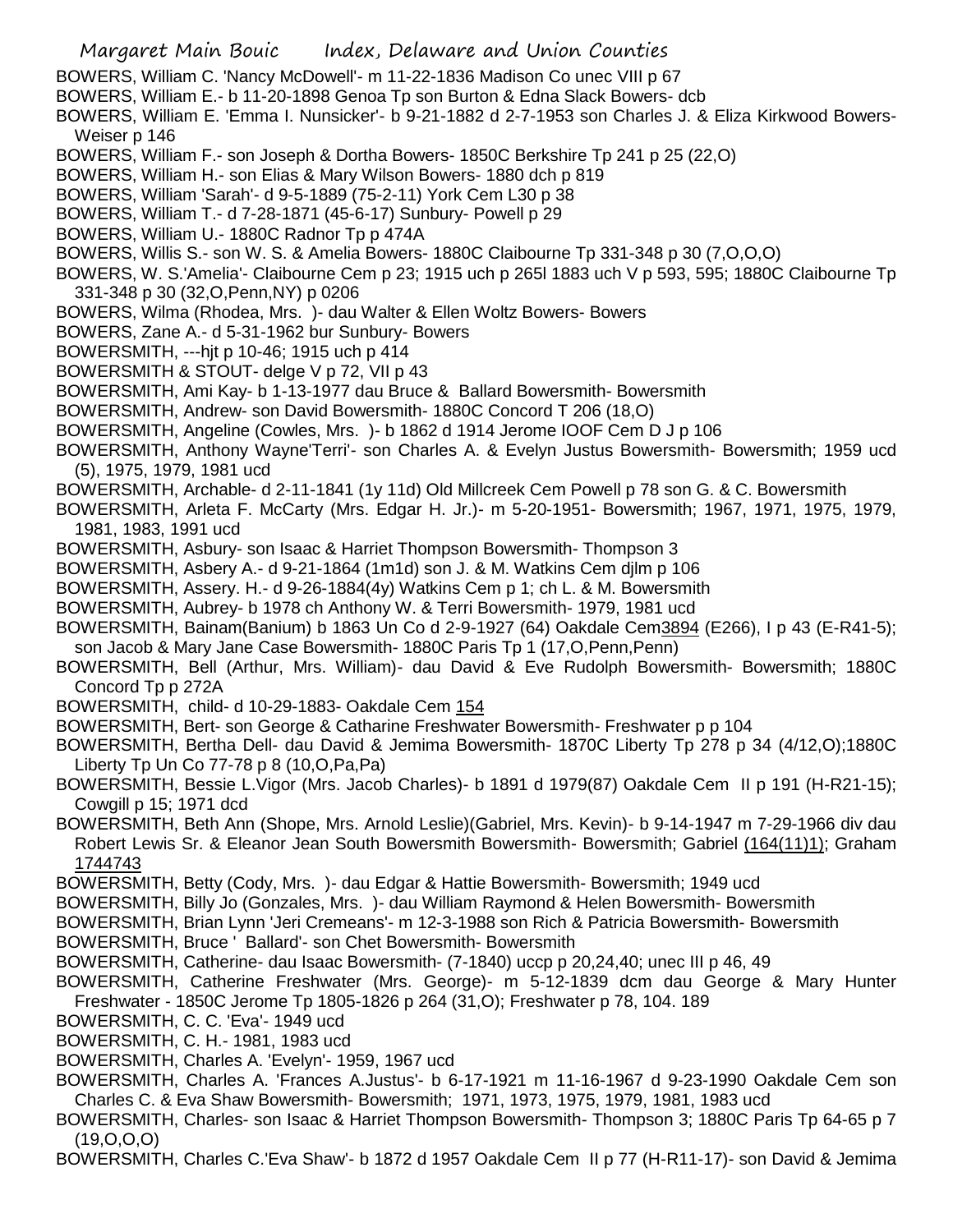- Bowersmith; Bowersmith; 1880C Liberty Tp Un Co 77-78 p 8 (8,O,Pa,Pa)
- BOWERSMITH, Charles George.- b 4-9-1948(9) d 11-6-1968(7) Vietnam- Oakdale Cem II p 113 (K-R3-4) son Charles A.& Evelyn Bowersmith- 1959 ucd
- BOWERSMITH, Chester Jr.- son Chester Martin & Viola Crider Bowersmith- Bowersmith
- BOWERSMITH, Chester Martin 'Viola Crider'- b 3-19-1895 m 7-28-1919- d 10-21-1971 Oakdale Cem I p 65 (O-R8-5)- Bowersmith; 1975 ycd
- BOWERSMITH, Christine (Cole, Mrs. )- dau Lewis & Lottie Spain Bowersmith- Bowersmith
- BOWERSMITH, C. L.- 1979 ucd
- BOWERSMITH, Clara M. (Mrs. H. W.)- D J p 106
- BOWERSMITH, Clinton- son J. & M. J.- d 2-28-1876 Amrine Cem lptw p 60
- BOWERSMITH, Connie Jean- dau Ernest & Janet Bowersmith-Bowersmith
- BOWERSMITH, Dana Ellen Lingrel (Mrs. Michael Alan)- m 3-10-1979 dau Richard Lingrel- Bowersmith
- BOWERSMITH, Daniel- b 1965 son Donald E. & Nancy L. Bowersmith- Bowersmith; 1969, 1971 dcd; engaged to Susan Kelley
- BOWERSMITH, Daniel- son Isaac & Harriet Thompson Bowersmith- Thompson 3
- BOWERSMITH, Danny- b 1965 son Donald E. & Nancy L. Bowersmith- 1980 dcd
- BOWERSMITH, David- 1975 ucd
- BOWERSMITH, David 'Eve Rudolph'- b 6-1-1830 m 9-18-1845 d 7-1901; 1880C Concord Tp 206 p 271C (47) p 271C; 1877 uca p 83
- BOWERSMITH, David Lee- b 0-12-1950 son Robert Lewis Sr. & Eleanor Jean South Bowersmith- Graham 1744744
- BOWERSMITH, David- heir Isaac Bowersmith- (13-1840) uccp p 20; unec III p 46
- BOWERSMITH, David- son Isaac Bowersmith- (14-1840) uccp p 20
- BOWERSMITH, David- 1850C Millcreek Tp 1941-1962 p 283 (17,O)
- BOWERSMITH, David 'Eva Rudolph'- b 6-1-1830 d 7-1-1901 Jerome IOOF D J p 106, 119- 1860C Liberty Tp 928-938 p 125 (30, Pa); 1880C Liberty Tp p 037A
- BOWERSMITH, David 'Jemima Clark'-b 4-14-1826 m 7-14-1861 ucm 3202 d 1-27-1896 Raymond Cem lptw p 31; 1870C Liberty Tp Un Co 278 p 34 (44, Penn); 1880C Liberty Tp Un Co 77-78 p 8 (54, Pa,Pa,Pa)
- BOWERSMITH, Debra Sue (Henning, Mrs.Paul Owen)- b 1956 m 11-10-1978 dau Edgar H. Jr. & Arleta F. Bowersmith- 1967, 1971, 1975 ucd
- BOWERSMITH, Della (Paver, Mrs. Ira)- m 10-5-1876 ucm 5946
- BOWERSMITH, Denny- son William Raymond & Helen Bowersmith- Bowersmith
- BOWERSMITH, Donald E. 'Nancy L.'- 1961, 1969, 1971, 1980 dcd
- BOWERSMITH, Dora Ann- dau David & Jemima Clark Bowersmith- 1870C Liberty Tp 278 p 34 (6,O); 1880C Liberty Tp Un Co 77-78 p 8 (16, O,Pa,Pa)
- BOWERSMITH, Dorothy (Hinton, Mrs. J. R.)- dau Edgar W. & Hattie V. Bailey Bowersmith- Bowersmith
- BOWERSMITH, Dorothy M. (Mrs. Lewis)- 1961 dcd
- BOWERSMITH, Edgar W. 'Hattie V.Bailey'- d 3-23-1968(59) bur Plain City- 1949, 1959, 1967 ucd; Bowersmith
- BOWERSMITH, Edgar H. Jr. 'Arleta F.McCarty'- m 5-20-1951 son Edgar W. & Hattie Bowersmith- Bowersmith; 1949, 1967, 1971, 1975, 1979,1981, 1983 ucd
- BOWERSMITH, Edna Variety- b 1898 Un C9 d 7-17-1935 Oakdale Cem I p 43 (E-R41-5)
- BOWERSMITH, Elder T.- 1883 uch V p 398; unec II p 46
- BOWERSMITH, Eleanor Jean South (Mrs. Robert Sr.)- b 6-8-1924 m 8-23-1941 dau Marion Andrew & Gladys Marie South- Graham 174474; 1979 ucd
- BOWERSMITH, Elizabeth Epps (Mrs. Laborn)-b 1856 Un Co m 10-3-1878 ucm 6326 d 4-23-1938 Oakdale Cem I p 150 (C-R4-5); Bowersmith; 1880C Allen Tp 265-280 p 27 (24,O,O,O)
- BOWERSMITH, Elizabeth Lowe (Mrs. Porter)- Bowersmith
- BOWERSMITH, Ernest 'Janet'- Bowersmith
- BOWERSMITH, Ernest C. 'Jessie'-b 1910 d 11-22-1978 (68) Oakdale Cem II p 91 (H-R21-16) -son Jacob C. & Bessie L. Vigor Bowersmith- Bowersmith
- BOWERSMITH, Eva Shaw (Mrs. Charles)- b 1882 d 1950 Oakdale Cem II p 77 (H-R11-17); Bowersmith; 1949 ucd
- BOWERSMITH, Evelyn (Mrs. Charles A.)(Smale, Mrs. )- 1959 ucd; Bowersmith
- BOWERSMITH, Eve(a) Rudolph (Mrs. David)- b 12-27-1830 m 9-18-1856 dcm d 7-30-1910 Jerome Ioof D J p 106; 1880C Concord Tp 206 (49)
- BOWERSMITH, Fidelia (Ginther/Genther, Mrs. Joseph)- m 3-1-1849 ucm 1392; unec VII p 45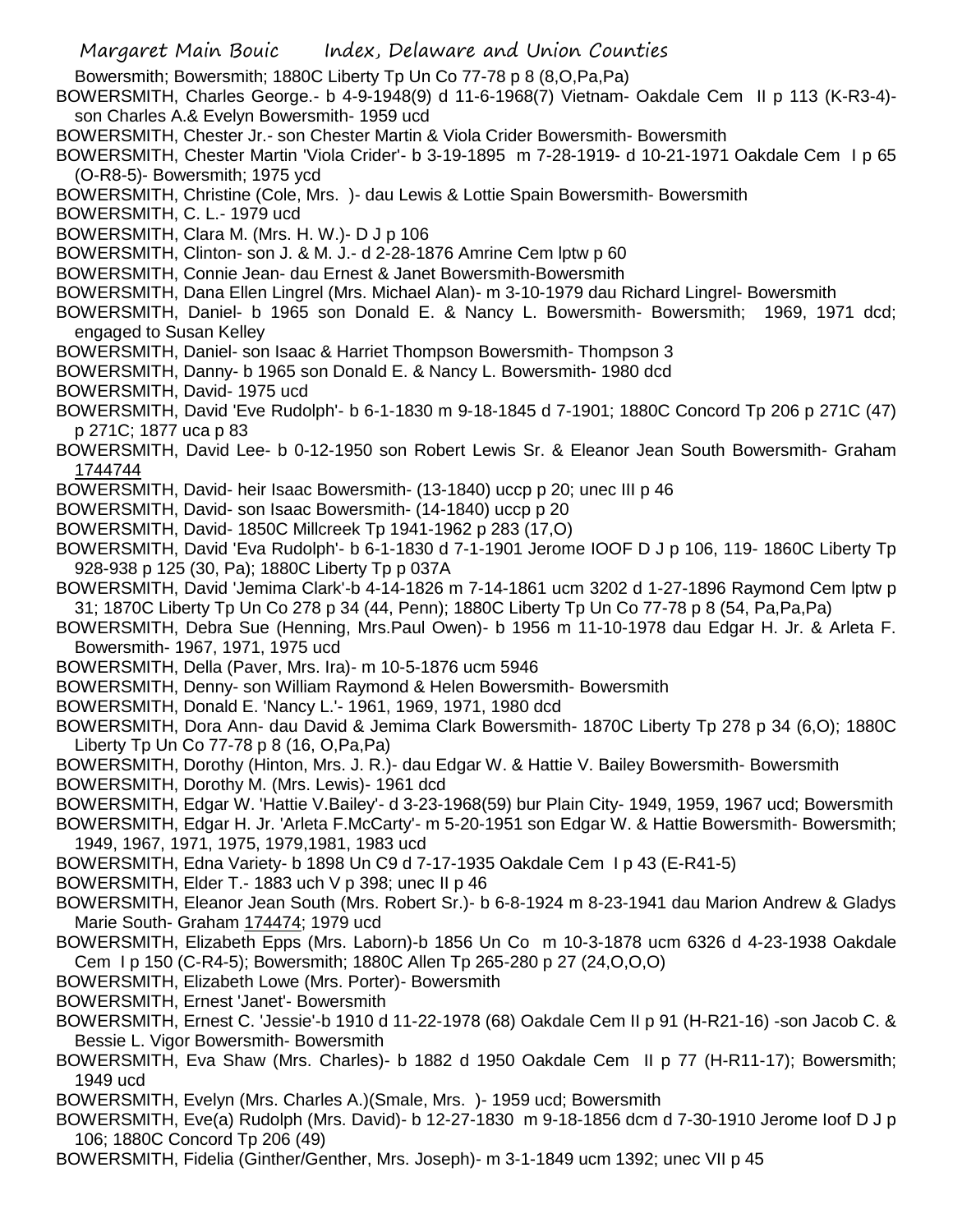- Margaret Main Bouic Index, Delaware and Union Counties
- BOWERSMITH, Flora- dau David Bowersmith- 1880C Concord Tp 206 (21)
- BOWERSMITH, Flora- dau Isaac & Harriet Thompson Bowersmith- Thompson 3; 1880c Paris Tp 64-68 p 7  $(20, 0, 0, 0)$
- BOWERSMITH, Flora M. (Vance, Mrs. Edward P.)- lic 4-26-1879 ucm 6476
- BOWERSMITH, Florence- b 1868 Un Co d 5-13-1907 (37y 1m) Oakdale Cem 2032 (266E) I p 43 (E-R41-5)
- BOWERSMITH, Florence (Crum, Mrs. )- dau Porter & Sarah Elizabeth Lowe Bowersmith- Bowersmith
- BOWERSMITH, Forest J.'Irene Beightler'- b 8-2-1904 m 11-10-1928 d 8-8-1967 bu
- Raymond lptw p 33- son Porter & Elizabeth Lowe Bowersmith- Bowersmith
- BOWERSMITH, Frances A. Justus (Mrs. Charles A.)-m 11-16-1967 -Bowersmith; 1971, 1973, 1975, 1979, 1981, 1983, 1991 ucd
- BOWERSMITH, Frederick Lyn 'Patricia Ann Miller'- b 6-22-1944 m 8-31-1962 son Robert Lewis Sr. & Eleanor Jean South Bowersmith- Graham 1744742
- BOWERSMITH, Fritzi- b 1953 ch Charles A. & Frances A. Bowersmith- 1971 ucd
- BOWERSMITH, Gail 'Ethel'- b 12-25-1893 d 6-7-1964 son Lewis & Lottie Spain Bowersmith- Bowersmith
- BOWERSMITH, George 'Catherine Freshwater'- m 5-12-1839 dcm;brother Isaac & Levi Bowersmith; Freshwater p p 78, 104, 189; 1840C Concord Tp 119 (20-30); 1850C Jerome Tp 1805-1826 p 264 (32,O); 1880 dch p 501; 1883 uch V p 277
- BOWERSMITH, George- delge V p 72, VIII p 67 , 1885
- BOWERSMITH, George- d 4-15-1842 (7m)Old Millcreek Cem p 3;son G. & C. Bowersmith; Powell p 78
- BOWERSMITH, Harold- b 1965 son Ray & Joy Bowersmith- 971 ucd
- BOWERSMITH, Harriet- d 12-15-1838 (13)/ d 12-15-1858 (15d) dau J. & M. Watkins Cem djlm p 106
- BOWERSMITH, Harriet Thompson (Mrs. Isaac)- m 11-15-1842 ucm 840- dau Charles & Hester Ann Spencer Thompson- Thompson; unec V p 60; 1880C Paris Tp 64-65 p 7 (55,O,Va,O)
- BOWERSMITH, Hattie V. Bailey (Mrs. Edgar)- d 5-28-1989 (81) bur Forest Grove- dau Almon T. & Cora D. Martin Bailey-Bowersmith; 1949, 1959, 1967 ucd
- BOWERSMITH, Hazel M.- 1971,1973, 1981, 1983, 1991 ucd
- BOWERSMITH, Helen (Mrs. William Raymond)- Bowersmith
- BOWERSMITH, H. W. 'Clara M.'- D J p 1-6, 119
- BOWERSMITH, Hosea W.- son David & Eve Rudolph Bowersmith- Bowersmith
- BOWERSMITH, Irene Beightler (Mrs. Forest J.)- b 1906 Raymond Cem B1 lptw p 33 Bowersmith
- BOWERSMITH, Rev. Isaac- unec XIV p 52, 66
- BOWERSMITH, Isaac 'Harriet Thompson'- m 11-15-1842 ucm 840; Thompson; unec III p 46, 49, V p 60, VII p 26, 40, XII p 41; delge IV p 65; 1880C Paris Tp 64-65 p 7 (60,O,Va,Va) p 116A
- BOWERSMITH, Isaac- (3-1840) son Isaac Bowersmith- uccp p 20; unec III p 46
- BOWERSMITH, Isaac- (14-1849)- uccp p 20, 40; unec III p 46, X p 66
- BOWERSMITH, Israel's heirs- Millcreek Tp, unec XIV p 53
- BOWERSMITH, Iva Rea- dau David & Jemima Clark Bowersmith- 1880C Liberty Tp Un Co 77-78 p 8 (1,O,Pa,Pa)
- BOWERSMITH, J.- 1883 uch IV p 507
- BOWERSMITH, Jacob- d 9-2-1910 (80y5m) Oakdale Cem 2317 (52C)- son Isaac Bowersmith- uccp p 20; 1850C Millcreek Tp 1952-1973 p 28 (20,O)
- BOWERSMITH, Jacob- 1883 uch IV p 514
- BOWERSMITH, Jacob- estate- 1840 uccp p 20; unec III p 46
- BOWERSMITH, Jacob- adm.- 1840 Uccp p 20, 25(wsc-1842), 26. 38
- BOWERSMITH, Jacob 'Bessie L.'- b 1884 d 1960 Oakdale Cem II p 191 (H-R21-15)
- BOWERSMITH, Jacob Charles 'Bessie Vigor'- b 5-28-1884 m 12-14-1909 d 5-27-1960 Oakdale Cem son Laborn & Elizabeth Epps Bowersmith- Bowersmith; Cowgill p 15
- BOWERSMITH, Jacob 'Mary A. Lepert'- m 1-8-1839 dcm; 1860C Sc Tp 766
- BOWERSMITH, Jacob 'Mary Jane Case'- b 4-1-1830 Pa m 11-11-1852 dcm; d 9-2-1910 Oakdale Cem I p 151 (C-R4-6) lptw p 60; 1860C Scioto Tp 766; 1880C Paris Tp 1 (50, Penn,Penn,Penn);unec IV p 34; Carr
- BOWERSMITH, Jacob 'Matilda'-1883 uch V p 33, 336; 1877 uca p 23, 59, 97; 1830C Millcreek Tp 349 p 28 (40-50); 1840C Millcreek Tp 58 (50-60); mt 4-18-1858; hjt p 198; djlm p 106; unec XII p 68
- BOWERSMITH, Jacob 'Olive Kent'- m 7-7-1840 ucm 647; unec V p 23
- BOWERSMITH, James- uccp p 20
- BOWERSMITH, James- son Charles A. & Evelyn Bowersmith- 1959 ucd (15)
- BOWERSMITH, Janel- b 1974 ch C. H. Bowersmith- 1981, 1983 ucd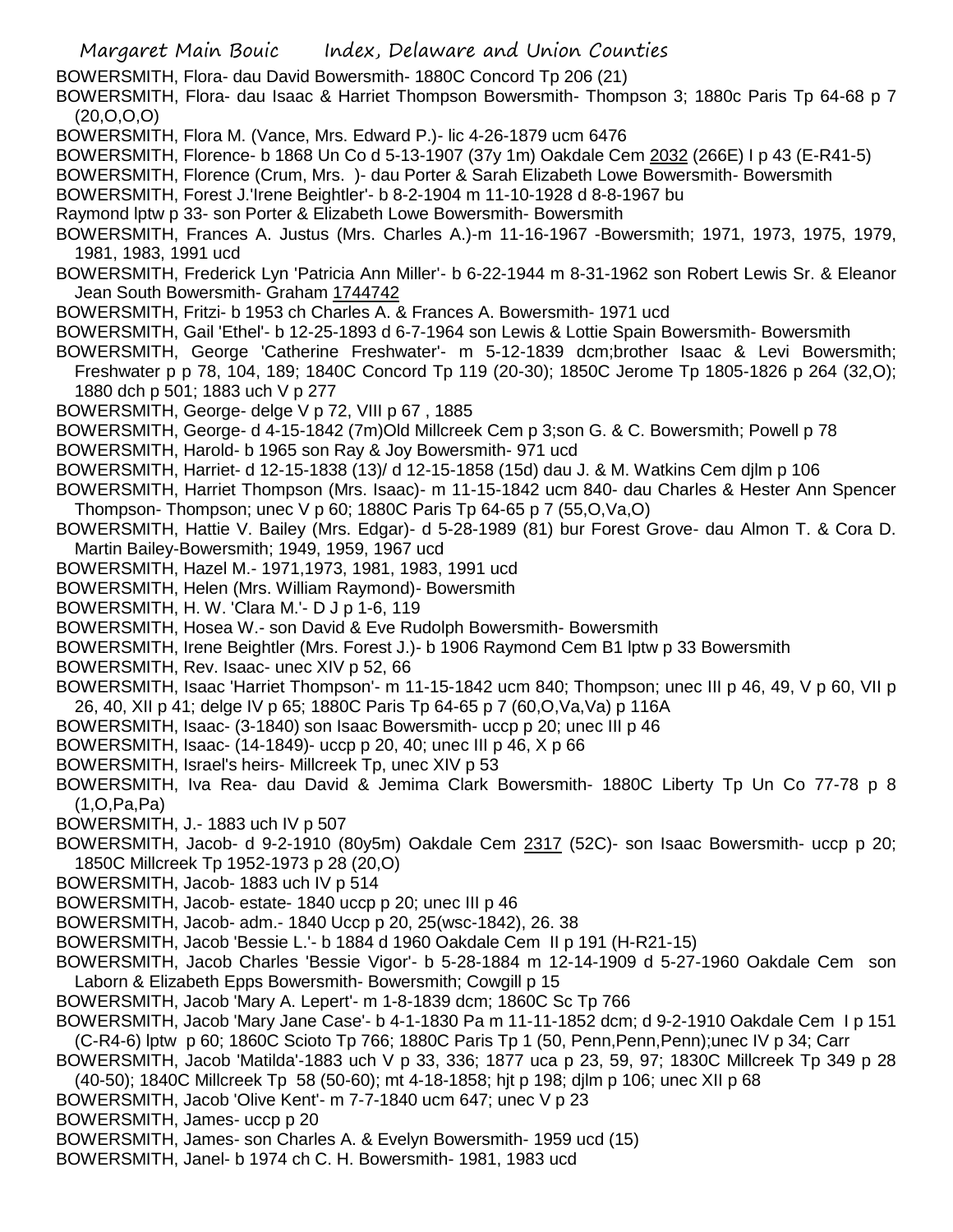- Margaret Main Bouic Index, Delaware and Union Counties BOWERSMITH, Jane W. (Mrs. Rodney L.)- 1971, 1973 ucd BOWERSMITH, Janet (Mrs. Ernest)- Bowersmith BOWERSMITH, Janet K.- dau Willard M. & Mildred Bowersmith- 1959 ucd (12), 1967 ucd BOWERSMITH, Janice Marie Gardner (Mrs. Robert Louis Jr.)- b 9-15-1948 div- Graham (1744741) BOWERSMITH, Jason- b 1969 son C. H. Bowersmith- 1981, 1983 ucd BOWERSMITH, Jean E. (Mrs. Robert L. Sr.)- 1975, 1979, 1981 ucd BOWERSMITH, Jeffery- b 1957 son Charles A. & Frances A. Bowersmith- 1971, 1973 ucd BOWERSMITH, Jeffrey Lynn 'Paula Sue Deardorff'- m 7-25-1986 son Richard & Linda Fowler Bowersmith-Bowersmith BOWERSMITH, Jemima Clark (Mrs. David)-b 10-6-1838 m 7-14-1861 ucm 3202 Raymond Cem lptw p 31; 1870C Liberty Tp 278 p 34 (28,O); 1880C Liberty Tp Un Co 77-78 p 8 (41, Pa,Pa,Pa) BOWERSMITH, Jennie Liggett (Mrs. Norris)- b 1879 Un Co d 10-29-1906 (26y 11m) Oakdale Cem I p 152 (C-R4-2) BOWERSMITH, Jennie (Liggett, Mrs. Henry Clifton)-b 11-1879 m 6-8-1902 ucm- dau Norris & Mollie Speers Bowersmith- Liggett 3; 1880C Paris Tp 2 (7/12,O,O,O) BOWERSMITH, Jeri Lynn Cremeans (Mrs. Brian Lynn)- m 12-3-1988 dau Edward Cremeans- Bowersmith BOWERSMITH, Jessie (Mrs. Ernest D.)- Bowersmith BOWERSMITH, Jill Ann Bright (Mrs. Martin Glen)- m 3-13-1982 son Richard Bowersmith- Bowersmith BOWERSMITH, Jody Anne- b 10-9-1979 dau Scott & Graham Bowersmith- Bowersmith BOWERSMITH, John- son Isaac & Harriet Thompson Bowersmith- Thompson 3 BOWERSMITH, John H.- son George & Catharine Freshwater Bowersmith- 1850C Jerome Tp 1805-1826 p 264 (4,O) BOWERSMITH, Joseph- brother William Raymond Bowersmith- Bowersmith BOWERSMITH, Joy (Mrs. Ray)- 1971 ucd BOWERSMITH, Joy (Brentlinger, Mrs. )- dau William Raymond & Helen Bowersmith- Bowersmith BOWERSMITH, Judith Kay (Augenstein, Mrs. Jeffrey Ronald)(Van Duzen, Mrs. Duane)- b 1959 m 6-20-1981 div- dau Edgar H. Jr. & Arleta F. Bowersmith- Bowersmith; 1967, 1971, 1975, 1979 ucd BOWERSMITH, Kari Ann- b 9-23-1984 dau Bruce & Ballard Bowersmith- Bowersmith BOWERSMITH, Kasandra Jo- dau Richard A. Bowersmith- Bowersmith BOWERSMITH, Katharine L. (Arnold, Mrs. Augustus)- b 8-5-1876 m 5-23-1901- Weiser p 838 BOWERSMITH, Kenneth- son Edgar W. & Hattie V. Bowersmith- Bowersmith; 1959, 1967 ucd BOWERSMITH, Kesia- 1850C Millcreek Tp 1941-1962 p 283 (12,O) BOWERSMITH, Kevin- b 1970 son Ray & Joy Bowersmith- 1971 ucd BOWERSMITH, Kimberly- b 1967 ch Ray & Joy Bowersmith- 1971 ucd BOWERSMITH, K. R.- 1975 ucd BOWERSMITH, Laborn 'Elizabeth Epps'-b 1855 m 10-3-1878 ucm 6326 d 12-4-1928 (73) Oakdale Cem 4085 (C51) I p 150 (C-R4-5); 1880C Union Tp 265-280 p 27 (25,O,Pa,O)also Saborn 1880C Allen Tp 265-280 p 27 (25,O,Pa,O) BOWERSMITH, Leander- d 6-11-1861 (4-0-2) Old Millcreek Cem Powell p 78 son S. & M. Bowersmith BOWERSMITH, Lee Ellsworth- b 1922 d 1944 Oakdale Cem II p 91 (H-R21-16)- son Jacob & Bessie L. Vigor Bowersmith- Bowersmith BOWERSMITH, Lesta (Clapsaddle, Mrs. Fred)- b 4-12-1899 m 10-14-1925 d 9-30-1964 dau Porter & Elizabeth Lowe Bowersmith- Bowersmith; Clapsaddle; 1900C Allen Tp 16-17 p B1 (-,O,O,O) BOWERSMITH, Levi- brother George & Isaac Bowersmith- 1880 dch p 801; 1908 dch p 448, 449; delge IV p 65 BOWERSMITH, Lewis- d 7-12-1923 (52y) Oakdale Cem 3571 (C52) I p 151 (C-R4-6)- son Jacob & Mary Jane Case Bowersmith- 1880C Paris Tp 1 (9, O,Penn.O) BOWERSMITH, Lewis 'Lottie Spain'- Bowersmith BOWERSMITH, Lillian (Miller, Mrs. Charles Albert)(Cook, Mrs. Jesse G.)(Wolfe, Mrs. Fred C.)-b 12-29-1912 m(1) 9-9-1932 dau Jacob Charles & Bessie Vigor Bowersmith- Bowersmith; Cowgill p 15 BOWERSMITH, Lillian (Wolfe, Mrs. )- sister William Raymond Bowersmith- Bowersmith BOWERSMITH, Lora Luella- d 7-28-18-5 (1m20d) dau H. W. & C. M.- Jerome IOOF D J p 106 BOWERSMITH, Lottie Spain (Mrs. Lewis)(Sellers, Mrs. )-b 1-21-1874 d 10-9-1955 Oakdale Cem I p 151 (C-R4-6) BOWERSMITH, Magdaline- dau Isaac Bowersmith- (1840) uccp p 20,40; unec III p 46, 49
- BOWERSMITH, Magdalena (Snider, Mrs. William)- m 3-31-1853 ucm 1941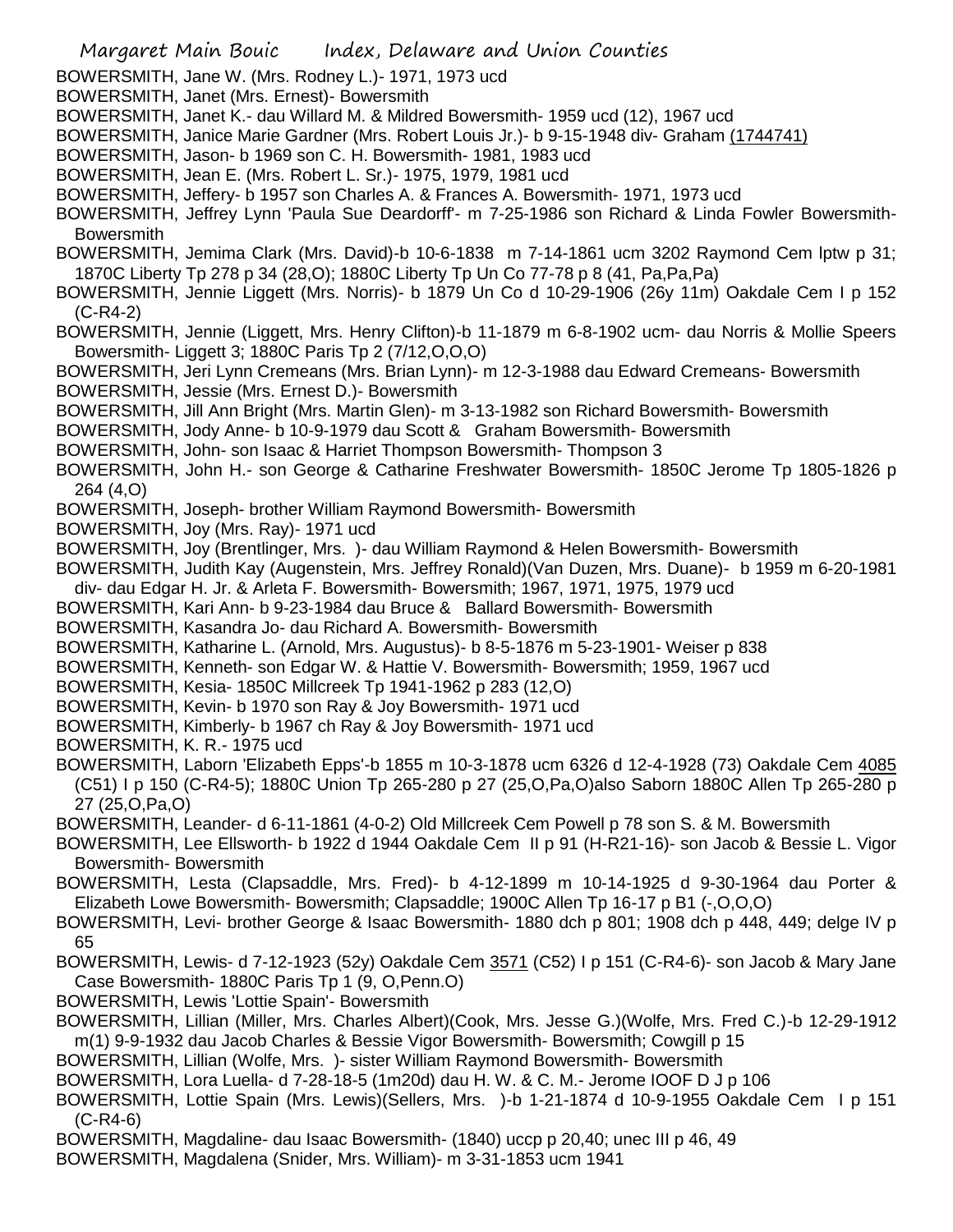Margaret Main Bouic Index, Delaware and Union Counties BOWERSMITH, Magdalene- 1850C Millcreek Tp 1941-1962 p 283 (16,O) BOWERSMITH, Margaret (Easterday, Mrs. Jacob)- m 1-20-1842 ucm 772; unec V p 59 BOWERSMITH, Margret- 1991 ucd BOWERSMITH, Marjorie (Morehead, Mrs. William)(Wilcox, Mrs. Charles)- b 9-14-1921 d 6-8-1985 bur Oakdale Cem- dau Chester Martin & Viola Crider Bowersmith- Bowersmith BOWERSMITH, Maria- 1981 ucd BOWERSMITH, Martha- dau Isaac & Harriet Thompson Bowersmith- Thompson 3 BOWERSMITH, Martha (Dulin, Mrs. Fletcher)- m 11-7-1861 dcm BOWERSMITH, Martin Glenn 'Jill Ann Bright'- m 3-13-1982 son Richard Bowersmith- Bowersmith BOWERSMITH, Mary- b 8-20-1833 d 9-9-1894 dau H. W. & Clara M.- Jerome IOOF D J p 106 BOWERSMITH, Mary- uccp p 20 BOWERSMITH, Mary- d 9-2-1842 (15-8-4) Old Millcreek Cem p 3, Powell p 78 BOWERSMITH, Mary A. Lepert (Mrs. Jacob)- m 1-8-1839 dcm; 1860C Sc Tp 766 BOWERSMITH, Mary F. Watson (Mrs. Samuel)- m 6-5-1856 dcm BOWERSMITH, Mary J.- dau David & Jemima Clark Bowersmith- 1870C Liberty Tp Un Co 278 p 34 (8,O) BOWERSMITH, Mary J. (Crowder, Mrs. Charles C.)- m 10-2-1879 ucm 6543 BOWERSMITH, Mary Jane- dau George & Catharine Freshwater Bowersmith- 1850C Jerome Tp 1805-1826 p 264 (6,O); Freshwater p 104 BOWERSMITH, Mary Jane Case (Mrs. Jacob)- m 11-11-1852 dcm; lptw p 60; 1860C Sc Tp 766; 1880C Paris Tp 1 (45, O,Va,Va); Carr; unec IV p 36 BOWERSMITH, Mary J. Carr-b 1-24-1835 Delaware Co d 7-8-1904 (69y7m) Oakdale Cem 1885 (52C) I p 151 (C-R4-6)-dau Benjamin & Lorinda Morrison Carr- Bean 11111 BOWERSMITH, Mary (Tompkins, Mrs. Harvy)- m 9-2-1847 dcm BOWERSMITH, Matilda (Mrs. Jacob)- d 9-2-1838 (44y9m?) Old Millcreeek Cem p 3; Powell p 78; 1830C Mil Tp 349 p 289 (30-40); djlm p 106 BOWERSMITH, Matilda (Finney, Mrs. Nelson)- m 9-8-1842 ucm 817; unec V p 60 BOWERSMITH, Michael Alan 'Dana Ellen Lingrel'- son Richard Bowersmith- Bowersmith BOWERSMITH, Michael Richard- b 9-16-1980 son Michael Alan & Dana Ellen Lingrel Bowersmith-Bowersmith BOWERSMITH, Mildred (Mrs. Willard J.)- b 1917 m 6-12-1938 Raymond Cem lptw p 27; 1959, 1967, 1971, 1973, 1979, 1981, 1983 ucd- Thompson BOWERSMITH, Millard F.- d 8-18-1861 (0-11-29 NM Cem Powell p 78 son S. & M. Bowersmith BOWERSMITH, Mina (Compton, Mrs. )- dau Laborn & Elizabeth Epps Bowersmith- Bowersmith BOWERSMITH, Mollie Speers (Mrs. Norris)- m 10-6-1876 ucm 5951; 1880C Paris Tp 2 (24,O,Md,Penn) BOWERSMITH, Molly- b 1882- d 11-17-1883 (1y) Oakdale Cem I p 150 (C-R4-5) BOWERSMITH, Nancy- dau Isaac Bowersmith (4-1840) 1850C Millcreek Tp 1980-2001 p 198 (16,O); uccp p 20,40; unec III p 46, 49 BOWERSMITH, Nancy L. (Mrs. Donald E.)- 1969, 1971, 1980 dcd BOWERSMITH, Nathaniel E.- son George & Catharine Freshwater Bowersmith- 1850C Jerome Tp 1805-1836 p 264 (2,O) BOWERSMITH, Norris 'Mollie Speers''Jennie Liggett'- b Delaware Co 1853 m 10-6-1876 ucm 5951 d 1-2-1891 (37) Oakdale Cem 629 (58C) I p 152 (C-R4-2); 1880C Paris Tp p 0114 BOWERSMITH, Ola (Mather, Mrs. )- dau Laborn & Elizabeth Epps Bowersmith- Bowersmith BOWERSMITH, Olive Kent (Mrs. Jacob)- m 7-7-1840 ucm 647; unec V p 23 BOWERSMITH, Patricia Ann Miller (Mrs. Frederick Lyn)- b 1-29-1943 m 8-31-1962- Graham (1744742) BOWERSMITH, Patsy- dau Raymond & Helen Bowersmith- Bowersmith BOWERSMITH, Patty (Heineman, Mrs. )- dau Edgar & Hattie Bowersmith- Bowersmith; 1949 ucd BOWERSMITH, Paula Sue Deardorff (Mrs. Jeffrey Lynn)- m 7-25-1986 dau Robert F. & Joyce Sanford Deardorff- Bowersmith BOWERSMITH, P. J.- 1915 uch p 447 BOWERSMITH, Polly- dau Isaac Bowersmith- (11-1840) uccp p 20; unec III p 46 BOWERSMITH, Porter 'Elizabeth Lowe'- Bowersmith BOWERSMITH, Porter James 'Sarah E.'- b 1867 d 1932 Raymond Cem lptw p 26- son David & Jemima Bowersmith- 1870C Liberty Tp 278 p 34 (2,O); 1880C Liberty Tp Un Co 77-78 p 8 (12,O,Pa,Pa)

BOWERSMITH, Rachel A.- b 11-1879 dau Laborn & Elizabeth Bowersmith- 1880C Allen Tp 265-280 p 27 (7/12,O,O,O)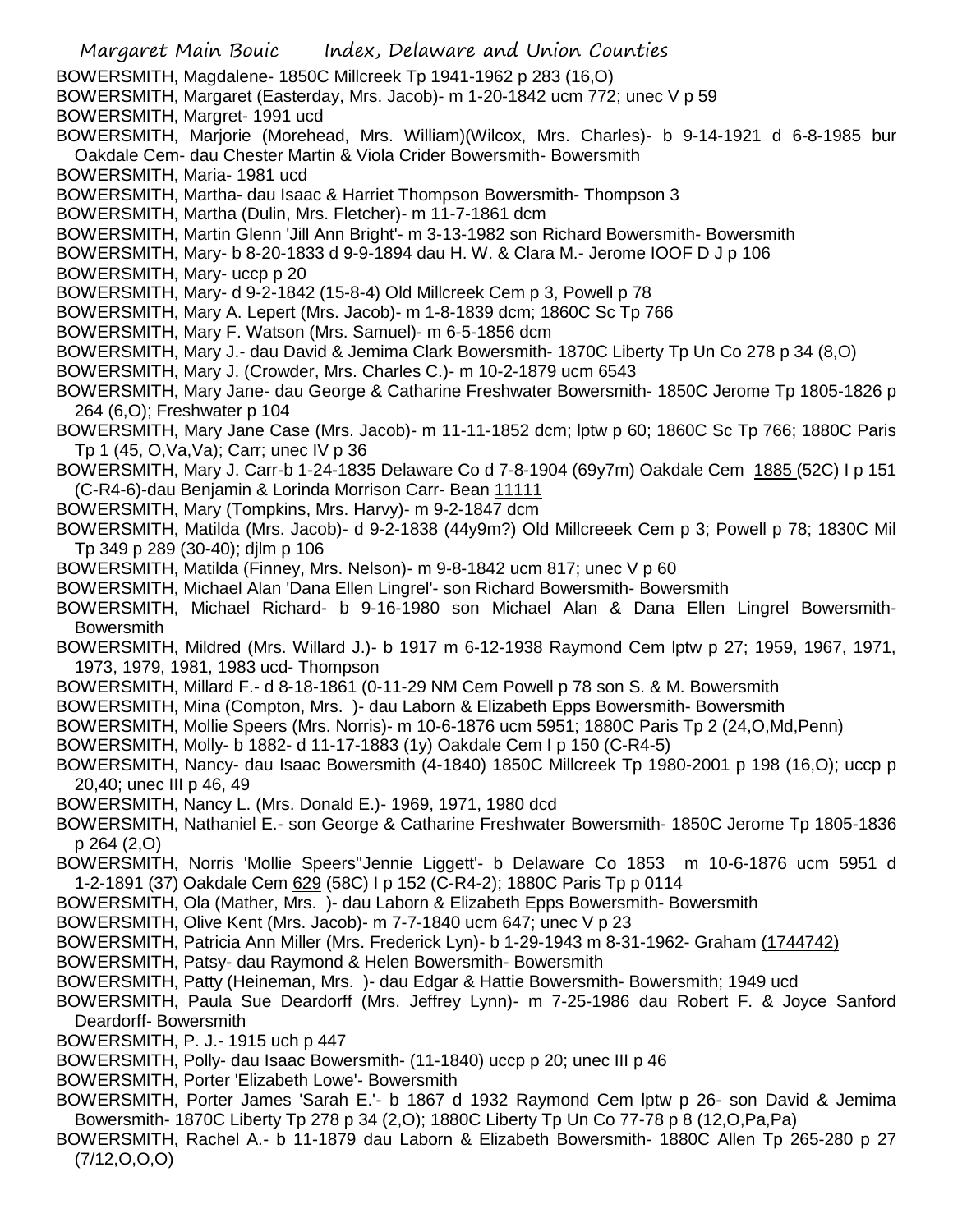- Margaret Main Bouic Index, Delaware and Union Counties BOWERSMITH, Ray 'Joy'- 1971 ucd BOWERSMITH, Reuben- son David & Eve Rudolph Bowersmith- Bowersmith BOWERSMITH, Richard- son Chester Martin & Viola Crider Bowersmith- Bowersmith BOWERSMITH, Robert Louis Jr.'Janice Marie Gardner'- b 1-4-1943 div son Robert Lewis Sr. & Eleanor Jean South Bowersmith- Graham 1744741 BOWERSMITH, Robert L. Sr. 'Eleanor Jean South;- b 6-20-1920 m 8-23-1941- son Chester Martin & Viola Crider Bowersmith- Bowersmith; Graham (174474); 1975, 1983 ucd BOWERSMITH, Robert Lee- son Edgar W. & Hattie Bowersmith- Bowersmith; 1949 ucd BOWERSMITH, Rodney L.- son Willard M. & Mildred Bowersmith- 1959, 1967,1971, 1973, 1979,1981, 1983 ucd BOWERSMITH, Rosa- dau Jacob & Mary Jane Case Bowersmith- 1880C Paris Tp 1 (2,O,Penn,O) BOWERSMITH, Ruth- dau Edgar W. & Hattie Bowersmith- Bowersmith; 1949 ucd BOWERSMITH, Ruth (Cowles, Mrs. )- dau David & Eve Rudolph Bowersmith; 1880C Concord Tp 206 (18) BOWERSMITH, Sally- uccp p 20 BOWERSMITH, Samuel 'Mary F. Watson'- m 6-5-1856 dcm; 1850C Millcreek Tp 1941-1962 p 283 (19,O) BOWERSMITH, Sara (Goliver, Mrs. )- dau Willard M. & Mildred Bowersmith- 1959 ucd (15); Bowersmith BOWERSMITH, Sarah (Mrs. )- b 12-1830; 1900C Jerome Tp 265-274 p 12A (69,O,Pa,O) BOWERSMITH, Sarah Ann (Freese, Mrs. John)- m 7-4-1839 ucm 561; unec IV p 38 BOWERSMITH, Sarah Elizabeth Lowe (Mrs. Porter J.)- b 1873 d 1958 Raymond Cem lptw p 26; 1900C Allen Tp 16-17 p B1 (-,O,O,O) BOWERSMITH, Sarah- dau Isaac & Harriet Thompson Bowersmith- Thompson 3; uccp p 20; unec IV p 46 BOWERSMITH, Sarah (Pounds, Mrs. Richard M.)- Pounds 2,3; dcq Sarah Wells Morris 7 Ray Pounds 5; dcc Linda Howey 23 BOWERSMITH, Scott Andrew- b 8-18-1962 son Robert Lewis Sr. & Eleanor Jean South Bowersmith- Graham 1744745; 1979, 1981, 1983 ucd BOWERSMITH, Scott- b 1953 son Willard M. & Mildred Bowersmith- 1959, 1967, 1983 ucd; Bowersmith; Graham BOWERSMITH, Sheila J.- 1991 ucd BOWERSMITH, Sonny- son William Raymond & Helen Bowersmith- Bowersmith BOWERSMITH, Susan E. (Snider, Mrs. Charles W.)- m 6-16-1881 ucm 6078 dumch p 14 BOWERSMITH, Susan (Elkins, Mrs. )- dau William Raymond & Helen Bowersmith- Bowersmith; BOWERSMITH, Susan- dau Isaac & Harriet Thompson Bowersmith- Thompson 3; 1880C Paris tp 64-65 p 7  $(23,0,0,0)$ BOWERSMITH, Terri (Mrs. Anthony W.)- 1979, 1981 ucd BOWERSMITH, Tina- b 1970 dau Debbie Bowersmith- 1975 ucd BOWERSMITH, Twila- b 1968 dau Donald E. & Nancy L. Bowersmith- 1969, 1971, 1980 dcd BOWERSMITH, Valera (Drinkwater, Mrs. )- dau Charles A. & Evelyn Bowersmith- Bowersmith; 1959 ucd (2) BOWERSMITH, Viola Crider (Mrs. Chester Martin)- b 7-26-1899 d 10-12-1979 Oakdale Cem I p 65 (O-R8-5) son David M. & Bessie Jaggers Crider; Sbc p 32 BOWERSMITH, W.- 1877 uca p 59 BOWERSMITH, Willard- Thompson BOWERSMITH, Willard M. 'Mildred'- b 1906 m 6-12-1938 d 1982 Raymond Cem lptw p 26- son Porter & Sarah E. Bowersmith- Bowersmith; 1959, 1967, 1971, 1973, 1975, 1979, 1981, 1983 ucd BOWERSMITH, William-(78-1933) son George & Catharine Freshwater Bowersmith- Freshwater p 104 BOWERSMITH, William- b 1892 d 1949 Oakdale Cem I p 150 (C-R4-5) BOWERSMITH, William Raymond 'Helen'- d Calif. 5-23-1982 (65) bur Cal.- Bowersmith BOWERSOCK, Eileen (Evans, Mrs. Frank Ernest, Jr.)- b 8-3-1920 m 9-16-1936- Weiser p 88 BOWERSOCK, Mary Lynn (Reider, Mrs. Richard Allen)- m 8-23-1969 dau Lavon S. Bowersock- Reider; Bowersock BOWERSOX, Donna Bierly (Mrs. Harold)- b 9-7-1937 dau Robert W. & Madaline Cabel Bierly- Weiser p 614 BOWERSOX, Dora Olive Stover (Mrs. Randal E.)- b 4-24-1903 m 3-24-1928- dau Monasses & Maggie E. Wohlfert Stover- Weiser p 622 BOWERSOX, Dorothy Jeanne Weiser (Mrs. Stuart)- b 2-6-1928 m 11-1947 dau David D. & Helen E. Kreamer Weiser - Weiser p 769 BOWERSOX, Harlan 'Wanda Wilcox'- b 7-21-1938- Weiser p 606
- BOWERSOX, Harold 'Donna Bierly'- b 6-25-1938- Weiser p 614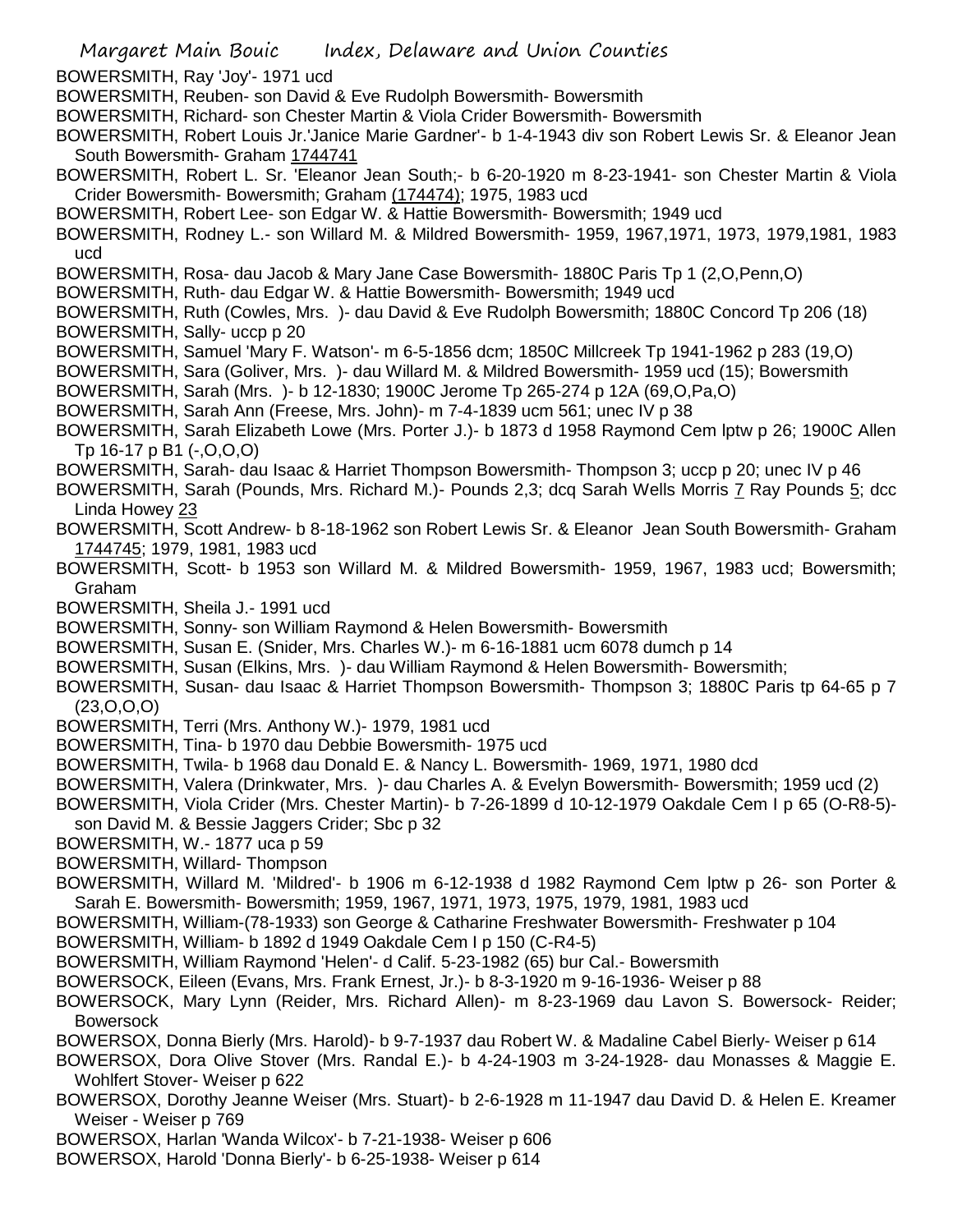- Margaret Main Bouic Index, Delaware and Union Counties
- BOWERSOX, Iva May (Rabold, Mrs. Dale Melvin)- b 12-19-1929 m 10-31-1947- Weiser p 715
- BOWERSOX, Leslie Dianne- b 1-14-1949 ch Stuart & Dorothy Jeanne Weiser Bowersox- Weiser p 769
- BOWERSOX, Randal E. 'Dora Olive Stover'- m 3-24-1928- Weiser p 622
- BOWERSOX, Rodney Stephen- b 2-6-1952 son Stuart & Dorothy Jeanne Weiser Bowersox- Weiser p 769 BOWERSOX, Stuart 'Dorothy Jeanne Weiser'- b 2-4-1929 m 11-1947- Weiser p 769
- BOWERSOX, Wanda Wilcox (Mrs. Harlan) b 5-22-1940 dau John & Virginia Wolfe Wilcox- Weiser p 614
- BOWES, Catherine McKibben (Mrs. Charles)- b 1865 d 1941 dau William & Rebecca Erhard McKibben-Weiser p 581
- BOWES, Charles 'Catherine McKibben'- b 1861 d 1955- Weiser p 581
- BOWES, Frances Herriott (McCampbell, Mrs. )(Mrs. James W.)- m (2) 1-9-1907dau James W. & Margery Cunningham Herriot- Herriot 2; Mitchell (112815)
- BOWES, Hazel Rovena Helsleg (Mrs. Thomas McKibben)- m 8-30-1932-Weiser p 581
- BOWES, James W. 'Frances Herriott'- Herriott 2 see Mitchell (112815)
- BOWES, Ruth Arlen (Weaver, Mrs. Marvin)- b 1934 dau Thomas Mckibben & Hazel Rovena Helsleg Bowes-Weiser p 581
- BOWES, Thomas C.- b 1941 son Thomas McKibben & Hazel Rovena Helsleg Bowes- Weiser p 581
- BOWES, Thomas McKibben 'Hazel Rovena Helsley'- b 1912 m 8-30-1932- son Charles & Catherine McKibben Bowes- Weiser p 581
- BOWETT, Elizabeth (Dunham, Mrs. John)- Pabst 1 p 31
- BOWHAM, George- 1880C Oxford Tp p 398C
- BOWIE, ---family of Kieth Cullumber #235, unec XI p 2
- BOWIE, Ann M. (Marks, Mrs. Calvin)- m 12-22-1859 ucm 2969, m consent unec IV p
- BOWIE, Benson 'Nancy Jane Filler' m 2-29-1857 ucm 2516- 1883 uch IV p 500, 519; Co K. 55th OVI Mt. Herman Cem; 1877 uca p 22, 97; unec IV p 18; 1860C Dover Tp 224 (36,O); mt 2-4-1857; 1870C Marysville-Paris Tp 228-229 p 26 (45,O); 1880C Dover Tp 157-166 p 35 (55,O,Va,Va) p 0172
- BOWIE, Charles- b 1867 Un Co d 2-5-1936 Oakdale Cem I p 45 (E-R43-8)- son Benson & Nancy Jane Filler Bowie- 1870C Marysville-Paris Tp p 228-229 p 26 (3,O); 1880C Dover Tp 157-166 p 35 (12,O,O,O); 1900C Dover Tp 168-170 p 8A (42,O,O,O)
- BOWIE, Charles L.- son E. & N. J.- d 4-29-1865 (1-2-14) Mt. Herman Cem djlm p 11
- BOWIE, Clara-b 1879 d 1940 Oakdale Cem I p 44 (E-R42-7)
- BOWIE, Daisy- b 12-1884 dau Benson & Mary Jane Filler Bowie- 1900C Dover Tp 168-170 p 8A (15,O,O,O)
- BOWIE, Daniel- Nash p 145
- BOWIE, Emma N.- b 3-4-1885 Oakdale Cem II p 98 (H-RD-3)
- BOWIE, Eva- 1870C Dover Tp 1 p 4 (10,O) lived with Samuel & Mary F. Long
- BOWIE, Herman- son Benson & Nancy Jane Filler Bowie- 1880C Dover Tp 157-166 p 35 (6,O,O,O)
- BOWIE, Lill Ione- dau Reason H. & Mary F. Columber Bowie- 1860C Dover Tp 328 (2,O)
- BOWIE, McDonald- son Benson & Mary Jane Filler Bowie-b 1858 Un Co d 11-5-1933 Oakdale Cem I p 45 (E-R44-7). sexton records- 1860C Dover Tp 224 (3,O); 1870C Marysville-Paris Tp 228-229 p 26 (12,O); 1880C Dover Tp 1570166 p 35 (22,O,O,O)
- BOWIE, Maria- d 9-3-1854 (56-7-3) Mt. Herman Cem djlm p 11
- BOWIE, Mary A.- dau Benson & Nancy Jane Filler Bowie- 1870C Marysville-Paris Tp 228-229 p 26 (8,O); 1880C Dover Tp 157-166 p 35 (18,O,O,O)
- BOWIE, Mary Columber (Mrs. Reason)- m 9-11-1857 ucm 2594 mt 9-23-1857; 1860C Dover Tp 328 (28,O)
- BOWIE, Mary J.- 1870C Dover Tp 31 p 4 (12,O0 lived with Samuel & Mary F. Long; sister-in-law Elish B. Hamner
- BOWIE, Mary M.- d 11-29-1861/2 (2-1-24) Mt. Herman Cem djlm p 11; dau Benson & Mary Jane Filler Bowie- 1860C Dover Tp 224 (1,O)
- BOWIE, Nancy Jane Filler (Mrs. Benson)- m 2-29-1857 ucm 2516; mt 2-24-1857; djlm p 11; 1860C Dover Tp 224 (20,O)
- BOWIE, Olie/Ollie (Mrs. Charles)- b 1874 Un Co d 2-28-1907 (33y) Oakdale Cem 2015(2) (280E) I p 45 (E-R43-8); 1900C Dover Tp 168-170 p 8A (26,O,O,O) m 2y, no ch
- BOWIE, Reason 'Mary Columber'- m 9-11-1857 ucm 2594 mt 9-23-1857; 1860C Dover Tp 328 (28,O) BOWIE, R. H.- d 3-1-1863- 1883 uch IV p 500
- BOWIE, Sarah M.- 1870C Dover Tp 31 p 4 (7,O) lived with Samuel & Mary F. Long' 1880C Dover Tp 105-112 p 29 (17,O,O,Va)
- BOWIE, William- d 12-28-1853 (62-10-18) Mt. Herman Cem djlm p 11; mt 11-8-1854; 1-6-1858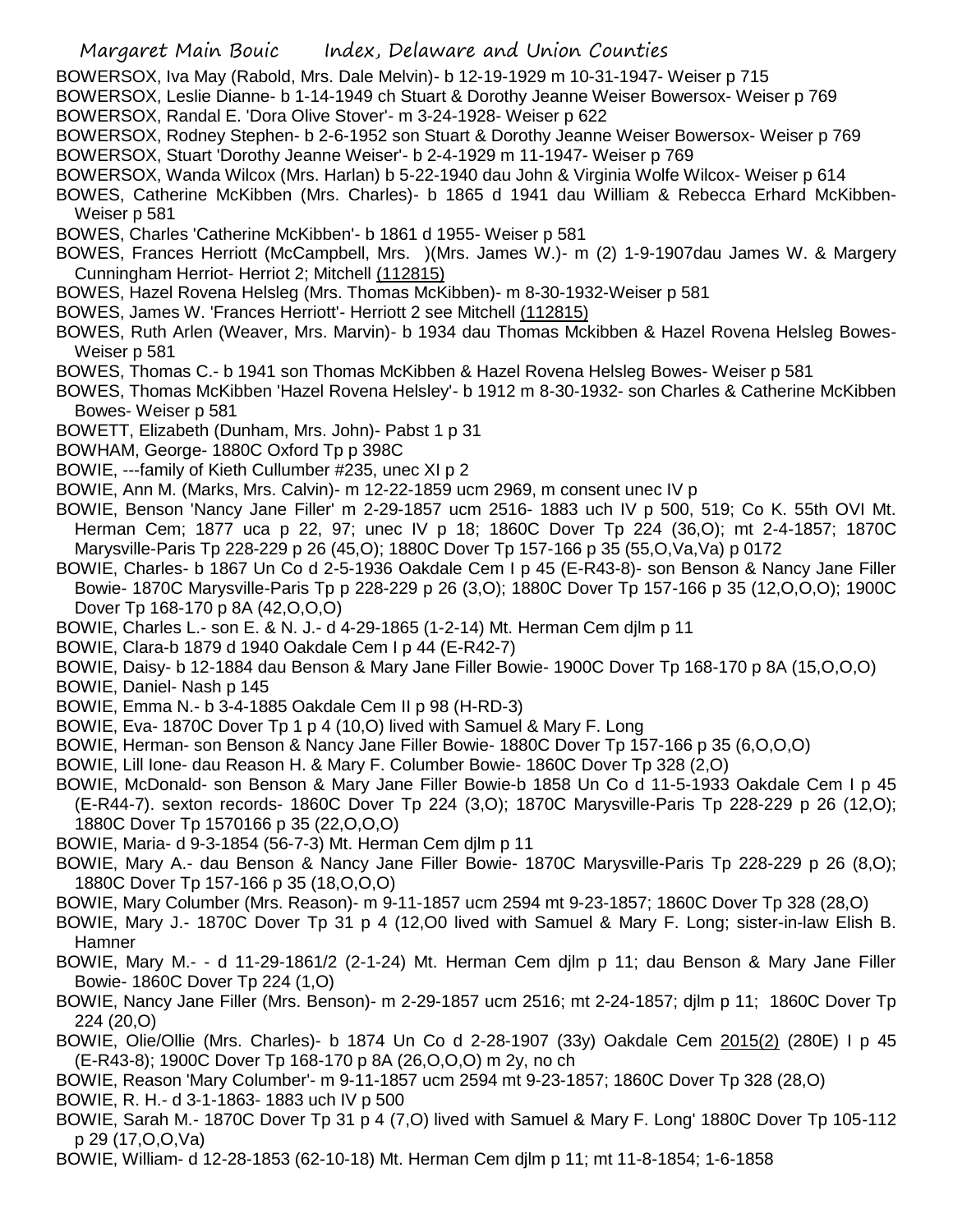Margaret Main Bouic Index, Delaware and Union Counties 1883 uch IV p 433, 434 BOWIE, William H. 'Emma N.' b 6-9-1874 d 6-1948 Oakdale Cem II p 57 (G-RD-3) BOWIN, Barbara Hush- query- unec XII p 38 BOWIN, Nathan- 1835 men 50 #32 p 91 Porter Tp BOWING, Jonathan, Sr.- 1830C Millcreek Tp 388 p 291 (60-70) BOWING, Jonathan Jr.- 1940C Mil Tp 389 p 291 (20-30) BOWKER,---family of Michael Carl Willison #601, delge X p 38 BOWKER, Bonnie- dau Robert F. & Jane Robinson Bowker- 1959 ucd (17) BOWKER, Chester- d 11-25-1877 (72) Fargo Cem; Powell p 312 BOWKER, Elizabeth M.- dau Robert F. & Jane Robinson Bowker- 1967 ucd BOWKER, Esther Hobbs (Mrs. Silas)- dcc Gerald Phillis 195 BOWKEER, Esther (Willison, Mrs. William)- delge X p 80 BOWKER, Jane Robinson (Mrs. Robert F.)- 2-10-1909 d 4-11-1961 Mitchell Cem D J p 14, 22- dau Pearl O. & Elizabeth Lane Robinson- 1959 ucd BOWKER, Lisa (Rose, Mrs. Jacob)-b 6-15-1765 m 8-5-1794 d 2-10-1846 dau Silas & Esther Hobbs Bowkerdcc Gerald Phillips 97 BOWKER, Patricia Ann (Squire, Mrs. Robert G. Jr.)- div 3- 1965 dau Robert F. & Jane Robinson Bowker-Robinson BOWKER, Robert F. 'Jane Robinson'- 1959 ucd BOWKER, Robin- dau robert F. & Jane Robinson Bowker- 1959 ucd BOWKER, Silas 'Esther Hobbs'- dcc Gerald Phillips194 BOWLAND, Alexander- hmp p 124 BOWLAND, Amanda- 1850C Harlem Tp 607 p 55 (28, Vt) BOWLAND, Elizabeth- hmp p 124 BOWLAND James Russell- b 10-9-1969 d 11-13-1970 Maskill Cem lptw p 100 BOWLANDER, Polly (Dietrich, Mrs. Phillip)- m 9-9-1838 dcga p 66 Olentangy Gazette BOWLBY, Elsie (Klaiss, Mrs. George Oliver)- Weiser p 496 BOWLER, --1880 dch p 569 BOWLER & FOOTE- delge IV p 29 BOWLER, John - 1870C Washington Tp 59-56 p 8 (15,O) lived with Bennet & Amelia Watkins BOWLES, Alice (Mrs. Floyd W.)- 1959 ucd BOWLES, Ann (Mrs. George)(Mawyer, Mrs. )- Bowles BOWLES, Beverly (Mrs. George)- Bowles BOWLES, Clarance- son Floyd W. & Alice Bowles- 1959 ucd (18) BOWLES, Dana- son Floyd W. & Alice Bowles- 1959 ucd (7) BOWLES, Floyd W. 'Alice'- 1959 ucd BOWLES, Jane Watson- delge X p 6 BOWLES, J. W.- delge X p 6 BOWLES, John- Nash p 68, 156 BOWLES, Margaret- dau Floyd W. & Alice Bowles- 1959 ucd (14) BOWLES, -- Oneth (Mrs. Dwight)- dau Leonard & Mary May Oneth- McKitrick p 318 BOWLES, R. B.- delge V p 34, 52 R. P.- delge V p 34 BOWLES, Susan- 1880C Concord Tp p 274A BOWLES, Susan (McKirahan, Mrs. Sam)- McKitrick p 64 BOWLES, Susan (Stilley, Mrs. Tobias)- m 1832 dau Thomas Bowles- Powell p 317 BOWLES, Thomas- Powell p 317 BOWLES, Vivian- dau Floyd W. & Alice Bowles- 1959 ucd (13) BOWLEY, F. G.- 1887- Powell p 428 BOWLIN, Clarence 'Constant McMillen'- m 4-11-1909- Bean 5; Richey 6; Newhouse p 63; Maugans Anc p 90 BOWLIN, Constant McMillen (Mrs. Clarence)-b 4-28-1887- dau Frank & Sarah Carr McMillen- Bean 5; Maugans Anc p 90; Newhouse p 63; Richey 6 BOWLIN, Ida (Laws, Mrs. Perry Howison)- m 8-4-1923- Howison 1380 BOWLING, Christa L. (Mrs. Howard K.)- 1980 dcd BOWLING, Constance- Sbc p 25 BOWLING, Howard K. 'Christa L.'- 1980 dcd BOWLING, James D.- 1973 ucd BOWLING, Olvie M. Ison (Mrs. Rev. Ray G.)- b 1917 Ky d 7-22-1991 dau Martin & Phoebe Ison Ison- Bowling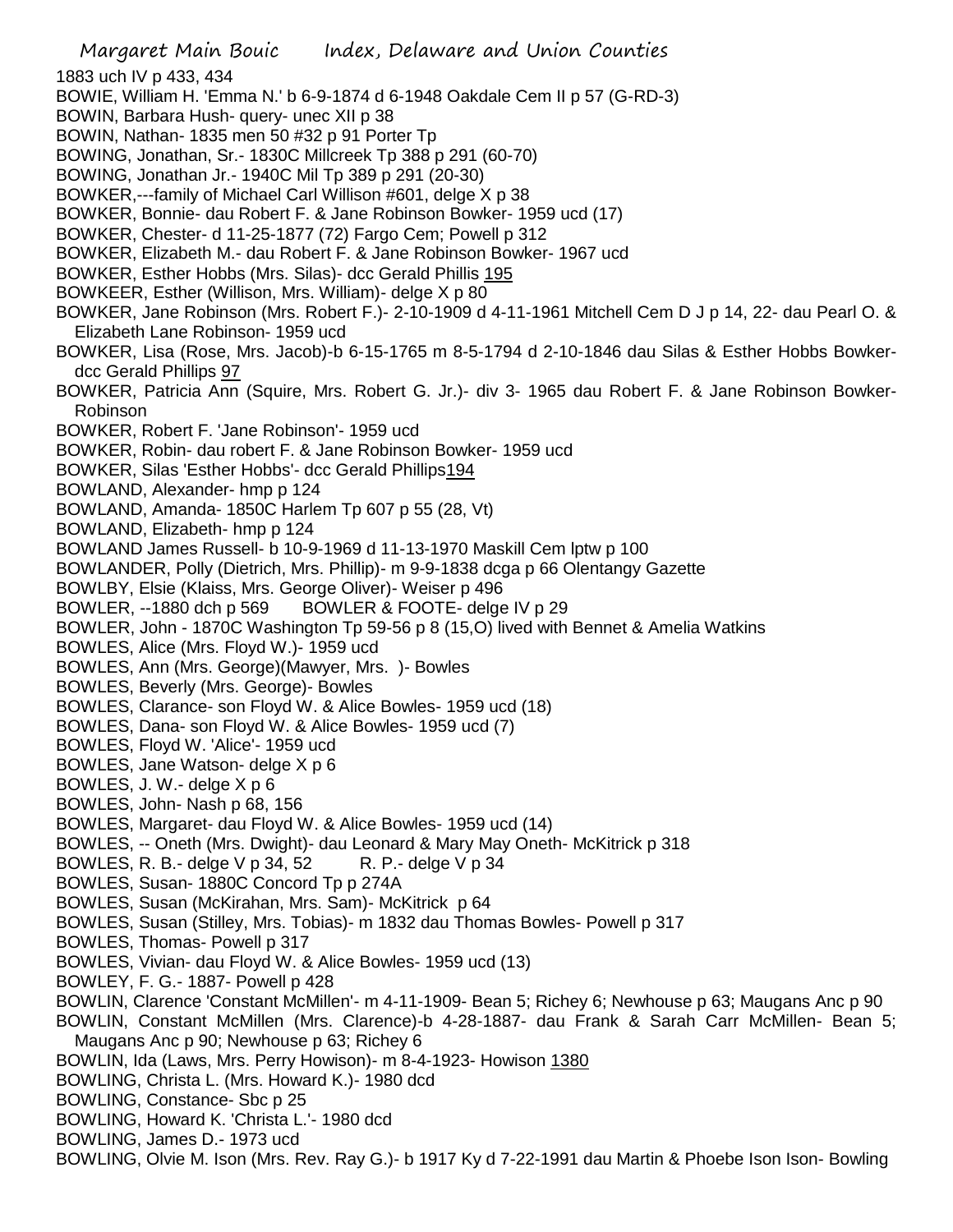Margaret Main Bouic Index, Delaware and Union Counties BOWLING, Rana- b 1970 ch Howard K. & Christa L. Bowling- 1980 dcd BOWLING, Rev. Ray G.'Alvie M. Ison'- Bowling BOWLING, Richard K.- 1980 dcd BOWLING, Ronald- 1980 dcd BOWLING, Sarah Dulin (Mrs. William B.)- dau Lewis Dulin- Bk 3 p 30 dcw BOWLING, William G. 'Sarah Dulin'- dcw Bk 3 p 30 BOWLING, William I.- 1980 dcd BOWLINS, Adaline- b 1867 Un Co d 11-23-1912(45y4m) Oakdale Cem I p 42 (E-R41-3) BOWLS, Peggy (Mitchell, Mrs. George)- m 10-6-1814 Madison Co unec IV p 22 see Boal BOWLS, Polly Winchester (Mrs. )- dau Richard Winchester- uccp p 46 BOWLUS, Adeline Fogle (Mrs. John)(Laughery, Mrs. John)- d 11-23-1912 (45y4m) Oakdale Cem 2501 (E258)- dau George & Martha Parr Fogle- 1915 uch p 764 BOWLUS, Barbara Karen (Mead, Mrs. Garey Edward)- m 8-5-1967 dau Robert E. & Martha Bowlus BOWLUS, Charles W.- d 6-14-1967 (79) bur Fremont- Bowlus BOWLUS, John 'Adeline Fogle'- 1915 uch p 764 BOWLUS, Martha (Mrs. Robert E.)- Bowlus BOWLUS, Robert E. 'Martha'- d 3-9-1967 (53) cremated- son Charles W. Bowlus- Bowlus BOWMAN,---delge VI p 12 BOWMAN & DURDEE- delge VII p 44 BOWMAN, ----(Poe, Mrs. George)- Poe p 10 J. Baughman records are from James Baughman, Lake Statin, Ind. BOWMAN, Abraham/Abram- son Benjamin & Rebecca Keener Bowman- Bowman; J Baugman103 BOWMAN, Achsah N. (Towne, Mrs. Arad)- m 11-8-1836 Asp p 123 BOWMAN, Alan John- adopted son Gerald Bowman- (4- March 1973)- Bowman BOWMAN, Andrew- 1840C Liberty Tp Un Co 367 (50-60) BOWMAN, Andrew Scott- b 12-2-1979- son Dr.Gary L. & Nancy Bowman- 1981, 1983, 1991 ucd; Bowman BOWMAN, Angela Suzanne- b 3-29-1979 dau John Bowman- Bowman BOWMAN, Ann (Mrs. Zenas)- d 8-28-1878 (64y) Cheshire Cem; Powell p 58, 60a BOWMAN, Ann Eliza- d 8-1-1838 (1y7d) dau Jacob L. & S. T. Bowman- dbg p 18; Oak Grove Cem Powell p 97 BOWMAN, Annabelle (Purdue, Mrs. Clyde)- dau Howard D. & Mae D. Bowman- Bowman BOWMAN, April- b 1965 dau Donald L. & Phyllis Bowman- 1969 dcd BOWMAN, April Michelle- b 3-8-1980 dau Gary Wayne & Becky Wells Bowman- Bowman BOWMAN, Arletta Lynne- b 11-22-1969 dau James Lee & Patricia Arletta Bowman- Bowman; Lowe; Howison BOWMAN, Asa A.'Helen'- d 10-17-1961 (52) bur Ashley Union Cem- son Mary Jane Court Bowman- Bowman BOWMAN, Awendolyn- b 1971 ch Stephen C. & Paula K. Bowman- 1980 dcd BOWMAN, Barbara- b 1962 dau Richard Harold & Juanita Bowman- 1967, 1971, 1973 1975, 1979 ucd BOWMAN, Barbara Ann Wible (Mrs. William E.)- m 1-16-19 dau Glen Wible- 1967, 1971, 1973, 1975, 1979, 1983, 1991 ucd BOWMAN, Barbara Lynn Auge (Mrs. Jack Walter)- m 2-13-1972 dau Earl Auge- Bowman BOWMAN, Barbara Lynne (Graves, Mrs. Alan Robert)- b 10-18-1962 m 8-24-1984 dau Richard Bowman-Bowman; Graves; 1981, 1983 ucd BOWMAN, Barbara L.- b 1970 dau Robert L. & Marcella Bowman- 1979, 1981, 1983, 1991 ucd BOWMAN, Barton- b 1973 son Stephen C. & Paula K. Bowman- 1980 dcd BOWMAN, Becky- b 1972 dau Edward E. & Nancy L. Bowman- 1981 ucd BOWMAN, Becky Wells (Mrs. Gary Wayne)- m 6-27-1975 dau Daniel & Ruth Bells- Bowman BOWMAN, Benjamin 'Rebecca Keener'- b c 1786 m 11-25-1807 Va son Henry & Susan Bowman- 1915 uch p 272; 1883 uch IV p 433, 434 Watkins Cem; mt 10-8-1859; 1860C Millcreek Tp 66 (70, Va); Bowman; J Baughman 99 rin; unec XIII p 34 BOWMAN, Betty Bennett (Mrs. Paul)- dau Harry S. & Grace Fisher Bennett- Bowman BOWMAN, Beverly (Haycook, Mrs. )- dau Madge M. Bowman- Bowman BOWMAN, Blanche (Marco, Mrs. )- sister Ilga Bowman Smith- Bowman BOWMAN, B. M.- ch J. L. & Sarah D. Bowman- 1850C Delaware Town 1005 p 79 (10,O) BOWMAN, Brenda Sue (Temple, Mrs. Ralph)- 1908 dch p 137 BOWMAN, Brian'Jeanie Hollen'- son Bruce Bowman- Bowman BOWMAN, Bruce 'Trenna Bridgens'- Weiser p 611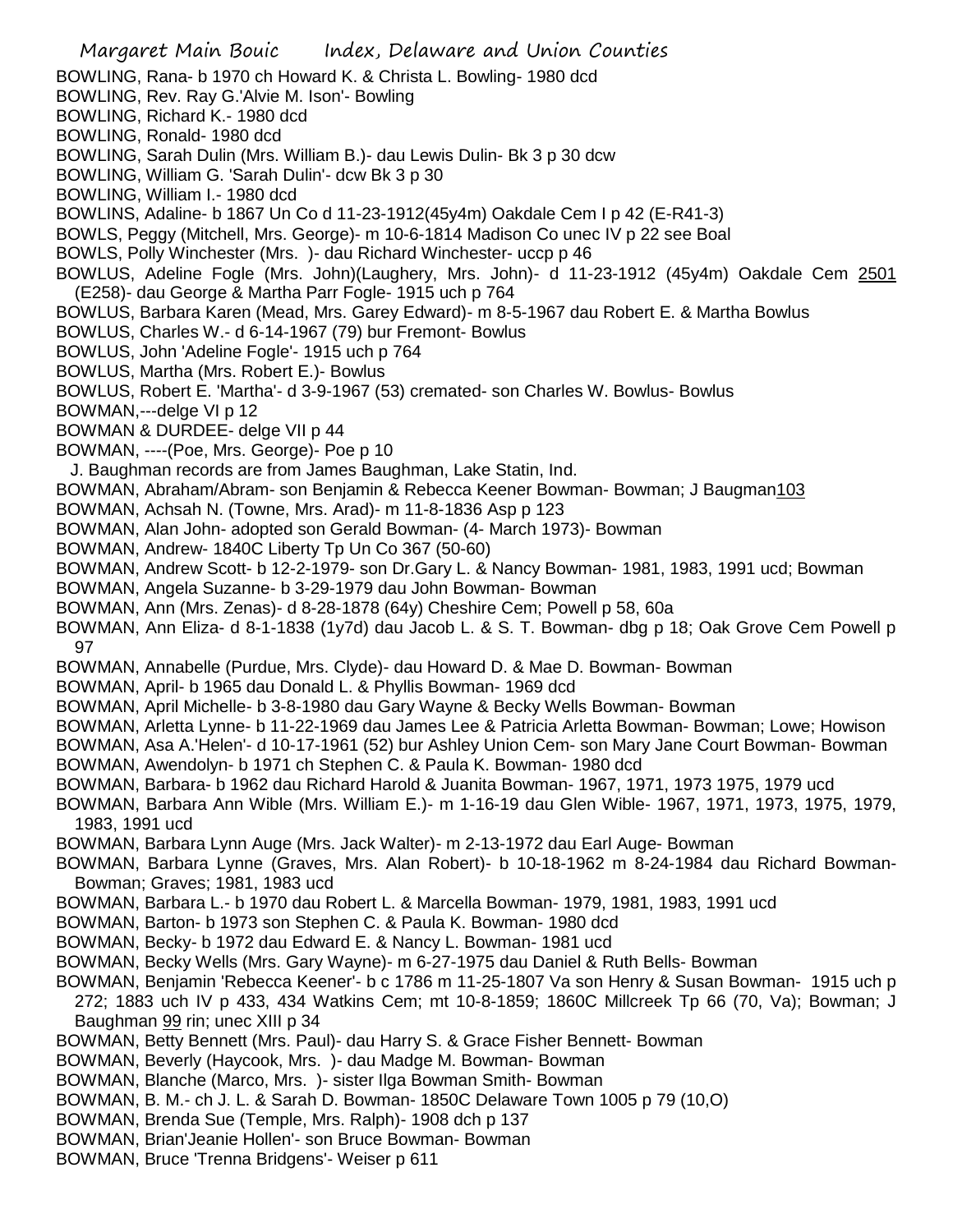- BOWMAN, Bruce Jenkins-'Carolyne Louise Knauber'- m 11-12-1966- son Russell Bowman- Bowman
- BOWMAN, Carol Jean (Tagg, Mrs. James Owen)- m 7-30- Bowman
- BOWMQN, Caroline (Crowe, Mrs. Everett)- dau Howard & Surdula Oates Bowman- Bowman
- BOWMAN, Caroline (Mrs. William)- J. Baughman 730 rin
- BOWMAN, Carolyn Louise Knauber (Mrs. Bruce Jenkins)- m 11-12-1966- dau George W. Knauber- Bowman
- BOWMAN, Catharine H. (Baughman, Mrs. John Musselman)- b 1-1-1811 Shenandoah,Va m 8-30-1835 Fairfield Co O. d 6-20-1891 Ind.- J. Baughman 26 rin
- BOWMAN, Charles Allen- b 3-15-1978 son Gary Wayne & becky Wells Bowman- Bowman
- BOWMAN, Charlie- son William & Caroline Bowman- Bowman
- BOWMAN, Christian- son Henry & Mary Bauman- J. Baughman1018
- BOWMAN, Christopher- b 1966 son Ronnie M. & Diane Bowman- 1969, 1971 dcd
- BOWMAN, Clara (McKittrick, Mrs. Isiah Humphreys) b 3-28-1877 dau William & Narcissa Bowman- McKitrick p 347, 348
- BOWMAN, Clara (Perrin, Mrs. Earl)- sister Harry Bowman- Bowman
- BOWMAN, Clifford 'Margaret Helen Overly'- d 1973- Bowman
- BOWMAN, Cora (Beerman, Mrs. Leonard)- dau William Elisha & Katie Miller Bowman- Bowman
- BOWMAN, Christy Ann (Stanley, Mrs. Jesse, Jr)- m 2-24-1853 dcm
- BOWMAN, Dale E.- Bowman
- BOWMAN, Mrs. Dale- Pabst 8 p 38
- BOWMAN, Dale Ivan- b 11-15-1955 son Vaden & Virginia Irene Skiles Bowman- Maugans Anc p 24
- BOWMAN, David- b 3-14-1961 d 6-3-1994 (33) bur Sumeerford Cem- son Edgar M. & Sheila Stiefel Bowman-Bowman; 1973, 1975, 1979, 1981, 1983 ucd
- BOWMAN, Dean- brother Opal Jane Bowman- Bowman
- BOWMAN, Dean- son Helen Kohler Bowman- Bowman
- BOWMAN, Deborah Lynn- dau Delbert Bowman- Bowman
- BOWMAN, Delbert- son Madge M. Bowman- Bowman
- BOWMAN, Diane (Mrs. Ronnie M.)- 1969, 1971 dcd
- BOWMAN, Donald L. 'Phyllis'- 1969 dcd
- BOWMAN, Doris (Mrs. William R.)- 1971, 1981 ucd
- BOWMAN, Doris (Mrs. Richard H.)- 1983 ucd
- BOWMAN, Duane Curtis- b 5-29-1959 son Roland Lee & Sarah Loretta Wallace Bowman- Gabriel 1631221
- BOWMAN, Eddie- son William & Caroline Bowman- Bowman
- BOWMAN, Edgar M. 'Laura James'- b 9-11-1915 m 8-1-1936 d 12-19-1990 (75) bur Forest Grove- son William Elisha & Katie Miller Bowman- Bowman; 1949 ucd
- BOWMAN, Edgar, Jr.- son Edgar & Laura James Bowman- Bowman
- BOWMAN, Edgar Sr'Laura James'.- son William Elisha & Katie Miller Bowman- Bowman
- BOWMAN, Edgar M. 'Sheila'- 1959, 1975, 1983, 1991 ucd
- BOWMAN, Edna Martindale (Mrs. Willard I.)- Bowman
- BOWMAN, Edward- son Earl & Helen L. Long Bowman- Bowman
- BOWMAN, Edward 'Nancy'- 1975, 1979, 1981 ucd
- BOWMAN, Edward W.- 1980 dcd
- BOWMAN, Eliza (Waldron, Mrs. Daniel)- ped Arlene Wood Perkins #156 27- unec IX p 43
- BOWMAN, Elizabeth (Marshall, Mrs. William)- m 1-11-1794 Va.- dau Henry & Susan Bowman- J Baughman 186 rin
- BOWMAN, Ellen (Rice, Mrs. )- dau Edgar M. & Laura F. James Bowman- Bowman; 1949, 1959 ucd (16)
- BOWMAN, Emily Lynn- b 12-10-1981 dau Dr. Gary L. & Nancy Bowman- Bowman
- BOWMAN, Emma E.- dau J. L. & Sarah D. Bowman- 1850C Delaware Town 1005 p 79 (7,O)
- BOWMAN, Emory- b 5-1965 son Vaden & Virginia Irene Skites Bowman- 24
- BOWMAN, Eve Keener (Mrs. Isaac)- J Baughman 188 rin
- BOWMAN, Fannie (Kalb, Mrs. George)- dau William & Caroline Bowman- Bowman
- BOWMAN, Faye (Close, Mrs. Ellsworth L.)- Union Co gen soc #12 dau Harry Oland & Rosa Christina Pfeifer Bowman- Bowman
- BOWMAN, Flora Currier (Mrs. H.)- dau George W. & Elizabeth Edwards Currier- 1915 uch p 712
- BOWMAN, F. L.- delge VIII p 15, 66, 1843
- BOWMAN, Floyd- Marysville p 55
- BOWMAN, Gage Jeffrey- b 1-21-1995 son Jeff & Heather Harvey Bowman- Bowman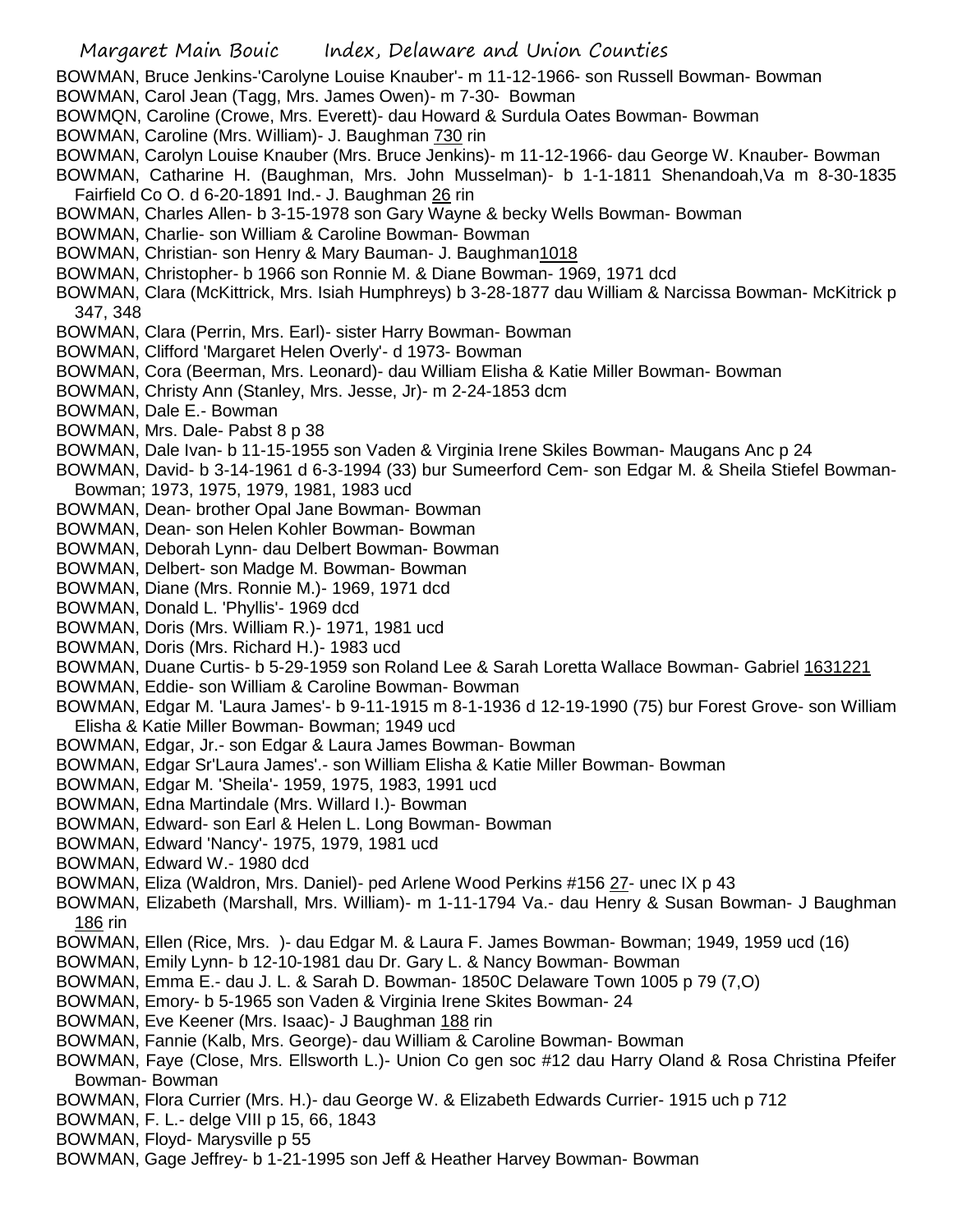Margaret Main Bouic Index, Delaware and Union Counties BOWMAN, Garneth (Zajc, Mrs. )- dau Mary Jane Court Bowman- Bowman BOWMAN, Gary- b 1959- son Richard Harold & Juanita Bowman- 1967, 1971, 1973, 1975, 1979, 1981, 1983, 1991 ucd BOWMAN, Gary A.- 1979, 1981 ucd BOWMAN, Dr. Gary L. 'Nancy'- son Earl C. & Helen L. Long Bowman- Bowman 1973, 1979, 1981, 1983, 1991 ucd BOWMAN, Gary Wayne 'Becky Wells'- m 6-27-1975 son Gerald Bowman- Bowman BOWMAN, Genell Guy- Sbc p 32 BOWMAN, George Adam 'Mary'- J Baughman 173 rin BOWMAN, Gerald ' Simpson'- Bowman BOWMAN, --- Simpson (Mrs. Gerald)- dau Russell Simpson- Simpson BOWMAN, Gerald- Marysville p 55; Bowman BOWMAN, Gerald 'Olive Buhrman'- Maugans Anc p 69 BOWMAN, Grace Jarrell (Mrs. William H.)- m 5-24-1949- Bowman BOWMAN, Gladys (Shanks, Mrs. Pearl)- dau Howard & Surdula Oates Bowman- Bowman BOWMAN, Gwendolyn Anne- dau Stephen & Paul Bowman -Bowman- engaged to Christopher Lydy BOWMAN, H. 'Flora Currier'- 1915 uch p 712; 1883 uch V p 487 BOWMAN, Hannah D.- 1850C Union Tp 1377-1395 p 206 (18, Pa) BOWMAN, Harry Orland 'Rosa Christina Pfeifer'- b 1877 d 1953 son John William & Sarah A. Billiter Bowman-ped Faye Bowman Close 2 BOWMAN, Heather Harvey (Mrs. Jeff)- dau Roger & Lina Harvey- Bowman BOWMAN, Heather- dau Terry & Kelly Bowman- 1991 ucd BOWMAN, Helen Kohler (Mrs. )- d 2-2-1971 (59) bur Ashley- Bowman; 1971 dcd BOWMAN, Helen L. Long (Mrs. Earl)- m 12-25-1941 Bowman BOWMAN, Henrietta (Wallace, Mrs. )- dau Mary Jane Court Bowman- Bowman BOWMAN, Henry- son Benjamin & Rebecca Keener Bowman- Bowman; J Baughman 104 BOWMAN, Henry 'Mary'- son George Adam & Mary Bauman- J Baughman 175 BOWMAN, Herbert 'Luella A. Main'- m 10-26-1897 Asp 1972 BOWMAN, Howard D. 'Mae D.'- Bowman BOWMAN, Howard 'Surdula Oates'- Bowman BOWMAN, Ida (Castner, Mrs. )- sister Ilga Bowman Smith- Bowman BOWMAN, Ilga M. (Smith, Mrs. John R.)- d 12-19-1978 (63) Oak Grove Cem - sister Harold Bowman-Bowman BOWMAN, Imogene (Lee, Mrs. James)- dau Clifford & Margaret Helen Overly- Bowman BOWMAN, Isaac 'Eve Keener'- m 2-4-1797 Va. son Henry & Susan Bauman- J Baughman 185 BOWMAN, J.- 1908 dch p 388 BOWMAN, Jack Walter 'Barbara Lynn Auge'- m 2-13-1972 son Dale Bowman- Bowman; Pabst 8 p 30 BOWMAN, Jacob L. 'S. T.'- dcg p 18; 1850C Delaware Town 1005 p 79 (46, Pa); Powers Pat p 281 BOWMAN, James- son Edgar M. & Laura F. James; Bowman- Bowman; 1949, 1959 ucd (16) BOWMAN, James- son Howard & Ursula Oates Bowman- Bowman BOWMAN, James Lee 'Patricia Arletta Lowe- m 8-25-1968 div-son Dale Bowman-Bowman BOWMAN, James Lowe- b 1-23-1971- son James Lee & Patricia Arletta Lowe Bowman- Lowe; Bowman; Howison BOWMAN, Jan Marie Doza (Mrs. Michael Lawrence)- m 2-6-1988 dau Larry Doza Bowman- Bowman BOWMAN, Jane Susan- dau Dale E. Bowman- Bowman BOWMAN, Jeanie Pancake (Mrs. Brian)- dau Jim & Ann Pancake- Bowman BOWMAN, Jeff 'Heather Harvey'- b 1968 son William E. & Barbara Bowman- Bowman; 1971, 1973,1975, 1979, 1981, 1983 ucd BOWMAN, Jeff David- b 2-20-1977 son Jack Walter & Barbara Lynn Auge Bowman- Bowman BOWMAN, Jill- b 1974 son Edward E. & Nancy Bowman- 1981 ucd BOWMAN, Jim- son William & Caroline Bowman- Bowman BOWMAN, John- son Charles E. & Ruth Callahan Bowman- Bowman BOWMAN, John William 'Sarah A. Billiter'- b 1838 d 1919 ped Faye Bowman Close4 BOWMAN, Josephine (Roehl, Mrs. )- dau William Elisha & Katie Miller Bowman- Bowman BOWMAN, Juanita (Mrs. Richard Harold)- 1959, 1967, 1971, 1973, 1975, 1979, 1981 ucd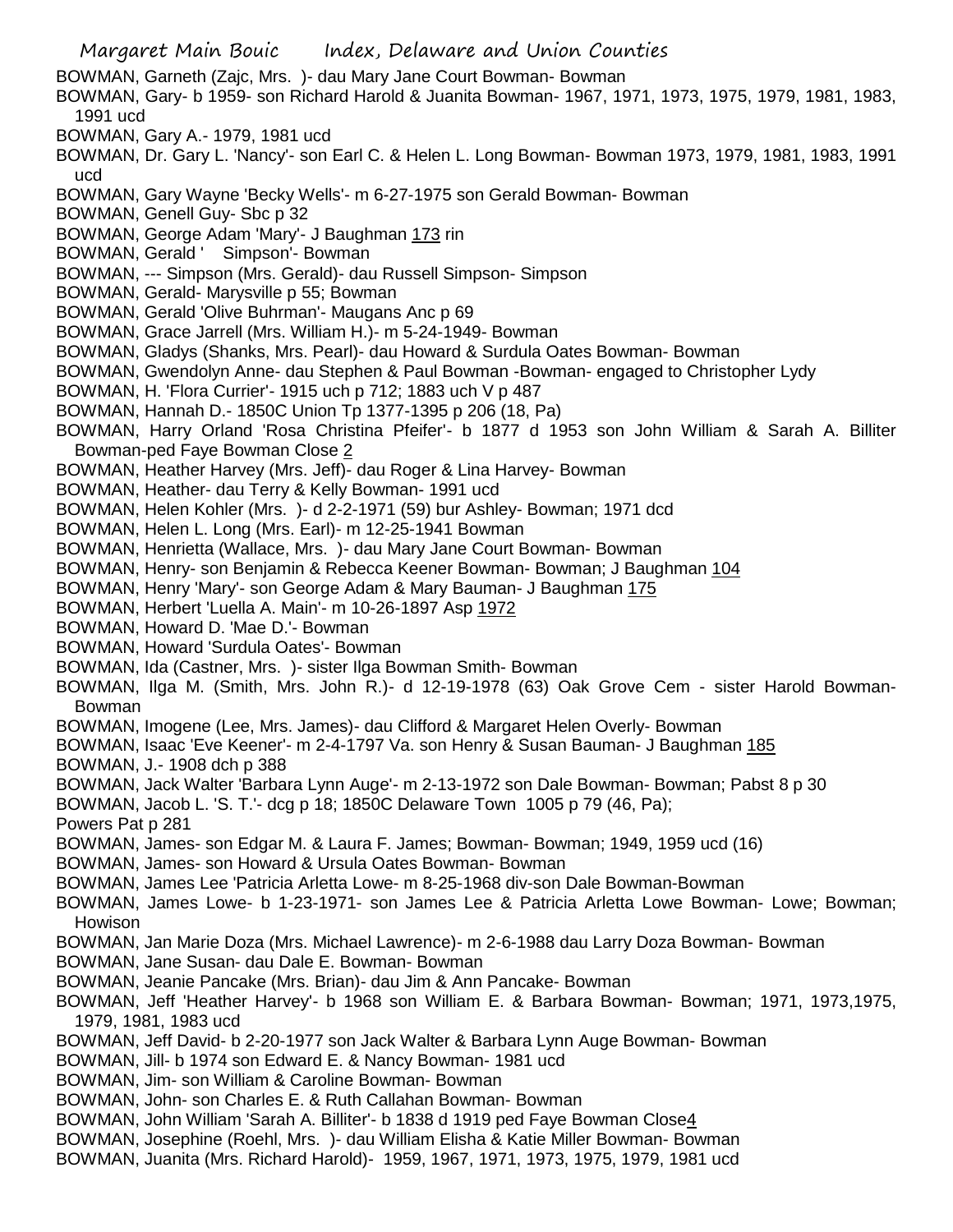Margaret Main Bouic Index, Delaware and Union Counties BOWMAN, Julia M.- 1850C Delaware Town 1260 (14,O) BOWMAN, Julian- 1850C Delaware Town 1260 (14,O) BOWMAN, June Rose (Hause, Mrs. Charles Edward)- m 2-13-1943- Maugans Anc p 58 BOWMAN, Karen- 1979, 1981 ucd BOWMAN, Katherine- b 1-25-1980 dau Jack Walter & Barbara Lynn Auge Bowman- Bowman BOWMAN, Katherine Jane (Yutzy, Mrs. )- dau Edgar & Laura James Bowman- Bowman; 1949 ucd BOWMAN, Kathern (Baughman, Mrs. )- see Catharine BOWMAN, Kathy Jo (Warner, Mrs. Matthew Joseph)- m 6-21-1986 dau Kenneth & Mildred Bowman- Bowman BOWMAN, Katie M. (Mrs. )- d 1-27-1980 (94) bur Concord Cem- Bowman BOWMAN, Kay- delge II p 33 member #135 BOWMAN, Kelly Jean Reed (Mrs. Terry Glenn)- m 5-14-1983 dau Larry Dean Reed- Bowman; 1991 ucd BOWMAN, Kenneth 'Mildred'- Bowman BOWMAN, Kimberly- b 1968 ch Donald L. & Phyllis Bowman- 1969 dcd BOWMAN, Kyle- son Terry & Kelly Jean Reed Bowman- 1991 ucd BOWMAN, Laura (Anderson, Mrs. Art)- dau William & Caroline Bowman- Bowman BOWMAN, Laura F. James (Mrs. Edgar)- m 8-21-1936- Bowman; 1949, 1959 ucd BOWMAN, Leroy- b 11-20-1960 son Vaden & Virginia Irene Skites Bowman- Maugans Anc p 24 BOWMAN, Lida Huss (Hughes, Mrs. )(Mrs. William T.)- m 4-28-1875 ucm 5691 mt 3 p 12 BOWMAN, Lisa- b 1958 dau Ronnie M. & Diane Bowman- 1969, 1971 dcd BOWMAN, Lloyd- brother Ilga Bowman Smith- Bowman BOWMAN, Loanda- b 8-28-1842 d 9-12-1906 Cheshire Cem Powell p 58 BOWMAN, Lois V. (Titus, Mrs. Kester Riley, Jr.)- Weiser p 72 BOWMAN, Loy- son Madge M. Bowman- Bowman BOWMAN, Luella A. Maine (Mrs. Herbert)- b 10-1-1877 m 10-26-1897 dau Milton H. & Emily A. Cook Main - Asp 1972 BOWMAN, Lynn- 1979, 1981 ucd BOWMAN, A. Lynne- dau James & Patricia Lowe Bowman; Bowman; Lowe BOWMAN, Lynne Elaine (Valentine, Mrs. Harry) -b 1959(8)- dau Edgar M. & Sheila Bowman- 1959,1973, 1975, 1983, 1991 ucd BOWMAN, Lynette Hope- b 4-1-1964 dau Roland Lee & Sarah Loretta Wallace Bowman- Gabriel 1631222 BOWMAN, Madge M.- d 1-24-1985 (74) Galion, bur Ashley Union Cem- Bowman BOWMAN, Mae D. (Mrs. Howard D.)- Bowman BOWMAN, Marcella (Mrs. Robert L.)- 1979, 1981, 1983, 1991 ucd BOWMAN, Margaret Helen Overly (Mrs. Clifford)- b 10-2-1903 dau John & Hellie Harpel Overly- Bowman BOWMAN, Marguerite M. (Sullivan, Mrs. Elmer)- b 1-24-1914 m 9-11-1936 d 11-28-1981 bur Byhalia dau Howard & Surdula Oates Bowman- Bowman; Sullivan BOWMAN, Marilyn Jean Kerns (Wooley, Mrs. Forest Edwin)(Mrs. Tommy W.)- b 6-22-1931 m(1) 10-29-1949 dau Ward C. & Clarice Miller Kens- Cowgill p 63 BOWMAN, Marlene- 1969 dcd BOWMAN, Marilyn (Hill, Mrs. Daryl)- dau Madge M. Bowman- Bowman BOWMAN, Marilyn May Spring (Mrs. Robert William)- m 7-10-1993 dau Otis & Ruth Spring- Bowman; Spring BOWMAN, Mary- Pres. of OGS, delge VIII p 19; unec XIV p 1, 29 BOWMAN, Mary Ann (Sherman, Mrs. Ferdinand)- delge VI p 12 BOWMAN, Mary (Mrs. George Adam)- J Baughman 174 rin BOWMAN, Mary Jane Court (Mrs. )- d 3-12-1961 bur Marion- Bowman BOWMAN, Mary Jane (Fields, Mrs. David)- lic 5-12-1838 ucm 493; unec III p 30 BOWMAN, Maxine Hope- dau Bruce & Trenna Bridgens Bowman- Weiser p 72 BOWMAN, Mary (Jewett, Mrs. Lester Mayfield)- d 1950 Jewett; Bowman BOWMAN, Maurice- Bowman BOWMAN, Michael Lawrence 'Jan Marie Doza' -b 1963 m 2-6-1988 son Edgar M. & Sheila Bowman-Bowman; 1973, 1975, 1979, 1981, 1983 ucd BOWMAN, Mildred (Mrs. Kenneth)- Bowman BOWMAN, Minnie (Klistine, Mrs. Louis)- 1915 uch p 866 BOWMAN, Nancy (Mrs. Edward)- 1975. 1979, 1981 ucd BOWMAN, Nancy (Mrs. Dr. Gary L.)- 1979, 1981, 1983, 1991 ucd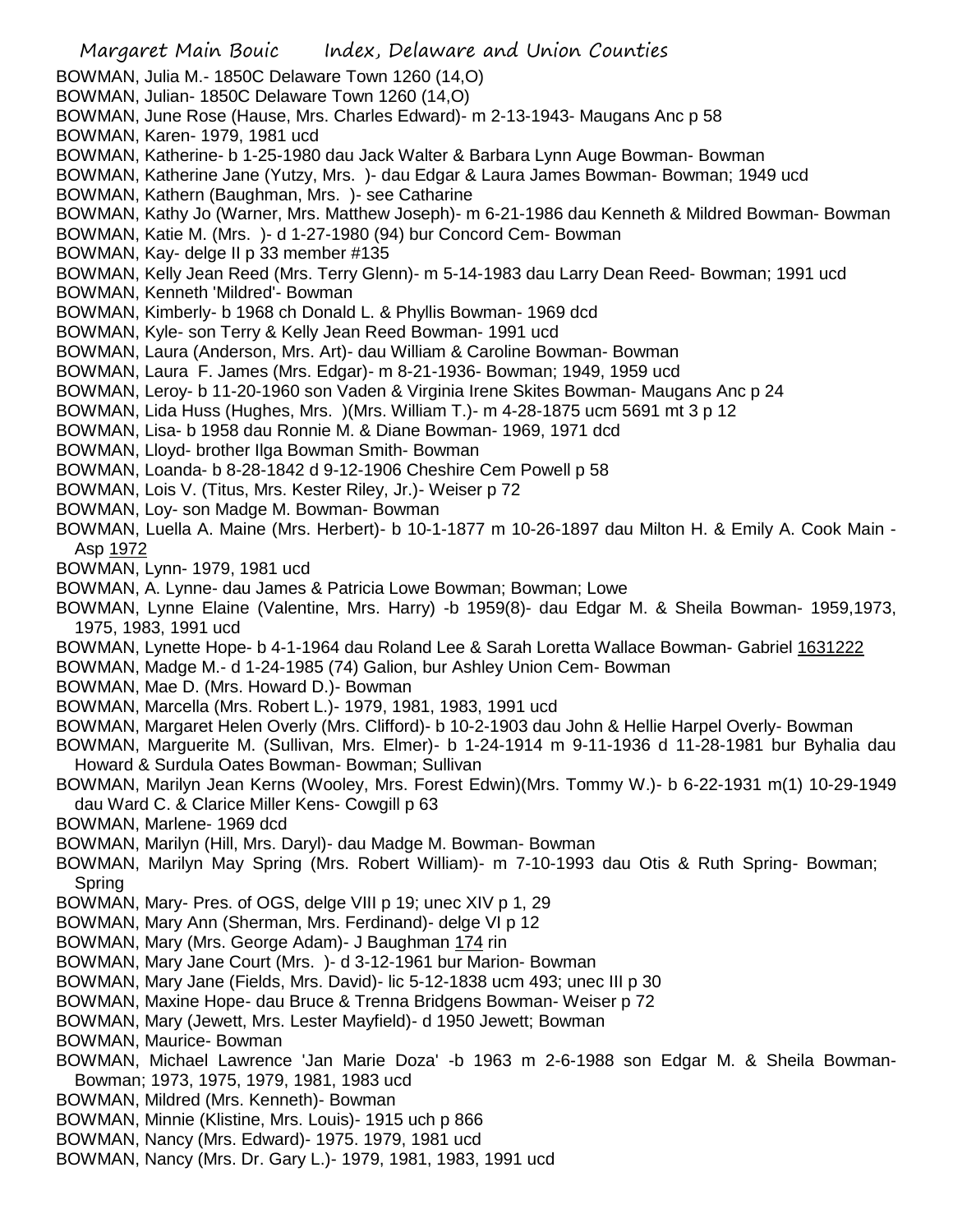Margaret Main Bouic Index, Delaware and Union Counties

BOWMAN, Nancy Louise Bevis (Mrs. )- b 1949 dau Fay Daniel & Audrey Emma Trapp Bevis- 1985 uch p 10 BOWMAN, Nancy Marie (Wolfe, Mrs. Richard Augusta)- dau Gerald & Olive Buhrman Bowman- Maugans Anc p 69

- BOWMAN, Narcissa (Mrs. William)- McKitrick p 347
- BOWMAN, Olive Buhrman (Mrs. Gerald)- Maugans Anc p 69
- BOWMAN, Opal Jane- d 4-18-1968 bur Ashley Cem- dau Asa & Helen Bowman- Bowman
- BOWMAN, Owen- son Harry Bowman- Bowman
- BOWMAN, Patricia Arletta Lowe (Mrs. James Lee)- m 8-25-1968 dau Arthur D. & Winifred Hodges Lowe-Lowe; Bowman
- BOWMAN, Patti- b 1961 dau William E. & Barbara A. Bowman- 1967, 1973, 1975, 1979 ucd
- BOWMAN, Paul 'Betty Bennett'- son Harry Bowman- Bennett,Bowman
- BOWMAN, Paula K. (Mrs. Stephen C.)- 1980 dcd
- BOWMAN, Pauline (Crowe, Mrs. Russell)- dau Howard & Surdula Bowman- Bowman
- BOWMAN, Phillip- b 1966 son Edgar M.& Sheila S. Bowman-1973, 1975, 1979, 1981 ucd; Bowman; engaged to Tami Lee Nicol
- BOWMAN, Phyllis (Mrs. Donald L.)- 1959 dcd
- BOWMAN, Rachel (Baughman, Mrs.Isaac)- b 12-8-1808 Va m 4-16-1829 Fairfield Co d 12-23-1872 Fairfield Co dau Benjamin & Rebecca Keener Bowman- Bowman; J
- Baughman 105 rin
- BOWMAN, Rebecca Jane (Baughman, Mrs. David Hosea)- b 8-1823 m 10-13-1842 Fairfield Co d 2-17-1906 Hardin Co- J Baughman 106- dau Benjamin & Rebecca Keener Bowman- Bowman
- BOWMAN, Rebecca (Baughman, Mrs. Abraham)- b 6-13-1774 Va m 8-12-1817 Va d 8-3-1852 Millcreek Tp Watkins Cem- J Baughman 110 rin
- BOWMAN, Rebecca (Baughman, Mrs. William Henry)- Graham
- BOWMAN, Rebecca Keener (Mrs. Benjamin)- m 11-25-1807 Va. dau David & Eva Keener- J Baughman 100 rin
- BOWMAN, Richard Harold 'Juanita';Doris M.'- son Clifford & Margaret Helen Overly Bowman- 1959, 1967, 1971,1973, 1975, 1979, 1981, 1983 ucd
- BOWMAN, Rita Maurine- b 2-8-1960 d 11-14-1962 dau Vaden & Virginia Skites Bowman- Maugans Anc p 24
- BOWMAN, Rita M. (Sheets, Mrs. David)- dau William H. & Grace Jarrell Bowman Bowman- Bowman
- BOWMAN, Robert Lee 'Marcella'- son Edgar & Laura James Bowman- Bowman; 1949, 1975, 1979, 1981, 1983, 1991 ucd
- BOWMAN, Robert- son William H. & Grace Jarrell Bowman- Bowman
- BOWMAN, Robert William 'marilyn May Spring'- m 7-10-1993 son Maurice Bowman- Bowman
- BOWMAN, Roger- son Harry Bowman- Bowman
- BOWMAN, Roland Lee 'Sarah Loretta Wallace'- b 9-15-1935 m 3-24-1956 son William & Edith Anderson Bowman- Gabriel (163122)
- BOWMAN, Ron- son Harry Bowman- Bowman
- BOWMAN, Ronald Lee- b 7-23-1953 son Vaden & Virginia Irene Skiles Bowman- Maugans Anc p 24
- BOWMAN, Ronnie M. 'Diane'- 1969, 1971 dcd
- BOWMAN, Rosa Christina Pfeifer (Mrs. Harry Orland)- b 1880 d 1963 dau George & Caroline Weise Pfeiferped Faye Bowman Close 3
- BOWMAN, Rosalie Ann- b 11-16-1992 dau Brian & Jeanie Hollen Bowman- Bowman
- BOWMAN, Roy- d 2-6-1967 (69)- brother Harry Bowman- Bowman
- BOWMAN, Russell- son Harry Bowman- Bowman
- BOWMAN, Ruth A. (Solo, Mrs. Richard)- su Qillim H. & Grace Jarrell Bowman- Bowman
- BOWMAN, Ruth Callahan (Mrs. Charles E.)- Bowman
- BOWMAN, Sandy b 1962 dau Robert L. & Marcella Bowman- 1979, 1981 ucd
- BOWMAN, Sarah A. Billiter (Mrs. John William)- b 1844 d 1919- ped Faye Bowman Close 5
- BOWMAN, Sarah Ann (Sherman, Mrs. Ferdinand)- b 1843 d 1913 dau William & Susanna Feeman Bowmanped Patrice Jordan Dugan #204 7- unec X p 371
- BOWMAN, Sarah (Hawley, Mrs. Harvey)- m 8-25-1847/6 ucm 1240; unec VII p 25
- BOWMAN, Sarah Loretta Wallace (Mrs. Roland Lee)- b 9-6-1935 m 3-24-1956 dau Howard C. & Leone McBride Wallace- Gabriel 16312
- BOWMAN, Serdrila- 1967, 1971, 1983 ucd
- BOWMAN, Shane- b 1967 ch Donald L. & Phyllis Bowman- 1969 dcd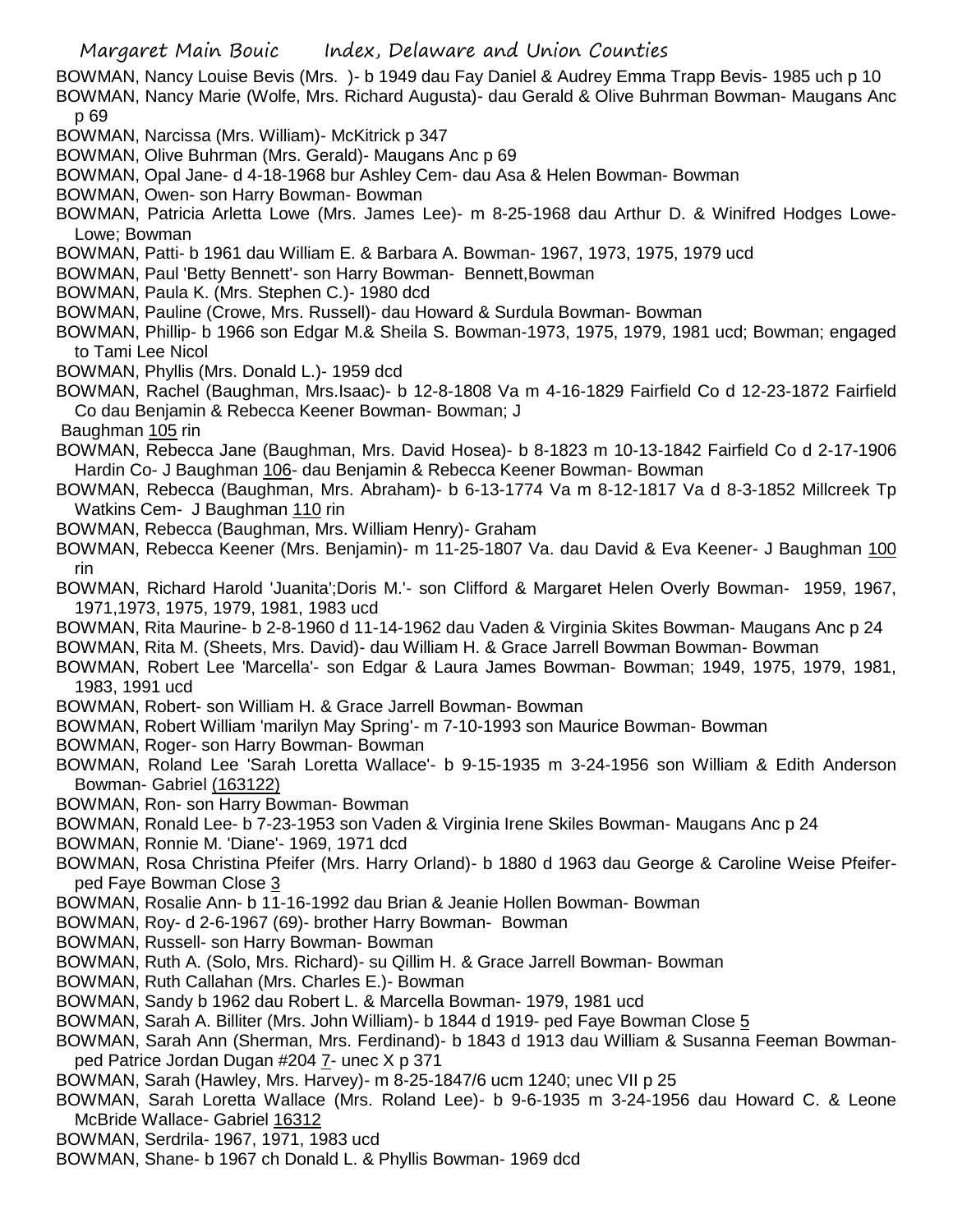Margaret Main Bouic Index, Delaware and Union Counties BOWMAN, Shawn- b 1967 ch Donald L. & Phyllis Bowman- 1969 dcd BOWMAN, Sheila S. (Mrs. Edgar M.)- 1959,1973, 1975, 1979, 1981, 1983, 1991 ucd BOWMAN, S. J., Miss- unclaime letter 1842, unec XI p 42 BOWMAN, Sondra (Burkhart, Mrs. Mark)- m 4-28-1990 dau Robert Bowman- Bowman BOWMAN, S. T (D) (Mrs. Jacob L.)- dcg p 18; 1850C Delaware Town 1005 p 79 (39, Ct) BOWMAN, Stephen C. 'Paula K.;- 1980 dcd BOWMAN, Stephen- son Henry & Susan Bowman- J Baughman 187 rin BOWMAN, Steve- son Charles E. & Ruth Callahan Bowman- Bowmn BOWMAN, Steven- son Benjamin & Rebecca Keener Bowman- Bowman; J Baughman 102 BOWMAN, Sue (Muldane, Mrs. Jerry)- dau Madge M. Bowman- Bowman BOWMAN, Surdula Oates (Mrs. Howard)- Bowman BOWMAN, Susan (Mrs. Henry)- J Baughman 184 rin BOWMAN, Susanna Feeman (Mrs. William)- b 1814 d 1864 dau Peter & Anna Maria Greiling Feeman- ped Patrice Jordan Dugan #204 15- unec X p 31- BOWMAN, Susanah Freeman (Mrs. William)- delge VI p 12 BOWMAN, Terry Glenn 'Kelly Jean Reed'- b 1962 m 5-14-1983 son William E. & Barbara A. Bowman- 1967, 1971, 1973, 1975, 1979, 1981, 1991 ucd BOWMAN, Thelma (Goehing, Mrs. )- sister Ilga Bowman Smith- Bowman BOWMAN, Timothy- b 1961 son Ronnie M. & Diane Bowman- 1969, 1971 dcd BOWMAN, Todd- b 1979 son Edward E. & Nancy Bowman- 1981 ucd BOWMAN, Tommy W. 'Marilyn Jean Kerns'- Cowgill p 63 BOWMAN, Trenna Bridgens (Mrs. Bruce)- dau James & Matilda Frazier Bridgens- Weiser p 611 BOWMAN, Troy- b 1954 son Donald L. & Phyllis Bowman- 1969 dcd BOWMAN, Ursula (Platt, Mrs. )- sister Ilga Bowman Smith- Bowman BOWMAN, Vaden 'Virginia Irene Skiles'- b 10-4-1932 m 5-11-1952- Maugans Anc p 24 BOWMAN, Violet K. Browning (Mrs. )- sister Raymond R. Browning- Browning BOWMAN, Virginia Irene Skites (Mrs. Vaden)- b 5-1-1932 m 5-11-1952 dau John A. & Keturah Kinsley Skites-Maugans Anc p 24 BOWMAN, Wanda Irene- b 5-28-1958 dau Vaden & Virginia Irene Skites Bowman Maugans Anc p 24 BOWMAN, Willard I. 'Edna Martindale'- Bowman BOWMAN, William 'Caroline'- son Benjamin & Rebecca Keener Bowman- Bowman. J Baughman 101 rin BOWMAN, William E. 'Barbara Ann Wible'- m 10-16-19 son Edgar M. & Laura F. James Bowman- Bowman; 1949, 1959 ucd (18), 1967, 1971, 1973, 1975, 1979, 1983, 1991 ucd BOWMAN, William H. 'Grace Jarrell'- b 2-26-1915 m 5-24-1949 d 3-2-1988 son Howard D. & Mae D. Bowman-Bowman BOWMAN, William H.- son William H. & Grace Jarrell Bowman- bowman BOWMAN, William 'Narcissa'- d 8-21-1959- McKitrick p 347 BOWMAN, William R. 'Doris'- 1971, 1981 ucd BOWMAN, William 'Susanah Freeman'- delge VI p 12 BOWMAN, William 'Susanna Feeman'- b 1812 d 1894 ped Patrice Jordan Dugan #204 14- unec X p 31 BOWMAN, William T. 'Lida Hughes'- m 4-28-1875 ucm 5691 mt 3 p 12 BOWMAN, Willis E.- son J. L. & Sarah D. Bowman- 1850C Delaware Town 1005 p 79 (8,O) BOWMAN, Wilma (Ward, Mrs. John H.)- m 1956- Ward; Bowman BOWMAN, Wilma (White, Mrs. )- sister Ilga Bowman Smith- Bowman BOWMAN, Winifred (Sheneman, Mrs. )- dau Mary Jane Court Bowman- Bowman BOWMAN, Wynn- son Earl & Helen L. Long Bowman- Bowman BOWMAN, Zachary- son Michael & Jan Bowman- Bowman BOWMAN, Zenas 'Ann'- d 4-19-1880 (70) Cheshire Cem; Powell p 58, 60aPabst Pion I p Pabst Pion I pr BOWMAR, Brian- b 1971 son John & Norma Bowmar- 1971, 1980 dcd BOWMAR, Bruce Daniel- d 4-4-1974 (4d) bur Fancher Cem- Bowmar son Reed & Nioma Bowmar- Bowmar BOWMAR, Chad- b 1975 son John & Norma Bowmar- 1980 dcd BOWMAR, Diana (Riley, Mrs. Terry)- dau Gail E. & Dolly G. Bowmar- Bowmar; 1961 dcd (15) BOWMAR, Dolly Gray (Mrs. Gail E.\_- m 62y, Bowman1961, 1980 dcd BOWMAR, Dora M. (Mrs. Quinter R.)- 1961, 1969, 1971, 1980 dcd BOWMAR, Gail E. 'Dolly Gray'- b 7-16-1913 d 2-3-1995 (81) Galena Cem- son Griffith & Mary Ridenour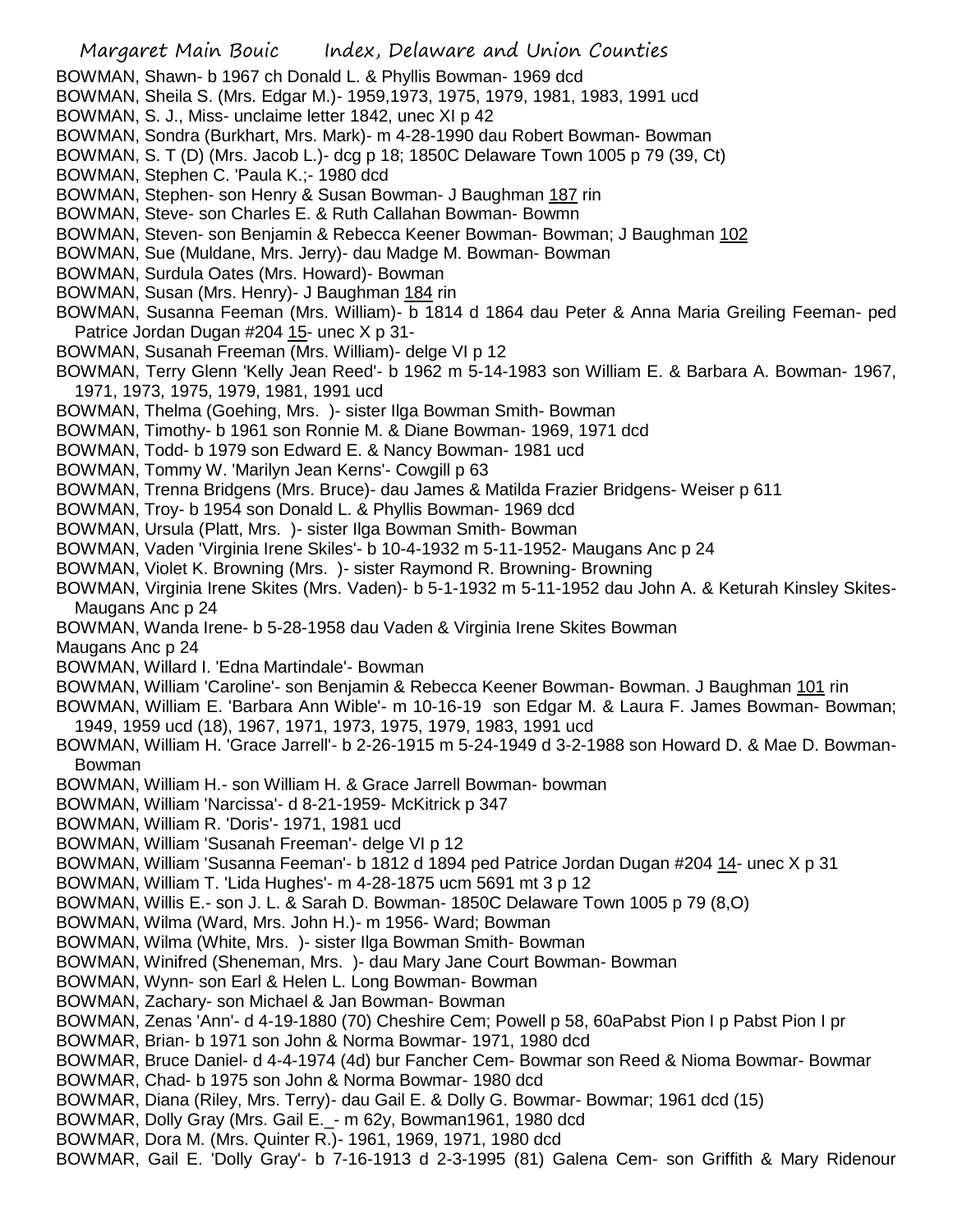Bowmar- Bowmar; 1961, 1969, 1971, 1980 dcd

- BOWMAR, Jeffrey E.- b 1962/3 son Robert E. & Mary L.Bowman- 1969, 1971, 1980 dcd
- BOWMAR, John- b 1969 son John & Norma Bowmar- 1971, 1980 dcd
- BOWMAR, John B. 'Norma'- son Quinter R. & Dora M. Bowmar- 1961(17), 1969, 1971, 1980 dcd
- BOWMAR, Julie- b 1959 son Reed & Nioma Bowmar- 1971 dcd
- BOWMAR, Margaret (Packman, Mrs. Bill)- dau Gail E. & Dolly Gray Bowmar- Bowmar
- BOWMAR, Mary L. (Mrs. Robert E.)- Bowmar; 1969, 1971, 1980 dcd
- BOWMAR, Nioma (Mrs. Reed C.)- 1971, 1980 dcd
- BOWMAR, Norma (Mrs. John)-1961, 1969, 1971, 1980 dcd
- BOWMAR, Quinter R. 'Dora M.- 1961, 1969, 1971, 1980 dcd; Bowmar
- BOWMAR, Randall A.- son Quinter R. & Dora M. Bowmar- 1961 dcd (12); 1969 dcd
- BOWMAR, Reed C. 'Nioma M.'- 1969, 1971, 1980 dcd; Bowmar
- BOWMAR, Robert E. 'Mary L.- son Gail E. & Dolly Gray Bowmar- Bowmar; 1961,1969, 1971, 1980 dcd
- BOWMAR, Rosetta- b 1963 dau Reed & Nioma Bowmar- 1971 dcd; Bowmar
- BOWMAR, Schon- b 1967 son Robert E. & Mary L. Bowmar-1971, 1980 dcd
- BOWMAR, Tina- b 1961 dau Reed & Nioma Bowmar- 1971 dcd; Bowmar
- BOWMAR, Todd- b 1964 son Robert E. & Mary L. Bowmar- 1971, 1980 dcd
- BOWMEN, Christian- 1860c Brown Tp 819-777 (18, Germ)- delge II p 19
- BOWN, A. B.- 1840C Dover Tp 1385 p 6 (20-30)
- BOWN, Anna Crees (Mrs. John)- 1915 uch p 975
- BOWN, Ann- dau Samuel Bown- 1915 uch p 946
- BOWN, Arthur Lewis- b England d 3-1-1926 (57) Oakdale Cem 3796 (F104)- son Charles & Catherine Burgess Bown- 1915 uch p 946, 975; 1880C Dover Tp 143-151 p 33 (11, Eng,Eng,Eng)
- BOWN, Benjamin- son Samuel Bown- 1915 uch p 946
- BOWN, Blanche Ritchie (Mrs. Dr. Stanley J.)- m 12-27-1899 dau Jerome & Sarah Jane Gardner Ritchie- 1915 uch p 975; Bown; 1900c Tp 285-301 p 12B (18,O,Penn,O)
- BOWN, Catherine Burgess (Mrs. Charles)-d 8-14-1835 Benson, Eng d 1-6-1911 (75y 5m) Oakdale Cem I p 104 (F-R1-1) 2352 (1F) dau John Burgess- 1915 uch p 945, 975; 1985 uch p 44; 1880C Dover Tp 143-151 p 33 (45, Eng,Eng); 1900C Dover Tp 31 p 2A (54, Eng, Eng,Eng) m 40y 10ch
- BOWN, Catherine Margaret Amy (Easton, Mrs. John)- b 9-24-1870 Eng d 12-8-1929 dau Charles Seward & Catherine Burgess Bown- 1985 uch p 44
- BOWN, Charles 'Catherine Burgess'- son Samuel or John & Anna Crees Bown- 1915 uch p 945, 946, 975; 1880C Dover Tp 143-151 p 22 (46,Eng,Eng,Eng); 1900C Dover Tp 31 p 2A (65, Eng,Eng,Eng) m 40y
- BOWN, Charles F.Lewis-b 1834 Eng d 3-9-1906 (72y9m) Oakdale Cem I p 104 (F-R1-1) 2035 (1F)- son Charles & Catherine Burgess Bown- 1915 uch p 945, 975; 1880C Dover Tp 143-151 p 33 (19, Eng,Eng,Eng)
- BOWN, Charles Edward- d 4-15-1991 (89) Buxton Cem- son John & Louisa Freshwater Bown- Freshwater p 97
- BOWN, Charles Seward- b 7-30-1834 d 3-9-1906 son Samuel & Jane Crees Bown- 1915 uch p 946; 1985 uch p 44
- BOWN, Daniel- 1880C Concord Tp p 266A
- BOWN, Eleanor- d 10-19-1912 (80y4m) Oakdale Cem 2487 (204E)
- BOWN, Ernest Sinclair- b 1875 d 9-4-1925 Oakdale Cem I p 104 (F-R1-1) 3752 (F-1) son Charles & Catherine Burgess Bown- 1915 uch p 945, 975; 1880C Dover Tp 143-151 p 34 (5,O,Eng,Eng)
- BOWN, Ernest S.- b 1875 Un Co d 9-4-1925 Oak Grove Cem I p 104 (F-R1-1)3752(F-1)
- BOWN, Rev. Frank A.- son Charles & Catherine Burgess Bown- 1915 uch p 945, 975; 1880C Dover Tp 143-151 p 33 916,Eng,Eng, Eng)
- BOWN, Frederick S.- son Charles & Catherine Burgess Bown- 1915 uch p 945. 975; 1883 uch V p 557
- BOWN, Fred M.- 1880C Marysville 521-570 p 41 (18,O,O,O) p 0106
- BOWN, Gertrude Gleason (Mrs. Norman)- b 10-4-1875 d 1966 Oakdale Cem II p 57 (G-R13-2) dau Charles & Louisa Haines Gleason - Bown
- BOWN, Gladys (Winter, Mrs. W. Harold)- m 9-14-1926 d 8-20-1985 bur Claibourne- dau Dr. Stanley J. & Blanche Ritchie Bown- 1915 uch p 946; Bown
- BOWN, Harold- son Dr. Stanley J. & Blanche Ritchie Bown- 1915 uch p 946
- BOWN, Dr. Harry Herbert- son Charles & Catherine Burgess Bown- 1915 uch p 946, 975; unec VI p 7; 1880C Dover Tp 143-151 p 33 (14,Eng,Eng,Eng)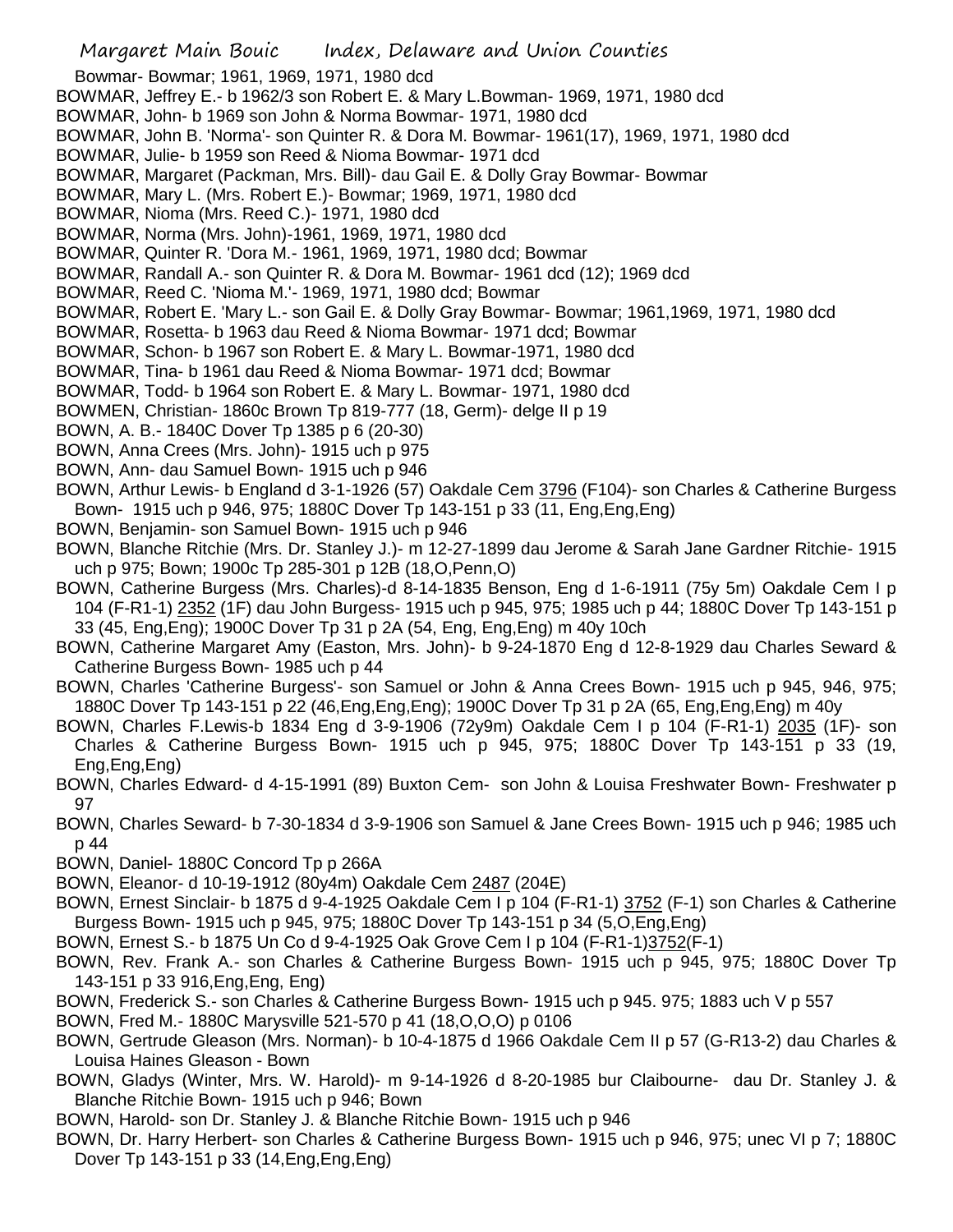Margaret Main Bouic Index, Delaware and Union Counties

- BOWN/BROWN, Henry'Meriam Dee'- m 11-18-1849 ucm 1476
- BOWN, J.- 1887 uca p 53
- BOWN, James- son Samuel Bown- 1915 uch p 946
- BOWN, Jane Crees (Mrs. Samuel)- b 1792 d 1880- 1985 uch p 44
- BOWN, Jane- dau Samuel Bown- 1915 uch p 946
- BOWN, John- son Samuel Bown- 1915 uch p 946
- BOWN, John E. 'Louisa Freshwater'-b 2-1867 m 4-6-1898- Freshwater p 97; 1900C Dover Tp 95-97 p A5 (33,Eng,Eng,Eng) m 2y
- BOWN, John E.'Anna Crees'- son Charles & Catherine Burgess Bown- 1915 uch p 946, 975
- BOWN, John- b 1744 son William & Margaret Bown- 1985 uch p 44
- BOWN, Louisa Freshwater (Mrs. John)- b 3-15-1861 m 4-6-1898 d 1953 dau William & Sarah Emeline Pennypacker Freshwater- Freshwater p 89, 97; 1900C Dover Tp 95-97 p A5 (39,O,-,-) m 2 y 2ch 1 living; 1949 ucd
- BOWN, Mae Martin- b 1876 d 1974 Cem p 58
- BOWN, Margaret (Easton, Mrs. John)- b 9-1870 dau Charles & Catherine Burgess Bown- 1915 uch p 726, 945, 975; Bown; 1900C Dover Tp 31 p 2A (29,Eng,Eng,Eng)
- BOWN, Margaret (Mrs. William)- b 1752 d 3-6-1820- 1985 uch p 44
- BOWN, Mary- dau Samuel Bown- 1915 uch p 946
- BOWN, Mary (Parrott, Mrs, Charles)- b 1857 dau Charles & Catherine Burgess Bown- 1915 uch p 758, 945; 1985 uch p 108
- BOWN, Mary Pauline (Gibson, Mrs. Merle)- b 5-30-1900 m 1925 d 1-25-1964 dau John & Louisa Freshwater Bown- Freshwater p 97' 1900C Dover Tp 95-97 p A5 (1/12,O,Eng,O)
- BOWN/BROWN, Meriam Dee (Mrs. Henry)- m 11-18-1849 ucm 1476
- BOWN, Nannie (Mrs. Perry)- b 4-1849 1900C Tp 291-307 p 12B (51,O,Penn,Penn)
- BOWN, Norman C.'Gertrude Gleason'- b 1876 d 1946 Oakdale Cem II p 57 (G-R13-2) son Charles & Catherine Burgess Bown- 1915 uch p 945, 975; hmp 161; 1880C Dover T 143-151 34 (3,O,Eng,Eng)
- BOWN, Perry 'Nannie'- b 10-1853 1900C Tp 291-307 p 12B (46,O,NY,O)
- BOWN, Ruth- dau Dr. Stanley J. & Blanche Ritchie Bown- 1915 uch p 946
- BOWN, Samuel 'Jane Crees'- b 1-19-1792 d 2-12-1840 grandson John Bowm- 1985 uch p 44
- BOWN, Dr. Stanley James 'Blanche Ritchie'- b 8-14-1872 d 1944 Cem p 58- son Charles & Catherine Burgess Bown- 1915 uch p 136, 945, 946, 947, 975; Bown; 1880C Dover Tp 143-151 p 34 (7,Eng,Eng,Eng); 1900C Tp 285-301 p 12B (27, Eng,Eng,Eng)
- BOWN, Walter G.- b 1905 Un Co d 11-7-1928 Oakdale Cem II p 57 (G-R13-12) son Norman C. & Gertrude Gleason Bown
- BOWN, William 'Margaret'- d 9-10-1815- 1985 uch p 44
- BOWNDIS, Richard- delge VII p 39
- BOWNE, W. F.- Pabst 2 p 58
- BOWNETTE, family of Dorothy Parrott- unec VI p 25
- BOWNICE, Joseph 'Manella Spain'- uccp p 36 (1848)
- BOWNICE, Manella Spain (Mrs. Joseph)- uccp p 36
- BOWNS, Allen 'Tabitha Jane'- 1850C Allen Tp 724-731 p 100 (25,O)
- BOWNS, Ira C.- dau Allen & Tabitha Jane Bowns- 1850C Allen Tp 724 p 100 (1,O)
- BOWNS, Tobitha Jane (Mrs. Allen)- 1850C Allen Tp 724-731 p 100 (23,O)
- BOWRMILLER, Rosalia (Cellar, Mrs. Papist)- m 5-23-1854 dcm
- BOWRNE,---b 11-21-1867 Delaware Town-----dcb
- BOWRON, Caleb F. 'Jane Foster'- m 6-23-1840 dcm
- BOWRON, Jane Foster (Mrs. Caleb F.)- m 6-23-1840 dcm
- BOWRROUGHS, Velones- b 11-28-1874 delaware Town son David & Rose Kent Bowrroughs- dcb
- BOWSER, Bobby- ch Robert E. & Carol J. Bowser- 1961 dcd (3)
- BOWSER, Brian- son Robert E. & Carol J. Bowser- 1961 dcd (11m)
- BOWSER, Carol J. (Mrs. Robert E.)- 1961 dcd
- BOWSER, Debra- dau Robert E. & Carol J. Bowser- 1961 dcd (6)
- BOWSER, Elizabeth (Mrs. Jacob)- mt 3-9-1859
- BOWSER, Harold 'Rena Ell'- m 9-29-1950- Rausch (11313)
- BOWSER, Jacob- uccp p 27 (appr-1843); 1840C Marysville 836 (30-40)- Bowser; unec X p 54
- BOWSER, Jacob 'Elizabeth'- mt 3-9-1859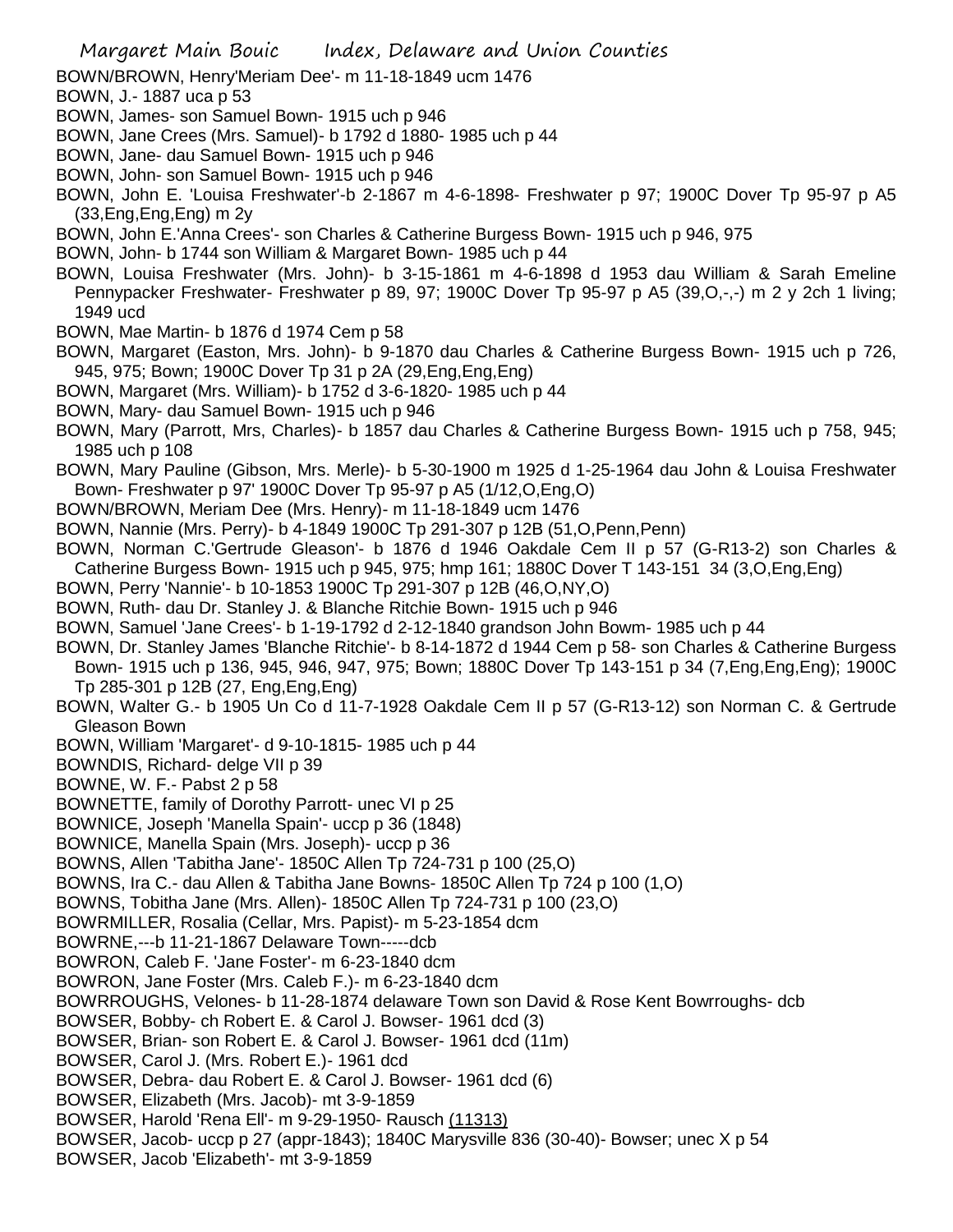- Margaret Main Bouic Index, Delaware and Union Counties BOWSER, James E. 'Kathleen'- 1980 dcd BOWSER, Jane (Reed, Mrs. Robert Eugene)- Hutchisson p 60 BOWSER, Jason- b 1975 son James E. & Kathleen Bowser- 1980 dcd BOWSER, Kathleen (Mrs. James E.)- 1980 dcd BOWSER, Marjorie (Goddard, Mrs. James M.0- m 1938 Bowser; Goddard BOWSER, Molly (Beedle, Mrs. Samuel)- m 10-23-1869 ucm 4626 BOWSER, Patrick- son Robert E. & Carol J. Bowser- 1961 dcd (21m) BOWSER, Rena Ell (Mrs. Harold)- dau Eugene & Rena Griffith Ell- Rausch 113313 II p 260 BOWSER, Robert E. 'Carol J.'- 1961 dcd BOWSHER, Ada V. (Bell, Mrs. William G.)- b 12-16-1874 d 1-18-1931 dau Benjamin F. & Nancy Hockenberry Bowsher- Cowgill p 9 BOWSHER, Ada Wilson (Mrs. Frederick)- m 7-30-1913- Cowgill p 10 BOWSHER, Albert 'Mae Schnepp'- b 3-5-1888 m 12-15-1921 son Benjamin F. & Mary Elizabeth Luse Bowsher- Cowgill p 10 BOWSHER, Alexander- d 3-25-1834 son William & Margaret Cowgill Bowsher- Cowgill p 1 BOWSHER, Allen 'Melissa Belle Conwell Ballard'- b 8-16-1865 m 1-12-1886 d 9-18-1940 son Benjamin F. & Nancy Hockenberry Bowsher- Cowgill p 6 BOWSHER, Allen 'Naomi Swackhammer'- b 6-22-1899 m 1936 d 4-2-1957 son William Allen & Emma L. Gray Bowsher- Cowgill p 6 BOWSHER, Anna (Vining, Mrs. )- sister Enoch Bowsher- delge VIII p 22 BOWSHER, Anthony 'Christine Reicheldoerfer'- Cowgill p 1 BOWSHER, Anthony David 'Mary F. Mathias'- b 4=1857 m 1886/7- son Benjamin F. & Nancy Hockenberry Bowsher- Cowgill p 1 BOWSHER, Anthony 'Rachel Cowgill'- 1985 uch p 34 BOWSHER, Anthony- d 2-22-1834 son William & Margaret Cowgill Bowsher- Cowgill p 1 BOWSHER, Arthur Leroy 'Florence Elizabeth Riley'- b 8-6-1915 m 5-30-1939 son James Francis & Edna G. Fross Bowsher- Cowgill p 10 BOWSHER, Arthur Sherman'Clara Adonna Hemphill'- b 12-16-1874 m 1895/6 d 4-12-1962 son Benjamin F. & Nancy Hockenberry Bowsher- Cowgill p 9 BOWSHER, Arvester U. B 5-1891 son Anthony David & Mary F. Mathias Bowsher- Cowgill p 1 BOWSHER, Bea- dau Benjamin & Faye Fross Bowsher- Cowgill p 10 BOWSHER, Becky- dau Benjamin & Faye Fross Bowsher- Cowgill p 10 BOWSHER, Benjamin F. 'Nancy Hockenberry''Mary Elizabeth Luse Conwell'- b 6-9-1833 m (1)2-9-1854 (2) 6-14-1879 d 8-3-1901- Cowgill p 1 BOWSHER, Benjamin F.- son Samuel & Nancy Bowsher- 1850C Dover Tp 750-766 p 115 (9,O) BOWSHER, Benjamin 'Faye Fross'- b 4-13-1886 m 10-2-1908 d 8-27-1964 son Benjamin F. & Mary Elizabeth Luse Bowsher- Cowgill p 10 BOWSHER, Benjamin Harold 'Margaret Louise'- b 7-21-1913 m 11-5-1938 son Arthur Sherman & Clara Adenna Hemhill Bowsher- Cowgill p 9 BOWSHER, Bennie- ch William Allen & Emma L. Gray Bowsher- Cowgill p 6 BOWSHER, Bessie B.- b 9- 1894 son William Allen & Emma L. Gray Bowsher- Cowgill p 6 BOWSHER, Brenda Lloydette (Peters, Mrs. William)- b 6-14-1951 m 7-9-1971 dau Lloyd Ellsworth & Geraldine Louise Lung Bowsher- Cowgill p 7 BOWSHER, Caroline Jane (Hawkins, Mrs. W/Millard T.)- m 1-6-1859 ucm 2822; Cowgill p 13; unec XII p 30 BOWSHER, Charles 'Lula May Powers'- Maugans Anc p 130 BOWSHER, Charles Stanley 'Lulu M.'- son George & Etta Ruth McWilliams Bowsher- Bowsher; 1961, 1969, 1971, 1980 dcd BOWSHER, Clara Adonna Hemphill (Mrs. Arthur Sherman)- b 5-20-1874 m 1895/6 d 8-30-1962- Cowgill p 9 BOWSHER, Clarence- b 4-30-1924 son Albert & Mae Schnepp Bowsher- Cowgill p 10 BOWSHER, Clifford 'Oma Dulin'- Maugans Anc p 125 BOWSHER, Christina Fry (Mrs. Jacob)- dcq Hester Taylor Crawford 23 BOWSHER, Cosette R. (Mrs. Dean E.,Sr.)- 1991 ucd BOWSHER, Dale H. 'Jessie'- b 9-21-1905 m 8-30-1930 d 7-14-1964 son Evert & Anna Halstead Bowsher-Cowgill p 9 BOWSHER, David A.- b 9-1895 son Anthony David & Mary F. Mathias Bowsher- Cowgill p 1
- BOWSHER, Dean E.,Sr. 'Cosette R.'- 1991 ucd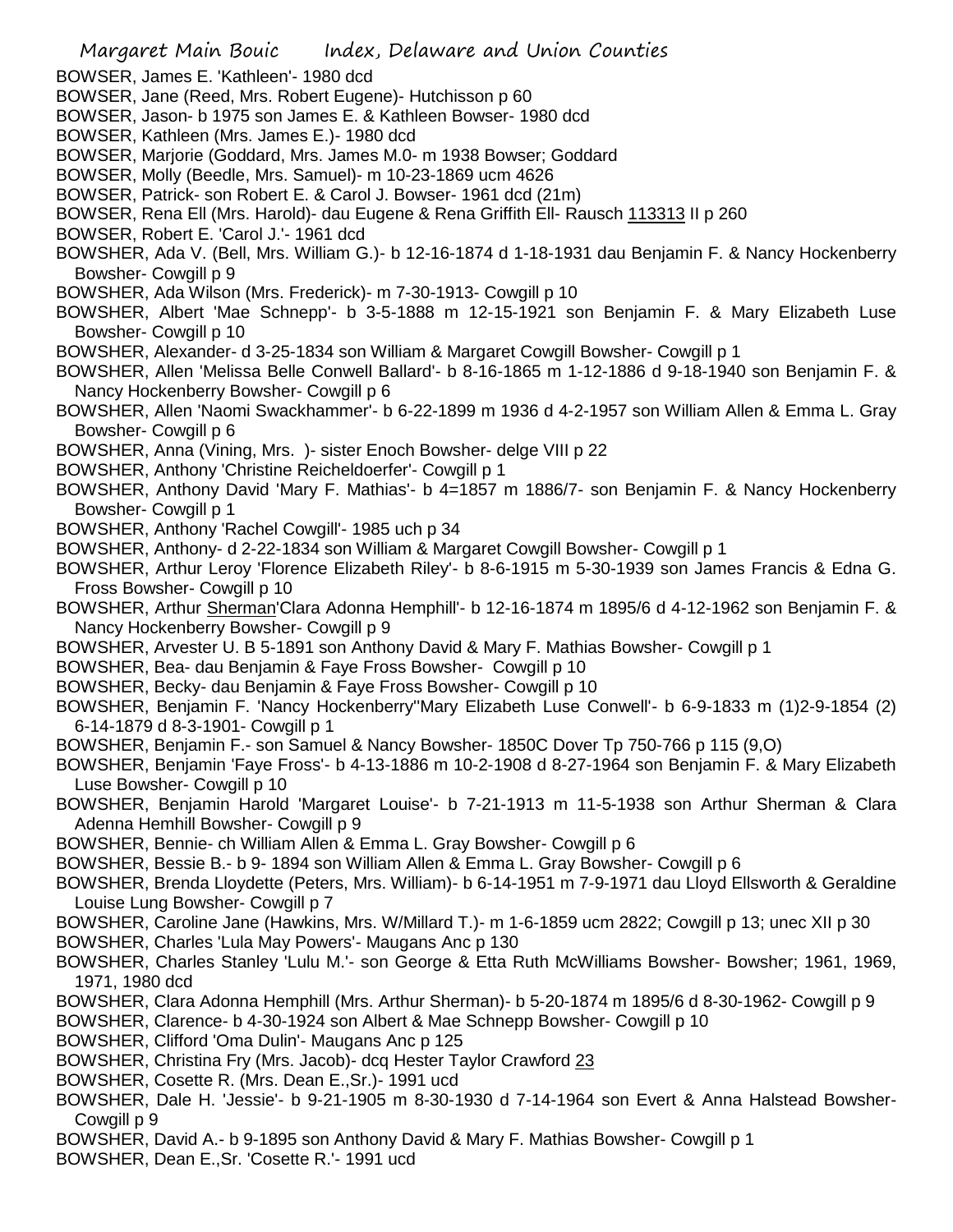- BOWSHER, Dorothy Vera Jones (Mrs. Jacob Harold)- b 3-18-1925 m 8-23-1947- Cowgill p 10
- BOWSHER, Earl S. 'Jenny'- 1971 dcd
- BOWSHER, Edna G. Fross (Mrs. James Francis)- b 6-11-1893 m 1-1-1910 dau Jacob M. & Eda M. Royer Forss- Cowgill p 10
- BOWSHER, Edna- dau William Allen & Emma L. Gray Bowsher- Cowgill p 6
- BOWSHER, Elijah- brother Enoch Bowsher- delge VIII p 22
- BOWSHER, Elizabeth C. (Criswell, Mrs. James H.)- m 10-16-1859 dcm
- BOWSHER, Elizabeth- dau Jacob & Emiline Bowsher- 1850C Marysville Paris Tp 487-496 p 75 (14,O)
- BOWSHER, Ella (Johnson, Mrs. Guy Raymond)(Gossman, Mrs. Ward)- b 11-27-1903 m 3-14-1925 dau Arthur Sherman & Clara Adonna Hemphill Bowsher- Cowgill p 9
- BOWSHER, Ellen L. (Ballard, Mrs. Samuel Perry)- b 11-11-1867 m 4-1885 d 5-13-1965 dau Benjamin F. & Nancy Hockenberry Bowsher- Cowgill p 7
- BOWSHER, Emiline (Mrs. Jacob)- 1850C Marysville Paris Tp 487-496 p 75 (36, Md)
- BOWSHER, Emily- dau Jacob & Emiline Bowsher- 1850C Marysville Paris Tp 487-496 p 75 (9,O)
- BOWSHER, Emma L. Gray (Mrs. William Allen)- m 8-27-1891- Cowgill p 6
- BOWSHER, Emma Marie- dau George & Etta Ruth McWilliams Bowsher- Bowsher
- BOWSHER, Emma (McFarland, Mrs. )- sister Enoch Bowsher- delge VIII p 22
- BOWSHER, Emmett 'Mae/Max'- b 11-5-1896 son Arthur Sherman & Clara Adonna Hemphill Bowsher- Cowgill p 9
- BOWSHER, Enoch b 6-3-1900 (28) bur Lima- dg 6-22-1900, delge VIII p 22, brother Anna Vining
- BOWSHER, Esas Marilda (Hanaway, Mrs. Jacob A.)- b 3-11-1859 m 12-11-1875 d 4-21-1946 son Benjamin F. & Nancy Hockenberry Bowsher- Cowgill p 1
- BOWSHER, Etta Ruth McWilliams (Mrs. George)- b 12-17-1894 m 11-15-1916 d 6-9-1967 dau Stanley & Emma Wintermute McWilliams- Bowsher; Pabst 1 p 25
- BOWSHER, Edna Farrell (Turner, Mrs. Everett E.)- b 3-1899 dau Arthur Sherman & Clara Adonna Hemphill Bowsher- Cowgill p 9
- BOWSHER, Evert 'Anna Halstead''Georgia Mae Bosard'- b 10-2-1871 m(1) 1893/4 (2)1916 d 7-1-1939- son Benjamin F. & Nancy Hockenberry Bowsher- Cowgill p 9
- BOWSHER, Evert William- b 10-1893 son Anthony David & Mary F. Mathias Bowsher- Cowgill p 6
- BOWSHER, Faye Fross (Mrs. Benjamin)- m 12-2-1908- Cowgill p 10
- BOWSHER, Faye- ch William Allen & Emma L. Gray Bowsher- Cowgill p 6
- BOWSHER, Flora (Parker, Mrs. )- sister Enoch Bowsher- delge VIII p 22
- BOWSHER, Florence Elizabeth Riley (Mrs. Arthur Leroy)- b 3-18-1919 m 5-30-1939- Cowgill p 10
- BOWSHER, Frances M. 'Mary H. Newhouse'- m 11-6-1902 Newhouse p 16 (12772)
- BOWSHER, Frederick 'Ada Wilson'- b 12-10-1890 m 7-30-1913 d 1984 son Gilbert Elery & Maude Blanch Leslie Bowsher- Cowgill p 7
- BOWSHER, Garold Eugene 'Maxine M. Reuzenaar'- b 11-12-1917 m 11-13-1935 son Evert & Georgia Mae Bosard Bowsher- Cowgill p 9
- BOWSHER, George E.- b 8-1899 d y? son Anthony David & Mary F. Mathias Bowsher- Cowgill p 6
- BOWSHER, George 'Etta Ruth McWilliams'- m 11-15-1916- Bowsher
- BOWSHER, George- b 11-12-1917 son Evert & Georgia Mae Bosard Bowsher- Cowgill p 9
- BOWSHER, George Warren 'Leona R.'- b 1-29-1892 d 1955 son Benjamin F. & Mary Elizabeth Luse Bowsher-Cowgill p 10
- BOWSHER, George W.- son Samuel & Nancy Bowsher- 1850C Dover Tp 750-766 p 115 (7,O)
- BOWSHER, Geraldine Louise Lung (Mrs. Lloyd Elsworth)- m 8-31-1935- Cowgill p 7
- BOWSHER, Gilbert Elery 'Maude Blanch Leslie'- b 1-31-1887 m 8-25-1908 d 11-25-1968 son Allen & Melissa Belle Conwell Bowsher- Cowgill p 7
- BOWSHER, Gordon- son Benjamin & Faye Fross Bowsher- Cowgill p 10
- BOWSHER, Grace Louise R(h)inehard (Mrs. Lloyd Elsworth)- m 4-29-1933- Cowgill p 7
- BOWSHER, Grace May (Keyl, Mrs. Paul Nicholas)- b 3-13-1913 m 5-17-1940 dau James Francis & Edna G. Fross Bowsher- Cowgill p 10
- BOWSHER, Harry- 1975 ucd
- BOWSHER, Harry C.- b 3-1898 d y? son Evert & Anna Halstead Bowsher- Cowgill p 9
- BOWSHER, Hazel L. (Myers, Mrs. Bill)- b 7-1895 dau Evert & Anna Halstead Bowsher- Cowgill p 9
- BOWSHER, Helen (Coonrod, Mrs. Eugene)- b 11-8-1915 m 12-24-1933 dau Frederick & Ada Wilson Bowsher-Cowgill p 7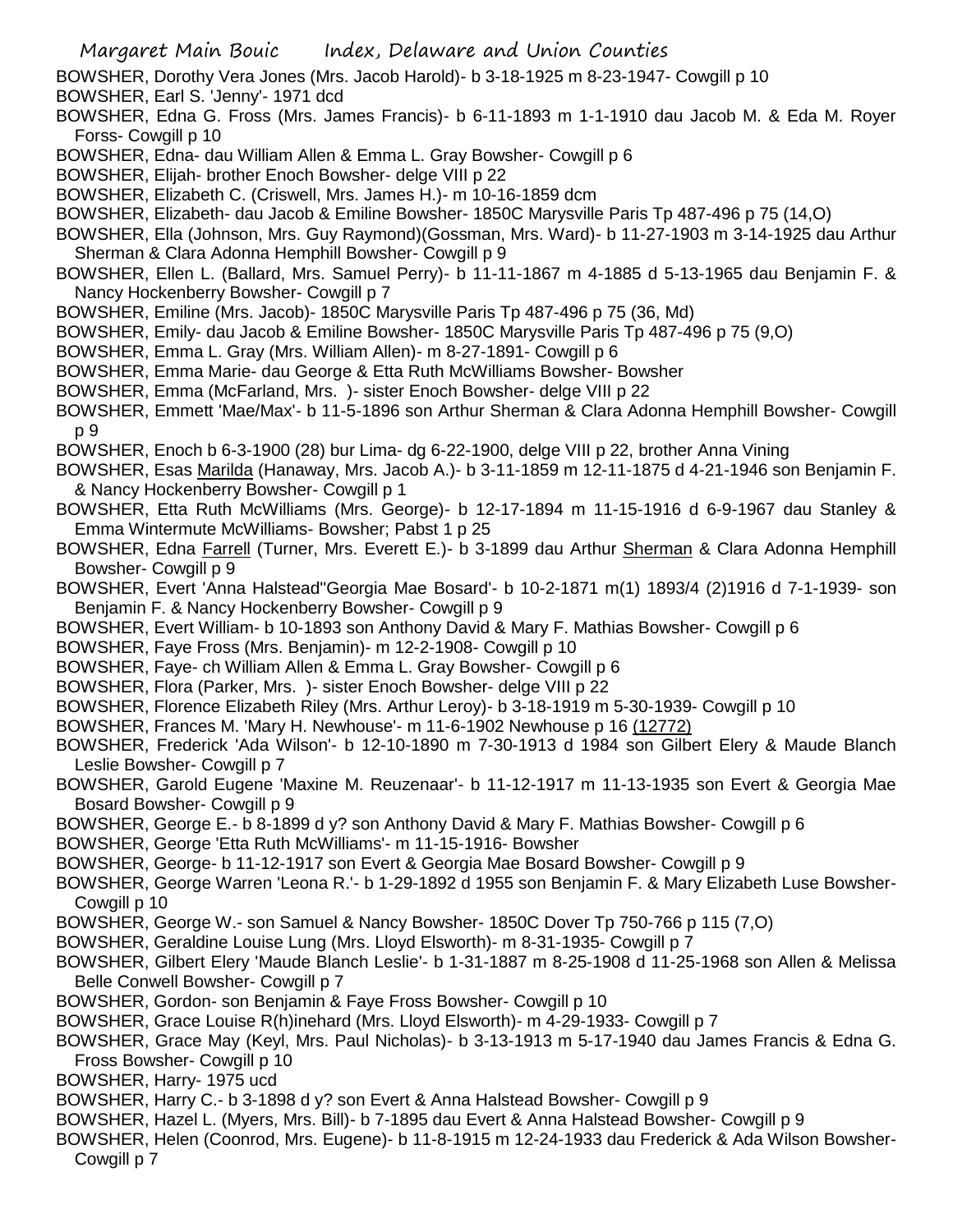Margaret Main Bouic Index, Delaware and Union Counties

- BOWSHER, Helen Maxine (Christianson, Mrs. George Russell)- b 3-19-1925 m 2-15-1946- dau Dale H. & Jesse Bowsher- Cowgill p 9
- BOWSHER, Hester Ann (Straw, Mrs. Elijah)- b 11-15-1836 m 12-6-1855 d 9-28-1917 dau William & Margaret Cowgill Bowsher- Cowgill p 11
- BOWSHER, Hester Marie (Moore, mrs. John Franklin)- b 9-9-1869 dau Benjamin F. & Nancy Hockenberry Bowsher- Cowgill p 8
- BOWSHER, Ida (Nicewander, Mrs. John)(Woods, Mrs. Albert)- m 11-6-1899 dau Benjamin F. & Mary Elizabeth Luse Bowsher- Cowgill p 9
- BOWSHER, Imogene (Moore, Mrs. Clive Bert)- b 1-13-1926 m 4-13-1946 dau James Francis & Edna G. Fross Bowsher- Cowgill p 9
- BOWSHER, Ina Marie (Rubright, Mrs. Willard Thomas)- b 7-12-1910 m 8-19-1929 dau James Francis & Edna G. Fross Bowsher- Cowgill p 10
- BOWSHER, Irene- 1991 ucd
- BOWSHER, Isaac- brother Enoch Bowsher- delge VIII p 22
- BOWSHER, Jacob- b 8-1896 son William Allen & Emma L. Gray Bowsher- Cowgill p 6
- BOWSHER, James- son Clifford & Oma Dulin Bowsher- Maugans Anc p 125
- BOWSHER, Jerry- brother Enoch Bowsher- delge VIII p 22
- BOWSHER, Jessie (Mrs. Dale H.)- b 4-19-1900 m 8-30-1930 Cowgill p 9
- BOWSHER, Jo Ann Camp (Mrs. Keith Wayne)- m 12-5-1946- Cowgill p 7
- BOWSHER, Josephine (Townsley, Mrs. H. Wayne)- b 2-11-1921 dau Frederick & Ada Wilson Bowsher-Cowgill p 7
- BOWSHER, Josette- 1991 ucd
- BOWSHER, Judith Carol (Condo, Mrs. Leslie Everett Noel III)(Baker, Mrs. )- b 3-30-1942 dau Lloyd Ellsworth & Geraldine Louise Lung Bowsher- Cowgill p 7
- BOWSHER, Kenneth Allen- son George & etta Ruth Mcwilliams Bowsher- Bowsher
- BOWSHER, Jacob'Christina Fry'- dcq Hester Taylor Metler Crawford 22
- BOWSHER, Jacob 'Emiline'- 1850C Marysville Paris Tp 487-496 p 75 (43, Md)
- BOWSHER, Jacob Harold 'Dorothy Vera Jones'- b 12-16-1920 m 8-23-1947 son James Francis & Edna G. Fross Bowsher- Cowgill p 10
- BOWSHER, Jacob 'Sarah'- d 9-2-1855 (23y7m) Radnor Cem Powell p 222
- BOWSHER, James Francis 'Edna G. Fross'- b 12-17-1889/90 m 1-1-1910 d 10-3-1954 son Benjmain F. & Mary Elizabeth Luse Bowsher- Cowgill p 10
- BOWSHER, James Francis 'Olga Baloy'- b 6-20-1918 m 3-7-1944 son James Francis & Edna G. Fross g.- Cowgill p 10
- BOWSHER, James Frederick- b 12-6-1900 d 3-24-1919 at sea son Evert & Anna Halstead Bowsher- Cowgill p 9
- BOWSHER, Jenny (Mrs. Earl S.)- 1971 dcd
- BOWSHER, Jessie (Mrs. Dale H.)- b 4-19-1900 m 8-30-1930- Cowgill p 9
- BOWSHER, June- b 11-30-1928 dau Albert & Mae Schnepp Bowsher- Cowgill p 10
- BOWSHER, Keith Wayne 'Jo Ann Camp'- b 8-3-1925 m 12-5-1946 son Gilbert Elery & Maud Blanch Leslie Bowsher- Cowgill p 7
- BOWSHER, Kim- b 1967 dau Earl S. & Jenny Bowshier- 1971 dcd
- BOWSHER, Lannie- 1880c Oxford Tp p 390C
- BOWSHER, Lenna- sister Enoch Bowsher- delge VIII p 22
- BOWSHER, Leona R. (Mrs. George Warren)- b 1915- Cowgill p 10
- BOWSHER, Lillie Myrtle (Carter, Mrs. Amos)- b 2-28-1894 m 11-11-1916 d 5-14-1978- dau Benjamin F. & Mary Elizabeth Luse Bowsher- Cowgill p 11
- BOWSHER, Lloyd- d 1893 son Allen & Melissa Belle Conwell Bowsher- Cowgill p 7
- BOWSHER, Lloyd Elsworth 'Grace Louise R(h)inehart''Geraldine Louise Lung'- b 8-1912 m 4-29-1933 son Gilbert Elery & Maude Blanch Leslie Bowsher- Cowgill p 7
- BOWSHER, Lucinda- dau Samuel & Nancy Bowsher- 1850C Dover Tp 750-766 p 115 (1,O)
- BOWSHER, Lucy A.- dau Jacob & Emiline Bowsher- 1850C Marysville Paris Tp 487-496 p 75 (6,O)
- BOWSHER, Lulu May Powers (Mrs. Charles Stanley)- b 5- 1919 d 10-29-1986 (67) bur E. Liberty Cem- dau Earle Calvin & Carrie May Dickey Powers- Maugans Anc p 130; Bowsher; 1961, 1969, 1971, 1980 dcd
- BOWSHER, Madora Dean (Purdy, Mrs. Richard Darby)- b 8-12-1928 m 7-11-1960 dau James Francis & Edna G. Fross Bowsher- Cowgill p 10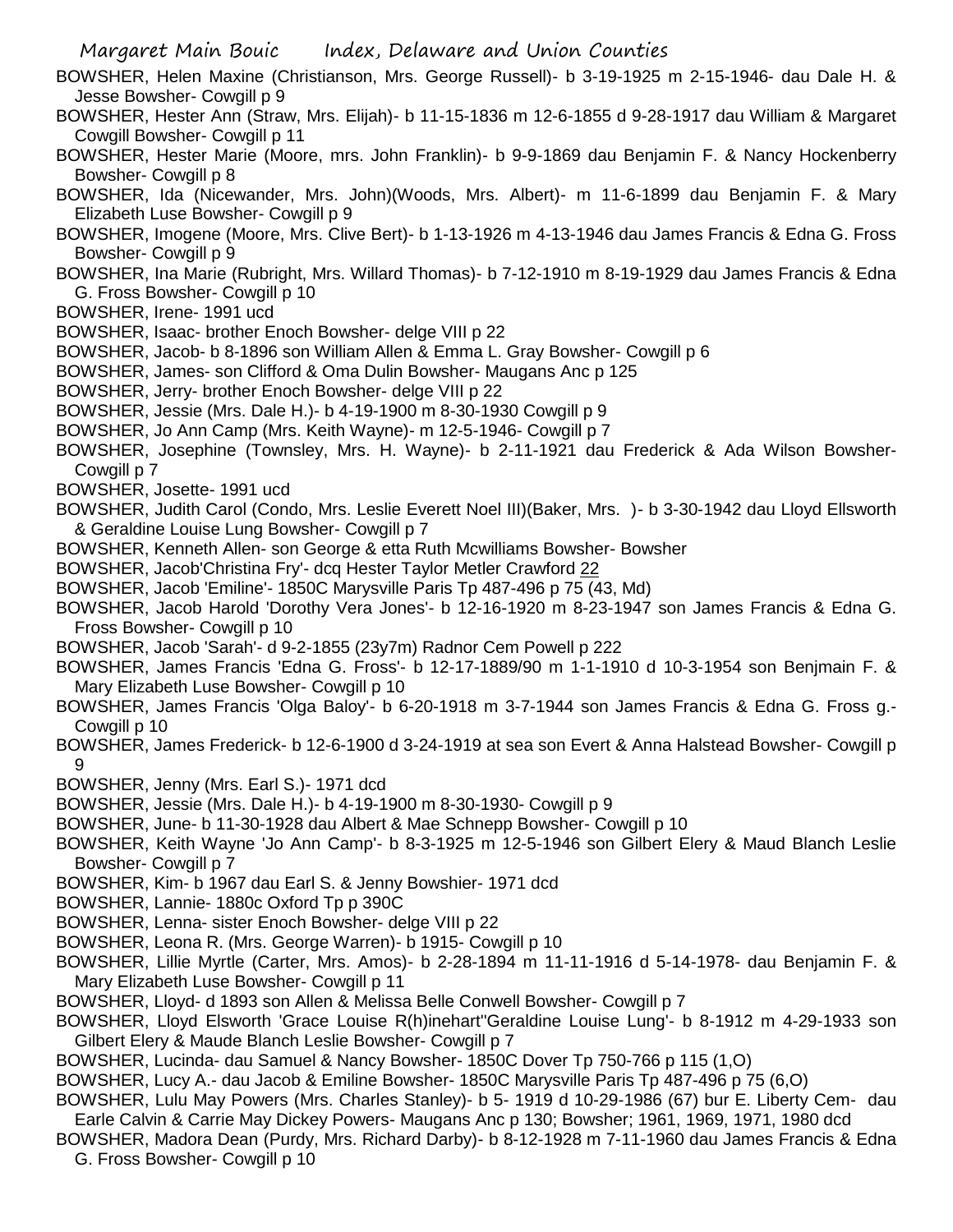BOWSHER, Mae Irma- b 10-26-1919 dau Benjamin & Faye Fross Bowsher- Cowgill p 10

BOWSHER, Mae Schnepp (Mrs. Albert)- m 12-15-1921- Cowgill p 10

BOWSHER, Margaret Cowgill (Mrs. William)(Schecter, Mrs. Samuel)- b 10-16-1804 m lic 12-31-1825 d 12-26-1870 dau Alexander & Mary W. Crow Cowgill- Cowgill p 1; unec XIII p 40

BOWSHER, Margaret Jane (Hayworth, Mrs. John William)- b 3-11-1861 m 7-7-1878 d 11-8-1954 dau Benjamin F. & Nancy Hockenberry Bowsher- Cowgill p 9

BOWSHER, Margaret Louise (Mrs. Benjamin Harold)- b 4-1-1919 m 11-5-1938- Cowgill p 9

BOWSHER, Marie (Bobo, Mrs. )- dau Charles S. & Lulu May Powers Bowsher- Bowsher; 1961 dcd (12)

BOWSHER, Marie (McCoy, Mrs. )- b 8-24-1926 dau Albert & Mae Schnepp Bowsher- Cowgill p 10

BOWSHER, Marion Louise (Butler, Mrs. Chet0- b 3-9-1909 d 9-17-1937 dau Gilbert Elery & Maude Blanch Leslie Bowsher- Cowgill p 7

BOWSHER, Marjorie M. Benjamin (Mrs. Warren R.)- b 1916- Cowgill p 7

BOWSHER, Martha Hall (Mrs. William)- Cowgill p 1

BOWSHER, Martha L. (Phillips, Mrs. William P.)- m 1-9-1965 dau Charles & Lulu May Powers Bowsher-Bowsher; 1961 dcd (17)

BOWSHER, Martha- dau Jacob & Emiline Bowsher- 1850C Marysville Paris Tp 487-496 p 75 (12,O)

BOWSHER, Mary (Anderson, Mrs. )- sister Enoch Bowsher- delge VIII p 22

BOWSHER, Mary Elizabeth Luse (Conwell, Mrs. Hezekiah)- b 8-25-1855 d 8-11-1831 dau Francis M. & Mary Ann Luse- Cowgill p 1

BOWSHER, Mary F. Mathias (Mrs. Anthony David)- b 1866 m 1886/7- Cowgill p 1

BOWSHER, Mary- dau Jacob & Emiline Bowsher- 1850C Marysville Paris Tp 487-496 p 75 (3,O)

BOWSHER, Mary H. Newhouse (Mrs. Frances M.)- b 12-19-1879 m 11-6-1902 d 10-12-1907 dau George W. & Clara Hoffman Newhouse- Newhouse p 16 12772

BOWSHER, Mary J.- dau Samuel & Nancy Bowsher- 1850C Dover Tp 750-766 p 115 (5,O)

BOWSHER, Mary W.- 1850C Claibourne Tp 101 p 17 (7,O)

BOWSHER, Mattie (Monbeck, Mrs. Harvey A.) -b 10-12-1880/81 m 12-4-1897 d 1968 dau Benjamin F. & Mary Elizabeth Luse Bowsher- Cowgill p 9

BOWSHER, Maude Blanche Leslie (Butler, Mrs. Chet)- b 1-19-1891 m 8-25-1908 d 10-15-1955 dau Martin & Sarah V. Leslie- Cowgill p 7

BOWSHER, Maxine M. Reuzenaar (Mrs. Garold Eugene)- b 7-30-1919 m 11-13-1935- Cowgill p 9

BOWSHER, Melissa Belle Conwell (Ballard, Mrs. Samuel Perry)(Mrs. Allen)- b 2-3-1865 m(2) 1-12-1886 d 5-1950 dau Phillip & Elizabeth Conwell- Cowgill p 6

BOWSHER, Nancy C. (King, Mrs. Edward)- b 1890 m 6-8-1914 dau Anthony David & Mary F. Mathias Bowsher- Cowgill p 1

BOWSHER, Nancy Hockenberry (Mrs. Alexander)- b 6-17-1836 m 12-9-1854 d 3-14-1877 dau David & Elizabeth Rizor Hockenberry- Cowgill p 1

BOWSHER, Nancy Maria (Baumgardner, Mrs. )- b 2-17-1911 dau William Allen & Emma L. Gray g.- Cowgill p 6

BOWSHER, Nancy (Mrs. Samuel)- 1850C Dover Tp 750-766 p 115 (30,O)

BOWSHER, Naomi Swackhammer (Mrs. Allen)- m 1936 Cowgill p 6

BOWSHER, Norma Jean (Street, Mrs. Duane)- b 6-25-1931 m 3-26-1949 dau Dale H. & Jessie Bowsher-Cowgill p 9

BOWSHER, Olga Baloy (Mrs. James Francis)- b 10-20-1924 m 3-7-1944- Cowgill p 10

BOWSHER, Olive Vivian "Annie" (Saylor, Mrs. Isaac F.)- b 8-25-1855 m 12-31-1874 d 6-6-1942 dau Benjamin F. & Nancy Hockenberry Bowsher- Cowgill p 1

- BOWSHER, Oma Dulin (Mrs. Clifford)- dau Ernest & Jennie Thomas Dulin- Maugans Anc p 125
- BOWSHER, Paul W.- b 10-17-1903 son Frances M. & Mary H. Newhouse Bowsher- Newhouse p 16 127721
- BOWSHER, Polly (Smith, Mrs. Jacob)- dau Jacob & Christina Fry Bowsher- dcq Hazel Mettler Crawford 11

BOWSHER, Rachel Cowgill (Mrs. Anthony)- dau Alexander & Mary Crow Cowgill- 1985 uch p 34

BOWSHER, Rebecca (Randolph, Mrs. )- sister Enoch Bowsher- delge VIII p 22

BOWSHER, Regina- dau Clifford & Oma Dulin Bowsher- Maugans Anc p 125

BOWSHER, Rodger- b 2-14-1922 son Albert & Mae Schnepp Bowsher- Cowgill p 10

BOWSHER, Rose )Adkins, Mrs. )- dau Charles Stanley & Lulu May Powers Bowsher- Bowsher

BOWSHER, Ross- son William Allen & Emma L. Gray Bowsher- Cowgill p 6

BOWSHER, Ruby- dau Benjamin & Faye Fross Bowsher- Cowgill p 6

BOWSHER, Ruby Elaine (Gross, Mrs. Charles()Luyster, Mrs. Blair)(Modricher, Mrs. John)- dau Lloyd Elsworth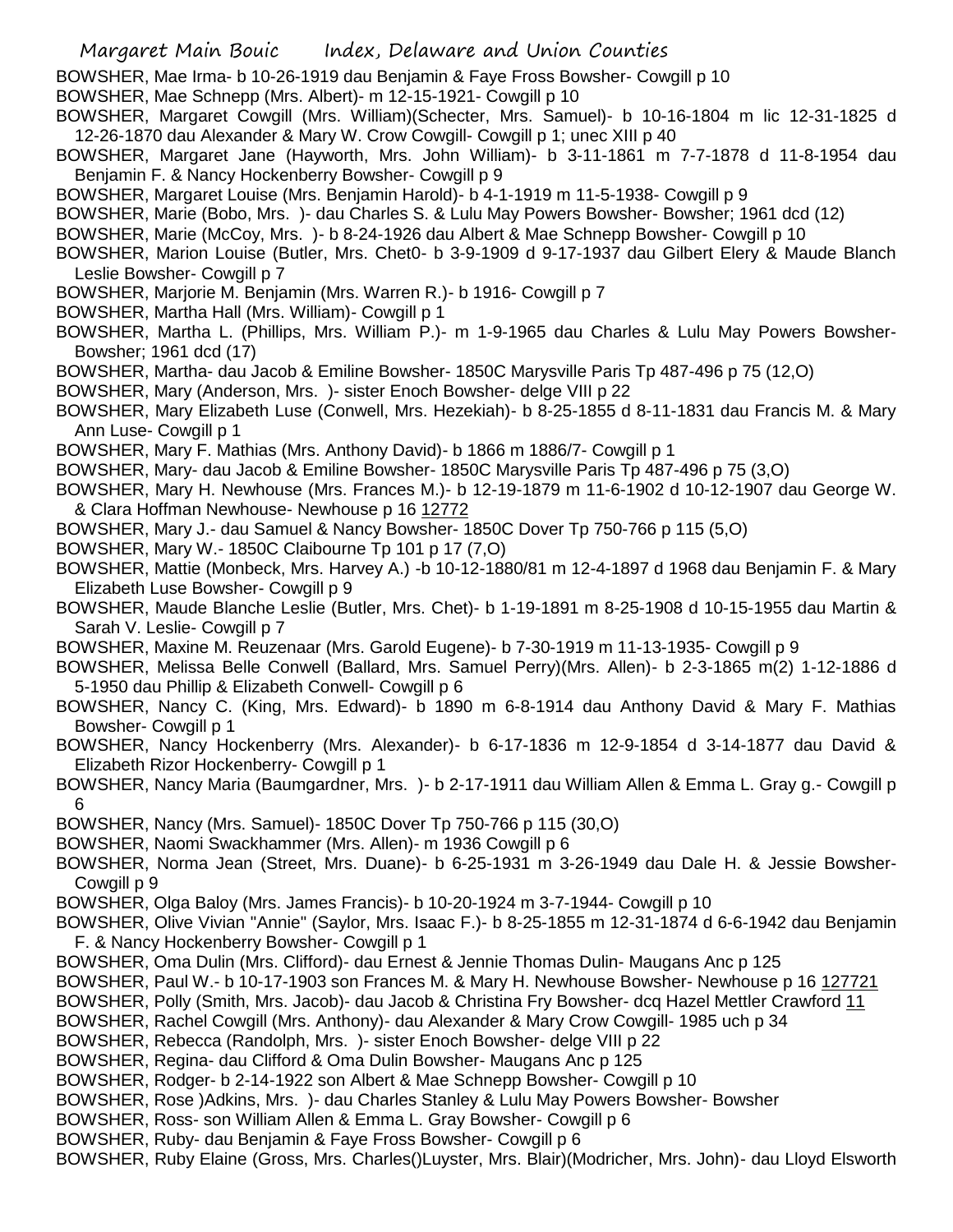& Grace Louise Rhinehart g.- Cowgill p 7

- BOWSHER, Samuel 'Nancy- 1850C Dover Tp 750-766 p 115 (31,O)
- BOWSHER, Sarah Elizabeth (Nicewander, Mrs. Isaac)- b 11-19-1884 m 7-8-1904 d 1968 dau Benjamin F. & Mary Elizabeth Luse Bowsher- Cowgill p 10
- BOWSHER, Sarah (Mrs. Jacob)- d 11-24-1847(33-6-26) Radnor Cem Powell p 222
- BOWSHER, Stanley- son Charles S. & Lulu May Powers Bowsher- Bowsher; 1961 dcd (9)
- BOWSHER, Susan Jane (Busch, Mrs. David)- m 3-25-1972- Busch
- BOWSHER, Victor 'Anne Decker''Nancy Rayborn''Betty Sheedler'- son William Allen & Emma L. Gray Bowsher- Cowgill p 6
- BOWSHER, Victor- son Victor Bowsher- Cowgill p 6
- BOWSHER, Viola E.- d 7-27-1854 (7m3d) Radnor Cem dau A. & E. C.- Powell p 222
- BOWSHER, Virginia Ellen (Bowers, Mrs. Marion L.)- b 9-6-1919 son Gilbert Elery & Maude Blanch Leslie Bowsher- Cowgill p 7
- BOWSHER, Warren R. 'Marjorie M. Benjamin'- b 3-20-1914 d 3-2-1968 son Frederick & Ada Wilson Bowsher-Cowgill p 7
- BOWSHER, William Allen 'Emma L. Gray'- b 4-30-1863 m 8-27-1891 son Benjamin F. & Nancy Hockenberry Bowsher- Cowgill p 6
- BOWSHER, William Ellsworth- b 1-15-1888 Radnor Tp son Theodore & Jennie James Bowsher- dcb
- BOWSHER, William Grover- son George & Etta Ruth McWilliams Bowsher- Bowsher
- BOWSHER, William H.- son Jacob & Emiline Bowsher- 1850C Marysville Paris Tp 487-496 p 75 (36, Md)
- BOWSHER, William 'Martha Hall''Margaret Cowgill'- bap. 3-19-1799 son Anthony & Christine Reicheldoerfer Bowsher- Cowgill p 1; unec XIII p 40
- BOWSHIER, Arthur R. 'Rose V. Knox'- d 1959- Bowshier
- BOWSHIER, Bambee- b 1971/7 dau George D. & Carrie Bowshier- 1979. 1981, 1983, 1991 ucd
- BOWSHIER, Betty (Russell, Mrs. Byron)- dau Arthur R. & Rose V. Knox Bowshier- Bowshier
- BOWSHIER, Carrie/Carry/Kerry (Mrs. George D.)- 1979, 1981, 1983, 1991 ucd
- BOWSHIER, Cathy Ann Eubanks (Mrs. Matie)- m 8-21-1976 dau John Eubanks- Bowshier
- BOWSHIER, Clemate- b 1958- son Ernest Ray & Ruth M. Simpson Bowshier- Bowshier; 1967, 1971, 1973, 1975 ucd
- BOWSHIER, David- 1950 son Ernest Ray & Ruth M. Simpson Bowshier- Bowshier; 1967, 1971, 1975 ucd
- BOWSHIER, Dianna- Bowshier
- BOWSHIER, Edgar L. 'Jenny Luking'- b 2-19-1902 d 9-9-1984 bur Mechanicsburg- son Clement & Mary E. Bowshier- Bowshier
- BOWSHIER, Eldon- son Arthur R. & Rose V. Knox Bowshier- Bowshier
- BOWSHIER, Ernest Ray 'Ruth M. Simpson'- son Arthur & Rose V. Knox Bowshier- 1967, 1971, 1973, 1975, 1979, 1981, 1983 ucd
- BOWSHIER, George D. 'Carrie or Kerry;- 1979, 1981, 1983, 1991 ucd
- BOWSHIER, Gerald C. 'Vicki'- 1975, 1979, 1981, 1983 ucd
- BOWSHIER, Gerald Ty- b 1976 son Gerald C. & Vicki Grubb Bowshier- Bowshier; 1979, 1983 ucd
- BOWSHIER, James- son Arthur R. & Rose V. Knox Bowshier- Bowshier
- BOWSHIER, James Eldon- b 1962 son Ernest Ray & Ruth M. Simpson Bowshier- Bowshier; 1967, 1971, 1973, 1975 ucd
- BOWSHIER, Jebby- b 1963 son Ernest E. & Ruth M. Bowshier- 1979, 1981 ucd
- BOWSHIER, Jenny Luking (Mrs. Edgar L.)- d 1981- Bowshier
- BOWSHIER, Marjorie (Burke, Mrs. Jay)- dau Arthur R. & Rose V. Knox Bowshier- Bowshier
- BOWSHIER, Matie 'Cathy Ann Eubanks'- m 8-21-1976 son Ernest Ray & Ruth M. Simpson Bowshier-Bowshier
- BOWSHIER, Melinda Mae (Stritmatter, Mrs. Joseph Alan)- dau Gerald C. Bowshier- Bowshier
- BOWSHIER, Melissa- Bowshier
- BOWSHIER, Myrtle V. (Crissinger, Mrs. Arthur C.)- b 1-24-1931 d 5-4-1988 bur Forest Grove- dau Cletus & Bertha Boysel Bowshier- Bowshier
- BOWSHIER, Nancy Rae- b 1952- dau Ernest Ray & Ruth M. Simpson Bowshier- Bowshier; 1967, 1971, 1983 ucd
- BOWSHIER, Rennee- b 1975 dau George D. & Carrie Bowshire- 1979, 1981, 1983, 1991 ucd
- BOWSHIER, Rose V. Knox (Mrs. Arthur R.)-b 3-14-1903 d 6-7-1982 (79) bur Mechanicsburg dau Calvin & Anna Hankey Knox- Bowshier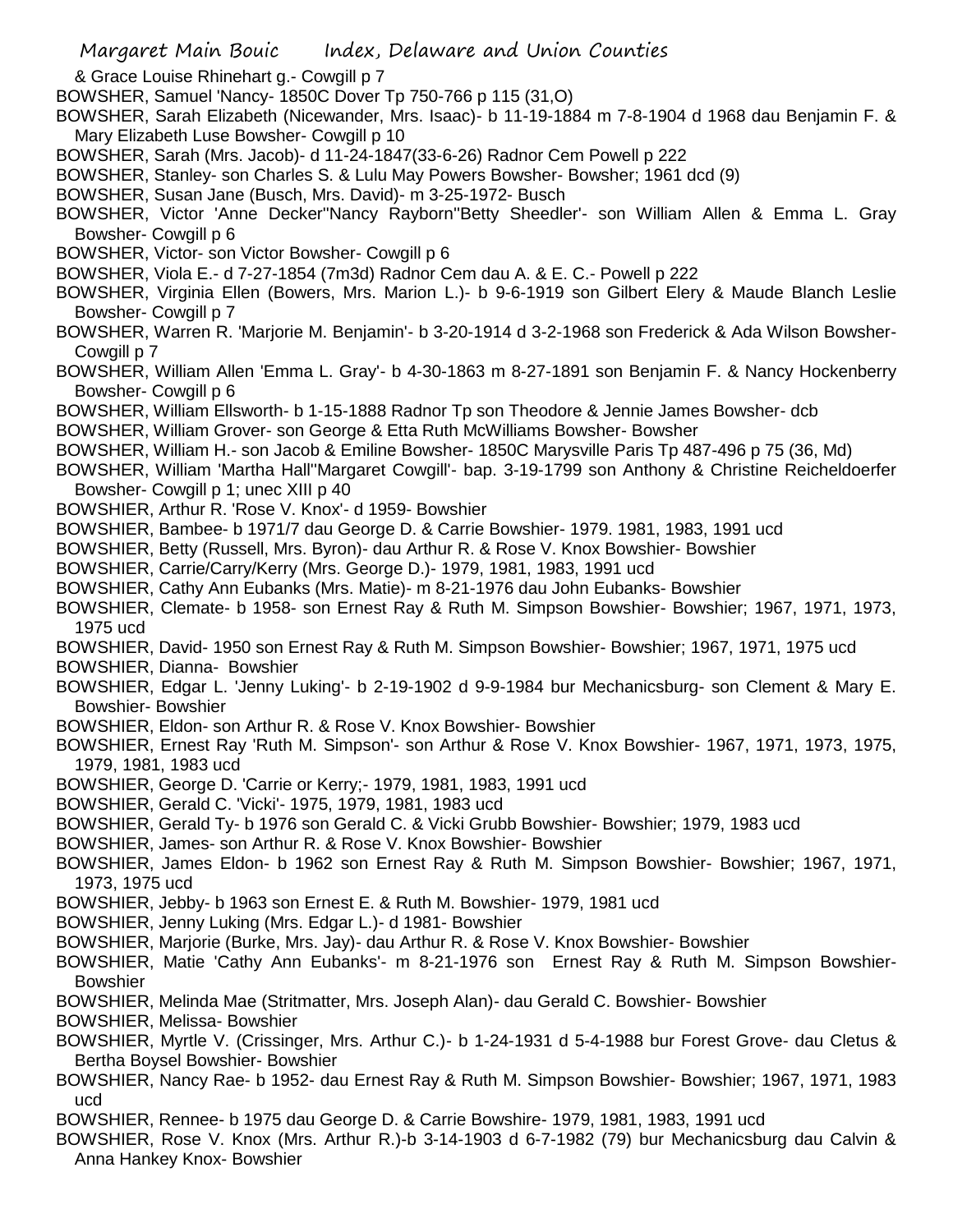BOWSHIER, Ruth M. Simpson (Mrs. Ernest R)-b 6-8-1930 m 112-24-1950 d 5-1-1992 (61) Oakdale Cem -dau Ed & Effie Gray Simpson Bowshier- Bowshier; 1967, 1971, 1973, 1975, 1979, 1981, 1983 ucd

- BOWSHIER, Sandee- b 1973 dau George D. & Carrie Bowshier- 1979, 1981, 1983 ucd
- BOWSHIER, Shawn E.- d 2-5-1970 Oakdale Cem I p 60 (O-R1-4)
- BOWSHIER, Vicki Grubb (Mrs. Gerald C.)- b 5-9-1951 m 7-29-1972 d 12-25-1985 Oakdale Cem dau Roy & Levone Johnson Grubb- Bowshier; Grubb; 1975, 1979, 1981, 1983 ucd
- BOWYER, Ann- heir-at-law of John & Thomas Bowyer-uccp p 53
- BOWYER, Celinda- heir-at-law of John & Thomas Bowyer- uccp p 53
- BOWYER, David- son Lany Bowyer- 1860C York Tp 1263-1271 p 170 (20,O)
- BOWYER, Elisabeth (Mrs. John)- 1870C Richwood 95-90 p 10 (55, Md); uccp p 53
- BOWYER, George W.- d 9-4-1846 (24y5m) Shawtown Cem Powell p 360 son I. & R.
- BOWYER, George W.- son Lany Bowyer- 1860C York Tp 1263-1271 p 170 (10,O)
- BOWYER, Harriston- son Lany Bowyer- 1860C york Tp 1263-1271 p 170 (19,O)
- BOWYER, Henry D.- heir at law of Thomas Bowyer- uccp p 53
- BOWYER, Isaac 'Rebecca'- d 10-9-1870 (83-5-29) Westfield- Powell p 350
- BOWYER, James M.- 1870C Richwood 95-90 p 10 (21, W. Va)
- BOWYER, John- heir-at-law of John & Thomas Bowyer- uccp p 53
- BOWYER, John- son James Bowyer, nephew of Thomas Bowyer- uccp p 53
- BOWYER, John 'Elisabeth'- 1870C Richwood 95-90 p 10 (59, Md); nephew of Thomas Bowyer- uccp p 53
- BOWYER, John M.- 1870C Richwood 95-90 p 10 (10,O)
- BOWYER, Lana- dau Lany Bowyer- 1860C york Tp 1263-1271 p 170 (14,O)
- BOWYER, Lany- 1860C York Tp 1263-1271 p 170 (50,Va)
- BOWYER, Laura V.- 1870C Richwood 95-90 p 10 (16, W. Va)
- BOWYER, Lucinda (Lowther, Mrs. William M.)- m 11-5-1845 dumch p 200; Powell p 177
- BOWYER, Lucy C.- 1870C Richwood 95-90 p 10 (18, W. Va)
- BOWYER, Melina- niece of Thomas Bowyer- uccp p 53
- BOWYER, Nancy (Mrs. Thomas)- uccp p 53
- BOWYER, Nancy (Mrs. Robert)- heir-at-law of Thomas Bowyer
- BOWYER, Ralph W.- b 12-10-1893 Delaware Tp son Charles H. & Anna Williamson Bowyer
- BOWYER, Rebecca (Mrs. Isaac)- d 5-7-1879 (84) Westfield Cem Powell p 350
- BOWYER, Rebecca- dau Lany Bowyer- 1860C York Tp 1263-1271 p 170 (17,O)
- BOWYER, Robert- Heir-at-law of John & Thomas Bowyer- uccp p 53
- BOWYER, Ruth (Wood, Mrs. Joseph)- m 5-10-1856 ucm 2418
- BOWYER, Theodore- heir-at-law of Thomas Bowyer- Bowyer
- BOWYER, Thomas- 1883 uch V p 514, 522; uccp-j3-p 22, 25, 53; unec III p 48; 1877 uca p 79, 98; will Un Co wills Vol A. p 47; unec XI p 10, 11, XII p 52
- BOWYER, Thomas, son James, nephew of Thomas Bowyer- uccp p 53
- BOWYER, Thomas- heir-at-law of John & Thomas Bowyer- uccp p 53
- BOWYER, William- nephew of Thomas Bowyer- uccp p 53
- BOWYER, William B.- heir-at-law of John & Thomas Bowyer- uccp p 53
- BOWYER, Mrs. William- 1908 dch p 169
- BOX, Bob 'Judy'- 1991 ucd
- BOX, Judy (Mrs. Bob)- 1991 ucd
- BOXBY, Joseph- 1883 uch IV p 535
- BOXLEITER, Kunigunda (Heubeck, Mrs. George)- 1985 uch p 121
- BOXWELL, Candace- b 1954 dau Emil W. & Lois V. Boxwell- 1969, 1971 dcd
- BOXWELL, Emil W. 'Lois'- Sunbury p 53, 1251969, 1971, 1980 dcd
- BOXWELL, Lois (Mrs. Emil W.)- 1969, 1971, 1980 dcd
- BOXWELL, Saundra (Stover, Mrs. William Joseph)- m 9-3-1966 dau Emil W. Boxwell- Boxwell
- BOYCE, Miss- wsc Grah p 54
- BOYCE, Allyson Jane- b 9-13-1991 dau Rick & Pamela Boyce- Boyce
- BOYCE, Anna (Bargdill, Mrs. Gerald)- dau Lloyd & LeNora Eddy Boyce- Boyce
- BOYCE, Burgess 'Donna'- 1980 dcd
- BOYCE, Carl(i)a (Inskeep, Mrs. Max)- m 10-25-1947 dau Lloyd & LeNora Eddy Boyce- Boyce
- BOYCE, Celia Mitchell (Taylor, Mrs. Ray)- d 8-28-1966 Boyce
- BOYCE, Darlene (Mrs Leroy)- Boyce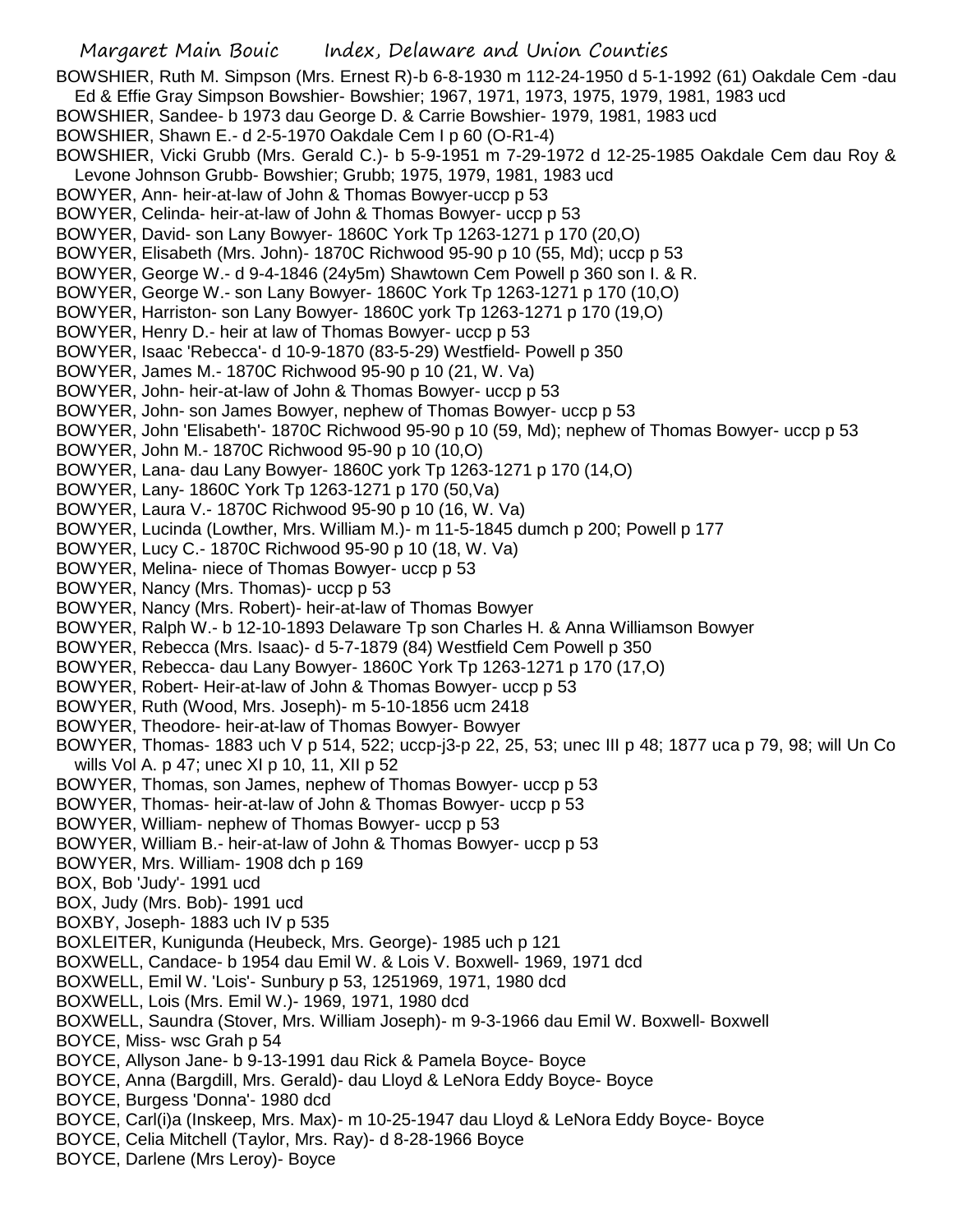- BOYCE, David- b 6-24-1938 son Francis H. & Martha Ann Marie Nuetzel Boyce- 1985 uch p 16
- BOYCE, Dema Leona Taylor (Mrs. Robert Riley)- dau Saul & Mylindia Knicley Taylor- dcc Columbus William III 35
- BOYCE, Donald- b 3-3-1941 son Francis H. & Martha Ann Marie Nuetzel Boyce- 1985 uch p 16
- BOYCE, Donna (Mrs. Burgess)- 1980 dcd
- BOYCE, Doris (Thompson, Mrs. William)- dau Lloyd & LeNora Eddy Boyce- Boyce
- BOYCE, Ella- grad Delaware HS 1877- delge VI p 72
- BOYCE, Ella- dau John & Rebecca Boyce- 1870C Taylor Tp 85-82 p 10 (4,O)
- BOYCE, Francis H. 'Martha Ann Marie Nuetzel- m 6-2-1934- 1985 uch p 16
- BOYCE, George- dcc Columbus Williams III 68
- BOYCE, Helen Eleanore (Richards, Mrs. John)- b 3-2-1921 m 10-19-1946 d 9-18-1993 (72) bur Wm. Mansfilek Middleburg Cem -dau Lloyd & LeNora Eddy Boyce- Boyce; Richards
- BOYCE, Hellale- b 1963 ch Burgess & Donna Boyce- 1980 dcd
- BOYCE, Herbert 'Pauline Long'- Boyce
- BOYCE, James- Powers p 139
- BOYCE, John- opc 204
- BOYCE, John 'Rebecca'- 1870C Taylor Tp 85-82 p 10 (38, Prussia)
- BOYCE, Kaitlyn Maureen- b 10-22-1989 dau Rick & Pam Stover Boyce- Boyce
- BOYCE, Karen Lynn (Rettig, Mrs. Larry)- dau Lloyd S. & Lenora Eddy Boyce- 1949 ucd; Boyce
- BOYCE, Lemuel 'Rebecca Fleming'- m 3-19-1833 ucm 305; unec II p 35
- BOYCE, Lenora Eddy (Mrs. Lloyd S.)- b 2-13-1900 m 7-28-1920 d 7-25-1982 York Cem E 25 1/2 N p 91; Boyce; 1949, 1971 ucd
- BOYCE, Lenore Mills- b 1869 d 1954- Oakdale Cem II p 45 (G-R7-12)
- BOYCE, Leroy 'Darlene'- Boyce
- BOYCE, Rev. Lester S.- dpc p 9, 41, 43, 46, 103; hmp p 167, 310
- BOYCE, Lloyd S. 'Lenora Eddy'- b 6-25-1899 m 7-28-1920 d 4-27-1962 York Cem E 35 1/4N p 91 son James & Anna Davis Boyce
- BOYCE, Martha Ann Marie Nuetzel (Mrs. Francis H.)- b 6-17-1909 m 6-2-1934 dau Lewis F. & Edith Trapp Nuetzel- unec IV p 1, VI p 1, 6, IX p 1, XI p 1, XII p 1, XIII p 2 #24, XIV p 14; 1985 uch p 16, 106, 139
- BOYCE, Matthew- b 1979 son Burgess & Donna boyce- 1980 dcd
- BOYCE, Norma (Richardson, Mrs. C. T.)- dau Lloyd & Le Nora Eddy Boyce- Boyce
- BOYCE, Orma (Hoag, Mrs. Ivan)- dau Lloyd & LeNora Eddy Boyce- Boyce
- BOYCE, Ormar- son Lloyd S. & Lenore Eddy Boyce- 1949 ucd
- BOYCE, Pamela Stover (Mrs. Rick)- dau Charlie & Mary Stover- Boyce
- BOYCE, Pauline Long (Edmonds, Mrs. )(Mrs. Herbert)- b 4-4-1923 d 4-13-1991 (68) bur Fla.- dau Lew & Inez Fetty Long- Boyce
- BOYCE, Ray 'Celia T. Mitchell'- Boyce
- BOYCE, Rebecca Fleming (Mrs. Lemuel)- m 3-19-1833 ucm 305; unec II p 35
- BOYCE, Rebecca (Mrs. John)- 1870C Taylor Tp 85-82 p 10 (28,O)
- BOYCE, Rick 'Pamela Stover'- son Leroy & Darlene Boyce- Boyce
- BOYCE, Robert- b 5-1-1943 son Francis H. & Martha Ann Marie Nuetzel Boyce- 1985 uch p 16
- BOYCE, Rev. Robert- son Lloyd & LeNora Eddy Boyce- Boyce
- BOYCE, Robert Riley-Dema Leona Taylor- son George Boyce- dcc Columbus Williams III 34
- BOYCE, Roberta Elaine- 9-18-1950 dau Robert & Marjorie
- BOYCE, Ronnie- son Herbert & Pauline Long Boyce- Boyce
- BOYCE, Sylvia May (Williams, Mrs. Thomas Blake)- b 8-26-1867 m 3-20-1882 d 8-8-1956- dcc Columbus Williams III 17
- BOYCE, William- 1883 uch V p 162
- BOYCE, William- 1880C Delaware Tp p 495A
- BOYCEL, Jess 'Lucille'- 1949 ucd
- BOYCEL, Julia Mae dau Jess & Lucille Boycel-1949 ucd
- BOYCEL, Lucille (Mrs. Jess)- 1949 ucd
- BOYCEL, Oliver Pearl- son Jess & Lucille Boycel-1949 ucd
- BOYCEL, Pricilla Sue- dau Jess & Lucille Boycel-1949 ucd
- BOYCEL, Rosetta Jane- dau Jess & Lucille Boycel-1949 ucd
- BOYD, ---hadc p 40(1849 Orange Tp)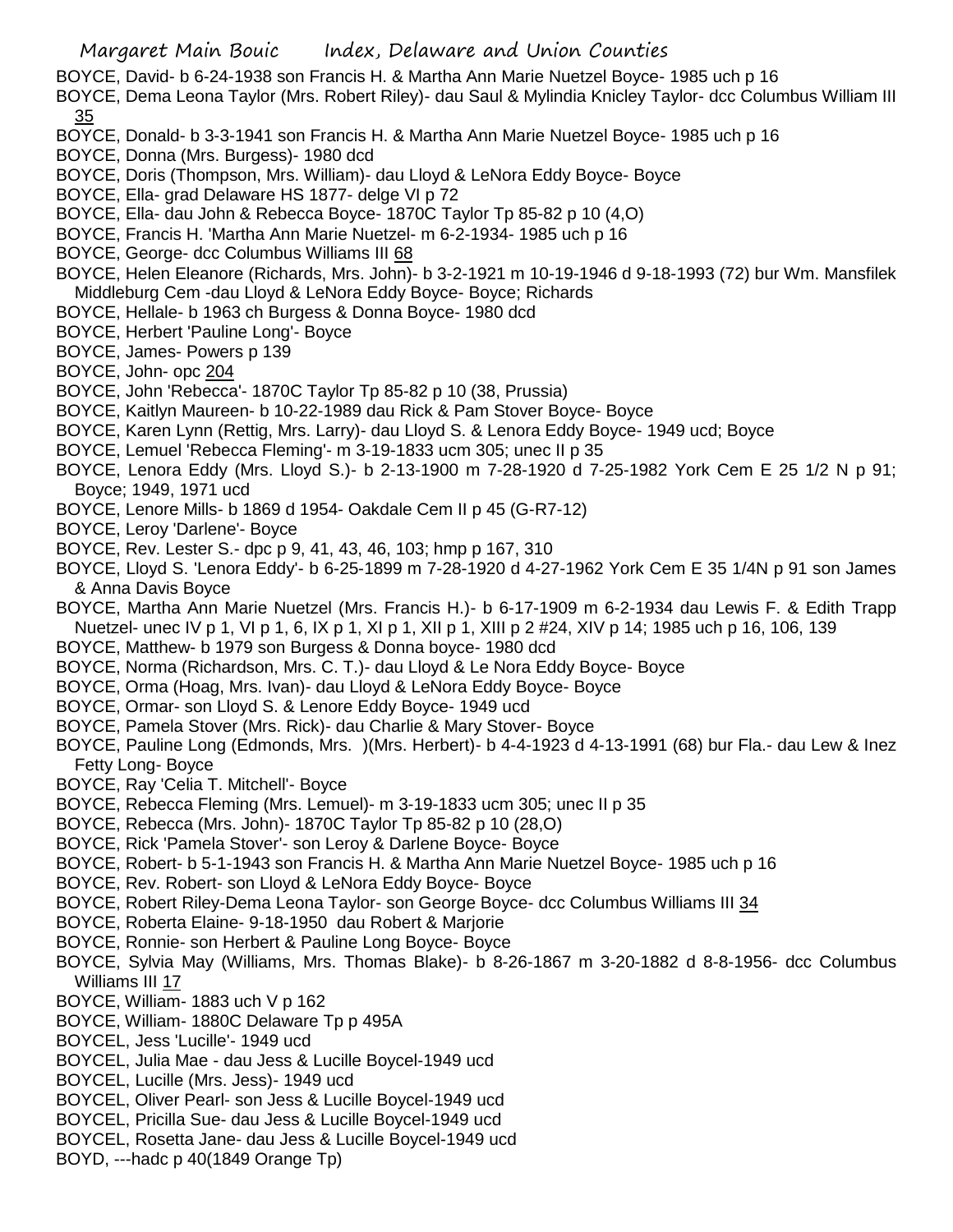- BOYD, ---d 2-4-1904 York Cem L5 p 91
- BOYD, Dr.- Pabst 6 p 18
- BOYD, Elder- hmp p 37
- BOYD, A.- 1908 dch p 427
- BOYD, Abraham 'Bessie Lee Loop'- m 9-2-1894 ogs XXII p 62
- BOYD, Abraham Lincoln 'Ida H. Parmer'-d 8-11-1917- son Luther & Hester Boyd- dcw Bk 4 p 310(33); 1850C Orange Tp 1766 p 113 (10,O); 1880C Orange Tp p 354C; delge V p 74, VII p 12, VIII p 32; ogs XXII p 62
- BOYD, Abraham L.- b 6-26-1871 Orange Tp son Luther & Mary Searles Boyd- dcb
- BOYD, Albert 'Esther'- 1850C Genoa Tp 344 p 36 (45, Pa)
- BOYD, Albert G. 1840C Genoa Tp delge IV p 31
- BOYD, Alen E.- b 8-24-1870 Berkshire Tp ch John & Harriet Manville Boyd- dcb
- BOYD, Alice (Carpenter, Mrs. A. G.)- unec VIII p 29
- BOYD, Alice Mary (Shover, Mrs. Ray Ney)- McKitrick p 129
- BOYD, Alma (Mrs. )- Pabst 5 p 21, 24
- BOYD, Al Marion 'Eliza Mae Wise'- b 2-1-1898 Berlin Tp dcb d 4-15-1960- son E. L. & Florance Seabrens Boyd- Boyd
- BOYD, Alonzo 'Stella VanHoose'- Boyd
- BOYD, Alsina (Andrews, Mrs. Thomas)- m 2-4-1855 dcm; dau Jacob Boyd- 1880 dch p 827; 1850C Trenton Tp 777 p 66 (16,O)
- BOYD, Alta M.- b 11-23-1891 dau Selah & Alma Perfect Boyd- Berkshire Tp dcb
- BOYD, Alta (Mrs. Ray L.)- 1949 ucd
- BOYD, Amanda Pearl Miles (Mrs. Charles)- d 6-22-1961- Boyd
- BOYD, Amanda- b 1990 dau Terry L. & Kim K. Boyd- 1991 ucd
- BOYD, Amy E.-d 8-25-1866 (2-11-5) Sunbury Cem Powell p 29- dau Henry & Elizabeth Manville Boyd- 1880 dch p 828
- BOYD, Andrew J.'Cynthia A. Martin'- b 1856 m 5-26-1878 son Levi & Mary Ann Conard Boyd- delge VII p 52; 1880C Orange Tp p 358C
- BOYD, Rev. Andrew W.- 1883 uch V p 187
- BOYD, Andrew M. 'Mary Fulton'- 1880 dch p 773
- BOYD, Angela Suzanne- dau Clyde E. & Annamae Higgins Boyd- Boyd
- BOYD, Ann- b 10-6-1867 Brown Tp dau Ann Boyd- dcb
- BOYD, Ann Eliza Williams (Mrs. James)- m 10-19-1864 dcm dau Ebenezer P. & Mary Davis Williams- 1880 dch p 781
- BOYD, ----b 10-6-1867---son Anna Boyd- dcb
- BOYD, ---b 4-12-1896 Orange Tp son Douglas & Rose Devol Boyd- dcb
- BOYD, Anna L.- b 1-14-1893 Orange Tp dau Stephen D. & Rose Deval Boyd- dcb
- BOYD, Anna (Rittenhouse, Mrs. Henry)- Rittenhouse 2,3;; unec II p 39, ped Ruth Bigelow Stewart 27; delge II p 26
- BOYD, Annamae Higgins (Mrs. Clyde E.)(Lockhart, Mrs. James L.)- m 10-22-1959- m(2) 7-24-1987 dau Lloyd J. & Glorean Higgins- Boyd; Lockhart; delge I p 21, II p 33
- BOYD, Annie E.- dau H. W. & Sarah C. Boyd- 1880C Allen Tp 24-27 p 3 (5,O,O,O)
- BOYD, Ann Jane- dau Thomas & Susannah Davenport Boyd- tmc p 5
- BOYD, Ann (Sherman, Mrs. Henry)- m 11-17-1846 dcm
- BOYD, Annetta (Shaw, Mrs. Harvey Wood)- b 10-31-1862 m 5-27-1883 d 9-15-1937 dau John & Jamima Staley Boyd- ped Alma Shaw Lewis 5 or dau Joseph & Rebecca Johnson Boyd- unec VI p 19
- BOYD, Ardena- b 1973 ch Donald S. & Linda Boyd- 1980 dcd
- BOYD, Arthur 'Frances Davis Mitchell'- Mitchell (112(10)311)
- BOYD, Arthur- son James H. & Cynthia Holton Boyd- Boyd
- BOYD, Arthur- b 1862 son Luther Boyd,Jr.- delge V p 74, VI p 61
- BOYD, Ausie- ch Wilson & Katie Patton Boyd- Freshwater p 247
- BOYD, Barbara-b 1955 Edau Jack E. & Doris J. Boyd- 1961, 1969, 1971 dcd
- BOYD, Barbara Joan (Robinson, Mrs. Dale Verlyn)(Arndt, Mrs. Bart)- dau W. Clifton & Martha Boyd- 1961 dcd (13); Boyd
- BOYD, Barbara (Kraeer, Mrs. )- dau Homer R. & Ann Boyd- Boyd
- BOYD, Barbara (McAdams, Mrs. Clifford)- dau Cecil & Junie Burton Boyd- Boyd
- BOYD, Beatrice- d age 19m- dau Emmit & Marvel Cramblit Boyd- Boyd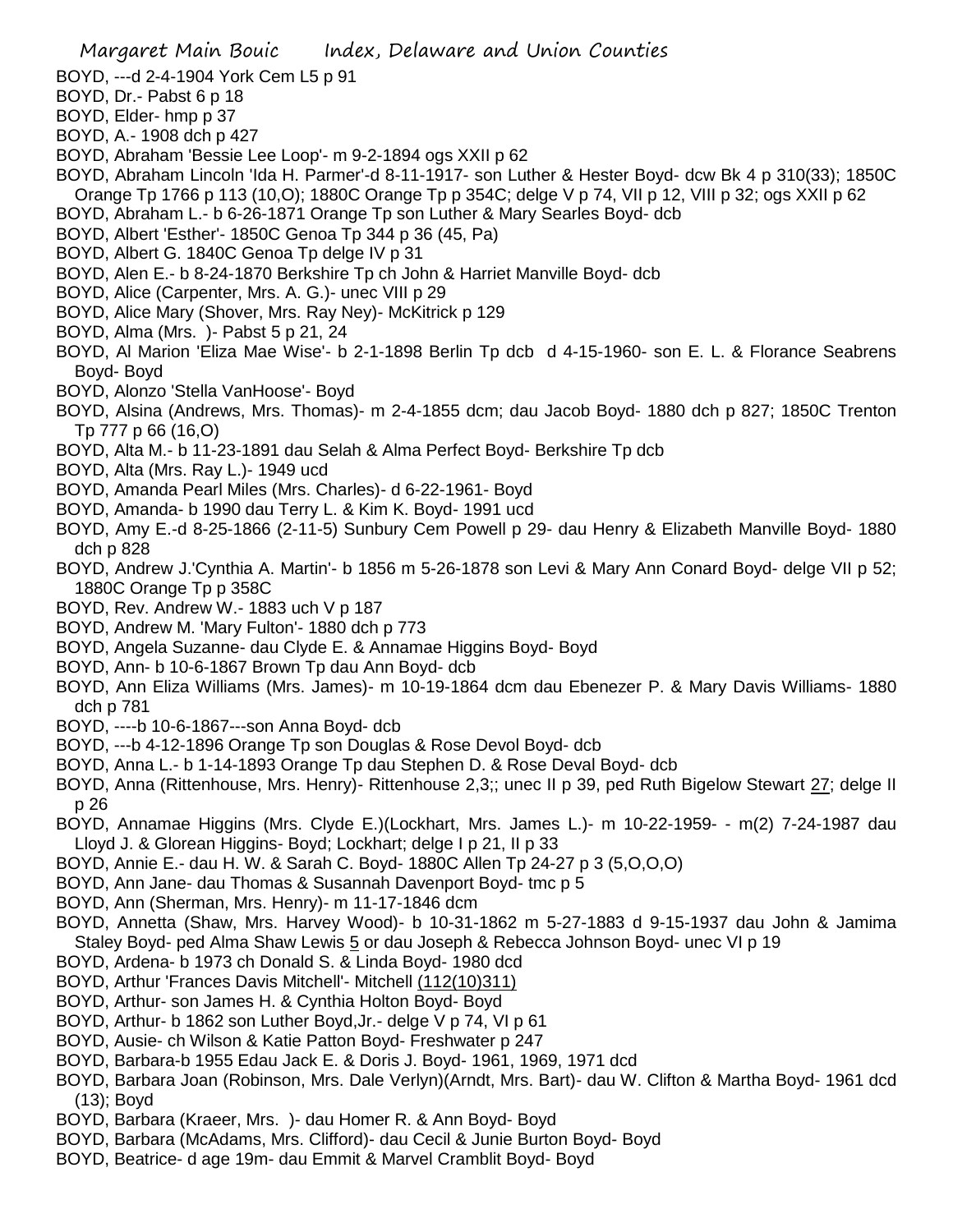- BOYD, Beatrice- dau Ray L. & Alta Boyd- 1949 ucd
- BOYD, Benton- b 10-1-1871 Trenton Tp son Jasper & Addia Shickles Boyd- dcb
- BOYD, Bertie A. (Mrs. Paul J.)- 1961, 1969, 1971 dcd
- BOYD, Beryl (Nelson, Mrs. Nels Rudolph)- Cowgill p 58
- BOYD, Betty (Dooley, Mrs. Jerry)- dau Mitchell & Myrtle Thompson Boyd- Boyd
- BOYD, Betty (lawyer)- dau Glen & Lillian Keith Boyd- Boyd
- BOYD, Betty (Mrs. Ron)- 1980 dcd
- BOYD, Bishop 'Eliza Clark'- b 12-15-1839 m 11-29-1863 dcm d 8-10-1925 son Jacob & Elizabeth Anderson Boyd-1880 dch p 828; 1850C Trenton Tp 777 p 66 (8,O); 1880C Trenton Tp p 466A; Powell p 278; 1908 dch p 388; delge X p 76
- BOYD, Bob 'Debbie'- Boyd
- BOYD, Carmen Virginia- d 10-7-1986 (68) sister Don Boyd- Boyd
- BOYD, inf of Carney & Dora Boyd- d 6-21-1928 Oakdale Cem 4048 (E 45G)
- BOYD, Carline Wilson (Mrs. Robert)- m 10-18-1849 Madison Co, unec XI p 45
- BOYD, Carolyn-b 1951 dau Kenneth & Pauline Boyd- 1961, 1969 dcd
- BOYD, Carrie- 1880C Delaware Town p 490C
- BOYD, Carroll- ch Kenneth & Pauline Boyd- 1961 dcd (13)
- BOYD, Carroll- son Lewis A. & Gladys M. Boyd- Boyd
- BOYD, Carroll A. 'Mary'- d 3-20-1972 (56) bur Sunbury- son Grover Boyd- 1961, 1969, 1971 dcd
- BOYD, Catharine Helphrey (Mrs. John L.)- m 8-31-1856 dcm
- BOYD, Catharine Wright (Mrs. William S.)- m 1-10-1856 dcm
- BOYD, Catherine (Mrs. John G/C.)- d 2-27-1865(64-6-9) R. York Cem E3 p 3; 1860C york Tp 1280-1288 p 172 (60,O)
- BOYD, Caty Kepler (Mrs. Robert)- m 4-9-1807 onwq I
- BOYD, C. E.- Pabst 7 p 17
- BOYD, Cecil ''Junie'- d 11-11-1980 bur Maple Grove- 1961 dcd (13)
- Boyd, C. H.- Genther p 49

BOYD, Charles A. 'Helen Louise Parish'-b 6-4-1906 m 6-14-1933 d 3-29-1978 bur Claibourne Cem p 100- son

Wilbur C. & Susanna Daisy Daniels Boyd- Boyd, 1971, 1973, 1975, 1983, 1991 ucd

- BOYD, Mrs. Charles A.-1979, 1981 ucd
- Boyd, Charles Arthur- son Arthur & Frances Davis Mitchell- Mitchell112(10)13112
- BOYD, Charles E. -b 2-1896 son William M. & Mary Clantz Boyd- Boyd; 1900C Richwood 165-173 p 7A (4,O,O,O)
- BOYD, Charles H.- d 8-19-1866 (1-1-9) Sunbury Cem Berkshire Tp Powell p 29 son H. & E.
- BOYD, Charles L.- b 12-22-1894 Berlin Tp son E. L. & Florence Seaborn Boyd -dcb
- BOYD, Charles N.- son Henry & Elizabeth Manville Boyd- 1880 dch p 828
- BOYD, Charlie- son H. W. & Sarah C. Boyd- 1880C Allen Tp 24-27 p 3 (7,O,O,O)
- BOYD, Cheryl (Mrs. Everett)- Boyd
- BOYD, Christina Lillian- dau Clyde E. & Annamae Higgins Boyd- Boyd
- BOYD, Clara (Codding, Mrs. Warren Leroy)- b 4-10-1857 m 4-4-1877 d 2-14-1899 dau James H. & Mary Simpson Boyd- dcc Charlotte Davids Davis 11
- BOYD, Clara J.Smith (Mrs. John S.)- b 5-1861 m 1-20-1880 ucm 6643 d 1944 Oakdale Cem I p 53 (E-R55-2); 1900C Darby Tp 247-256 p 12B (39,O,O,O) m 20y, 3ch
- BOYD, Clayton E.- son Wilbur Corwin & Susanna Daisy Daniels Boyd- Boyd
- BOYD, Clement L.- son Bishop & Eliza Clark Boyd- 1908 dch p 426, 437; 1880 dch p 828
- BOYD, W. Clifton 'Martha'- b 5-5-1912 d 12-1-1992 9800 Sunbury Mem. Pk- son Grover & Estella Murray Boyd- Boyd; 1961, 1971 dcd; Pabst 2 p 36
- BOYD, Clinton- b 11-11-1887 OPrange Tp son E. L. & Florence Seaborn Boyd- dcb; Pabst O
- BOYD, Clyde E. 'Annamae Higgins'- b 2-13-1939 Medina Co m 10-11-1959 d 8-9-1979 (40-6-26) bur Bloomfield- son Glen & Lillian Keith Boyd- Boyd
- Boyd, C. N.- Genther p 49
- BOYD, Con- delge V p 55
- BOYD, Cora (Howison, Mrs. Walter G.)- m 12-23-1897 d 1-20-1915- Boyd
- BOYD, Cory Lyn- son Darrel Boyd- Boyd
- BOYD, Cornelius- Delaware Tp- Pabst 5 p 1
- BOYD, Cynthia A. Martin (Mrs. Andrew J.)- m 5-26-1878 delge VII p 52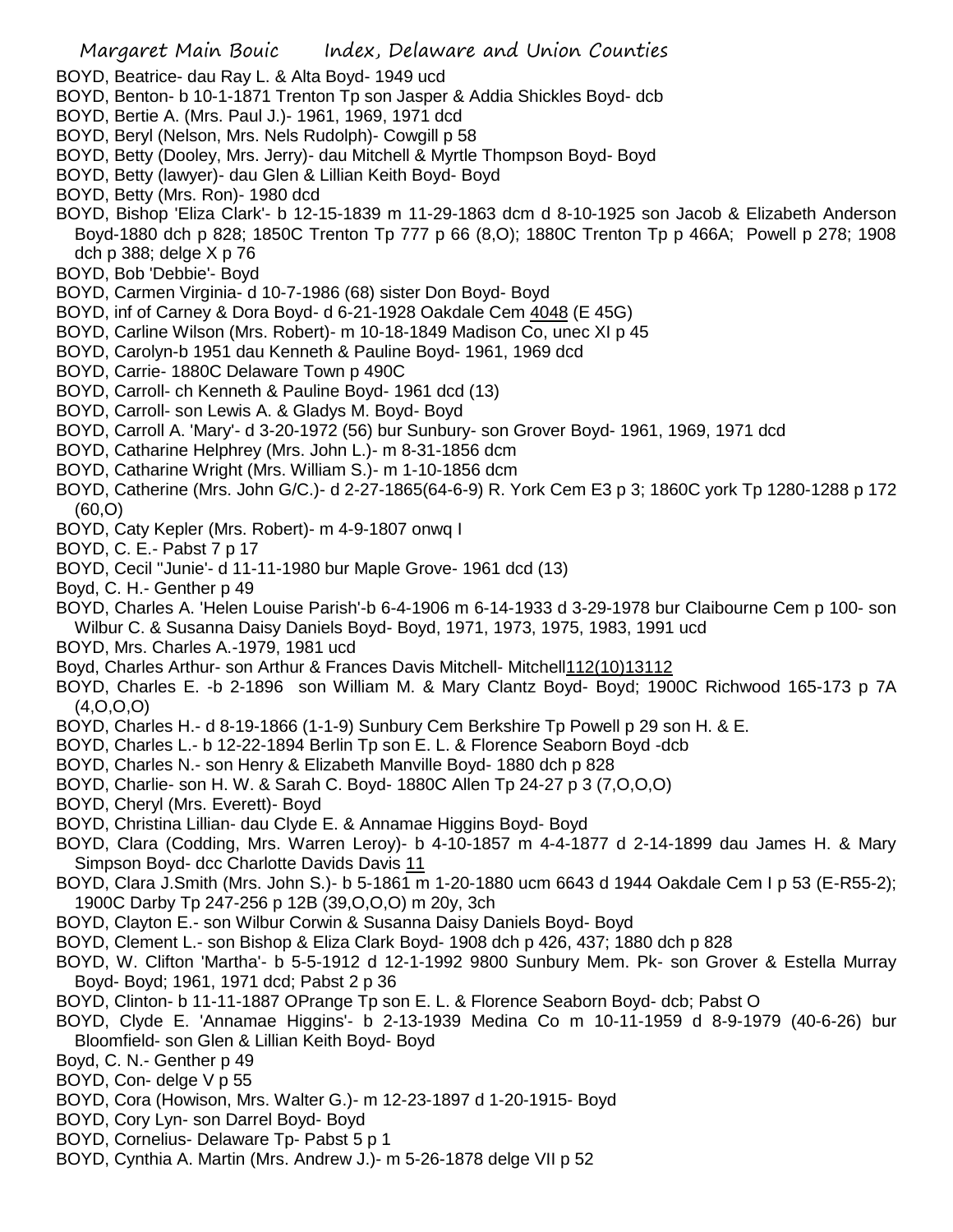- BOYD, Cynthia (Csonka, Mrs. )- dau Homer R. & Ann Boyd- Boyd
- BOYD, Cynthia Holton (Mrs. James H.)- Boyd
- BOYD,---d 9-12-1857 (4y12d) dau D. & M. A.- Smith Cem unec VII p 37
- BOYD, D. A.- 1883 uch IV p 490; 1877 uca p 97
- Boyd, Dan- Genther p 48
- BOYD, Daniel S.- b 12-1880 son John S. & Clara J. Smith Boyd- 1900C Darby Tp 247-256 p 12B (19,O,O,O)
- BOYD, Danny 'Pamela'- m 1-6-1968- Boyd
- BOYD, Darlene Mannin (Mrs. James)- Maugans Anc p 206
- BOYD, Darrel- Boyd
- BOYD, David A. 'Florence G. Mahan'- m 12-2-1869 ucm 4652; 1870C York tp 56-55 p 7 (23,O)
- BOYD, David 'Laura A.'- son Bill & Janet Boyd- Boyd
- BOYD, David- son John C. & Catharine Boyd- 1860C York Tp 1280-1285 p 172 (16,O)
- BOYD, David- son Luther & Hester Boyd- dcw Bk 4 p 310(31); 1850C Orange Tp 1766 p 113 (17,O); delge V p 74, VII p 12
- BOYD, David- son Wilson & Katie Patton Boyd- Freshwater p 247
- BOYD, Debbie (Mrs. Bob)- Boyd
- BOYD, Deborah- b 1953 dau Jack E. & Doris Boyd- 1961, 1969, 1971 dcd
- BOYD, Delashmitt- d 2-21-1847 (30-4-14) Radnor Cem Powell p 226
- BOYD, Diana (Allen, Mrs. Patrick)(Calahan, Mrs. )- m 6-2-1850 dcm dau Luther & Easther English Boyd- delge V p 74, VII p 12
- BOYD, Diana (Callahan, Mrs. )- dau Luther Boyd- dcw Bk 4 p 33(310)
- BOYD, Don- brother Carmen Virginia Boyd- Boyd
- BOYD, Donald- son Homer R. & Ann Boyd- Boyd-
- BOYD, Donald- son Lewis A. & Gladys Marie McMahon Boyd- Boyd
- BOYD, Donald S. 'Linda'- b 1954 son Carroll A. & Mary Boyd- 1961, 1969, 1971, 1980 dcd
- BOYD, Doris (Mrs. Jack E.)- 1961, 1969, 1971, 1980 dcd
- BOYD, Dorothy R. (Gafney, Mrs. )- dau Lewis A. & Gladys M. Boyd- Boyd
- BOYD, Dwayne (Dick)'Gracie'- son Emmit & Marvel Cramblit Boyd- Boyd
- BOYD, Dwight S. 'Fannie E. Smith'- m 11-11-1880 ucm 6835
- BOYD, Mrs. Dwight- MR-DAR p 7
- BOYD, Easther English (Mrs. Luther)- m 1822 delge V p 74, VI p 26, VII p 112, VIII p 32
- BOYD, Eddie J.- son H. W. & Sarah C. Boyd- 1880C Allen Tp 24-27 p 3 (10,O,O,O)
- BOYD, Edna L. (Mrs. Martin F.)- 1975 ucd
- BOYD, Edward L.'Florence Sebring'- b 3-10-1864 m 3-3-1883 dau Luther Boyd,Jr. ogs XXII p 62; delge V p 74, VI p 61
- BOYD, Effie R. (Morelock, Mrs. Edward O. G.)- Cowgill p 34
- BOYD, E. L.- Pabst 8 p 62, 66
- BOYD, Eleanor M.- d 1-24-1986 (90) cremated- mother of Marilyn B. Douglas- Boyd
- BOYD, Eleanor Snyder (Mrs. James)- Maugans Anc p 206
- BOYD, Eliza- 1880C Radnor Tp p 472A
- BOYD, Eliza- dau Jacob & Elizabeth Anderson Boyd- 1850C Trenton Tp 777 p 66 (12,O)
- BOYD, Eliza Clark (Mrs. Bishop)- b 7-28-1844 m 11-29-1863 dcm d 11-24-1931 Trenton Cem Powell p 278 dau George Clark; 1880 dch p 828
- BOYD, Eliza Jane French (Mrs. Luther Jr.)- m 12-24-1857 dcm; delge V p 74, VI p 26, VII p 12; ogs XXII p 62
- BOYD, Eliza (Reed, Mrs. Adam)- m 1844 ucm 986; lic unec VI p 16
- BOYD, Eliza (Perfect, Mrs. Charles)-m 9-13-1860 dcm
- BOYD, Elizabeth- d 9-28-1843 (2y16d) dau J. & E. Boyd- Sunbury Cem Powell p 39
- BOYD, Elizabeth- dau John & Margaret A. Boyd- 1850C Radnor Tp 158 p 180 (16,O)
- BOYD, Elizabeth Anderson (Mrs. Jacob)-d 1-24-1882 (80) Sunbury Cem Powell p 37; de;ge VIII p 52; 1880
- dch p 828; 1850C Trenton Tp 777 p 66 (45, NJ); 1880C Trenton Tp p 463C
- BOYD, Elizabeth (Harvey, Mrs. James)- m 9-14-1864 ucm 3624
- BOYD, Elizabeth (Kyle, Mrs. James)- m 10-1828; dcga p 45 Del Pat & Fr Ch.;dau William Boyd; 1880 dch p 754; dumch p 138l 1883 uch V p 638
- BOYD, Elizabeth Mae Wise-(Mrs. Al Marion) d 10-14-1981 (84) sister of Henry Wise- Boyd
- BOYD, Elizabeth Manville (Mrs. Henry)- m 11-14-1861 dcm dau Nicholas & Nancy Manville- 1880 dch p 828
- BOYD, Elizabeth (Moore, Mrs. Thomas H.)- 1915 uch p 892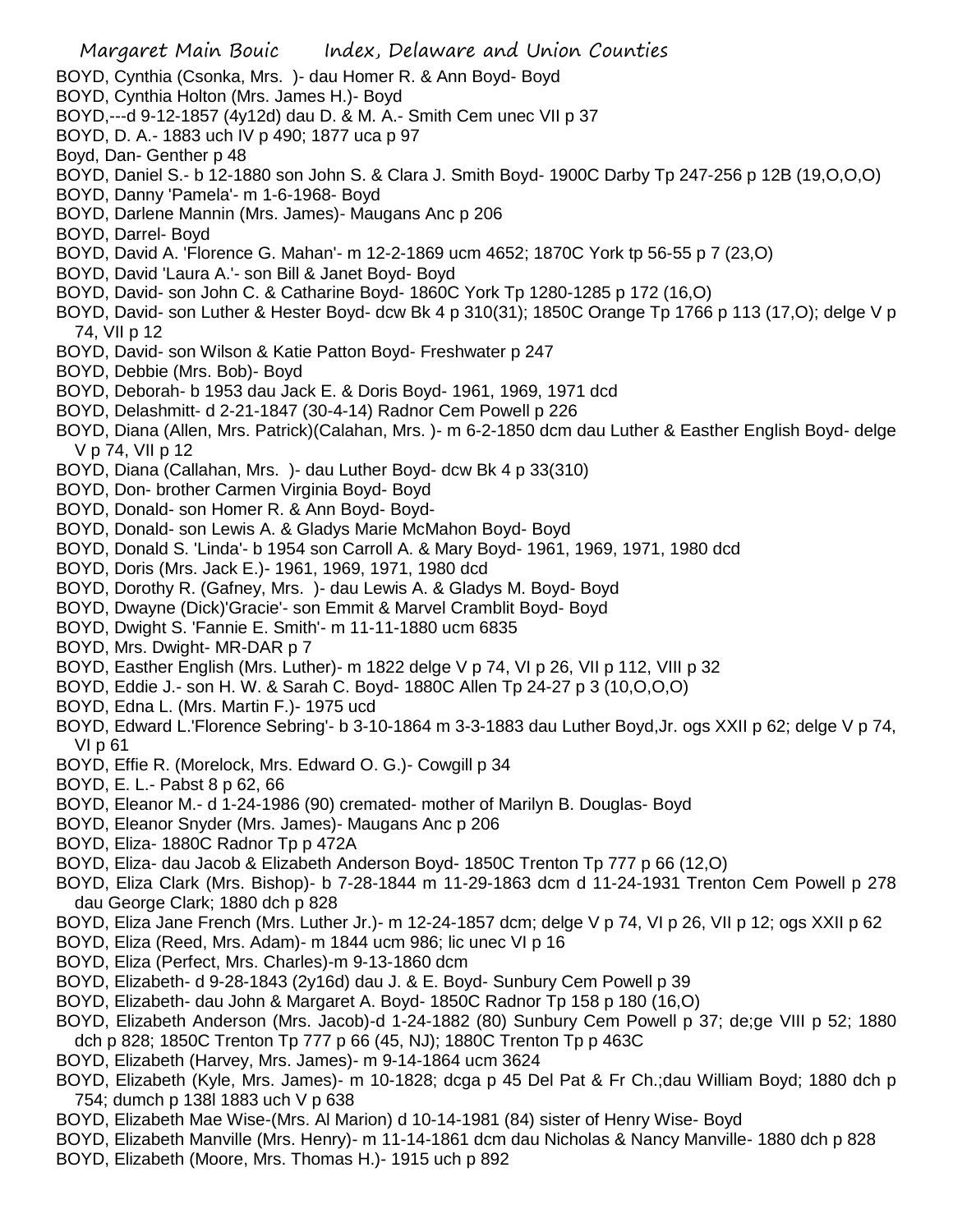Margaret Main Bouic Index, Delaware and Union Counties

BOYD, Elizabeth (Patterson, Mrs. David)- 1915 uch p 710

BOYD, Ellen (Slattery, Mrs. Michael)-m 7-28-1872 dau Levi & Mary Conard Boyd- 1883 uch V p 718; delge VII p 52

- BOYD, Elma R. (Mrs. Joseph C.)- b 1908 Price Cem djlm p 61
- BOYD, Elmora -b 5-23-1879 Orange Tp twin son A. J. & C. A. Martin Boyd- dcb
- BOYD, Elsie- d 1-17-1927 (69) Oakdale Cem 3975 (F16)
- BOYD, Elsie J. Mitchell (Mrs. Simon L.)-b 1858 Ynb Co m 10-3-1876 ucm 5963 d 11-17-1927 Oakdale Cem I p
- 112 (F-R3-15); dau G. D. & Sarah C. Converse Mitchell- dumch p 216; Cowgill p 52; 1880C Marysville 193-197 (21,O,O,O)
- BOYD, Elsie M. Adams (Mrs. Parmer C.)- b 2-10-1875 m 1900 d 8-24-1969 Hale Cem dau Augustus & Ophelia Adams- Boyd
- BOYD, Emilene- dau Luther Boyd, Jr.- delge V p 74
- BOYD, Emily Susan- b 9-18-1987 dau Bob & Debbie Boyd- Boyd
- BOYD, Emma A. (Adams, Mrs. John Q)- m 3-5-1881 ucm 6927
- BOYD, Emma- niece of Perry Wells- 1880C Claibourne Tp 37-39 p 4 (18,O,O,O) p 192A
- BOYD, Emma (Sebring, Mrs. Columbus) b 1859 ogs XXII p 62
- BOYD, Emmit 'Marvel Cramblit'- Boyd
- BOYD, Ernest Scott- b 5-21-1914 d 6-3-1973 son Alonzo & Stella Van Hoose Boyd- Boyd
- BOYD, Erney O. 'Eulah'- 1969 dcd
- BOYD, Esther (Mrs. Albert)- 1850C Genoa Tp 344 p 36 (45, Ireland)
- BOYD, Ethel D.- b 9-25-1889 Berkshire Tp dau Selah & Alma Perfect Boyd- dcb
- BOYD, Ethel Jane- b 8-27-1902 d 8-25-1968 bur N. Lewisburg- dau Alonzo & Stella Van Hoose Boyd; Boyd
- BOYD, Eugene- son Al Marion & Elizabeth Mae Wise Boyd- Boyd
- BOYD, Eulah (Mrs. Erney O.)- 1969 dcd
- BOYD, Eva- dau Philip & Phoebe Weiser Boyd- Weiser p 84
- BOYD, Evelyn (Mrs. Richard)- Boyd
- BOYD, Everett (Corkey)'Cheryl'- son Emmit & Marvel Cramblit Boyd- Boyd
- BOYD, Everet C.- b 4-12-1897 Trenton Tp son C. L. & Ada Shaff Boyd- dcb
- BOYD, Fannie E. Smith (Mrs. Dwight S.)- m 11-11-1880 ucm 6835
- BOYD, Faye (Grauman, Mrs. )- dau Mitchell & Myrtle Thompson Boyd- Boyd
- BOYD, Fern Tippie (Mrs. Pearl A.)- m 3-9-1937 Celina- Boyd
- BOYD, Florence G. Mahan (Mrs. David A.)- m 12-2-1869 ucm 4652; 1870C York Tp 56-55 p 7 (18,O)
- BOYD, Florence Seburn/Sebring (Mrs. Edward)- m 3-3-1883 delge V p 74, VI p 61
- BOYD, Florence (Seis, Mrs. )-d 1961 dau Al Marion & Elizabeth Mae Wise Boyd- Boyd
- BOYD, Florinda (Johnson, Mrs. David C.)- m 9-17-1873 ucm 5326
- BOYD, Frances- dau Arthur & Frances Davis Mitchell- Mitchell 112(10)3113
- BOYD, Frances Davis Mitchell (Mrs. Arthur)- dau Chester & Mary Elizabeth Davis Mitchell- Mitchell 112(10)311
- BOYD, Franklin L.- b 3-27-1902 Orange Tp son Harvey & Florance K. Smith Boyd- dcb
- BOYD, Fred W.- b 9-7-1898 Orange Tp son Andrew & Cynthia Martin Boyd- dcb
- BOYD, Freddie- b 1960 son Jack E. & Doris Boyd-1961 dcd (7m); 1969, 1971 dcd
- BOYD, G. Adeline Wells (Mrs. William)- m 3-24-1842 dcm
- BOYD, Gary Alan- d 4-5-1965 bur Sunbury- 1961 dcd (1) son Carroll A. & Mary H. Boyd- Boyd
- BOYD, George- Berkshire Tp- Powell p 45; 1880C Berkshire Tp p 412C; delge IX p 63
- BOYD, George- son Jacob & Elizabeth Anderson Boyd- 1850C Trenton Tp 777 p 66 (18, NJ)
- BOYD, George M.- b 6-25-1884 Orange Tp son Edward & Florence Sebring Boyd- dcb
- BOYD, George- b 1-27-1885 Orange Tp son Richard & Nora Westbrook Boyd- dcb
- BOYD, George W.- son Bishop & Eliza Clark Boyd- 1880 dch p 828
- BOYD, Geraldine (Thybony, Mrs. )- dau Eleanor M. Boyd- Boyd
- BOYD, Geraldine (Mrs. Wayne H.)- 1973, 1975, 1979, 1981, 1983, 1991 ucd
- BOYD, G. H.- Liberty Tp Powell p 170
- BOYD, Gladys Marie McMahon (Mrs. Lewis A.)- d 10-21-1980 (78) bur Cheshire- 1961, 1969, 1971, 1980 dcd ;Boyd
- BOYD, Glenn- brother Grover Boyd- Boyd
- BOYD, Glenna- b 8-11-1899 Berlin Tp son Edward & ---Sebring Boyd- dcb
- BOYD, Goldie- dau Philip & PhoebeBoyd- Weiser p 84
- BOYD, Gracie (Mrs. Dwayne)- Boyd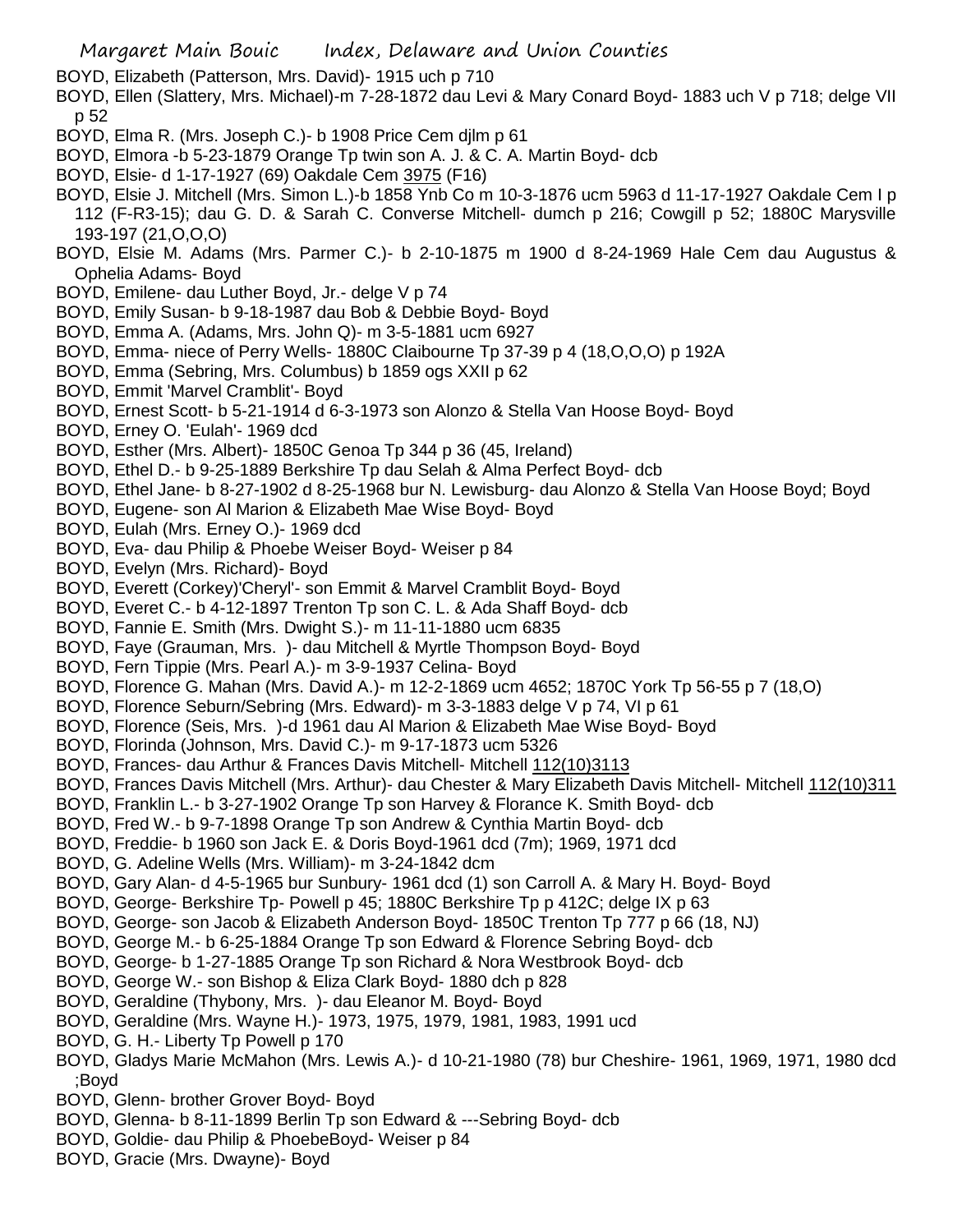- BOYD, Graty (Bennett, Mrs. Isaac)- m 7-23-1848 dcm
- BOYD, Greg- son Danny & Pamela Boyd- Boyd
- BOYD, Grover C.- d 5-12-1962 (74) bur Sunbury- 1961 dcd; Boyd
- BOYD, Hannah (Bennett, Mrs. John)- dau Luther Boyd- m 8-11-1842 dcm; dcw Bk 4 p 310(33); delge V p 74, VII p 12, 52; ogs XXII p 49
- BOYD, Harold- son Glen & Lillian Keith Boyd- Boyd
- BOYD, Harriet- d 10-4-1904 York Cem l5 p 91
- BOYD, Harriet (Mrs. Jefferson)- 1870C York Tp 160-157 p 21 (27,O)
- BOYD, Harriet Manville (Mrs. John)- m 2-15-1856 dcm
- BOYD, Harry E. 'Mary Katherine Harris'- b 4-10-1889 Un Co d 10-2-1918 Army Oakdale Cem I p 112 (D-R3-15)- son Simon D. & Elsie J. Mitchell Boyd- Cowgill p 52
- BOYD, Harry- b 6-13-1872 Orange Tp son Levi & Mary A. Connard Boyd- dcb
- BOYD, Harvey- son Jacob & Elizabeth Anderson Boyd- 1850C Trenton Tp 777 p 66 (4,O)
- BOYD, Hattie Green (Mrs. Joseph)- m 9-7-1865 ucm 3784
- BOYD, Hazel Todd (Mrs. Ronald)- dau Fred & Clara Crouse Todd- Maugans Anc p 206
- BOYD, Helen Louise Parish (Mrs. Charles A.)- b 9-3-1914 m 6-14-1933 d 9-4-1993 (79) Claibourne Cem-Boyd; 1975 ucd
- BOYD, Helen (McLean, Mrs. Daniel)- 1883 uch V p 442
- BOYD, Henry 'Elizabeth Manville'- m 11-14-1861 son Jacob & Elizabeth Anderson Boyd- 1880 dch p 591, 828; 1908 dch p 135, 138; 1850C Trenton Tp 777 p 66 (21, NJ); 1880C Trenton Tp p 463
- BOYD, Henry 'Sarah'- d 10-16-1887 (59-9-18) Trenton Cem- Powell p 278
- BOYD, Hester/Easther English (Mrs. Luther)- delge V p 74; 1850C Orange Tp 1766 p 113 (57, Va)
- BOYD, Homer- b 1-22-1936 d 3-21-1992(56) bur Apollo, Pa- son Lewis A. & Gladys McMahon Boyd- Boyd
- BOYD, Homer W.- b 3-4-1902 Orange Tp son A. J. & Cynthia Martin Boyd- dcb
- BOYD, H. W. 'Sarah'- 1880C Allen Tp 24-27 p 3 (35, O, Penn,Penn) p 0051; 1877 uca p 21, 58
- BOYD, Ida H. Parmer (Mrs. Abraham)- delge V p 74
- BOYD, Irene (Mrs. Mearld)- Boyd
- BOYD, Irene (Looker, Mrs. )- dau Al Marion & Elizabeth Boyd- Boyd
- BOYD, Isabelle (Boger, Mrs. Elmer G.)- Schultz p 7
- BOYD, J.- 1877 uca p 97; Powell p 281 (Trenton Tp)
- BOYD, Jack- Sunbury p 1
- BOYD, Jack E. 'Doris;- 1961, 1969, 1971, 1980 dcd
- BOYD, Jacklyn- ch Jack E. & Doris Boyd- 1961 dcd (12)
- BOYD, Jacob 'Elizabeth Anderson'- d 9-11-1868 (68) Sunbury Cem Powell p 37 1880 dch p 591, 827, 828; 1908 dch p 135; 1850C Trenton Tp 777 p 66 (55, NJ); hadc p 54; 1835 men 57 #21 p 106 Trenton Tp
- BOYD, Jacob Hall- b 11-26-1992 son Jeffrey Wayne & Stephanie Kay Clark Boyd- Boyd
- BOYD, James- 1969 dcd
- BOYD, James- Genther p 48, 49
- BOYD, James- d 1-12-1962 (77) bur Johnstown- Boyd
- BOYD, James- b 6-5-1826 d 9-18 1886 Plain City Cem unec VII p 51
- BOYD, James 'Ann Elizabeth Williams'- m 10-19-1864 dcm 1880 dch p 781
- BOYD, James- b 12-14-1884 Orange Tp son Douglas 7 Bell Smith Boyd- dcb
- BOYD, James 'Eleanor Snyder''Darlene Mannin'- son Ronald & Hazel Todd Boyd- Maugans Anc p 206
- BOYD, James G.- son James boyd- b 11-17-1868 d 7-26-1900 Plain City Cem unec VII p 51
- BOYD, James H. 'Mary Simpson'- m 5-31-1849 d 1858- dcc Charlotte Davids Davis22
- BOYD, James Howard- b 3-4-1881 Orange Tp son Andrew J. & Cynthia Martin Boyd- dcb
- BOYD, James 'Julia Ann Adair'- m 2-3-1841 Madison Co unec IX p 32
- BOYD, James 'Patsy'- son Vernon & Virginia Leach Boyd- Boyd
- BOYD, James P.- son Pearl A. & Fern Tippie Boyd- Boyd
- BOYD, James 'Rebecca'- 1850 Claibourne Tp 137 (28,O); Boyd
- BOYD, James Richard- son Clifton & Martha Boyd- Pabst 2 p 36; Boyd
- BOYD, James 'Sue'- Boyc
- BOYD, James V.- son Vernon Boyd- Boyd
- BOYD, Jamie Ellen- dau James V. Boyd- Boyd
- BOYD, Jamima Staley (Mrs. John) b 8-22-1830 m 1850 d 6-30-1914 Ada- ped Alma Shaw Lewis 11
- BOYD, Janis M. (Mrs. Paul W.)- 1961, 1969, 1971 dcd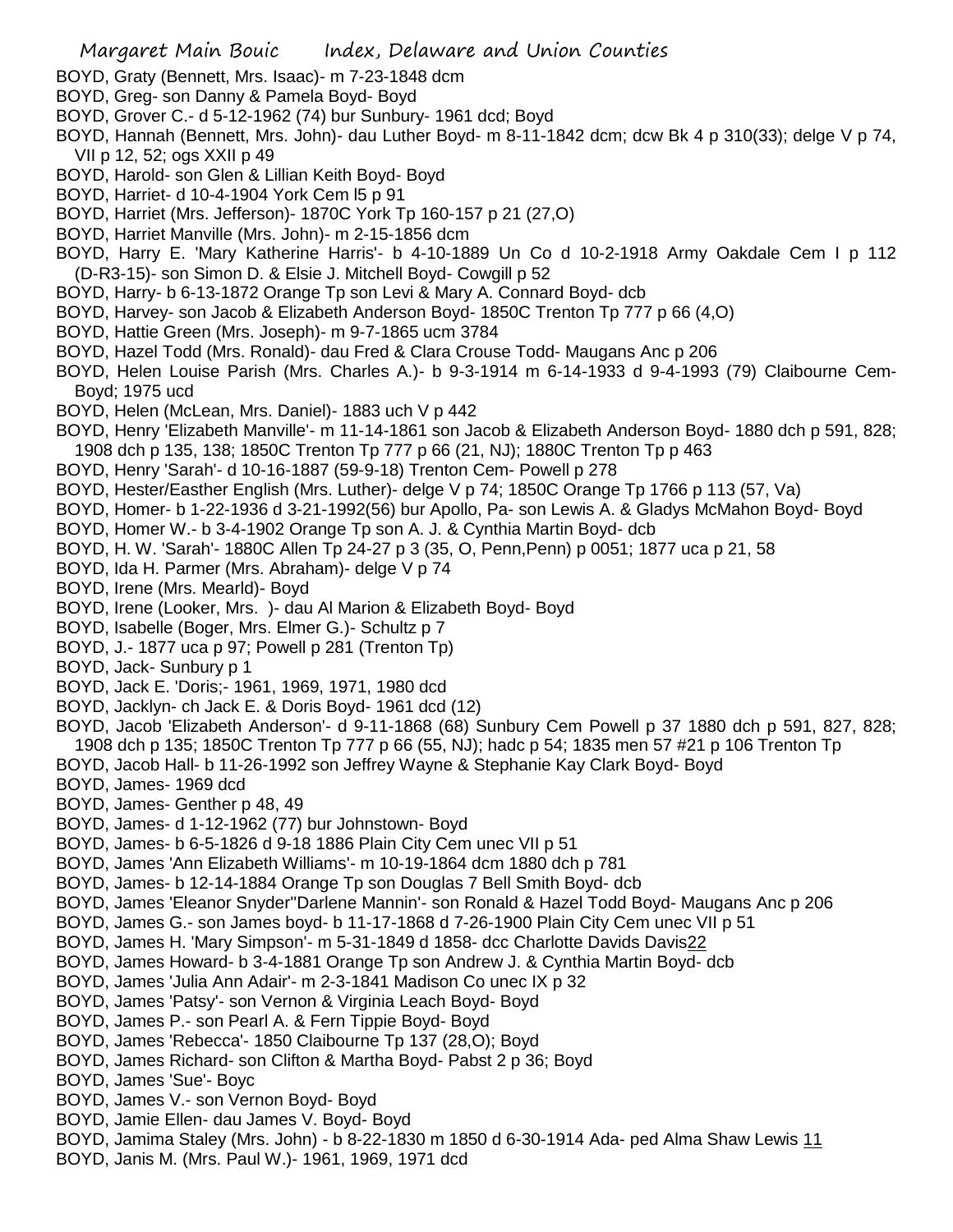- BOYD, Jane- hmp p 99; delge I p 13
- BOYD, Jane (Thomson, Mrs. Hugh)- dcq Walter Thomson 17
- BOYD, Janet (Mrs. Bill)- Boyc
- BOYD, Jasper- son Jacob & Elizabeth Anderson Boyd- 1908 dch p 150, 733; 1850C Trenton Tp 777 p 66 (2,O); hadc p 123
- BOYD, J. C.- 1883 uch IV p 490
- BOYD, Jean (Hendrickson, Mrs. James)- m 2-16-1947 delge I p 7
- BOYD, Jefferson 'Harriet'- 1870C York tp 160-157 p 21 (29,O)
- BOYD, Jeffrey- b 1967 son Carroll L. & Mary S. Boyd- 1969 dcd
- BOYD, Jeffrey Michael- b 2-2-1976 son Jerry Franklin & June Ann Monson Boyd- Cowgill p 55
- BOYD, Jeffrey Wayne 'Stephanie Kay Clark'- b 1968 m 12-5-1987 son Wayne H. & Geraldine Boyd- Boyd; 1973, 1975, 1979, 1981, 1983, 1991 ucd
- BOYD, Jerry Franklin 'June Ann Monson'- b 5-14-1944 m 12-26-1965 son Pearl A. & Fern Tippie Boyd- Boyd; Cowgill p 55
- BOYD, Jill Michelle- b 10-18-1968 dau Jerry Franklin & June Ann Monson Boyd- Cowgill p 55
- BOYD, Jim R.- 1980 dcd
- BOYD, Jim 'Sue'- Boyd
- BOYD, Jimmie- son James & Darlene Mannin Boyd- Maugans Anc p 206
- BOYD, Jo- b 1962 dau Norman J. & Vivian R. Boyd- 1975 ucd
- BOYD, John- Powers p 210
- BOYD, John- 1880C Berkshire Tp p 412C
- BOYD, John- son James & Rebecca Boid- 1850C Claibourne Tp 137 p 22 (4,O)
- BOYD, John- 1908 dch p 138; 1840C Radnor Tp p 102 (30-40); hadc p 48; Powers Pat p 171; delge IV p 65
- BOID, John 'Catharine'- 1860C York Tp 1280-1288 p 172 (72, Md)
- BOYD, John 'Harriet Manville'- m 2-15-1856 dcm
- BOYD, John Henry- b 6-17-1883 Orange Tp son Dick & Nora Westbrook Boyd- dcb
- BOYD, John- son Jacob & Elizabeth Anderson Boyd- 1850C Trenton Tp 777 p 66 (10,O)
- BOYD, John 'Jamima Staley'- b 4-9-1826 m 1850 d 1-10-1902 Ada- ped Alma Shaw Lewis 10
- BOID, John- son John & Catharine Boyd- 1860C York Tp 1280-1288 p 172 (17,O)
- BOYD, John L. 'Catharine Helphrey'- m 8-31-1856 dcm
- BOYD, John'Margaret'-d 10-7-1860 (56-11-23) Norton Cem Powell p 175; 1850C Radnor Tp 158 p 180 (46,O); 1835 men 54 #134 p 99 Radnor Tp
- BOYD, John 'Mary A. Johnson'- m 1-23-1845 dcm
- BOYD, John Mervin- b 10-31-1902 Orange Tp son Chas E. & Anna M. Bale Boyc- dcb
- BOYD, John S. 'Clara J. Smith;- b 11-1851 m 1-20-1880 ucm 6643- d 10-21-1921 Oakdale Cem I p 53 (E-R55-2); 1900C Darby Tp 247-256 p 12B (48,O,Penn,O) m 20y
- BOYD, Joseph- 1820C Radnor Tp; hmp p 99, 105, 120
- BOYD, Rev. Joseph- hmp p 23, 27, 99; delge I p 36
- BOYD, Joseph- b 1837 d 6-30-1915 York Cem L5 p 91 1883 uch IV p 506
- BOYD, Joseph C. 'Elma R.'- b 1903 d 1949 Price Cem djlm p 61
- BOYD, Joseph 'Hattie Green'- m 9-7-1865 ucm 3784
- BOYD, Joseph 'Rebecca Johnson'- m 8-12-1858 ucm 2757; unec IV p 28, VI p 19, XII p 29; ped Alma Shaw Lewis 10; 1860C York Tp 1271-1279 p 17 (21,O)
- BOYD, Josiah- delge IX p 62 (1836)(1845)
- BOYD, Judy (Keller, Mrs. Paul)- dau Pearl A. & Fern Tippie Boyd- Boyd
- BOYD, Julena- b 12-26-1886 Orange Tp dau Richard & Nora Westbrook Boyd- dcb
- BOYD, Julie Renee- b 6-24-1972 dau Jerry Franklin & June Ann Monson Boyd- Cowgill p 55
- BOYD, June Ann Monson (Mrs. Jerry Franklin)- b 6-15-1944 m 12-26-1965 dau Merrit Temple & Mary Elizabeth Davis Monson- Cowgill p 55
- BOYD, Junie Burton (Mrs. Cecil)- b 8-30-1914 d 8-11-1984 dau Charles & Fannie Young Burton bur Maple Grove- Boyd; Burton
- BOYD, Justine- d 10-3-1964 bur Trenton Cem sister Mildred Boyd- Boyd
- BOYD, Kacy- adopted son of Jim & Sue Boyd (4-1988)- Boyd
- BOYD, Katie Patton (Mrs. Wilson)-b 1860 dau Alexander Washington & Sarah T. Freshwater Patton-Freshwater p 247
- BOYD, Kay- adopted son Jim & Sue Boyd- (4-1990)- Boyd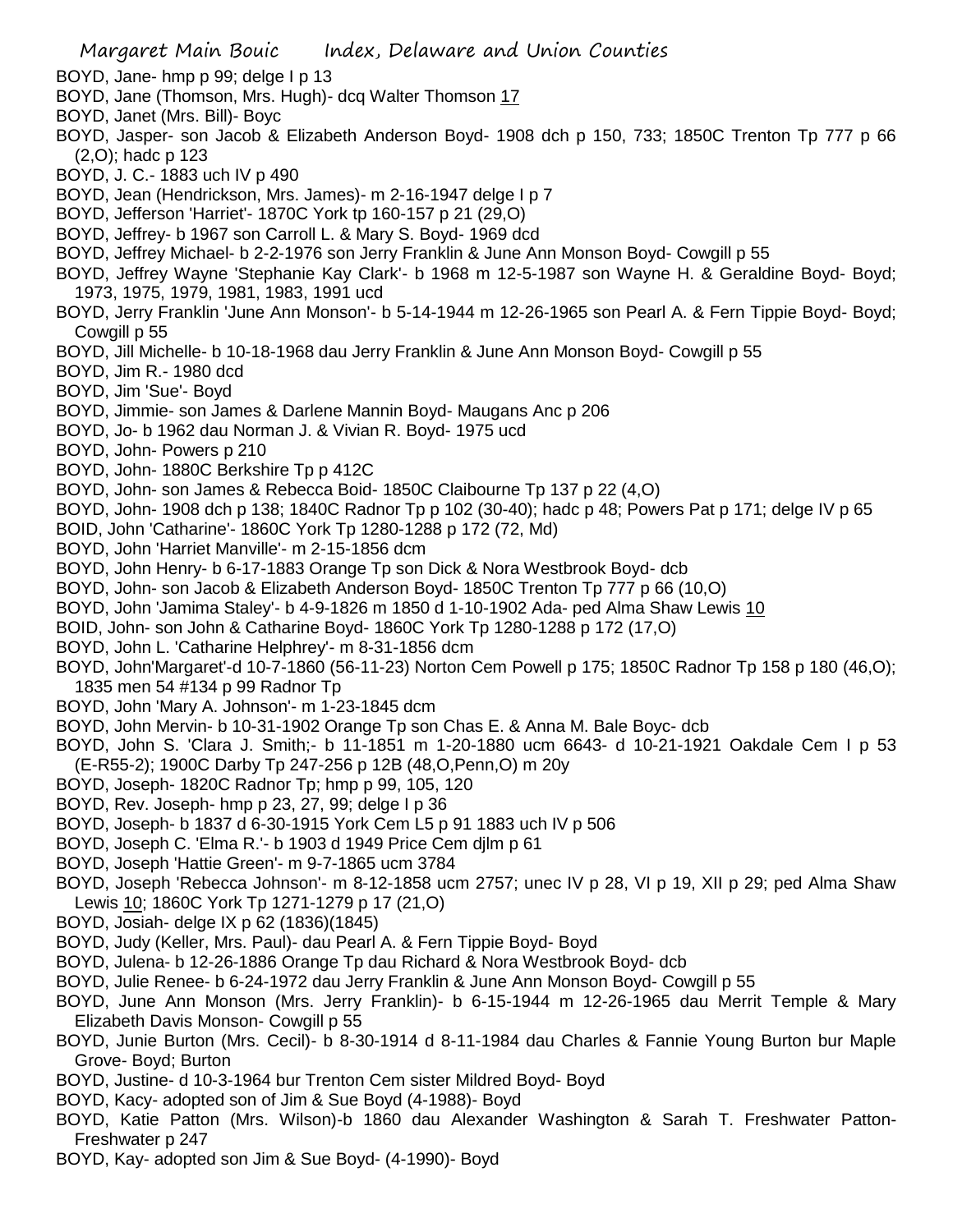- BOYD, Kelsy- adopted son Jim & Sue Boyd (1-1990)- Boyd
- BOYD, Kenneth Sr. 'Pauline F.'- 1961, 1969, 1971, 1980 dcd
- BOYD, Kenneth- son Al Marion & Elizabeth Mae Wise Boyd- Boyd
- BOYD, Kenneth- son Homer R. & Anna Boyd- Boyc
- BOYD, Kenneth- son Parmer C. & Elsie M.Boyd Boyd
- BOYD, Kevin- b 1968 son Carroll L. & Mary S. Boyd- 1969 dcd
- BOYD, Kim K. (Mrs. Terry L.)- 1991 ucd
- BOYD, Kody- adopted son of Jim & Sue Boyd- (18m March 1988); Boyd
- BOYD, Larry R.- son Carroll A. & Mary H. Boyd- Boyd; 1961 dcd (12); 1969, 1971 dcd
- BOYD, Laura A. (Mrs. David W.)- Boyd
- BOYD, Lawrence M.- d 5-16-1986 (36) bur Fairview Mem Park- son Richard & Evelyn Boyd- Boyd
- BOYD, Leehier- b 4-25-1876 Orange Tp son Leehier & Mary Boyd- dcb
- BOYD, Lena Rah- b 1-4-1896 Orange Tp dau Charles E. & Anna M. Bale Boyd- dcb
- BOYD, Leona (Mrs. W. W.)- b 1884 d 11-16-1931 Dayton- Boyde- York Cem L80 p 42
- BOYD, Levi 'Mary Ann Conrad/Conard'- m 1-9-1853 dcm; son Luther & Easther English Boyd- 1880 dch p 718; delge V p 74, VII p 12, 52, VIII p 32; dcw Bk 4 p 310(33); 1850C Orange Tp 1766 p 113 (23,O; 1880C Orange Tp p 359A
- BOYD, Levi- b 4-10-1876 Orange Tp son Levi & M. A. Boyd dcb
- BOYD, Lewis A. 'Gladys'- d 9-21-1961 (63) bur Cheshire- Boyd; dcw Bk 4 p 310(33); 1961 dcd
- BOYD, Linda (Mrs. Donald S.)- 1980 dcd
- BOYD, Linda (Heath, Mrs. John)- dau Charles A. & Helen Louise Parish Boyd- Boyd
- BOYD, Linda K.-b 1957 dau Carroll A. & Mary H. Boyd- 1961, 1969, 1971 dcd
- BOYD, Lisa (Gibson, Mrs. Larry Lee)- 1985 uch p 58
- BOYD, Lisa- b 1966(7) dau Wayne H. & Geraldine Boyd- 1973, 1975, 1979, 1981, 1983 ucd
- BOYD, Lodena (Whaley, Mrs. Alvah)- m 2-14-1864 ucm 3537 dau John & Catharine Boid- 1860C York Tp 1280-1288 p 172 (21,O)
- BOYD, Lorencee- Pabst 8 p 66
- BOYD, Helen Louise Parish (Mrs. Charles A.)- b 1914 m 6-14-1933 Claibourne Cem p 100- 1971, 1973, 1983 ucd
- BOYD, Lovey- dg 1-24-1908- delge VIII p 12
- BOYD, Lowelle- dau Simon D. & Elsie J. Mitchell Boyd- 1880C Marysville 193-197 (1,O,O,O)
- BOYD, Lucille (Grogg, Mrs. Burton)- 1985 uch p 77
- BOYD, Lucy- dau Jacob & Elizabeth Anderson Boyd- 1850C Trenton Tp 777 p 66 (14,O)
- BOYD, Lulu M.- b 8-1888 dau John S. & Clara J. Smith Boyd- 1900C Darby Tp 247-256 p 12B (11,O,O,O)
- BOYD, Luther 'Hester/Easther English'- b 1781 m 1822 d 1867 1850C Orange Tp 1766 p 113 (69, Vt); will dcw Bk 4 p 310(33) probated 1-28-1867; CCC; 1835 men 47 #82 p 85 Orange Tp; 1880C Orange Tp p 359A; delge V p 44, VI p 26, VII p 12, VIII p 32
- BOYD, Luther Jr. 'Eliza Jane French''Mary Hullner'- m 12-24-1857 dcm son Luther Boyd- dcw Bk 4 p 310(33); delge V p 74, VI p 26, VII p 12, VIII p 32, IX p 20; ogs XXII p 62 1850C Orange Tp 1766 p 113 (20,O)
- BOYD, Luther,Jr. 'Mary Searles'- m 1870- delge VIII p 16
- BOYD, Luther III- son Luther Boyd,Jr.- delge V p 73
- 
- BOYD, Mack H.- d 7-6-1962 Sunbury Cem- 1961 dcd; Boyd; Sunbury p 147
- BOYD, Mack- b 9-14-1870 Liberty Tp son George H. & Chloe Kirby Boyd- dcb
- BOYD, Margaret E.- d 9-21-1865 (20-4-12) Old Norton Cem Powell p 175 dau John & Margaret M. boyd
- BOYD, Margaret Graham (Mrs. Robert)- dau John & Jane Patterson Graham- dumch p 475
- BOYD, Margaret M. (Mrs. John)- dau 9-13-1874 (67-3-100 Old Norton Cem Powell p 175
- BOYD, Margaret (Mrs. John)- 1850C Radnor Tp 158 p 180 (36, Pa)
- BOYD, Margaret- dau John & Margaret A. Boyd- 1850C Radnor Tp 158 p 180 (7,O)
- BOYD, Maria (McDonald, Mrs. John)- m 5-19-1828 Madison Co unec V p 28
- BOYD, Marilybn B. (Douglas, Mrs. )- dau Eleanor M. Boyd- Boyd
- BOYD, Marilyn- dau Ray L. & Alta Boyd- 1949 ucd
- BOYD, Martha- dau John & Margaret A. Boyd- 1850C Radnor Tp 158 p 180 (3,O)
- BOYD, Martha (W.Mrs. Clifton)- Pabst 2 p 36; Boyd; 1961, 1969, 1971 dcd
- BOYD, Martin F. 'Edna L.'- 1975 ucd
- BOYD, Marvel Cramblit (Mrs. Emmit)- b 6-4-1895 m 8- 1916- Boyd
- BOYD, Mary Ann (Melvin, Mrs. Thomas)- m 6-19-1838 Madison Co unec IX p 5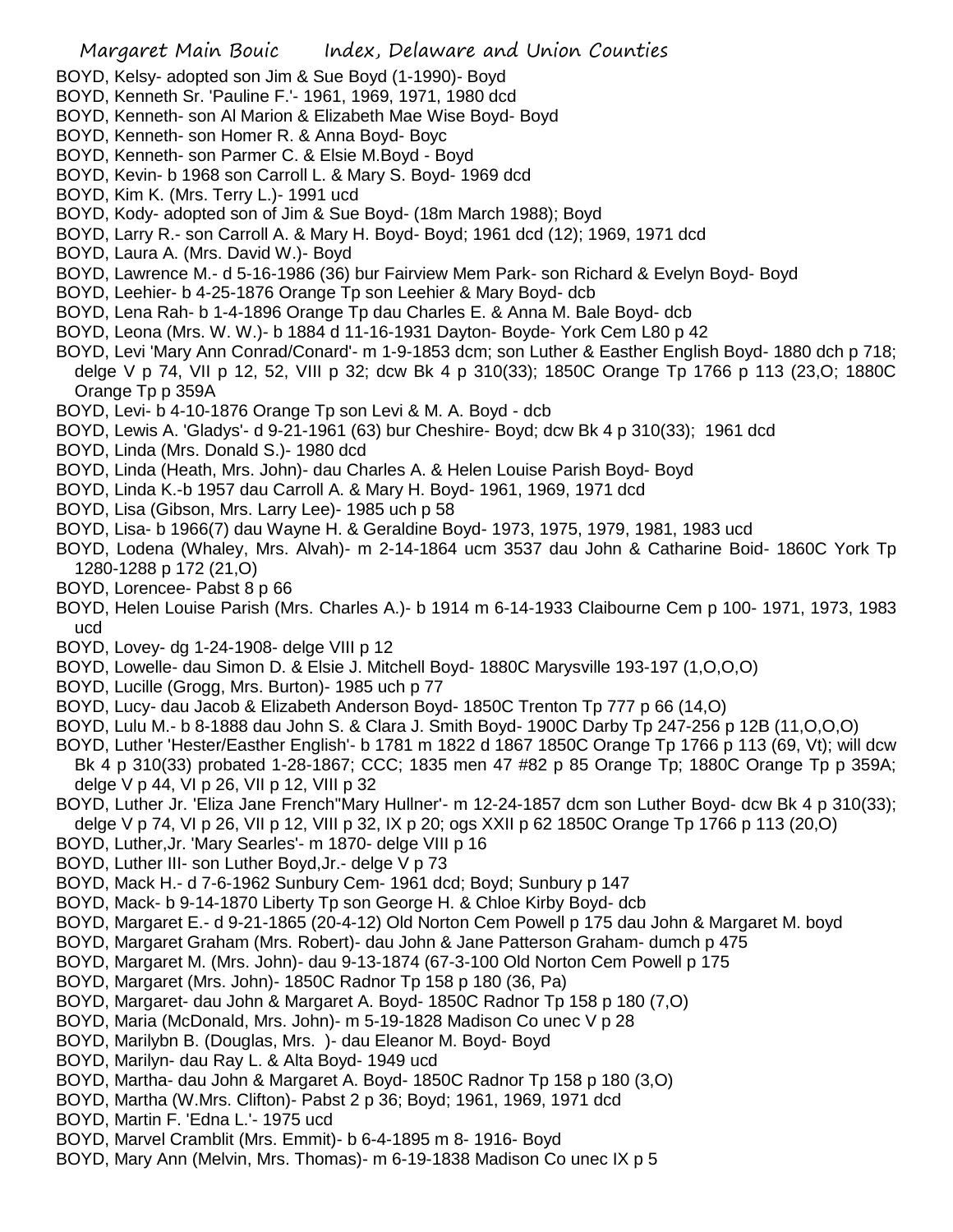BOYD, Mary- dau Arthur & Frances Davis Mitchell Boyd- Mitchell 112(10)3111

- BOYD, Mary (Drennen, Mrs. Joseph)- McKitrick p 65
- BOYD, Mary- dau John & Margaret A. Boyd- 1850C Radnor Tp 158 p 180 (10,O)
- BOYD, Mary- dau Luther & Hester Boyd- 1850C Orange Tp 1766 p 113 (18,O)
- BOYD, Mary A. Johnson (Mrs. John)- m 1-23-1845 dcm
- BOYD, Mary Ann Conrad/Conard (Mrs. Levi)- m 1-9-1853 dcm;delge VII p 12, 52
- BOYD, Mary Ann (Foos, Mrs. William)- 1985 uch p 76
- BOYD, Mary Ann Searles (Hullner, Mrs. )(Mrs. Luther,Jr.)- m 11-4-1872 dcm; ogs XXII p 62; delge IX p 20
- BOYD, Mary Ann (Westlake, Mrs. James)- m 4-9-1857 dcm
- BOYD, Mary Anne (Griffith, Mrs. Jack)- m 1945 dau Maxcell & Zoa Irene Tracy Boyd- Boyd
- BOYD, Mary Clantz (Mrs. William)- b 1-1870 Boyd; 1900c Richwood 165-173 p 7A (30,O,O,O) m 7 y 2 ch
- BOYD, Mary (Dunlap, Mrs. John)- m 4-2-1763- Powers p 108
- BOYD, Mary (Foos, Mrs. William)- ped Bonnie Hamblin 27; unec VI p 27
- BOYD, Mary Fulton (Mrs. Andrew M.)- dau Charles & Jane Brown Fulton- 1880 dch p 773
- BOYD, Mary H. (Mrs. Carroll A.)- Boyd; 1961,1969, 1971 dcd
- BOYD, Mary Hullner (Mrs. Luther,Jr.)- delge V p 74, VI p 26
- BOYD, Mary Katherine Harris (Mrs. Harry E.)- b 1/7-30-1897 Un Co d 9-31-1953 Oakdale Cem I p 112 (F-R3-15) dau Harry D. & Lucina Rozella Baker Harris- Cowgill p 52
- BOYD, Mary (Kilgore, Mrs. William)- m 12-5-1849 Madison Co, unec XI p 45
- BOYD, Mary (Livingston, Mrs. John)- unec VIII p 19 (M slip)
- BOYD, Mary Lou (Leonard, Mrs. John Richard)- m 10-22-1961 dau Lewis & Gladys Marie McMahon Boyd-Boyd
- BOYD, Mary Roberta (Morris, Mrs. Frederick)- m 1-5-1934- Weiser p 586
- BOYD, Mary S. (Mrs. Carroll L.)- 1969 dcd
- BOYD, Mary Searles (Mrs. Luther,Jr.)- delge VIII p 16
- BOYD, Mary Simpson (Mrs. James H.)- m 5-31-1849- dcc Charlotte Davids Davis 23
- BOYD, Mary (Wilson, Mrs. Samuel)- m 1-24-1855 dau Luther & Hester/Easther English Boyd- dcw Bk 4 p 33 ; delge V p 74, VII p 12, 52; ogs XXII p 62
- BOYD, Maxcell 'Zoa'- b 1893 d 1958 Army Oakdale Cem II p 45 (G-R7-12); Boyd
- BOYD, Maxine- dau Ray L. & Alta Boyd- 1949 ucd
- BOYD, May (Daniels, Mrs. George)- dau Alonzo & Stella van Hoose Boyd- Boyd
- BOYD, Mayme- dau Wilson & Katie Patton Boyd- Freshwater p 247
- BOYD, Mearld 'Irene'- son Emmit & Marvel Cramblit Boyd-Boyd
- BOYD, Mildred A.- d 3-7-1968 (68) bur Trenton Cem- Boyd; dau G. W. & Verda Brown Boyd- dcb; Boyd- 1961 dcd
- BOYD, Mildred- dau Lewis A. & Gladys M. Boyd- Boyd
- BOYD, Minnie- dau Jefferson & Harriet Boyd- 1870C York Tp 160-157 p 21 (3,O)
- BOYD, Minnie J. (Listen, Mrs. James)- not dates ucm 7019- dau Joseph & Rebecca Johnson Boyd- 1860C York Tp 1271-1279 p 171 (1,O)
- BOYD, Mitchell 'Myrtle Thompson- b 8-15-1911 m 12- 1936 d 4-23-1988 bur Maple Grove Cem- son Alonzo & Stella Van Hoose Boyd- Boyd
- BOYD, M. Justine- 1961 dcd
- BOYD, Murrel- b 7-7-1889 Orange Tp son A. J. & Cynthia Martin Boyd- dcb
- BOYD, Myrtle Thompson (Mrs. Mitchell)- m 12- 1936- Boyd
- BOYD, Nancy Jane Byers (Mrs. William)- m 7-11-1855 ucm 2308 dau Andrew & Mary Byers- 1850C Claibourne Tp 135 p 21 (15,O); unec VIII p 34
- BOYD, Nancy (Minter, Mrs. Jacob)- m 1-5-1849 dcm
- BOYD, Nellie E.(Ford, Mrs. )- b 6-10-1873 Liberty Tp dau George H. & Chloe Kurly Boyd- dcb; Boyd
- BOYD, Norman J. 'Vivian R.'- 1971, 1973, 1975, 1979, 1981, 1991 ucd
- BOYD, Norman- b 1962 son Norman J. & Vivian R. Boyd- 1971, 1979 ucd
- BOYD, Orsena Wells (Mrs. William)- dau Bazzell & Mary Wells- delge V p 74, VII p 12, 52; ogs XXII p 62
- BOYD, Pamela (Mrs. Danny)- m 1-6-1968- Boyd
- BOYD, Parine C.- b 1-20-1872 Orange Tp ch A. & Kate Sulivan Boyd- dcb
- BOYD, Parmer C. 'Elsie M.'- Boyd
- BOYD, Patrick(Scooter)- son Everett & Cheryl Boyd- Boyd
- BOYD, Patsy (Mrs. James)- Boyd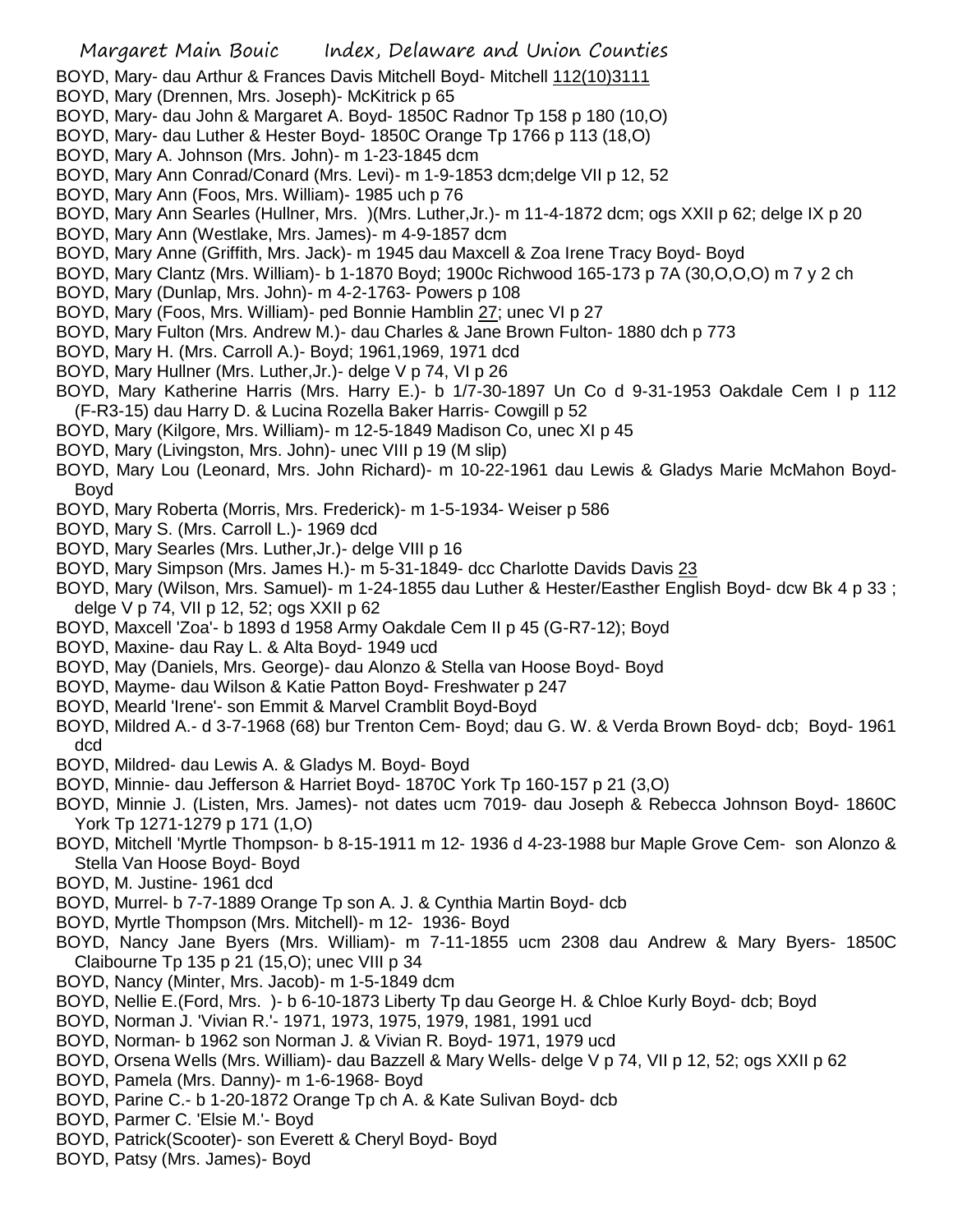- BOYD, Paul- brother Lewis A. Boyd- Boyd
- BOYD, Paul J. 'Bertie A.'- 1961, 1969, 1971 dcd
- BOYD, Paul W. 'Janice M.- d 12-5-1977 (72) bur Cheshire- 1961, 1969, 1971 dcd
- BOYD, Pauline- 1969 dcd
- BOYD, Pauline (Bennett, Mrs. )- dau Paul W. Boyd- Boyd
- BOYD, Pauline F. (Mrs. Kenneth Sr.)- 1961, 1969, 1971, 1980 dcd
- BOYD, Mrs. Paul- 1980 dcd
- BOYD, Pearl A. 'Fern Tippie'- b 10-4-1912 d 1-17-1988 Hale Cem son Parmer C. & Elsie M. Boyd- Boyd; 1971 ucd; 1900C Richwood 165-173 p 7A (5,O,O,O)
- BOYD, Pearl A.- b 6-20-1894 d 1-17-1977 (82) bur Uhricksville dau William M. & Mary Clantz Boyd- Boyd
- BOYD, Peggy (Wiley, Mrs. Gene)- dau Pearl A. & Fern Tippie Boyd- Boyd
- BOYD, Perna (Sayles, Mrs. Smuel)- m 12-20-1849 Madison Co, unec XI p 45
- BOYD, Philip 'Phoebe Weiser'- Weiser p 84
- BOYD, Phoebe E. Westbrook (Mrs. Richard)- delge V p 74
- BOYD, Phoebe Weiser (Mrs. Philip)- dau Samuel Hartman & Catharine Smaile Wieser- Weiser p 84
- BOYD, Rachel Ann (Deal, Mrs. Benjamin Wilkinson)- b 10-7-1820 m 6-22-1837 d 7-7-1867 ped Patricia Gardner Marshall 21 #466; unec XIV p 67
- BOYD, Ralph- brother Richard Boyd- Boyd
- BOYD, Ray L. 'Alta'- 1949 ucd
- BOYD, Rebecca- b 1961 dau Kenneth & Pauline F. Boyd- 1969, 1971 dcd
- BOYD, Rebecca (Brown, Mrs. John S.)- McKitrick p 132
- BOYD, Rebecca (Mrs. James)- 1850C Claibourne Tp 137 p 22 (25, Penn)
- BOYD, Rebecca Johnson (Mrs. Joseph)- m 8-12-1858 ucm 2757; unec IV p 28, VI p 19, XII p 29; ped Alma Shaw Lewis 11; 1860C York Tp 1271-1279 p 171 (20,O)
- BOYD, Rebecca Lynne- dau Don Boyd & Mrs. Lewis Durham- Boyd- engaged to Douglas Rae Lawson
- BOYD, Rhonda- dau Ron & Betty Boyd- 1980 dcd
- BOYD, Richard- son Al Marion & Elizabeth Mae Wise Boyd- Boyd
- BOYD, Richard 'Evelyn'- b 9-5-1928 d 12-2-1988 bur Fairview Mem- Boyd
- BOYD, Richard G.- delge V p 74, VI p 26, 61, VII p 12, 52; VIII p 32
- BOYD, Richard L.- 1880C Orange Tp p 358C
- BOYD, Richard 'Phoebe E. Westbrook'- son Luther Boyd,Jr.- delge V p 74
- BOYD, Robert- son Albert & Esther Boyd- 1850C Genoa Tp 344 p 36 (21, Pa)
- BOYD, Robert'Caroline Wilson;- m 10-18-1849 Madison Co unec XI p 45
- BOYD, Robert 'Caty Kepler'- m 4-9-1807 onwq I
- BOYD, Robert- son Glen & Lillian Keith Boyd- Boyd
- BOYD, Robert- son John & Margaret Boyd- 1850C Radnor Tp 158 p 180 (8,O)
- BOYD, Robert 'Margaret Graham'- dumch p 475; hmp p 56, 150, 151, picture p 48
- BOYD, Robert Morris- b 1-4-1905 Orange Tp son Charles E. & Anna Bale Boyd- dcb
- BOYD, Robert- son Wilson & Katie Patton Boyd- Freshwater p 247
- BOYD, Robert W.- d 5-18-1867 (25-2-4) 66 Reg OVI Old Norton Cem Powell p 175 son John & Margaret M. Boyd
- BOYD, Robin- ch Ron & Betty Boyd- 1980 dcd
- BOYD, Ron 'Betty'- 1980 dcd
- BOYD, Ronald 'Hazel Todd'- Maugans Anc p 206
- BOYD, Rosemary (Mrs. Weldon)- Boyd
- BOYD, Roy- son Paul W. Boyd- Boyd
- BOYD, Roy W.- 1969, 1971, 1980 dcd
- BOYD, Sara Jane (4-1979) dau James V. Boyd- Boyd
- BOYD, Sarah- b 1841 d 1929 Sunbury Cem- Powell p 37
- BOYD, Sarah- dau Jacob & Elizabeth Anderson Boyd- 1850C Trenton Tp 777 p 66 (6,O)
- BOYD, Sarah A.-d 2-25-1861 (22-9-17) Sunbury Cem Powell p 175 dau John & Margaret A. Boyd- 1850C Radnor Tp 158 p 180 (12,O)
- BOYD, Sarah C. (Mrs. H. W.)- 1880C Allen Tp 24-27 p 3 (35, O, Penn, Penn)
- BOYD, Sarah Clark (Longshore, Mrs. Minor)(Mrs. Henry)- dau George Clark- 1880 dch p 828
- BOYD, Sarah Duncan (Sharp, Mrs. William)- adopted dau John Duncan- m 1813- 1880 dch p 518; Powell p 177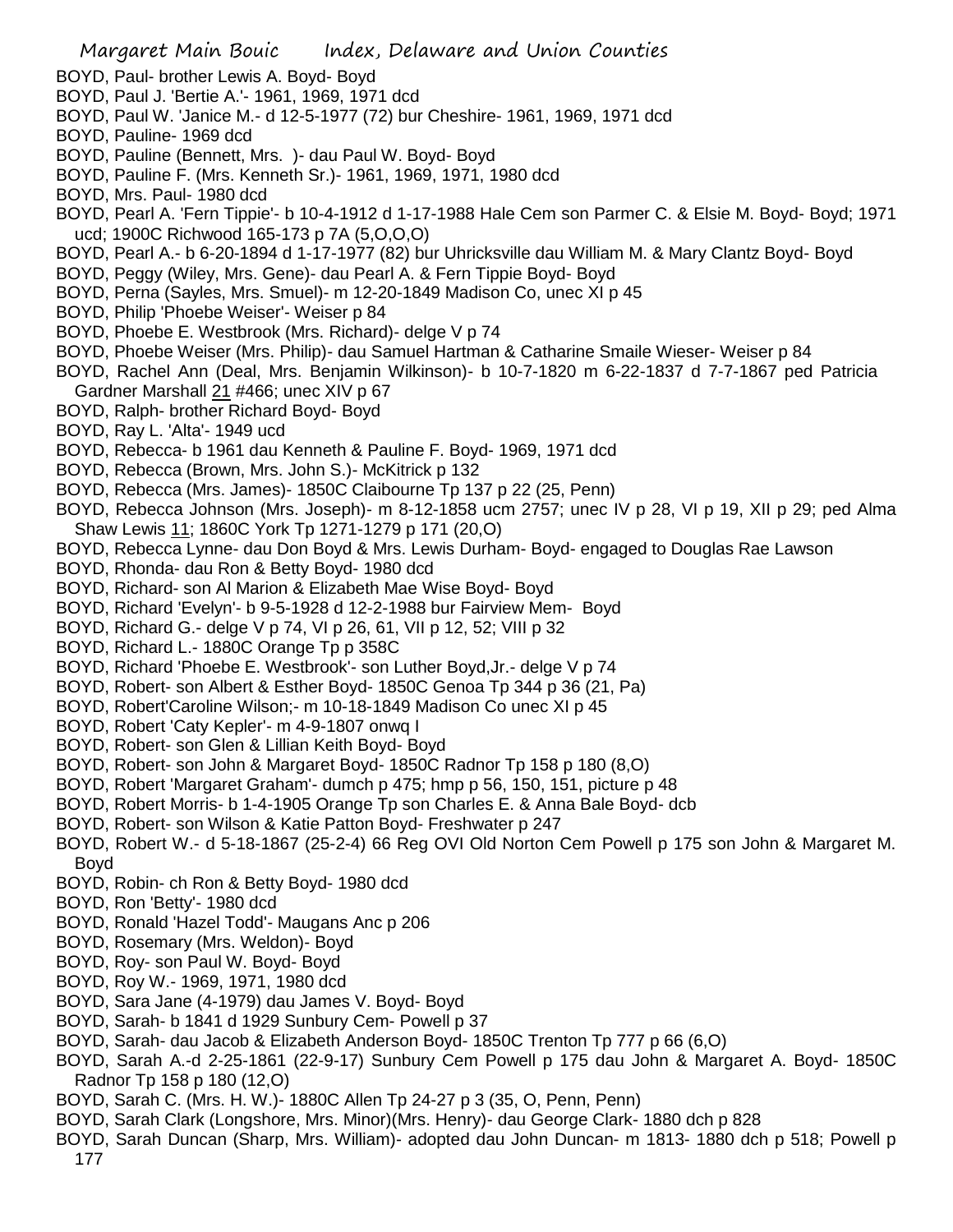- BOYD, Sarah (Mrs. Henry)- d 4-11-1885 (52-7-21) Trenton Cem Powell p 278
- BOYD, Sarena (Jordon, Mrs. May)- dau Clyde E. & Annamae Higgins Boyd- Boyd
- BOYD, S. D.- b 1902 Un Co d 4-21-1927 (25y) Oakdale Cem 3909 (F47) I p 112
- (F-R3-15)
- BOYD, Sharlene- dau James & Eleanor Snyder Boyd- Maugans Anc p 206
- BOYD, Sharon- dau James & Darlene Mannin Boyd- Maugans Anc p 206
- BOYD, Sharon (Villa, Mrs. )- d 11-1986 dau Richard & Evelyn Boyd- Boyd
- BOYD, Simon D. 'Elsie J.Mitchell'- b 1848 m 10-30-1876 ucm 5963 d 1927- Oakdale Cem I p 112 (F-R3-15);
- 1915 uch p 539; Cowgill p 52; 1880C Paris Tp 193-197 (31,O,O,O) p 0123
- BOYD, Solomon- Liberty p 3
- BOYD, Stacy- half brother James Boyd- Boyd
- BOYD, Stella Van Hoose (Mrs. Alonzo)- Boyd
- BOYD, Stephanie Kay Clark (Mrs. Jeffrey Wayne)- m 12-5-1987 dau Harold Clark- Boyd; 1991 ucd
- BOYD, Sue- d 11-5-1942 (sexton record)- York Cem p 1; djlm p 61
- BOYD, Sue (Mrs. Jim)- Boyd
- BOYD, Susan (Gladden, Mrs. John) ucm 2217; mt 12-27-1854 (Reed)
- BOYD, Susan- dau James & Darlene Mannin Boyd- Maugans Anc p 206
- BOYD, Susan- dau John & Margaret M. Boyd- Old Norton Cem Powell p 175
- BOYD, Susan- dau John & Margaret A. Boyd- 1850C Radnor Tp 158 p 180 (14,O)
- BOYD, Susannah Daisy Daniels (Mrs. Wilbur Corwin) b 1-21-1881 m 1902 d 7-27-1961 York Cem L5 p 91 dau Joseph Henry & Effie Markley Daniels- Boyd
- BOYD, Susanna Davenport (Mrs. Thomas)- m 11-15-1847 dcm; 1850C Radnor Tp 170 p 180 (27,O)
- BOYD, Susanna (Mrs. William)- d 6-15-1846 (80-1-17) Radnor Cem- Powell p 226
- BOYD, Sylia- Berkshire Tp 1908- delge IV p 4i
- BOYD, Symore b 5-23-1879 Orange Tp twin son A. J. & C. A. Martin Boyd- dcb
- BOYD, Terry L. 'Kim K.'- 1991 ucd
- BOYD, Thomas H.- b 3-4-1881 Orange Tp son Albert & Cynthia Martin Boyd- dcb
- BOYD, Thomas 'Susanna Davenport'- m 11-15-1847 dcm; 1850C Radnor Tp 170 p 180 (29,O)
- BOYD, Tracy- ch Danny & Pamela Boyd- Boyd
- BOYD, Valarie (Foul, Mrs. )- dau Danny & Pamlea Boyd- Boyd
- BOYD, Valerie- b 1967 dau Norman J. & Vivian R. Boyd- 1971, 1975, 1979 ucd
- BOYD, Verlma Rose- b 12-21-1895 Berlin Tp dau E. L. & Florence Sebring Boyd- dcb
- BOYD, Vernice A.- d 8-3-1986 (98) bur Bethel O.- Boyd
- BOYD, Vernon 'Virginia Leach'- Boyd
- BOYD, Virginia Leach (Mrs. Vernon)- b 7-12-1921 d 5-14-1984 dau William & Alice Schatz Leach- Boyd
- BOYD, Vivian R. (Mrs. Norman J.)- 1971, 1975, 1979, 1981, 1991 (Vickie) ucd
- BOYD, Vivian- b 1964 dau Norman J. & Vivian R. Boyd- 1971, 1975, 1979, 1981 ucd
- BOYD, Wayne H. 'Geraldine'- 1971, 1973, 1975, 1979, 1981, 1983, 1991 ucd
- BOYD, W. Clifton 'Martha'- 1969, 1980 dcd
- BOYD, Weldon (Whitey) 'Rosemary'- son Emmit & Marvel Cramblit Boyd- Boyd
- BOYD, W. H. H.- 1883 uch IV p 536
- BOYD, Wilbur Corwin 'Susanna Daisy Boyd'- b 1871 d 6-16-1920 York Cem L5 p 35; Boyd
- BOYD, Wilbur J. 'Bessie B. Tilton'- b 1-20-1897 m 5-27-1957 d 6-10-1964 Nash p cem p 90; WWI- Boyd
- BOYD, William- d 3-4-1852 (76y8d) GAR marker Radnor Cem Powell p 214; Powers p 102
- BOYD, William Jr.- d 2-22-1849 (29-5-6) GAR Marker Radnor Cem Powell p 214
- BOYD, William- 1820C Radnor Tp; 1830C Radnor Tp p 105 delge III p 71, IV p 4, VII p 19, 45, 62, VIII p 56; 1840C Radnor Tp p 101 (60-70) 1850C Radnor Tp 169 p 180 (73, Ky); dcga p 45 Del Pat & Fr Chron; 1908 dch p 380, 382; Pabst O; 1835 men 52 #30 p 95 Radnor Tp
- BOYD, William- son Albert & Esther Boyd- 1850C Genoa Tp 344 p 36 (16,O)
- BOYD, William B.- dcw Bk 4 p 25
- BOYD, William E.- hmp p 151
- BOYD, William 'G. Adeline Wells'- m 3-24-1859 dcm; hadc p 48 Radnor Tp
- BOYD, William- son James & Rebecca Boid- 1850C Claibourne Tp 137 p 22 (22,O)
- BOYD, William 'Orsena Wells'- son Luther & Hester Boyd- dcw Bk 4 p 310(33); delge V p 74, VII p 12, 52, VIII p 32; ogs XXII p 62; 1850C Orange Tp 1766 p 113 (14,O)
- BOYD, William M 'Mary Clantz'- b 5-1869 Boyd; 1900C Richwood 165-173 p 7A (31,O,O,O)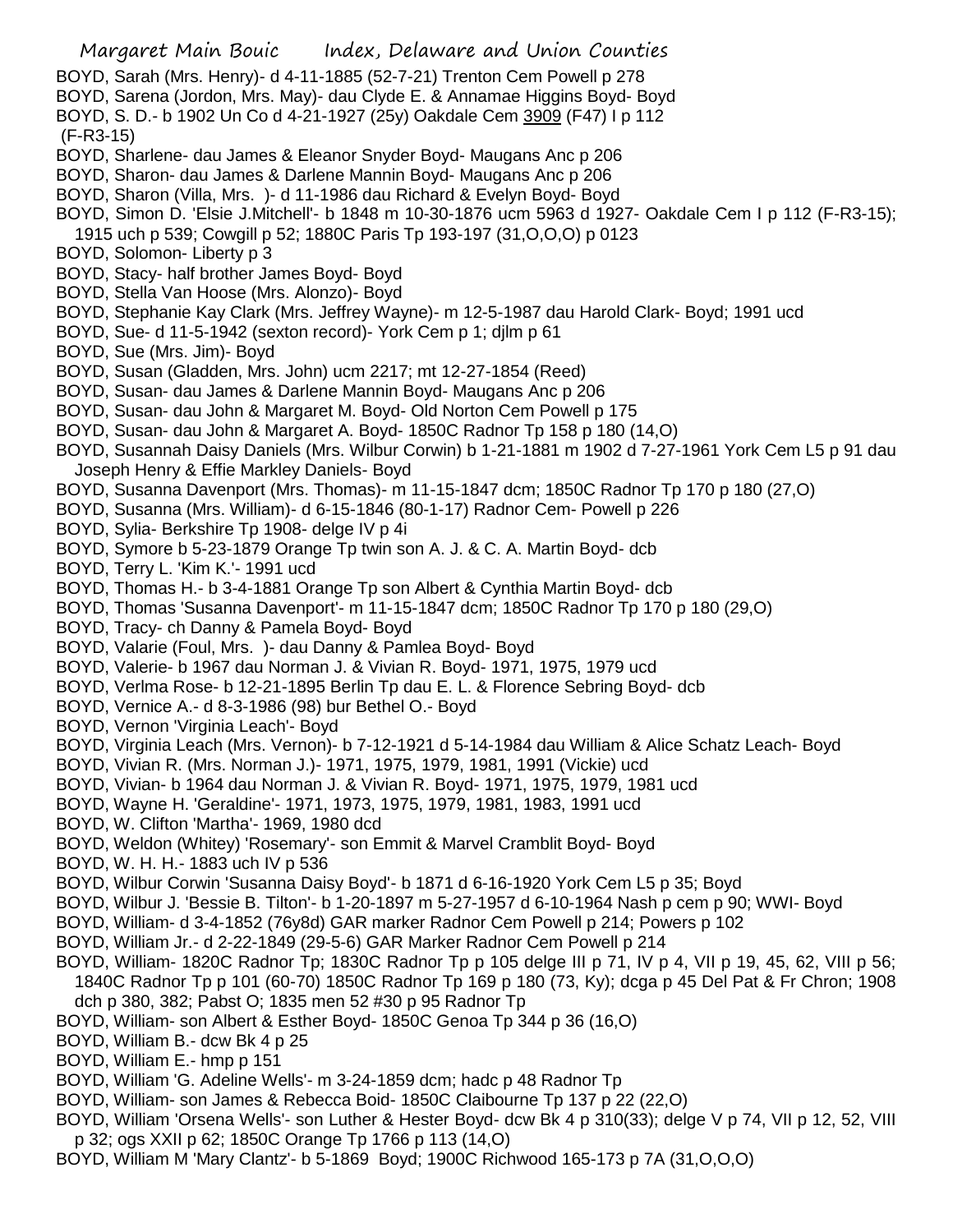- BOYD, William L.- son Charles A. & Helen Louise Parish Boyd- Boyd
- BOYD, William 'Nancy Jane Byers'- m 7-11-1855 ucm 2308; 1850C Claibourne Tp 137 p 22 (22,O); unec VIII p 34
- BOYD, William S. 'Catharine Wright'- m 1-10-1856 dcm
- BOYD, William T.- son Maxcell & Zoa Irene Tracy Boyd- Boyd
- BOYD, Wilma Belle- b 8-19-1904 Trenton Tp d 11-3-1975 (71) bur Trenton- dau George W. & Verda Brown Boyd- dcb; Boyd; 1961, 1969, 1971 dcd
- BOYD, Wilmer L.- b 1-1896 son John S. & Clara J. Smith Boyd- 1900C Darby Tp 247-256 p 13A (4,O,O,O)
- BOYD, Wilson 'Katie Patton'- Freshwater p 247
- BOYD, W. P.- dcw Bk 4 p 420(44)
- BOYD, W. W. 'Leona'- b 7-4-1876 d 4-24-1932 York Cem L80 p 42
- BOYD, Wylie- Berkshire Tp 1908 delge IV p 4i
- BOYD, Zoa Irene Tracy (Mrs. Maxcell)- b 3-29- 1869 d 1-9-1970 Oakdale Cem II p 45 (G-R7-12) -dau Thomas & Hester Hudson Tracy- Boyd; Marysville p 12
- BOYDE, Cleo M.- b 11-20-1893 Trenton Tp dau Clement & Ada Schaff Boyd- dcb
- BOYDEN (Borden), Calle (Hall, Mrs. Josiah)- b 5-4-1758 m 9-23-1779 d 2-28-1801 dau John & Thankful Morse Boyden- dcc Gladys Hall Dunlap 65
- BOYDEN, Elizabeth (Sabine, Mrs. Nehemiah)- 1883 uch V p 136
- BOYDEN, John 'Thankful Morse;- dcc Gladys Hall Dunlap 130
- BOYDEN, Thankful Morse (Mrs. John)- dcc Gladys Hall Dunlap 131
- BOYDSTON, Charles W. 'Margaret J.'- 1961 dcd
- BOYDSTON, Eugene B. 'Gladys'- 1969, 1971, 1980 dcd
- BOYDSTON, Gladys (Mrs. Eugene B.)- 1969, 1971 dcd
- BOYDSTON, Margaret J. (Mrs. Charles W.)- 1961 dcd
- BOYEA, Michelle- dau Lee Bayea-engaged to Dennis Carr- Carr
- BOYER, -- family of Virginia Jewell #128 unec VI p 25, VII p 8
- BOYER, Rev.- 1880 dch p 488; 1908 dch p 243, 289
- BOYER, Abner Davis 'Mary Ann Pomroy'- b 1836 Neb d 5-25-1905- 1985 uch p 40 son James W. Boyer 1850C York Tp 367-372 p 57 (14,O)
- BOYER, A. D.- 1883 uch IV p 490, 536; 1877 uca p 96
- BOYER, Adam- 1880C Delaware Tp p 323C
- BOYER, Adam- b 1976 son Ronnie F. & Lois R. Boyer- 1980 dcd
- BOYER, Adam R. 'Mariah Troutman'- m 12-6-1860 dcm; Pabst 2 p 89
- BOYER, Adolphys 'Mary Quinn'- ped Suzanne Rising #210 12- unec X p 31
- BOYER, Alex- Nash p 68
- BOYER, Alice Mary- b 6-1-1955 dau Herbert Monroe, Jr. & Martha Jane Norbeck Boyer- Weiser p 489
- BOYER, Almira J. "Johnny"- b 1902 d 1976 buried 6-23-1976 Unionville Cem D J p 49, 51
- BOYER, Almira (Mrs. Ivan)- 1959, 1967 ucd; Boyer
- BOYER, Almira (Mrs. Lawrence)- 1949 ucd
- BOYER, Amanda E.- Pabst 3 p 4, 16
- BOYER, Amy Scott- b 5- 1959 dau George Powell Jr. & Sandra Davidson Scott- Weiser p 660
- BOYER, Anna Vesta (Betty)- dau George & Eva Gamble Boyer- Rausch 172123
- BOYER, Anthony Michael- b 6-23-1992 son Mike & Betty A. Salyer Boyer- Boyer
- BOYER, J. Arthur 'Lola Boyer'- b 3-20-1882 Delaware Town dcb d 1941 Marlborough Cem p 176 son Jacob & Sarah Harvey Boyer- 1908 dch p 754
- BOYER, Bertha Irene (Mock, Mrs. Clarence)- b 1-17-1890 m 3-2-1918 dau Jacob Edward & Anna Clara Eppley Boyer-Weiser p 479
- BOYER, Betsey (Mrs. George)- 1850C Berkshire Tp 52 (53, Penn)
- BOYER, Bill- son Earl Amer Boyer- Boyer
- BOYER, Billy- d 11-2-1929 (6m) son S. Perry & Mattie Boyer- Oakdale Cem II p 8 (H-R15-7)
- BOYER, Brandi (Pardis, Mrs. )- b 1968 ch Paul W. & Dona Boyer- Boyer; 1969,1971, 1980 dcd
- BOYER, Bryan- son Victor Bryan Boyer- Boyer
- BOYER, Candace Magdaline- b 12-10-1953 dau Jack Monroe & Lillian A. Lee Boyer- Weiser p 660
- BOYER, Caroline (Weiser, Mrs. Daniel)- m 1-2-1827- Weiser p 55
- BOYER, Catharine- dau James W. Boyer- b 1834- 1985 uch p 40; 1850C York Tp 367-372 p 57 (16,O)
- BOYER, Catharine A. (Bassler, Mrs. Edward) b 11-19-1827 m 12-27-1848 d 3-27-1899- Weiser p 53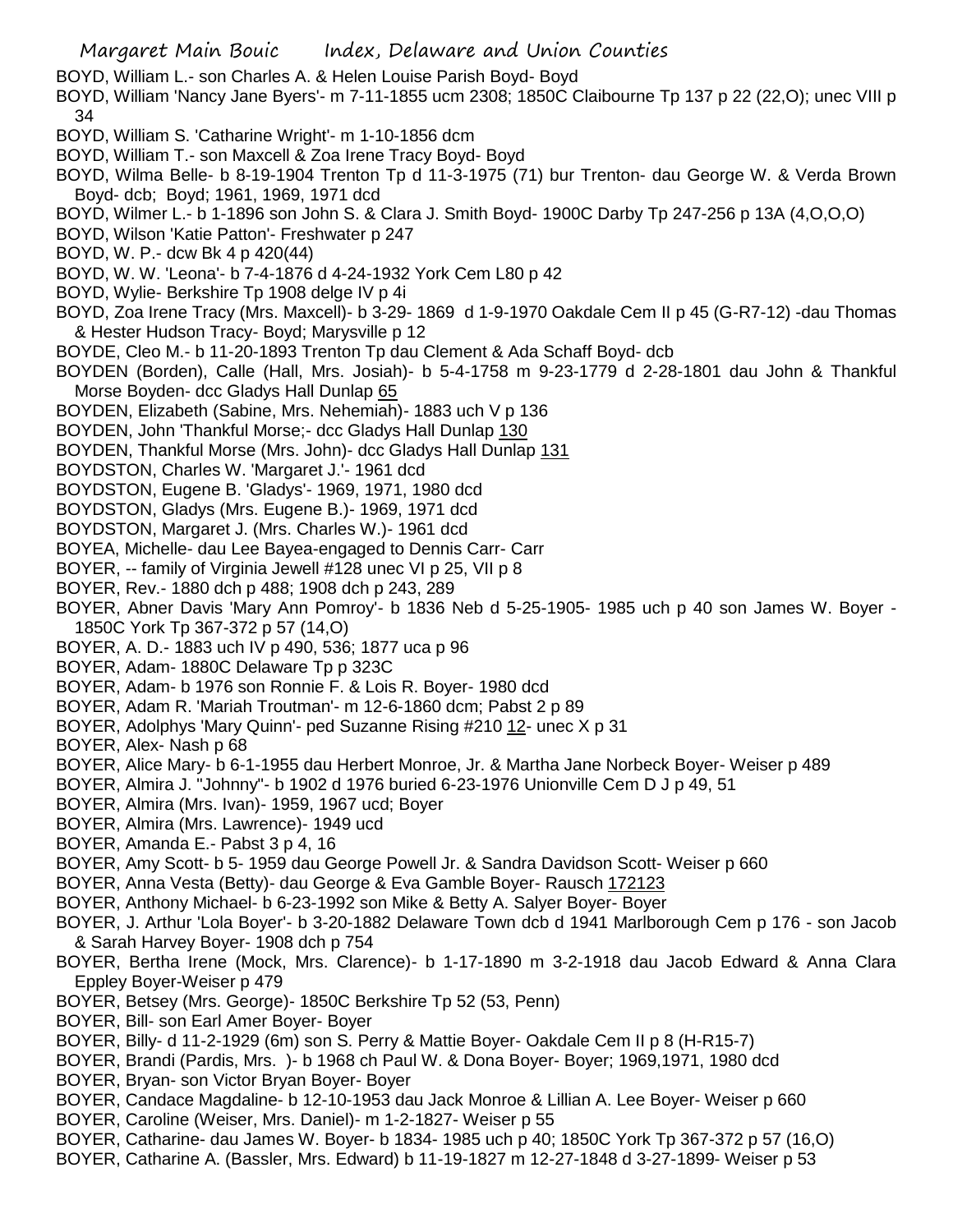- BOYER, Catherine (Gorgas, Mrs. )- dau Grace Boyer- Boyer see Edna
- BOYER, Charles- son Abner Davis & Mary Ann Pomroy Boyer- 1985 uch p 40
- BOYER, Charles G. 'La Monna Lu Cinda Johnson'- m 9-14-1991 son Butch Boyer- Boyer
- BOYER, Charles- son Rufus B. & Lena M. Wyer Boyer- Boyer
- BOYER, Charlotte May Francis (Mrs. G. Raymond)- b 12-12-1901 m 6-7-1919 dau George & Permillia Arabella Boyer Francis- Weiser p 478
- BOYER, Clara Blle Stingle (Mrs. William Francis)- b 1870 d 1946 dau John d. & Priscilla Ann Royal Stingleped Suzanna Rising #201 7- unec X p 31
- BOYER, Clara (Green, Mrs. )- dau Grace Boyer- Boyer
- BOYER, Clement L.- b 4-1-1902 or 3-25 Delaware Town son George & Julia Welch Boyer- dcb
- BOYER, Connie- dau John Edward & Mailyn Boyer- Boyer
- BOYER, Cora Martha- b 10-11-1868 Delaware Town dau Adam & Mariah Boyer- dcb
- BOYER, David- son John Edward & Marilyn Boyer- Boyer
- BOYER, David J.'Rosemary'- Boyer
- BOYER, David W.- d 2-2-1978 (34) bur Radnor- son Walter F. & Dorothea Lloyd Boyer- Boyer; 1961 dcd (17), 1969, 1971 dcd
- BOYER, Deborah- b 1958 dau Ronald A. & Dorothea Boyer- 1971 dcd
- BOYER, Don F.- Oakdale Cem I p 24
- BOYER, Dona (Mrs. Paul W.)- 1969, 1971, 1980 dcd
- BOYER, Donald- son Ivan B. & Almira Boyer- Boyer; 1971 ucd
- BOYER, Donald- b 1964 son Ronald A. & Dorothea Boyer- 1971 dcd
- BOYER, Donald Eugene 'Peggy'-- 1949 ucd
- BOYER, Donald Wayne 'Kay Yvonne Benedict'- m 9-10-1983 son Donald E. & Inez Boyer- Boyer
- BOYER, Dorothea Lloyd (Mrs. Walter F.)- b 6-14-1914 d 8-9-1993 (79) Radnor Ce,- dau John K. & Lydia L. Meeker Lloyd- Boyer; 1961 dcd
- BOYER, Dorothea (Mrs. Ronald A.)- 1971 dcd
- BOYER, Dorothea E.- 1969, 1971 dcd
- BOYER, Earl Amer- d 12-1979 (60) bur Glen Rest- son Lawrence & Hazel Hedges Boyer- Boyer
- BOYER, Earl'Jessie Cosgray'- Boyer
- BOYER, Edith Grace (Bauer, Mrs. John Frederick)- Cowgill p 19
- BOYER, Edith (Karns, Mrs. Elmer Gill)- m 6-11-1902- Genther p 198
- BOYER, Edna (Gorgas, Mrs. )- d 1978 dau Odell & Grace I. Boyer- Boyer
- BOYER, Edward- b 7-1942 d 9-6-1944 son Edward Walter & Mary Cadwalter Boyer- Weiser p 479
- BOYER, Edward Walter 'Mary Cadwalter'- b 1-11-1918 m 6-8-1940 son Walter E. & emma Keyser Boyer-Weiser p 479
- BOYER, Edith- dau George & Eva Gamble Boyer- Graham 172125
- BOYER, Edwin 'Juanita Mann'- Boyer
- BOYER, Elizabeth Ann- b 12-10-1979 dau Ronnie F. & Lois R. Boyer- 1980 dcd; Boyer
- BOYER, Elizabeth (Eliott, Mrs. Felix G.)- m 1-29-1870 ucm 4687
- BOYER, Elizabeth (Mrs. George)- d 12-18-1878 (83-2-6) Sunbury Cem Powell p 38
- BOYER, Elizabeth (Mrs. Henry)- d 1-31-1867 (36-4-27) Berkshire Sunbury Cem Powell p 29
- BOYER, Elizabeth (Mrs. John)- 1860C Sc Tp 844
- BOYER, Elizabeth Shultz (Mrs. John)- m 1-20-1859 dcm- dau Henry & Susan Shopbell Schultz- Schultz p 9
- BOYER, Ella (Gatton, Mrs. )- d 1970 dau Odell & Grace I. Boyer- Boyer
- BOYER, Ella- dau George & Eva Gamble Boyer- Graham 172124
- BOYER, Ella Jane (Nutt, Mrs. John)- m consent 1889 by Lucy & George Boyer- unec IV p 10
- BOYER, Elmira- 1973, 1975 ucd
- BOYER, Elsie Naomi Mader (Mrs. Herbert Monroe)- b 3-27-1903 m 11-26-1925 dau William & Eliza Jane Hummel Mader- Weiser p 489
- BOYER, Elton 'Ruby M. Anderson'- Boyer; George
- BOYER, Emma Keyser (Mrs. Walter E.)- b 1-11-1896 m 5-12-1917- Weiser p 478
- BOYER, Ethel M.- b 9-1895 dau Richard & Inez V. Boyer- 1900C Jerome Tp 223-232 p 10A (4,O,O,O)
- BOYER, Eva A.- b 1883 Un Co d 8-28-1914 (31y) Oakdale Cem 2679 (F185) I p 140 (F-R12-7)
- BOYER, Eva Gamble (Mrs. George)- dau James & Anner Lame Gamble- Graham 17212
- BOYER, Evalena Beard (Marshall, Mrs. Frank)(Mrs. Francis)- b 5-9-1875 m(1) 12-18-1892 (2) 10-9-1894/6 dau Clarence & Melissa Woolley Beard- Genther p 219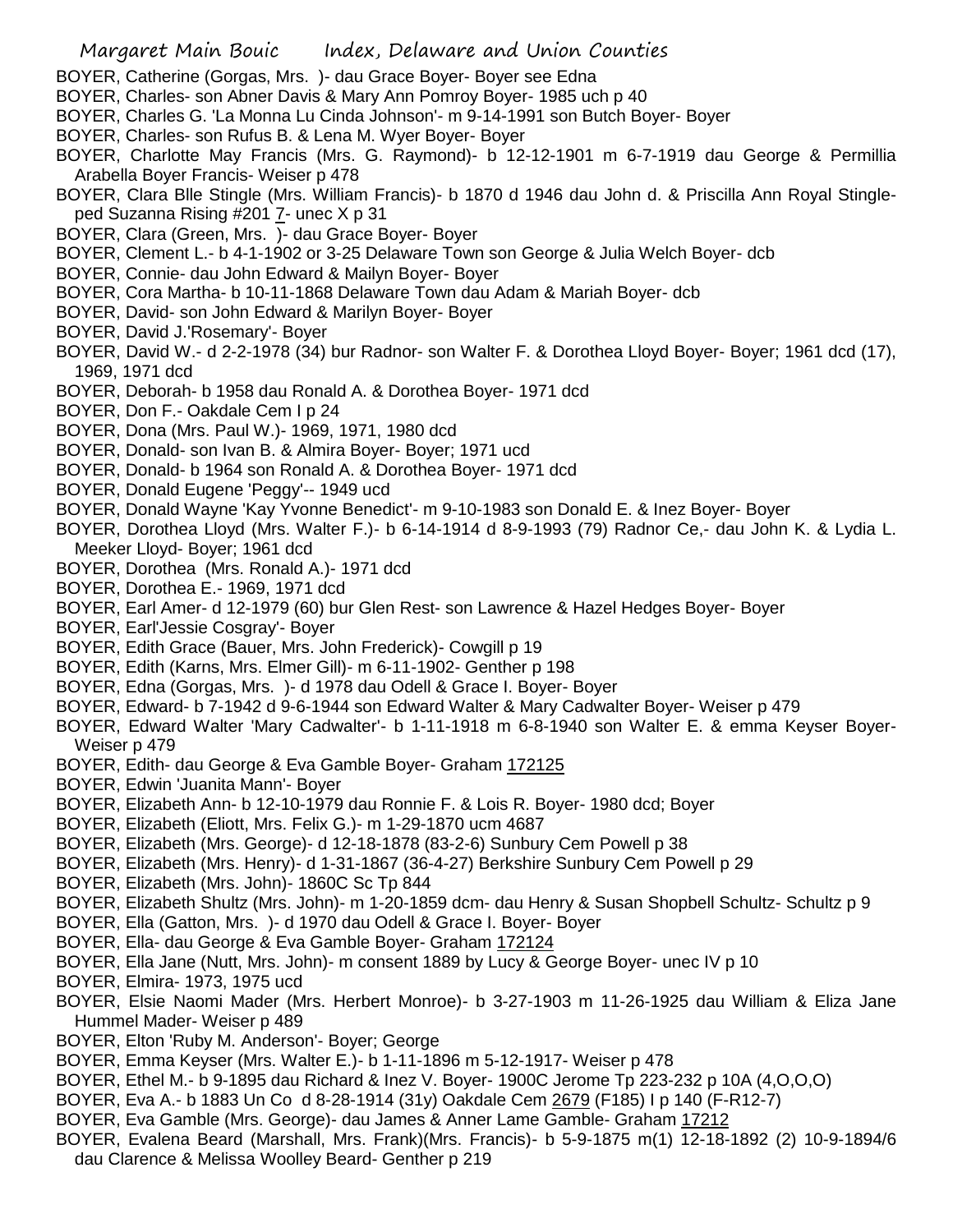BOYER, Evolene (Mrs. Marion)- b 5-1875; 1900C Jerome Tp 107-114 p 5A (25,O,O,O) m 3y, 3 ch

- BOYER, Florence Annble (Drysdale, Mrs. Walter Scott,Jr.)- b 1909 d 1984 dau William Francis & Clara Belle Stingle Boyer- ped Suzanne Rising #2013- unec X p 31
- BOYER, Frances T. 'Hazel Thomas'- b 1-29-1906 d 12-27-1960 bur Ferncliff Cem, Springfield- son Earl & Jessie Cosgray Boyer- Boyer
- BOYER, Francis Marion 'Evalena Beard'- m 10-9-1894/6- Genther p 219
- BOYER, Francis- b 3-12-1947 son George Elmer & Mary Hiltwine Boyer- Weiser p 478
- BOYER, Frank- son Francis T. & Hazel Thomas Boyer- Boyer
- BOYER, Fredia- unvmec p 20, 32
- BOYER, Frieda (Johnson, Mrs. Lester)- b 9-21-1905 m 12-24-1927- 1985 uch p 83-dau Richard H. & Inez Parker Boyer- Boyer
- BOYER, George- Jerome IOOF D J p 119; 1870C Jerome Tp 95 p 13 (19,O)
- BOYER, George- Pabst O
- BOYER, George 'Betsey'- d 8-6-1851 (75-4-20) Sunbury Cem Powell p 38; 1850C Berkshire Tp 52 p 6 (75, Penn); delge V p 52
- BOYER, George C. 'Julia'- 1980 dcd
- BOYER, George Elmer 'Mary Hiltwine'- b 10-14-1919 m 11-22-1945 son G. Raymond & Charlotte May Francis Boyer- Weiser p 478
- BOYER, George 'Eva Gamble'- Graham 17212
- BOYER, George- b 3-1935 son Henry & Mildred Donahue Boyer- Genther p 220
- BOYER, George 'Isabel'- b 2-1827, 1900C Jerome Tp 271-280 p 12A (73,O,Pa,O) m 47y
- BOYER, George Powell 'Magdalene Glick'- b 1-17-1896 m 3-31-1918 d 3-7-1949-Weiser p 660
- BOYER, George W. 'Lucy J.Hudson'- m 4-21-1873 ucm 5261; unec IV p 10
- BOYER, Geraldine- b 2-24-1942 dau Edward Walter & Mary Dacwalter Boyer- Weiser p 479
- BOYER, Gertrude (Corless, Mrs. Burt)- dau Abner Davis & Mary Ann Pomroy Boyer- 1985 uch p 10
- BOYER, Grace Ceclia- b 9-27-1904 Delaware Town dau George & Julia Welch Boyer- dcb
- BOYER, Grace I. (Mrs. Odell)- b 3-27-1900 d 1-6-1990 (89) Oak Grove Cem Boyer
- BOYER, Grace (McCullough, Mrs. Robert)- Maugans Anc p 184
- BOYER, G. Raymond 'Charlotte May Francis'- b 11-30-1901- Weiser p 478
- BOYER, Rev. H.- 1883 uch V p 365
- BOYER, H. A.- Downing reunion- delge X p 29
- BOYER, Hannah- b 1839 dau James W. Boyer- 1985 uch p 40
- BOYER, Hannah M. (Neidig, Mrs. Gordon Emerson)- b 3-18-1881 m 1903 d 12-5-1934- Weiser p 385, 386
- BOYER, Harriet- dau James W. & Jane A. Boyer- 1850C York Tp 367-372 (11,O)
- BOYER, Hattie (Majors, Mrs. Earl)- dau Abner Davis & Mary Ann Pomroy Boyer- 1985 uch p 10
- BOYER, Hazel N. Hedges (Mrs. Lawrence)- b 5-17-1901 d 3-14-1984 (82)bur Woodstock dau Chauncey & Allie Conner Hedges- 1967 ucd; Boyer
- BOYER, Hazel Thomas (Mrs. Francis T.)- Boyer
- BOYER, Helen (Delbaugh, Mrs. Floyd F.)- b 8-23-1906 m 1927- Weiser p 386
- BOYER, Henrietta- b 5-23-1930 dau Henry & Mildred Donahue Boyer- Genther p 220
- BOYER, Henry 'Mildred Donahue'- b 8-8-1900/1897 m 4-9-1928 son Francis Marion & Evalina Beard Boyer-Genther p 219, 220; 1900C Jerome Tp 107-114 p 5A (2,O,O,O)
- BOYER, Herbert- 1880C Delaware Town p 508A
- BOYER, Herbert Monroe'Elsie Naomi Mader'- b 12-18-1902 m 11-26-1925- Weiser p 489
- BOYER, Herbert Monroe Jr. 'Martha Jane Norbeck'- b 2-12-1928 m 10-4-1952 son Herbert Monroe & Elsie Naomi Mader Boyer- Weiser p 489
- BOYER, Inez (Mrs. Donald E.)(Harrell, Mrs. )- Boyer
- BOYER, Inez V. Parker (Mrs. Richard H.)- b 9-1873- Oakdale Cem I p 24; 1985 uch p 83; 1900C Jerome Tp 223-232 p 10A (26,O,O,O) m 5y 2ch
- BOYER, Irma Darlene Propst (Mrs. O. Michael)- m 12-19- dau Dale Propst-Boyer
- BOYER, Isabel (Mrs. George)- b 9-1833- 1900C Jerome Tp 271-280 p 12A (66,O,O,Va) m 47y, 11 ch, 8 living
- BOYER, Ivan V "Babe"'Almira'- b 1900 d 3-10-1973(72) Unionville Cem D. J. p 45, 48; 1959, 1967, 1971 ucd
- BOYER, Jack Monroe 'Lillian A. Lee'- b 6-11-1923 m 1953 son George Powell & Magdalene Glick Boyer-Weiser p 660
- BOYER, Jacob- 1880C Delaware Town p 483A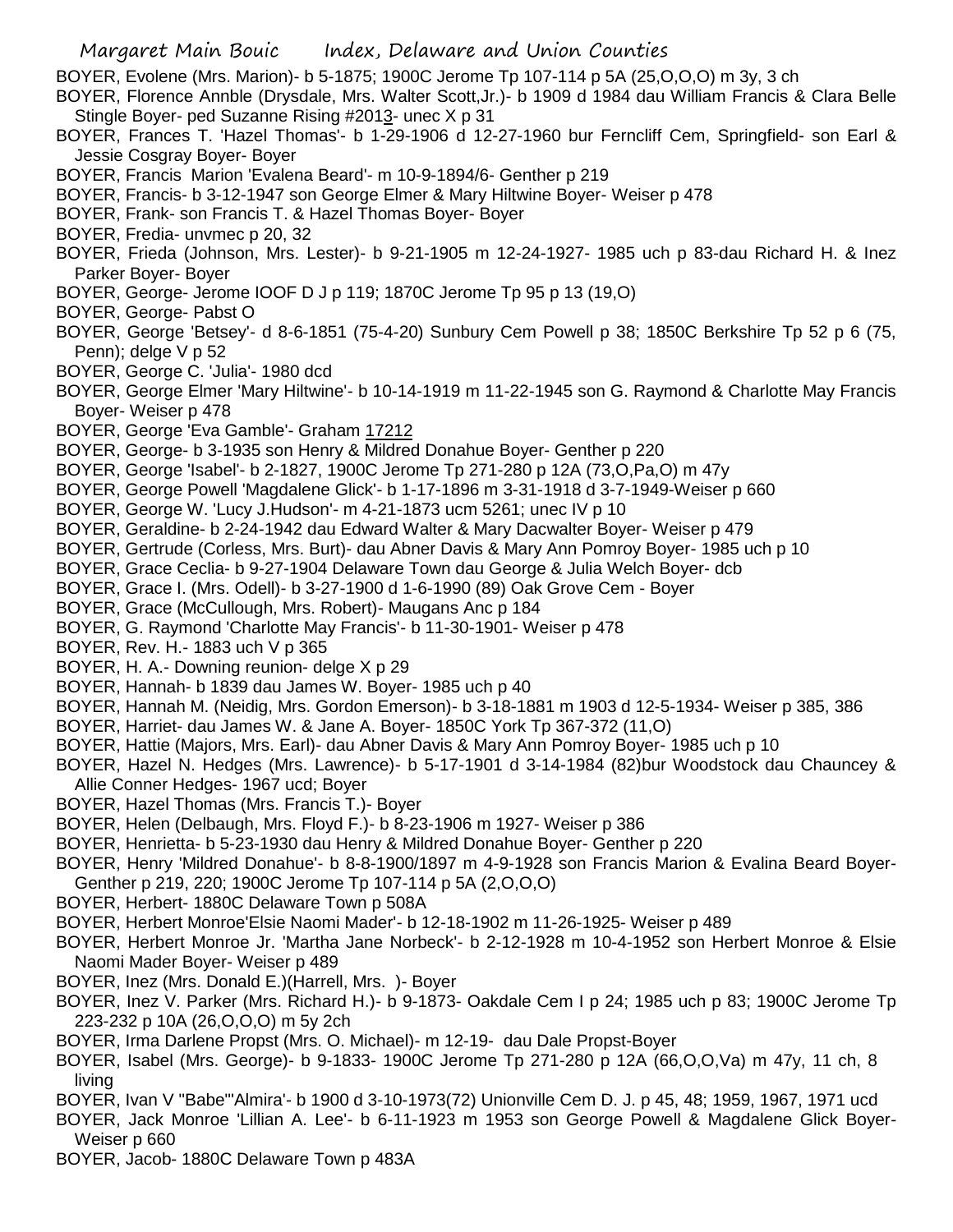- Margaret Main Bouic Index, Delaware and Union Counties BOYER, ----b 1-10-1876 Delaware Town ch Jacob Boyer- dcb BOYER, ----b 5-16-1880 Delaware Town ch Jacob & Sarah Harvey Boyer- dcb BOYER, Jacob- 1880C Delaware Town p 524A BOYER, James- son John Boyer- 1860C Sc Tp 844 (14) BOYER, James Joseph- b 9-23-1959 son Herbert Monroe Jr. & Martha Jane Norbeck Boyer- Weiser p 489 BOYER, James N/W 'Lena Ann Davis''Mary Oliver'- b 1785 d 1-17-1857- 1985 uch p 39, 40 BOYER, James Monroe Jr.- b 10-7-1956 son Jack Monroe & Lillian A. Lee Boyer- Weiser p 660 BOYER, James W. 'Jane A.'- d 11-7-1857 (70-7-11) Somersville Cem York Cem p 2; unec XII p 58; 1850C York Tp 367-372 p 57 (65, Md) BOYER, Jane A. (Mrs. James W.)- 1850C York Tp 367-372 p 57 (39,O) BOYER, Jane (Parthemer, Mrs. Christian)- b 1824 d 1908 unec V p 58 BOYER, Janet- dau John Edward & Marilyn Boyer- Boyer BOYER, Janet Sue (Sipes, Mrs. Roland Eugene) div- b 1952 m 8-18-1971 dau Walter F. & Dorothea Lloyd Boyer- Boyer; Weaver (129(11)52); Macklin p 79; 1969, 1971 dcd BOYER, Jean Mildred- b 11-14-1919 dau Walter E. & Emma Keyser Boyer- Weiser p 479 BOYER, Jeannette (Stammler, Mrs. Richard)- dau Richard H. & Inez Parker Boyer- Boyer BOYER, Jeffrey- b 3-2-1955 son George Elmer & Mary Hiltwine Boyer- Weiser p 478 BOYER, Jeffrey Alan 'Marlana Ellen Graham'- m 12-12-1975 son Odell Boyer- Boyer BOYER, Jeffrey Michael- b 1-14-1973 son O. Michael & Irma Darlene Propst Boyer- Boyer BOYER, Jennie Bowen (Mrs. Marion)- b 1863 BOYER, Jennie Catharine (Witmer, Mrs. Joseph)- b 4-26-1886 m 12-20-1917- Weiser p 394 BOYER, Jerry- son Elton & Ruby Anderson Boyer- Boyer BOYER, Jessie Cosgray (Mrs. Earl)- Boyer BOYER, John- 1880C Delaware Town p 524A BOYER, John Edward 'Marilyn'- d 3-15-1976 (43) bur Fairview Memorial- son Grace Boyer- Boyer BOYER, John 'Elizabeth Schultz'- Schultz p 9 BOYER, John- son John & Elizabeth Boyer- 1860C Sc Tp 844 (6/12,O) BOYER, John 'Elizabeth'- 1860C Scioto Tp 844 (36); delge IV p 66 BOYER, John- son Dorothea E. Boyer- 1971, 1980 dcd BOYER, John- b 1953 son Joseph & Grace Boyer- 1971 ucd BOYER, John- d 1976 son Odell & Grace Boyer- Boyer BOYER, John 'Rebecca Wilcox'- m 8-30-1865 ucm 3777 BOYER, John W.- 1908 dch p 425; lpc p 19 BOYER, John- son Walter F. & Dorothea Lloyd Boyer- Boyer; 1961 dcd (3) BOYER, Juanita J. (Mrs. Larry E.)- 1971 dcd BOYER, Juanita Mann (Mazerov, Mrs. )(Mrs. Edwin)- d 8-21-1988 (63) bur Sunset Cem- Boyer BOYER, Julia (Mrs. George C.)- 1980 dcd BOYER, June (Venrick, Mrs. Richard L.)- b 6-5-1922 m 1937 d 4-13-1994 (71) Forest Grove Cem- dau Lawrence & Hazel Hedges Boyer- Boyer BOYER, Karen Ann- b 6-9-1956 dau Herbert Monroe Jr. & Martha Jane Norbeck Boyer- Weiser p 489 BOYER, Kay Benedict (Mrs. Donald)- m 9-10-1983 dau Dale Benedict- Boyer BOYER, Kimberly Jo (George, Mrs. Barry Owen)- m 7-19-1986 dau Kenneth & Evelyn Boyer- George BOYER, Krystyne Elizabeth- dau David J. & Rosemary Boyer- engaged to Douglass James Hess- Boyer BOYER, La Monna Lu Cinda Johnson (Mrs. Charles G.)- m 9-14-1991 dau Richard A. Johnson- Boyer BOYER, Lance- 1971 dcd BOYER, Larry E. 'Juanita J.'- 1971 dcd BOYER, Laura (Agler, Mrs. Orrin W.)- m 7-15-1875 ucm 5716 mt 3 p 14 BOYER, Laura- dau John Boyer- 1860C Scioto Tp 844 (7) BOYER, Laura Barrett (Mrs. Nelson)- Boyer
- BOYER, Laura Jane (Scott, Mrs. Layton Aquillan)- b 1854 d 1938 ped Virginia Davis Jewell #128 15- unec VIII p 42
- BOYER, Lawrence 'Almira'- 1949 ucd
- BOYER, Lawrence(Heck) 'Hazel Hedges'- b 12-13-1898 d 3-31-1976 son Richard H. & Inez Parker Boyer-Boyer
- BOYER, Laurine C.0 b 2-1898 son Richard & Inez V. Boyer- 1900C Jerome Tp 223-232 p 10A (2,O,O,O)
- BOYER, Leanye- b 1846 d 8-21-1861 (15-2-25) Somersville Cem- York Cem p 20 dau James W. & Lean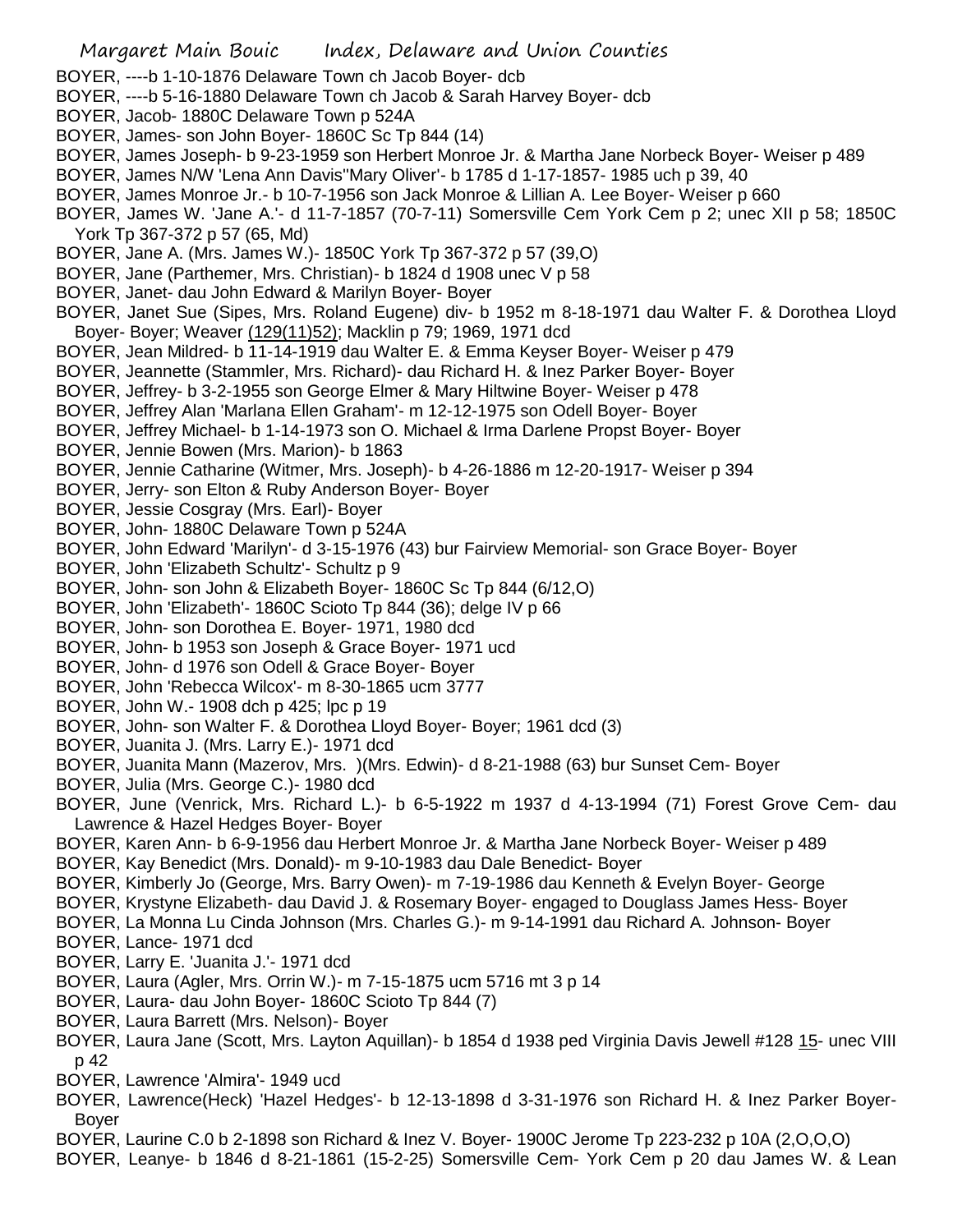Davis- 1985 uch p 40

- BOYER, Lena Ann Davis (Mrs. James N.)- dau Abner & Catherine Kennedy Davis- 1985 uch p 39
- BOYER, Lena M. Wyer (Mrs. Rufus B.)- b 8-29-1901 d 3-6-1920 Milford Cem Un Al p 55- Boyer
- BOYER, Lillian A. Lee (Mrs. Jack Monroe)- b 1921 m 1953- Weiser p 660
- BOYER, Lisa Marie Allen (Mrs. Mark Keith)- m 10-29-1983 dau Donald & Bertha Allen- Boyer
- BOYER, Lois R. (Mrs. Ronnie F.)- 1980 dcd
- BOYER, Lola Peters (Mrs. Arthur)- b 1884 d 8-17-1965;Marlborough Cem- dau Oscar A. & Zana Foust Peters 1908 dch p 754
- BOYER, Lucy- dau John Boyer- 1860C Sc Tp 844 (9)
- BOYER, Lucy J. Hudson (Mrs. George W.)- m 4-21-1873 ucm 5261 unec IV p 10
- BOYER, Luther (23-1893) Jerome Tp to asylum- uninf p 7
- BOYER, Mabel (Cooper, Mrs. Lynn)- Wilson (66)
- BOYER, Mabel (Klinger, Mrs. Oscar W.)- m 12-6-1860 dcm; Weiser p 375
- BOYER, Mabel May (Klinger, Mrs. Clarence M.)- b 6-13-1937 m 4-9-1954- Weiser p 311
- BOYER, Margaret C.(Hill, Mrs. )(Mrs. Warren L)- b 7-27-1903 d 7-2-1991 bur Ashley Un. Cem- dau Robert & Beatrice May O'Dell- Boyer; 1980 dcd
- BOYER, Marge E. (Mrs. Warren)- 1969, 1971 dcd
- BOYER, Mariah Troutman (Mrs. Adam)- m 12-6-1860 dcm
- BOYER, Mariah J. Custard (Mrs. William A.)- m 9-1-1875 ucm 5728
- BOYER, Marian B. (Besgrove, Mrs. Hartzel W.)- m 10-9-1938 dau Rufus B. & Lena M. Wyer Boyer- Boyer
- BOYER, Francis Marion 'Evoleno'- b 7-1874, 1900C Jerome Tp 107-114 p 5A (25,O,O,O) m 3y
- BOYER, Marion 'Jennie Bowen'- b 8-12-1865
- BOYER, Marion- b 8-27-1881 (33-6m) Jerome Cem D J p 97
- BOYER, Marilyn (Phillips, Mrs. Gerald)- m 6-30-1978 dau Mr. & Mrs. Lawrence Anderson- Boyer; 1961 dcd
- BOYER, Mark Keith 'Lisa Marie Allen'-b 1963 m 10-29-1983-son Paul W. & Dona Boyer- Boyer; 1973 ucd; 1969, 1981 ucd
- BOYER, Marlana Ellen Graham (Mrs. Jeffrey Alan)- m 12-12-1975- dau James Graham- Boyer
- BOYER, Martha- b 6-27-1895 Delaware Town dau George & Julia Welch Boyer- dcb
- BOYER, Martha Jane Norbeck (Mrs. Herbert Monroe Jr.)- b 11-19-1927 m 10-4-1952- Weiser p 489
- BOYER, Mary Ann (Baker, Mrs. Thomas G.)- b 3-4-1930 m 6-12-1952 dau George Powell & Magdalene Glick Boyer- Weiser p 660
- BOYER, Mary Ann Pomroy (Mrs. Abner Davis)- b 8-3-1836 Seattle d 10-16-1916 1985 uch p 40
- BOYER, Mary Belle (Morgan, Mrs. Edwin P.)- m 11-20-1873- unec II p 42
- BOYER, Mary Cadwalter (Mrs. Edward Walter)- b 12-23-1921 m 6-8-1940- Weiser p 479
- BOYER, Mary (Downing, Mrs. )- dau Grace Boyer- Boyer
- BOYER, Mary Edith (Phillips, Mrs. Charles Robert)- b 3-10-1928 m 10-22-1945- Weiser p 351
- BOYER, Mary F.- b 1846 dau James W. Boyer- 1985 uch p 40; 1850C York Tp 367-372 p 57 (4,O)
- BOYER, Mary- b 2-26-1894 Delaware Town dau George & Julia Welch Boyer- dcb
- BOYER, Mary Hiltwine (Mrs. George Elmer)- m 11-22-1945- Weiser p 478
- BOYER, Mary L.- b 1883 Claibourne Cem p 70 9same stone as Ray Waring)
- BOYER, Mary (Muggio, Mrs. Larry)- m 6-19-1957- Weiser p 828
- BOYER, Mary Oliver (Mrs. James W.)- 1985 uch p 40
- BOYER, Mary (Piersol, Mrs. Jacob)- b 4-15-1784- 1883 uch V p 351; Piersol 1
- BOYER, Mary Quinn (Mrs. Adolphus)- ped Suzanne Rising #210 13- unec X p 31
- BOYER, Mary (Weiser, Mrs. Calvin Wallace)- b 1863 m 9-29-1886 d 11-1939- Weiser p 651
- BOYER, Matthew Dale- b 5-20-1975 son Michael Boyer- Boyer
- BOYER, Mattie (Mrs. S. Perry)- b 1875 d 1972 Oakdale Cem II p 81 (H-R15-9)
- BOYER, Maxwell- d 2-29-1908 (7m) Oakdale Cem 2097 (112E) I p 24 (E-R20-3)
- BOYER, Melvin E.- #238 unec IX p 13, 15
- BOYER, Michael- son Odell Boyer- Boyer
- BOYER, Michael- b 1-5-1879 Delaware Town son Philip & Margret Turner Boyer- dcb
- BOYER, Michele- b 1968 dau Larry E. & Juanita J. Boyer- 1971 dcd
- BOYER, Mike 'Betty A. Salyer'- son steve & Lei Boyer- Boyer
- BOYER, Mike- b 1964 son Larry E. & Juanita J. Boyer- 1971 dcd
- BOYER, Mildred Donahue (Mrs. Henry)- m 4-9-1928- Genther p 219, 220
- BOYER, Minnie (Davis, Mrs. Robert Henry)- b 1865 d 6-11-1940 Md- 1985 uch p 40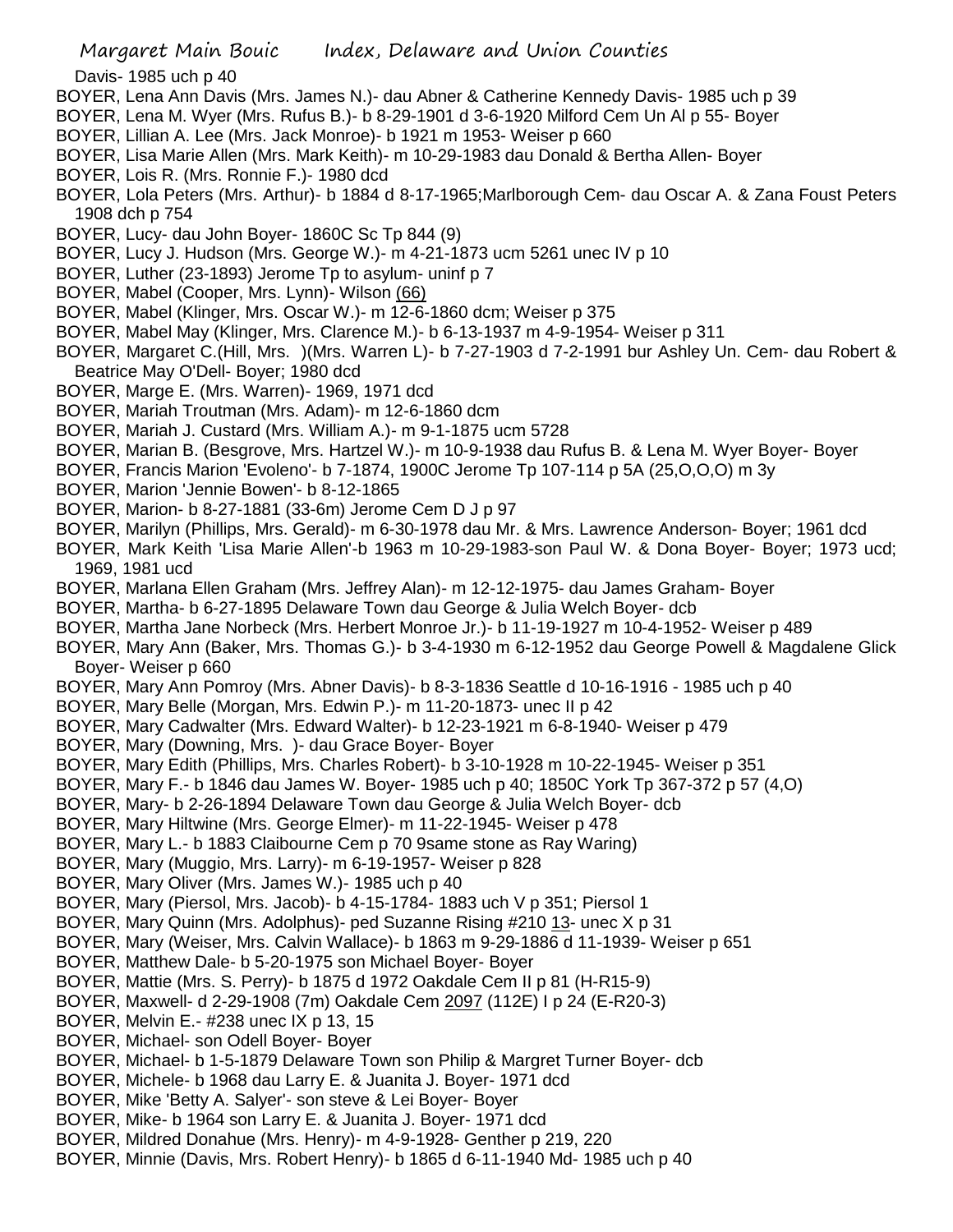- BOYER, Nancy J. (McKitrick, Mrs. Samuel W.)- b 10-30-1850 m 3-6-1892 d 2- 1915- McKitrick p 290
- BOYER, Natella- dau Arthur & Lola Peters Boyer- 1908 dch p 754; Boyer
- BOYER, Nelson 'Laura Barrett'- Boyer
- BOYER, Odell- son George & Eva Gamble Boyer- Graham 172121
- BOYER, Odell- son Odell & Grace Boyer- Boyer
- BOYER, Odell 'Grace'- d 1949- Boyer
- BOYER, Oliver Davis- son Abner Davis & Mary Ann Pomroy Boyer- 1985 uch p 40
- BOYER, Oran- Unionville Cem D J p 51
- BOYER, Patricia Ann (Peters, Mrs. John Andrew)- m 10-11-1980 dau Odell Boyer- Boyer
- BOYER, Paul- Boyer; 1980 dcd
- BOYER, Paul W. 'Dona'- 1969, 1971, 1980 dcd
- BOYER, Pearl (Hackman, Mrs. Walter erhardt)- Weiser p 583
- BOYER, Peggy (Mrs. Donald Eugene)- 1949 ucd; unvmec p 31
- BOYER, Penny Sue- dau Donald Eugene & Peggy Boyer- 1949 ucd; unvmec p 32
- BOYER, Perry E. 'Mattie'- d 1-28-1960 Oakdale Cem II p 81 (H-R15-9)
- BOYER, Perry L.- b 11-9-1871 Marlborough Tp son Solomon & Elizabeth Stone Boyer- dcb
- BOYER, Ray- b 1-19-1950 son George Elmer & Mary Hiltwine Boyer- Weiser p 478
- BOYER, Raymond Perry 'Betty Jane Fish'- m 2-19- Boyer
- BOYER, Rebecca- 1880C Delaware Town p 483A
- BOYER, Rebecca- 1880C Delaware Town p 483A
- BOYER, Rebecca Flemon (Mrs. Samuel)- m 1-12-1833 ucm 284
- BOYER, Rebecca- dau James W. Boyer- b 1842- 1985 uch p 40; 1850C York Tp 367-372 p 57 (6,O)
- BOYER, Rebecca (Mrs. William R.)- Boyer
- BOYER, Rebecca Wilcox (Mrs. John)- m 8-30-1865 ucm 3777
- BOYER, Rhonda- 1973 ucd
- BOYER, Richard H. 'Inez Parker'- b 9-1873 Boyer; Oakdale Cem I p 24; 1985 uch p 83; 1900C Jerome Tp 223-232 p 10A (26,O,O,O) m 5y
- BOYER, Mrs. Richard- unvmec p 25
- BOYER, Robert- b 1966 son Ronald A. & Dorothea Boyer- 1971 dcd
- BOYER, Robert E.- son Lawrence & Hazel Hedges Boyer- Boyer
- BOYER, Ronald A. 'Dorothea'-Boyer; 1971 dcd
- BOYER, Ronald F. 'Lois R.'-son Walter F. & Dorothea Lloyd Boyer- Boyer; 1961 dcd (13), 1969,1971, 1980 dcd
- BOYER, Roby M. Anderson (Mrs. Elton)(George, Mrs. John)- d 5-12-1987 (65) bur Forest Grove- dau Roscoe & Nella Raye Anderson- Boyer; George
- BOYER, Rufus B. 'Lena M. Wyer'- b 8-12-1898 Ind m 3-6-1920 d 12-28-1976 Milford Cem Un Al p 55 son Nelson & Laura Barrett Boyer- Boyer
- BOYER, Ruth- dau George & Eva Gamble Boyer- Graham 172122
- BOYER, Ruth- dau John Edward & Marilyn Boyer- Boyer
- BOYER, Ruth A.- b 1838 dau James W. Boyer- 1985 uch p 40; 1850C York Tp 367-372 p 57 (12,O)
- BOYER, Ruth (Tuffin, Mrs. Wilfred I.)- m 1926- Boyer; Tuffin
- BOYER, Samuel 'Rebecca Flemon'- m 1-12-1833 ucm 284- 1880c Delaware Town p 509A
- BOYER, Sander- Nash p 68
- BOYER, Snadra Davidson Scott (Mrs. George Powell, Jr.)- b 11-16-1931 m 3-11-1956- Weiser p 660
- BOYER, Sandra (Lukoes, Mrs. ) dau Earl Amer Boyer- Boyer
- BOYER, Sarah- 1850C Berkshire Tp 52 p 6 (15, Penn)
- BOYER, Sarah A.- 1850C Darby Tp 1617-1637 p 240 (14,O); unec VI p 30
- BOYER, Sarah E. (Cockran, Mrs. Josiah M.)- m 9-13-1865 dcm
- BOYER, Sarah E. (Torrance, Mrs. Samuel S.)- m 12-26-1852 dcm
- BOYER, Stanley William- son Earl & Jessie Cosgray Boyer- Boyer
- BOYER, Steve 'Lei'- Boyer
- BOYER, Steven Eugene- son Donald Eugene & Peggy Boyer- 1949 ucd; unvmec p 32
- BOYER, Sutter- Jerome IOOF D J p 119
- BOYER, Thomas- 1883 uch V p 675
- BOYER, Vera Elizabeth (Weiser, Mrs. Wilbur William)- b 4-23-1911 m 5-15-1954- Weiser p 501
- BOYER, Victor- b 7-15-1963/1 d 4-8-1990 (27) Wesley Chapel Cem- son Paul W. & Dona A. Boyer- Boyer;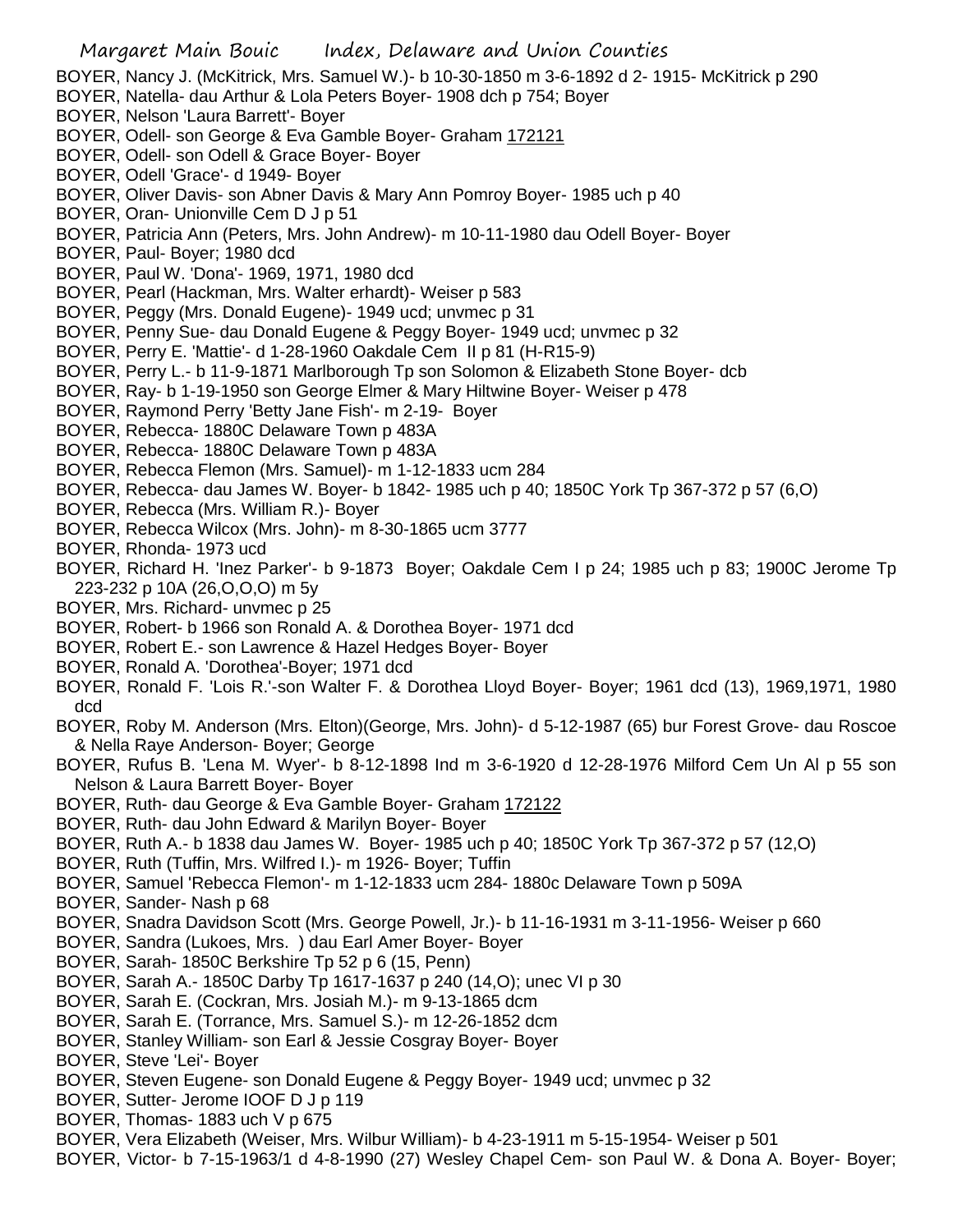- Margaret Main Bouic Index, Delaware and Union Counties
- 1969, 1971, 1980 dcd
- BOYER, Walter E. 'Emma Keyser'- b 8-1-1886 m 5-12-1917 son Jacob Edward & Anna Clara Epley Boyer-Weiser p 478
- BOYER, Walter F. 'Dorothea Lloyd'- d 4-13-1964 (50) bur Radnor; Boyer; 1961 dcd
- BOYER, Warren L. 'Margaret C. O'Dell'- Boyer
- BOYER, W.- 1880c Claibourne Tp 199-211 (22,O,O,O) p 0219
- BOYER, William A. 'Maria J. Custard'- m 9-1-1875 ucm 5728 mt 3 p 15
- BOYER, William Francis 'Clara Belle Stingle'- b 1865 d 1935 son Adolphus & Mary Quinn Boyer- ped Suzanne Rising  $\#2106$ - unec X p 31
- BOYER, William H. H.- son James W. Boyer- b 1842- 1985 uch p 40; 1850C York Tp 367-372 p 57 (8,O); 1883 uch IV p 490
- BOYER, William R. 'Rebecca'- Boyer- b c 1830 GAR
- BOYERS, J. David- son John S. & Jean Thompson Boyers- Boyers
- BOYERS, Edward- 1863 unclaimed letter- delge VIII p 10
- BOYERS, Ellen- 1880C Delaware Town p 496A
- BOYERS, Ida M.- d 4-9-1892 (21-11-8) Claibourne Cem p 44
- BOYERS, Jean Thompson (Mrs. John S.)- b 3-23-1918 m 12-7-1933 d 12-9-1992 (74) dau E. I. & Beulah Logan Thompson- Boyers; 1991 ucd
- BOYERS, John- delge II p 11
- BOYERS, John S. 'Jean Thompson'- m 12-7-1938- Boyers; 1991 ucd
- BOYERS, Mrs. S. L.- Pabst 8 p 30
- BOYERS, Ulyesis, S.- b 8-1-1876 Delaware Town colored son Ellen Boyers- dcb
- BOYES, Lydia (Fawcett, Mrs. Thomas)- dau Richard Boyes- dcq Thomas Graham465
- BOYES, Richard- dcq Thomas Graham 930
- BOYEY, George- b 11-1877- 1900C Jerome Tp 183-192 p 8B (22,O,O,O)
- BOYHAN, Alice (Butts, Mrs. )- sister Joseph Boyhan- Boyhan
- BOYHAN, Ellen Marie Bryan (Mrs. Joseph Patrick III) m 6-8-1985 dau Charles & Dolores Bryan- Boyhan
- BOYHAN, Grace Marie (Mrs. Joseph)(Babbert, Mrs. )- 1967, 1971, 1973 ucd; Boyhan
- BOYHAN, John Thomas- b 1953- son Joseph & Grace Boyhan- 1973, 1975 ucd
- BOYHAN, Joseph 'Grace'- d 9-13-1969 (49) bur Forest Grove- Boyhan;
- BOYHAN, Joseph Patrick 'Ellen Marie Bryan'- m 6-8-1985 son Joseph & Grace Boyhan- Boyhan; 1971 ucd
- BOYHAN, Martha- dau Joseph & Grace Boyhan- Boyhan
- BOYHAN, Mary Catherine- sister Joseph Boyhan- Boyhan
- BOYHAN, Mary Margaret (Tolliver, Mrs. )- sister Joseph Boyhan- Boyhan
- BOYHAN, Michael Aloysius- b 1955 son Joseph & Grace Boyhan; 1967, 1971 ucd
- BOYHAN, T(h)eresa- b 1950 dau Joseph & Grace Boyhan- Boyhan; 1967 ucd
- BOYHAN, Trudy (Porter, Mrs. )- sister Joseph Boyhan- Boyhan
- BOYHAN, William- brother Joseph Boyhan- Boyhan
- BOYHER, William A.- d 5-20-1941 (82) Millcreek Tp- uninf p 25
- BOYINGTON, Jacob 'Mary'- Genther p 161
- BOYINGTON, Mary (Mrs. Jacob)(Hager, Mrs. Samuel)- m(2) 11-17-1768- Genther p 161
- BOYL, J.- 1877 uca p 98
- BOYLAN & CO.- unec XII p 64
- BOYLAN, --(Healy, Mrs. John)- sister Walter Boylan- Boylan
- BOYLAN, Aaron 'Catherine Parkinson Shilton'- b 1710- Maugans Anc p 228, 229
- BOYLAN, Dr. Aaron 'Eliza Jane Connor'- b 1839 m 9-13-1864 ucm 3622 d 1919 Milford Cem Un Al p 28; 1883 uch III p 397, 399, IV p 511, 512; 1915 uch p 153; 1877 uca p 39, 45, 97; 1870C Milford 33 p 3 (30,Pa); 1880C Milford 21 p 31 (41, Pa,NJ,RI) p 079A
- BOYLAN, Aaron 'Sarah McDade'- b 3-15-1749 d 9-20-1824 bur Pa son Aaron & Catherine Parkinson Boylan-Maugans Anc p 229, 230
- BOYLAN, Aaron 'Sarah Thompson'- b 10-9-1786 m 1809 d 1-3-1871 son Aaron & Sarah McDade Boylan-Maugans Anc p 230,233
- BOYLAN, A. D.- 1877 uca p 96
- BOYLAN, Aileen- b 9-13-1915 dau Guy M. & Ethel M. Selser Boylan- Maugans Anc p 233
- BOYLAN, Alfred 'Dorothy Schfianski'- m 11-25-1927 son Samuel & Amelia Shade Boylan- 1880 dch p 23
- BOYLAN, Alicia- b 1971 dau Ronald W. & Suzanne Boylan- 1975, 1979, 1981, 1983 ucd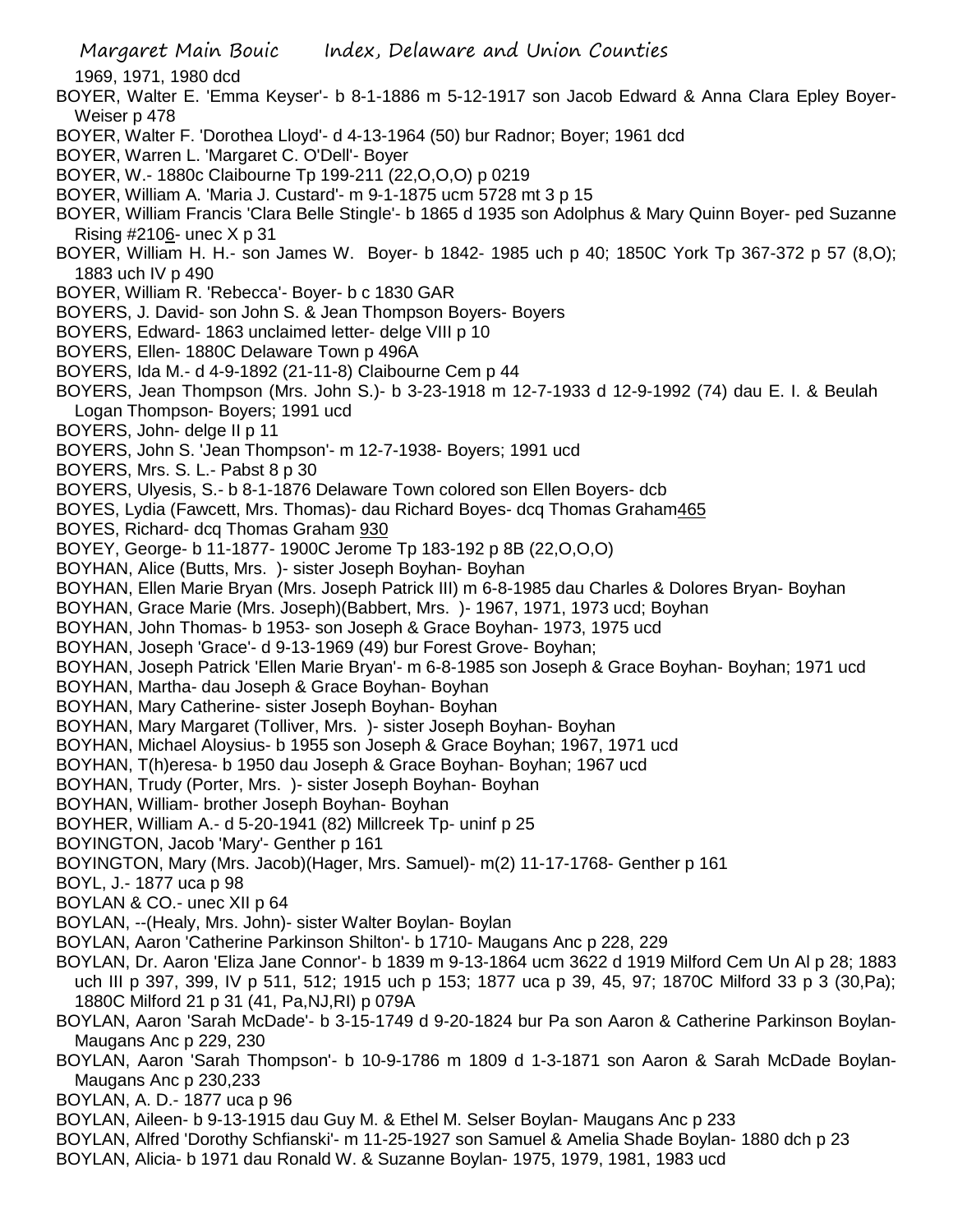- BOYLAN, Alva- son John & Lydia Brown Boylan- Maugans Anc p 231
- BOYLAN, Alva- son Alva Boylan- Maugans Anc p 231
- BOYLAN, Amelia Shade (Mrs. Samuel)- m 8-24-1905- Maugans Anc p 233
- BOYLAN, Andrew 'Ellan McGonigle'- b 9-13-1793 son John & Mary Eoff Boylan- Maugans Anc p 230,233
- BOYLAN, Ann- b 12-16-1784 dau Aaron & Sarah McDade Boylan- Maugans Anc p 230, 233
- BOYLAN, Ann America- b 5-10-1843 dau William L. & Jester A. Barker Boylan- Maugans Anc p 232, 233
- BOYLAN, Ann Dunlop (Mrs. James)- b 1-17-1746 d 1-9-1831- Maugans Anc p 229
- BOYLAN, Anna Beiswenger (Mrs. William Leonard)- Maugans Anc p 232
- BOYLAN, Ashwell- d 8-31-1865 (22-5-13) son John & Lydia Brown Boylan- Maugans Anc p 231
- BOYLAN, B. & Co- unec X p 52
- BOYLAN, Bert (Daugherty, Mrs. Harry M.)- b 7-12-1876 dau Thomas M. & Elaner P. Garrison Boylan-Maugans Anc p 230, 233
- BOYLAN, Bessie Hitchcock (Mrs. Edward)- Maugans Anc p 231
- BOYLAN, Betsy (Mary)- b 5-6-1774 d 2-28-1857 dau Aaron & Sarah McDade Boylan- Maugans Anc p 230, 233
- BOYLAN, Brown- son John & Lydia Brown Boylan- Maugans Anc p 231
- BOYLAN, Catherine Parkinson (Shelton, Mrs. Richard)(Mrs. Aaron)- dau Rev. Samuel & Elizabeth Parkinson-Maugans Anc p 229
- BOYLAN, Catherine (Thompson, Mrs. Abel)- b 10-7-1791 dau Aaron & Sarah McDade Boylan- Maugans Anc p 230, 233
- BOYLAN, Charles- 1835 men 23 #111 p 37 Delaware Tp
- BOYLAN, Clara- b 6-8-1846 dau William L. & Hester A. Barker Boylan- Maugans Anc p 232, 233
- BOYLAN, Clara Belle (King, Mrs. Charles)- b 1-31-1864 m 3-23-1881 d 4-22-1939 dau Thomas M. & Elaner P. Garrison Boylan- Maugans Anc p 232
- BOYLAN, Clara (Jude, Mrs. Ray)- b 5-23-1896 m 2-16-1915 dau william Nelson & Julia Ann Rumbough Boylan- Maugans Anc p 233
- BOYLAN, Daisy Collins (Mrs. Walter Wale)- dau Gibson Dudly & Joanna McCarty Collins- dcq Daisy Collins Boylan 1; 1961 dcd
- BOYLAN, Daniel- son William Nelson & Julia Ann Rumbough Boylan- Maugans Anc p 233
- BOYLAN, Delilah- b 6-6-1845 d 6-19-1845 dau William L. & Hester A. Barker Boylan- Maugans Anc p 232, 233
- BOYLAN, Dorothy Schfianski (Mrs. Alfred)- m 11-25-1927- Maugans Anc p 233
- BOYLAN, Dr.- son John & Mary Eoff Boylan- Maugans Anc p 229
- BOYLAN, Earl- son Edward & Bessie Hitchcock Boylan- Maugans Anc p 231
- BOYLAN, Earl 'Ida Dearing'- m 1917 son William Nelson & Julia Ann Rumbough Boylan- Maugans Anc p 233
- BOYLAN, Edward- son John & Martha Ditter Boylan- Maugans Anc p 231
- BOYLAN, Edward S. 'Olive'- b 9-22-1840 son William L. & Hester A. Barker Boylan- Maugans Anc p 232, 233
- BOYLAN, Elaner P. Garrison (Mrs. Thomas M.)- m 1860- Maugans Anc p 232
- BOYLAN, Eliza Jane Connor (Mrs. Aaron)-b 1842 m 9-13-1864 ucm 3622 d 1923 Milford Cem Un Al p 28; 1870C Milford 33 p 3 (25,O); 1880C Milford 21 p 31 (37, O,Ire,Ire)
- BOYLAN, Elizabeth- dau Alva Boylan- Maugans Anc p 231
- BOYLAN, Elizabeth (Laughrey, Mrs. James Alfred)- b 1933 m 9-6-1955 d 1978 Milford Cem Un Al p 77; 1985 uch p 88
- BOYLAN, Ellan McGonigle (Mrs. Andrew)- Maugans Anc p 233
- BOYLAN, Elmer- son Brown Boylan- Maugans Anc p 231
- BOYLAN, Elmus- son John & Lydia Brown Boylan- Maugans Anc p 231
- BOYLAN, Emma- dau Alva Boylan- Maugans Anc p 231
- BOYLAN, Ester- dau Samuel & Amelia Shade Boylan- Maugans Anc p 233
- BOYLAN, Ethel M. Sesler (Mrs. Guy M.)- m 4-19-1914- Maugans Anc p 233
- BOYLAN, Eunice C.- dau Frank W. Boylan- Maugans Anc p 233
- BOYLAN, Florence D.(Mrs. John)- b 1867 d 1955- Milford Cem Un Al p 28- descendant of Malachi Lovelans-MR-DAR p 13
- BOYLAN, Frank W.- b 7-24-1863 d 10-31-1904 son Henry Clay & Matilda Banks Boylan- Maugans Anc p 233
- BOYLAN, Franklin- son Edward & bessie Hitchcock Boylan- Maugans Anc p 231
- BOYLAN, Gladys- dau Samuel & Amelia Shade Boylan- Maugans Anc p 233
- BOYLAN, Gladys (Mrs. Stanley C.)- Boylan
- BOYLAN, Grace- 1973 ucd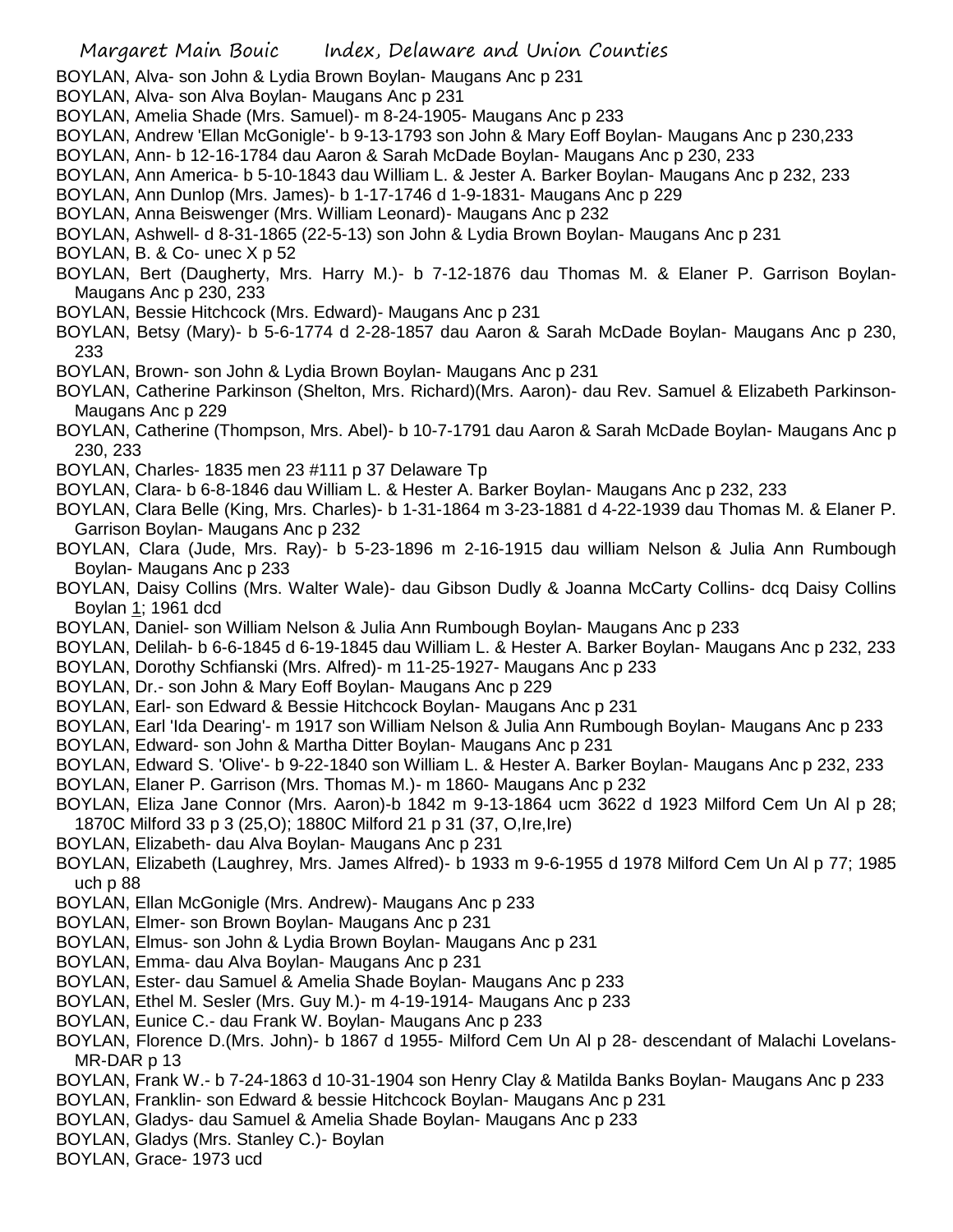BOYLAN, Guy M. 'Ethel M. Sesler'- b 12-16-1891 m 4-19-1914 son William Nelson & Julia Ann Rumbough Boylan- Maugans Anc p 233

- BOYLAN, Helen- dau Edward & Bessie Hitchcock Boylan- Maugans Anc p 233
- BOYLAN, Henry- b 11-2-1874 d 12-18-1875 son Henry Clay & Matilda Banks Boylan- Maugans Anc p 233
- BOYLAN, Henry Clay 'Matilda Banks'- b 12-17-1841 d 3-7-1911 son William L. & Hester A. Barker Boylan-Maugans Anc p 232, 233
- BOYLAN, Hester A. Barker (Mrs. William L.)- b 2-4-1820 m 1-24-1836 d 10-31-1900- Maugans Anc p 233
- BOYLAN, H. M.- ch William Boylan- Maugans Anc p 231
- BOYLAN, Ida Dearing (Mrs. Earl)- m 1917- Maugans Anc p 233
- BOYLAN, James 'Ann Dunlop'- b 8-14-1743 d 5-19-1823- son Aaron & Catherine Parkinson Boylan- Maugans Anc p 229
- BOYLAN, James F. 'Ruth I'- 1961 dcd
- BOYLAN, James Harris- son Aaron & Sarah McDade Boylan- Maugans Anc p 214, 230, 232
- BOYLAN, James 'Mary Annin'- brother Aaron Boylan- Maugans Anc p 228
- BOYLAN, James F. 'Ruth I.'- son Walter Waple & Daisy Collins Boylan- dcq Daisy Collins Boylan 1
- BOYLAN, Jane- dau Alva Boylan- Maugans Anc p 231
- BOYLAN, John- son Dr. Aaron & Eliza Jane Conner Boylan- 1870C Milford 33 p 3 (4,O); 1880C Milford 21 p 31 (15,O,Pa,O)
- BOYLAN, John- b 10-10-1795 d young- son Aaron & Sarah McDade Boylan- Maugans Anc p 230, 233
- BOYLAN, John D.- son Walter Waple & Daisy Collins Boylan- dcq Daisy Collins Boylan1
- BOYER, Dr. John Dean 'Priscilla Dunlap'-b 1890 d 1945(4) WWI Milford Cem Un Al p 28; Dunlap
- BOYLAN, John L.- son James R. & Ruth I. Boylan- 1961 dcd(6); Boylan- dcq Daisy Collins Boylan 1
- BOYLAN, John 'Lydia Brown'- b 5-4-1809 d 5-24-1895 son James Harris Boylan- Maugans Anc p 230, 231
- BOYLAN, John 'Mary Eoff'- b 1746- son Aaron & Catherine Parkinson Boylan- Maugans Anc p 229
- BOYLAN, John 'Martha Ditter'- son Alva Boylan- Maugans Anc p 231
- BOYLAN, John- b 1872 d 1895 son Thomas M. & Elaner P. Garrison Boylan- Maugans Anc p 232
- BOYLAN, Joseph- b 11-10-1866 d 9-17-1868 son Henry Clay & Matilda Banks Boylan- Maugans Anc p 233
- BOYLAN, Joseph S. 'Katharine J.:- son Walter Waple & Daisy Collins Boylan 1; Boylan; 1961 dcd
- BOYLAN, Julia Ann Rumbough (Mrs. William Nelson)- m 1888 d 3-27-1908- Maugans Anc p 233
- BOYLAN, Katharine J. (Mrs. Joseph S.)- 1961 dcd
- BOYLAN, Katherine (Fletcher, Mrs. Thomas)- son John & Lydia Brown Boylan- Maugans Anc p 231
- BOYLAN, Laney Ann (Langstaff, Mrs. Asa L.)- b 12-15-1790 m 2-23-1807 d 5-12-1877 dau James Harris Boylan- Maugans Anc p 99, 214, 230, 231
- BOYLAN, Lester G. 'Violet Rosetta Brown'- b 1-24-1920 m 6-9-1941 son Guy M. & Ethel M. Sesler Boylan-Maugans Anc p 233
- BOYLAN, Lida (Baker, Mrs. Charles)- dau John & Lydia Brown Boylan- Maugans Anc p 231
- BOYLAN, Lydia Brown (Mrs. John)- b 10-15-1812 d 7-022-1882- Maugans Anc p 231
- BOYLAN, Marie (Blythe, Mrs. Floyd)- m 1920 dau William Nelson & Julia Ann Rumbough Boylan- Maugans Anc p 233
- BOYLAN, Martha Ditter (Mrs. John)- Maugans Anc p 231
- BOYLAN, Mary Alice- dau Edward & Bessie Hitchcock Boylan- Maugans Anc p 231
- BOYLAN, Mary Annin (Mrs. James)- Maugans Anc p 228
- BOYLAN, Mary Catherine- b 7-14-1839 dau William L. & Hester A. Barker Boylan- 1880 dch p 232
- BOYLAN, Matilda Banks (Mrs. Henry Clay)- b 1-23-1837 d 8-30-1921- Maugans Anc p 233
- BOYLAN, Nancy- dau Joseph S. & Katharine J. Boylan- 1961 dcd (2 1/2)
- BOYLAN, Nettie (Smith, Mrs. John)- b 1-8-1879 dau Thomas M. & elaner P. Garrison Boylan- Maugans Anc p 232
- BOYLAN, Perry- b 1974 son Ronald W. & Suzanne Boylan- 1975, 1979, 1981, 1983 ucd
- BOYLAN, Peter- b 8-11-1869 d 9-14-1871 son Henry Clay & Matilda Banks Boylan- Maugans Anc p 233
- BOYLAN, Polly (Elizabeth)(DeLoney, Mrs. John)- b 7-9-1776 dau Aaron & Sarah McDade Boylan- Maugans Anc p 230, 233
- BOYLAN, Priscilla Dunlap (Mrs. Dr. John Dean)- b 1890 d 1-19-1967 bur Milford dau Franklin & Elizabeth McMillen Dunlap- Dunlap; Un Al p 28
- BOYLAN, Rebecca Frances (Van Horn, Mrs. Jack T.)- b 5-25-1859 d 4-22-1940 dau John & Lydia Brown Boylan- Maugans Anc p 231, 232
- BOYLAN, Roger- brother Aaron Boylan- Maugans Anc p 228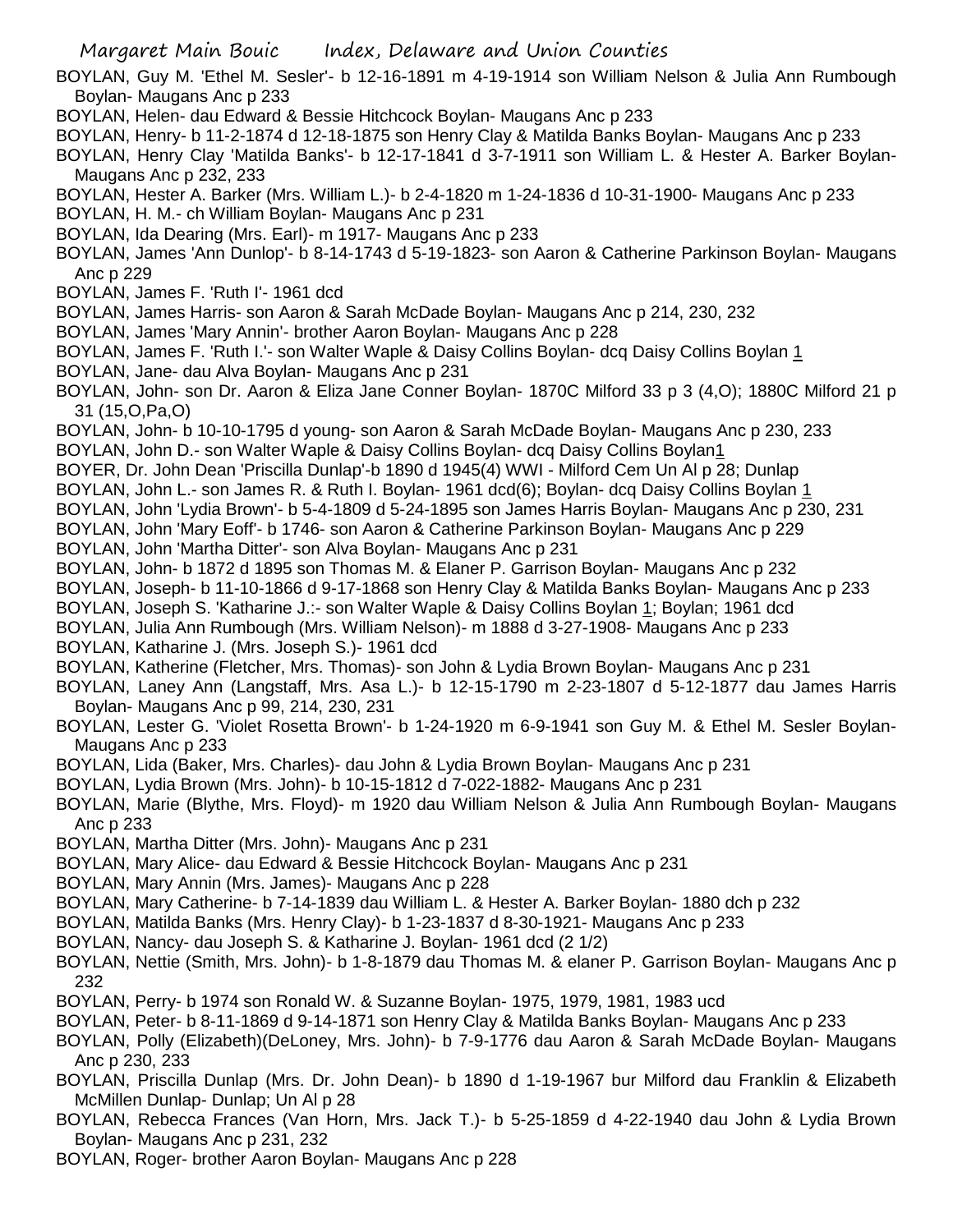- BOYLAN, Ronald W. 'Suzanne R.'- 1973, 1975, 1979, 1981, 1983, 1991 ucd
- BOYLAN, Ruth I. (Mrs. James R.)- d 5-1-1984 (65) -Boylan; 1961 dcd
- BOYLAN, Ruth Mae (Nesbaum, Mrs. Homer Lee)- b 1-1-1922 m 6-29-1941 dau Guy M. & Ethel M. Sesler Boylan- Maugans Anc p 233
- BOYLAN, Sadie (Ewing, Mrs. )- dau John & Lydia Brown Boylan- Maugans Anc p 231
- BOYLAN, Samuel 'Amelia Shade'- b 5-9-1876 m 8-24-1905 d 7-16-1936 son Henry Clay & Matilda Banks Boylan- Maugans Anc p 233
- BOYLAN, Sarah- b 6-17-1777 dau Aaron & Sarah McDade Boylan- Maugans Anc p 230, 233
- BOYLAN, Sarah McDade (Mrs. Aaron)- b 12-6-1755 m 10-6-1772 d 1861 bur Pa- Maugans Anc p 230
- BOYLAN, Sarah Thompson (Mrs. Aaron)- m 1809- Maugans Anc p 233
- BOYLAN, Stanley C. 'Gladys'- d 3-21-1965 brother Walter Boylan- Boylan
- BOYLAN, Suzanne (Mrs. Ronald W.)- 1973, 1975, 1979, 1981, 1983, 1991 ucd
- BOYLAN, Thomas- b 8-24-1865 d 8-24-1865 son Henry Clay & Matilda Banks Boylan- Maugans Anc p 233
- BOYLAN, Thomas- son Joseph S. & Katharine J. Boylan- dcq Daisy Collins Boylan 1; 1961 dcd (5)
- BOYLAN, Violet Rosetta Brown (Mrs. Lester G.)- m 6-9-1941- Maugans Anc p 233
- BOYLAN, Walter Waple 'Daisy Collins'- d 4-1-1968 Oak Grove Cem dcq Daisy Collins Boylan (1); 1961 dcd; Boylan
- BOYLAN, William- b 4-2-1789 dy son Aaron & Sarah McDade Boylan- Maugans Anc p 230, 233
- BOYLAN, William- son John & Lydia Brown Boylan- Maugans Anc p 231
- BOYLAN, William L.- b 8-16-1917 son Guy & Ethel M. Sesler Boylan- Maugans Anc p 233
- BOYLAN, Willis- b 1913 d 1915 son Samuel & Amelia Shade Boylan- Maugans Anc p 233
- BOYLAND, Ione Hoffman (Mrs. Robert F.)- Boyland
- BOYLAND, Robert F. 'Ione Hoffman'- d 11-4-1977 (80) bur Green Lawn- Boyland
- BOYLE, Alice Lucille (Rudolph, Mrs. Ray Spencer)-McKitrick p 253
- BOYLE, Bessie Baldwin Howison (Mrs. Samuel Alexander)- dau Edward Tyler & Margaret B. Shearer Howison- Howison 616
- BOYLE, Charles- hmp p 110
- BOYLE, Daniel- son Daniel & Joanne Boyle- Boyle
- BOYLE, Daniel 'Joanne'-d 8-1992 966) Toledo- fther of Terrena P. Boyle- Boyle
- BOYLE, Dennis- son Daniel & Joanne Boyle- Boyle
- BOYLE, Dorothy Helen (McKitrick, Mrs. John Boyd)- McKitrick p 72
- BOYLE, Earl F. 'Madelin Stubbs'- b 1909 d 1975 Oakdale Cem II p 145 (M-R10-11); Boyle
- BOYLE, Ella Brand (Mrs. )- dau Celestia Lurania Merrill Brand- Asp 1263-1
- BOYLE, Ellen (Mrs. Rich)- Boyle
- BOYLE, Frank 'Lake Ross'- dumch p 250
- BOYLE, Hugh- unec II p 9; Pabst 1 p 9
- BOYLE, Jane- 1850C Darby Tp 1702-1722 p 251 (18, Va)
- BOYLE, Jo Ann (Baker, Mrs. William)- dau Earl F. & Madelon Stubbs Boyle- Boyle
- BOYLE, Joanne (Mrs. Daniel)- Boyle
- BOYLE, John W.- b 10-6-1918 son Llewellyn & Maud Warburton Boyle- Mitchell 112413121
- BOYLE, Joseph Clarence- b 12-23-1924 son Llewellyn & Maud Warburton Boyle- Mitchell 112413124
- BOYLE, Julie (Sellers, Mrs. Scott)- dau Rich & Ellen Boyle- Boyel
- BOYLE, Lake Ross (Mrs. Frank)- dau William & Ellen W. Whitney Ross- dumch p 250
- BOYLE, Llewellyn Donald- b 6-2-1920 son Llewellyn & Maud Warburton Boye- Mitchell 1124313122
- BOYLE, Llewellyn 'Maud Warburton'- Mitchell (11241312)
- BOYLE, Madelon Stubbs (Mrs. Earl F.)- b 5-31-1902 d 12-7-1988 Oakdale Cem II p 145 (M-R10-11)- dau Hollis & Josie Stubbs- Boyle
- BOYLE, Margaret Denise (Thompson, Mrs. Dwight Parrott)- Howison 1427
- BOYLE, Maria A. (Ewing, Mrs. Thomas)- m Lancaster; dcga p 9 Del Pat & Fr. Chron 1-14-1820
- BOYLE, Marie (McKay, Mrs. Alexander)- 1908 dch p 833
- BOYLE, Maud- b 6-19-1928 dau Llewellyn & Maud Warburton Boyle- Mitchell 112413126
- BOYLE, Maud Warburton (Mrs. Llewellyn)- dau Stanton & Iris Brockway Warburton- Mitchell 11241312
- BOYLE, Patrick- 1880C Harlem Tp p 439C
- BOYLE, Patrick O.- (63-1909) Union Tp uninf p 14, 15
- BOYLE, Patti Norviel (Mrs. Terry)- m 4-9-1983 dau Larry Norviel- Boyle
- BOYLE, Paul Mitchell- b 12-15-1925 son Llewellyn & Maud Warburton Boyle- Mitchell 112413125